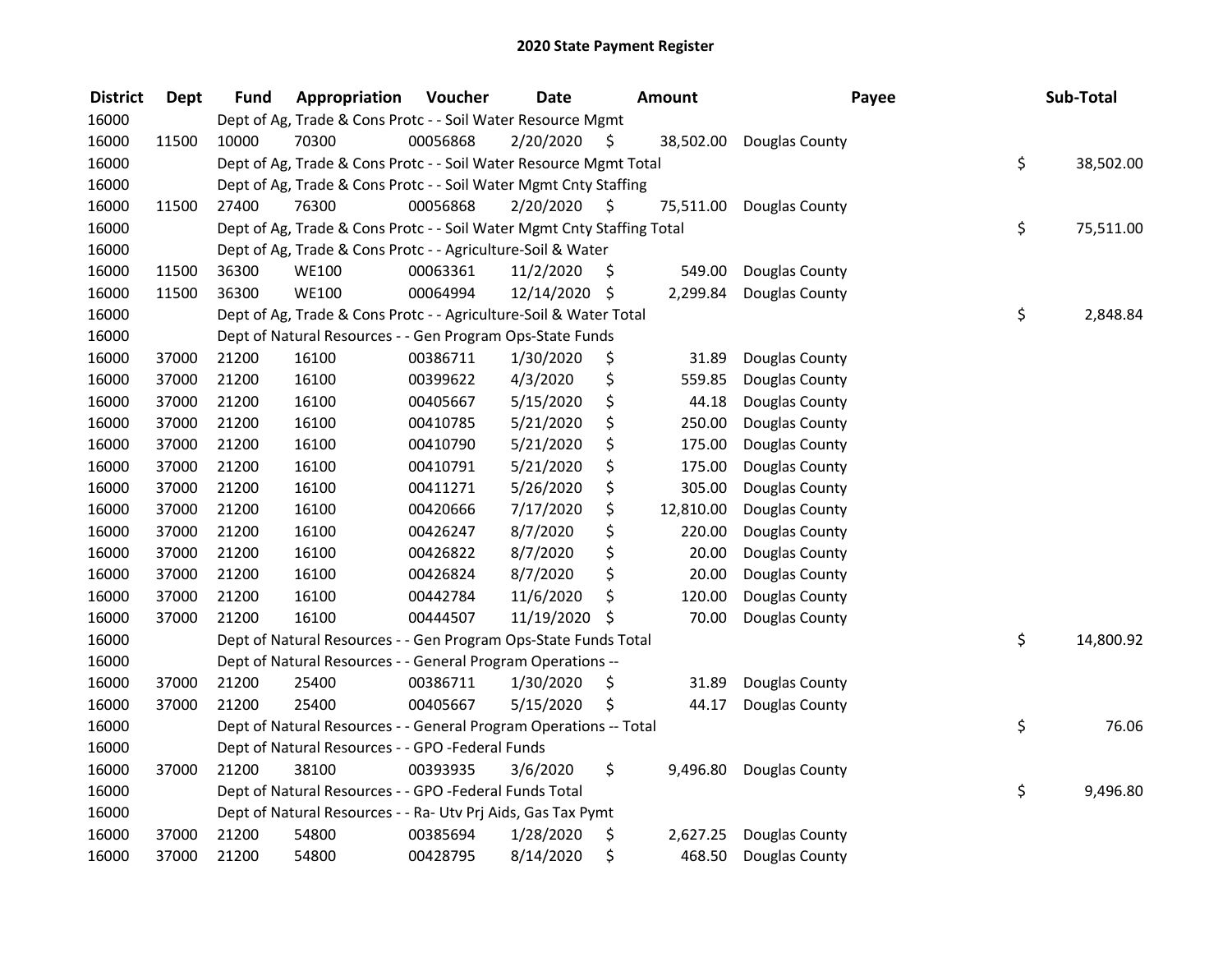| <b>District</b> | <b>Dept</b> | Fund  | Appropriation                                                      | Voucher  | <b>Date</b>   | Amount          | Payee                    | Sub-Total       |
|-----------------|-------------|-------|--------------------------------------------------------------------|----------|---------------|-----------------|--------------------------|-----------------|
| 16000           |             |       | Dept of Natural Resources - - Ra- Utv Prj Aids, Gas Tax Pymt Total |          |               |                 |                          | \$<br>3,095.75  |
| 16000           |             |       | Dept of Natural Resources - - Venison Processing                   |          |               |                 |                          |                 |
| 16000           | 37000       | 21200 | 54900                                                              | 00395691 | 3/19/2020     | \$              | 670.00 Douglas County    |                 |
| 16000           |             |       | Dept of Natural Resources - - Venison Processing Total             |          |               |                 |                          | \$<br>670.00    |
| 16000           |             |       | Dept of Natural Resources - - Enf A - Boating Enforcement          |          |               |                 |                          |                 |
| 16000           | 37000       | 21200 | 55000                                                              | 00393935 | 3/6/2020      | \$              | 19,456.85 Douglas County |                 |
| 16000           |             |       | Dept of Natural Resources - - Enf A - Boating Enforcement Total    |          |               |                 |                          | \$<br>19,456.85 |
| 16000           |             |       | Dept of Natural Resources - - Enf A - Atv & Utv Enforcement        |          |               |                 |                          |                 |
| 16000           | 37000       | 21200 | 55100                                                              | 00436251 | 9/18/2020     | \$              | 82,336.15 Douglas County |                 |
| 16000           |             |       | Dept of Natural Resources - - Enf A - Atv & Utv Enforcement Total  |          |               |                 |                          | \$<br>82,336.15 |
| 16000           |             |       | Dept of Natural Resources - - Enf A - Snow Enforcement             |          |               |                 |                          |                 |
| 16000           | 37000       | 21200 | 55200                                                              | 00436431 | 9/24/2020     | \$              | 28,959.68 Douglas County |                 |
| 16000           |             |       | Dept of Natural Resources - - Enf A - Snow Enforcement Total       |          |               |                 |                          | \$<br>28,959.68 |
| 16000           |             |       | Dept of Natural Resources - - Wildlife Damage Claims & Abat        |          |               |                 |                          |                 |
| 16000           | 37000       | 21200 | 55300                                                              | 00395691 | 3/19/2020     | \$<br>2,648.16  | Douglas County           |                 |
| 16000           | 37000       | 21200 | 55300                                                              | 00413819 | 6/4/2020      | \$<br>5,538.12  | Douglas County           |                 |
| 16000           | 37000       | 21200 | 55300                                                              | 00436863 | 9/24/2020     | \$<br>2,718.49  | Douglas County           |                 |
| 16000           | 37000       | 21200 | 55300                                                              | 00448163 | 11/19/2020 \$ | 2,243.91        | Douglas County           |                 |
| 16000           |             |       | Dept of Natural Resources - - Wildlife Damage Claims & Abat Total  |          |               |                 |                          | \$<br>13,148.68 |
| 16000           |             |       | Dept of Natural Resources - - Ra- Fish, WI & Forestry              |          |               |                 |                          |                 |
| 16000           | 37000       | 21200 | 56400                                                              | 00400718 | 4/9/2020      | \$              | 13,091.75 Douglas County |                 |
| 16000           |             |       | Dept of Natural Resources - - Ra- Fish, WI & Forestry Total        |          |               |                 |                          | \$<br>13,091.75 |
| 16000           |             |       | Dept of Natural Resources - - Resaids - Forest Croplnd & Mfl       |          |               |                 |                          |                 |
| 16000           | 37000       | 21200 | 56600                                                              | 00436088 | 9/21/2020     | \$<br>41,396.17 | Douglas County           |                 |
| 16000           |             |       | Dept of Natural Resources - - Resaids - Forest Croplnd & Mfl Total |          |               |                 |                          | \$<br>41,396.17 |
| 16000           |             |       | Dept of Natural Resources - - Ra- Suppl Snow Trail Aids            |          |               |                 |                          |                 |
| 16000           | 37000       | 21200 | 56900                                                              | 00386399 | 1/30/2020     | \$              | 23,651.57 Douglas County |                 |
| 16000           |             |       | Dept of Natural Resources - - Ra- Suppl Snow Trail Aids Total      |          |               |                 |                          | \$<br>23,651.57 |
| 16000           |             |       | Dept of Natural Resources - - Resaids - Cnty Forst & Admin         |          |               |                 |                          |                 |
| 16000           | 37000       | 21200 | 57200                                                              | 00395731 | 3/16/2020     | \$<br>64,212.33 | Douglas County           |                 |
| 16000           | 37000       | 21200 | 57200                                                              | 00447703 | 11/17/2020 \$ | 6,053.71        | Douglas County           |                 |
| 16000           |             |       | Dept of Natural Resources - - Resaids - Cnty Forst & Admin Total   |          |               |                 |                          | \$<br>70,266.04 |
| 16000           |             |       | Dept of Natural Resources - - Ra- Cnty Snow Trail & Area Aid       |          |               |                 |                          |                 |
| 16000           | 37000       | 21200 | 57400                                                              | 00385692 | 1/28/2020     | \$<br>2,627.25  | Douglas County           |                 |
| 16000           | 37000       | 21200 | 57400                                                              | 00428801 | 8/14/2020     | \$<br>468.50    | Douglas County           |                 |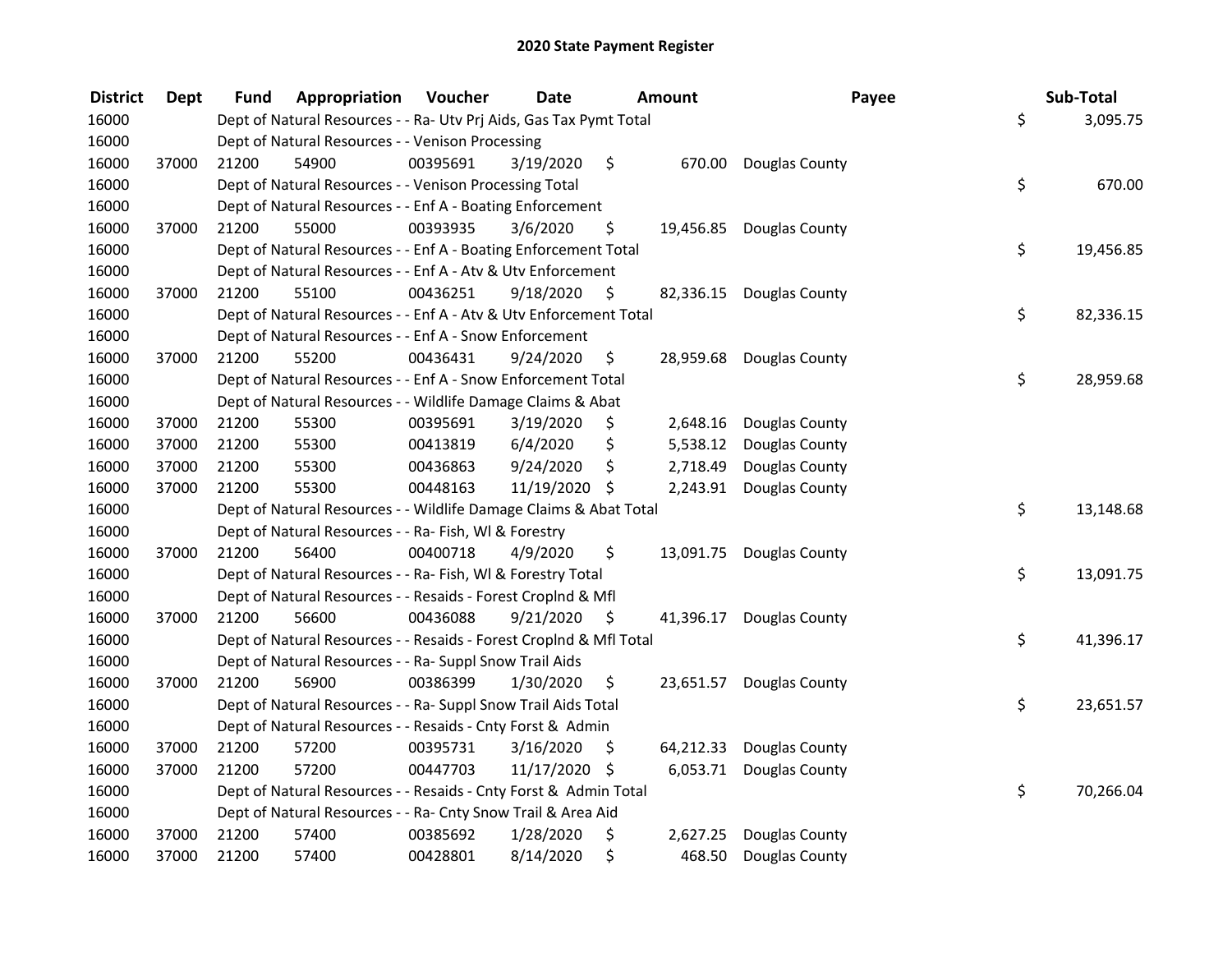| <b>District</b> | <b>Dept</b> | <b>Fund</b> | Appropriation                                                      | Voucher  | <b>Date</b>   |     | <b>Amount</b> | Payee                    | Sub-Total        |
|-----------------|-------------|-------------|--------------------------------------------------------------------|----------|---------------|-----|---------------|--------------------------|------------------|
| 16000           | 37000       | 21200       | 57400                                                              | 00428811 | 8/14/2020     | \$  | 1,563.00      | Douglas County           |                  |
| 16000           | 37000       | 21200       | 57400                                                              | 00432164 | 9/2/2020      | \$  | 49,740.00     | Douglas County           |                  |
| 16000           |             |             | Dept of Natural Resources - - Ra- Cnty Snow Trail & Area Aid Total |          |               |     |               |                          | \$<br>54,398.75  |
| 16000           |             |             | Dept of Natural Resources - - Ra- Snowmobile Trail Areas           |          |               |     |               |                          |                  |
| 16000           | 37000       | 21200       | 57500                                                              | 00433549 | 9/9/2020      | \$  | 47,055.00     | Douglas County           |                  |
| 16000           | 37000       | 21200       | 57500                                                              | 00438137 | 9/30/2020     | \$  | 39,585.29     | Douglas County           |                  |
| 16000           |             |             | Dept of Natural Resources - - Ra- Snowmobile Trail Areas Total     |          |               |     |               |                          | \$<br>86,640.29  |
| 16000           |             |             | Dept of Natural Resources - - Ra- Atv Prj Aids, Gas Tax Pymt       |          |               |     |               |                          |                  |
| 16000           | 37000       | 21200       | 57600                                                              | 00429161 | 8/17/2020     | \$  | 15,625.00     | Douglas County           |                  |
| 16000           | 37000       | 21200       | 57600                                                              | 00429165 | 8/17/2020     | \$  | 37,135.00     | Douglas County           |                  |
| 16000           | 37000       | 21200       | 57600                                                              | 00433467 | 9/3/2020      | \$  | 41,720.00     | Douglas County           |                  |
| 16000           | 37000       | 21200       | 57600                                                              | 00433686 | 9/9/2020      | \$  | 31,250.00     | Douglas County           |                  |
| 16000           |             |             | Dept of Natural Resources - - Ra- Atv Prj Aids, Gas Tax Pymt Total |          |               |     |               |                          | \$<br>125,730.00 |
| 16000           |             |             | Dept of Natural Resources - - Ra- Atv Project Aids                 |          |               |     |               |                          |                  |
| 16000           | 37000       | 21200       | 57700                                                              | 00428799 | 8/14/2020     | \$  | 1,563.00      | Douglas County           |                  |
| 16000           | 37000       | 21200       | 57700                                                              | 00428845 | 8/14/2020     | \$  | 4,200.00      | Douglas County           |                  |
| 16000           |             |             | Dept of Natural Resources - - Ra- Atv Project Aids Total           |          |               |     |               |                          | \$<br>5,763.00   |
| 16000           |             |             | Dept of Natural Resources - - Resaids - Pymt In Lieu Tax Fed       |          |               |     |               |                          |                  |
| 16000           | 37000       | 21200       | 58400                                                              | 00439060 | 10/2/2020     | \$  | 4,585.00      | Douglas County           |                  |
| 16000           | 37000       | 21200       | 58400                                                              | 00443356 | 10/23/2020 \$ |     | 3,645.00      | Douglas County           |                  |
| 16000           |             |             | Dept of Natural Resources - - Resaids - Pymt In Lieu Tax Fed Total |          |               |     |               |                          | \$<br>8,230.00   |
| 16000           |             |             | Dept of Natural Resources - - Ea - Invasive Aqu & Lake Mon         |          |               |     |               |                          |                  |
| 16000           | 37000       | 21200       | 67800                                                              | 00385145 | 1/24/2020     | \$, | 1,000.00      | Douglas County           |                  |
| 16000           | 37000       | 21200       | 67800                                                              | 00400972 | 4/13/2020     | \$  | 12,500.00     | Douglas County           |                  |
| 16000           | 37000       | 21200       | 67800                                                              | 00449012 | 11/23/2020    | -\$ | 2,966.30      | Douglas County           |                  |
| 16000           |             |             | Dept of Natural Resources - - Ea - Invasive Aqu & Lake Mon Total   |          |               |     |               |                          | \$<br>16,466.30  |
| 16000           |             |             | Dept of Natural Resources - - Res Acq & Dev - Federal Funds        |          |               |     |               |                          |                  |
| 16000           | 37000       | 21200       | 78200                                                              | 00428803 | 8/13/2020     | \$  |               | 22,412.40 Douglas County |                  |
| 16000           |             |             | Dept of Natural Resources - - Res Acq & Dev - Federal Funds Total  |          |               |     |               |                          | \$<br>22,412.40  |
| 16000           |             |             | Dept of Natural Resources - - GPO--State Funds                     |          |               |     |               |                          |                  |
| 16000           | 37000       | 21200       | 86100                                                              | 00400508 | 4/8/2020      | \$  | 10.00         | Douglas County           |                  |
| 16000           |             |             | Dept of Natural Resources - - GPO--State Funds Total               |          |               |     |               |                          | \$<br>10.00      |
| 16000           |             |             | Dept of Natural Resources - - GPO-Environmental Fund               |          |               |     |               |                          |                  |
| 16000           | 37000       | 27400       | 46100                                                              | 00420431 | 6/30/2020     | \$  | 30.00         | Douglas County           |                  |
| 16000           | 37000       | 27400       | 46100                                                              | 00428060 | 8/6/2020      | \$  | 30.00         | Douglas County           |                  |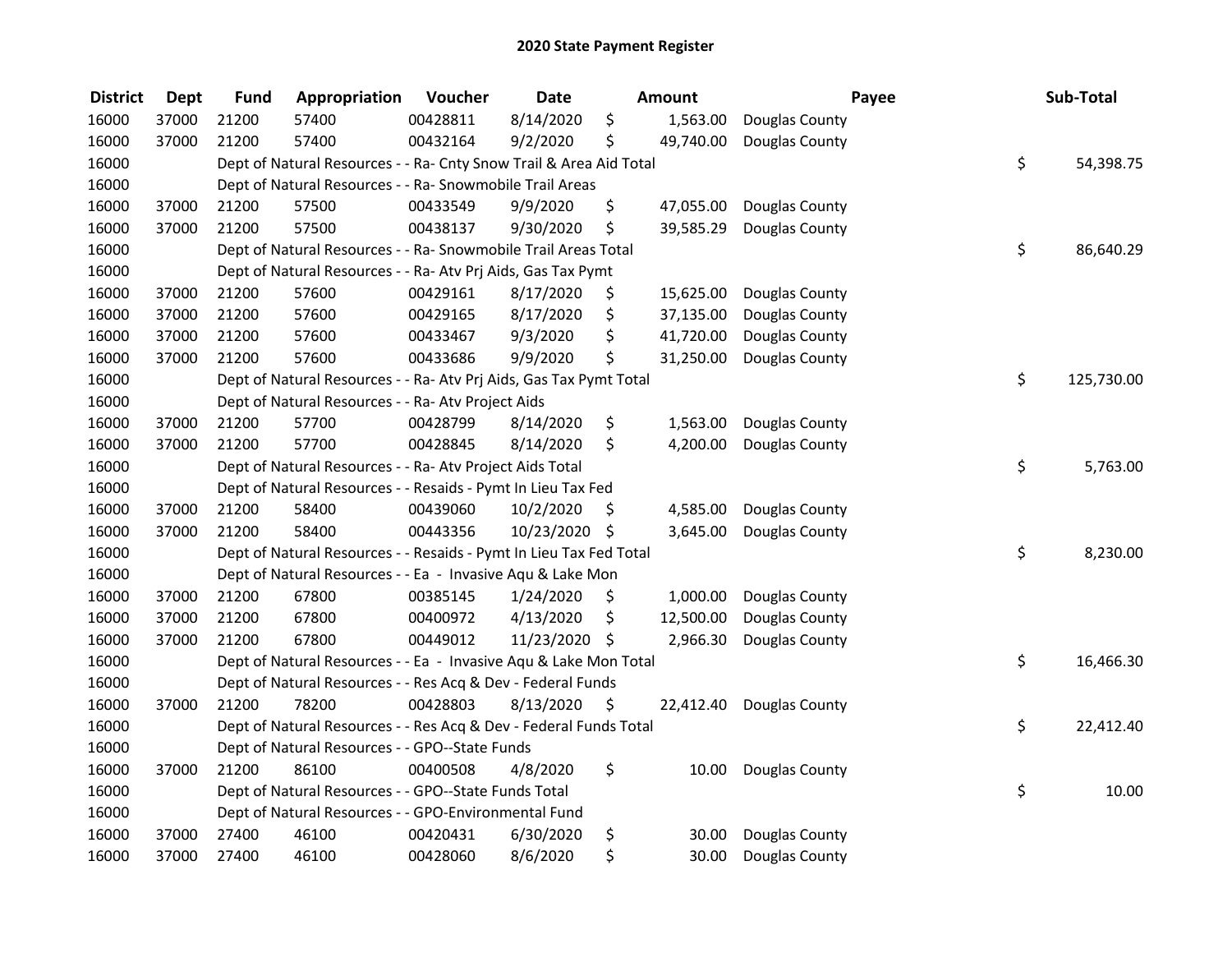| <b>District</b> | <b>Dept</b> | Fund  | Appropriation                                                      | Voucher  | <b>Date</b>   |     | Amount       |                          | Payee | Sub-Total    |
|-----------------|-------------|-------|--------------------------------------------------------------------|----------|---------------|-----|--------------|--------------------------|-------|--------------|
| 16000           | 37000       | 27400 | 46100                                                              | 00447595 | 11/18/2020 \$ |     | 30.00        | Douglas County           |       |              |
| 16000           |             |       | Dept of Natural Resources - - GPO-Environmental Fund Total         |          |               |     |              |                          | \$    | 90.00        |
| 16000           |             |       | Dept of Natural Resources - - Fin Asst For Responsible Units       |          |               |     |              |                          |       |              |
| 16000           | 37000       | 27400 | 67000                                                              | 00413121 | 5/29/2020     | \$  |              | 51,348.42 Douglas County |       |              |
| 16000           |             |       | Dept of Natural Resources - - Fin Asst For Responsible Units Total |          |               |     |              |                          | \$    | 51,348.42    |
| 16000           |             |       | Dept of Natural Resources - - Recycling Consolidation Grants       |          |               |     |              |                          |       |              |
| 16000           | 37000       | 27400 | 67300                                                              | 00413121 | 5/29/2020     | -\$ |              | 4,354.18 Douglas County  |       |              |
| 16000           |             |       | Dept of Natural Resources - - Recycling Consolidation Grants Total |          |               |     |              |                          | \$    | 4,354.18     |
| 16000           |             |       | Dept of Natural Resources - - Agency Funding - Due To 490          |          |               |     |              |                          |       |              |
| 16000           | 37000       | 36000 | AGF00                                                              | 00443200 | 10/23/2020 \$ |     |              | 50.00 Douglas County     |       |              |
| 16000           |             |       | Dept of Natural Resources - - Agency Funding - Due To 490 Total    |          |               |     |              |                          | \$    | 50.00        |
| 16000           |             |       | Dept of Natural Resources - - Land Acquisition                     |          |               |     |              |                          |       |              |
| 16000           | 37000       | 36300 | TA100                                                              | 00433523 | 9/2/2020      | \$. | 1,096,802.00 | Douglas County           |       |              |
| 16000           |             |       | Dept of Natural Resources - - Land Acquisition Total               |          |               |     |              |                          | \$    | 1,096,802.00 |
| 16000           |             |       | Dept of Natural Resources - - Dnr-Dam Safety Projects              |          |               |     |              |                          |       |              |
| 16000           | 37000       | 36300 | TX100                                                              | 00391467 | 2/21/2020     | \$  | 195,580.58   | Douglas County           |       |              |
| 16000           | 37000       | 36300 | TX100                                                              | 00453828 | 12/28/2020    | \$  | 158,997.45   | Douglas County           |       |              |
| 16000           |             |       | Dept of Natural Resources - - Dnr-Dam Safety Projects Total        |          |               |     |              |                          | \$    | 354,578.03   |
| 16000           |             |       | Dept of Natural Resources - - GPO - Sd Water Loan Prog, Fed        |          |               |     |              |                          |       |              |
| 16000           | 37000       | 57300 | 48200                                                              | 00391186 | 2/21/2020     | \$  | 8,014.50     | Douglas County           |       |              |
| 16000           | 37000       | 57300 | 48200                                                              | 00400354 | 4/8/2020      | \$  | 6,760.50     | Douglas County           |       |              |
| 16000           | 37000       | 57300 | 48200                                                              | 00418794 | 7/16/2020     | \$  | 6,760.50     | Douglas County           |       |              |
| 16000           | 37000       | 57300 | 48200                                                              | 00436781 | 10/21/2020 \$ |     | 6,760.50     | Douglas County           |       |              |
| 16000           |             |       | Dept of Natural Resources - - GPO - Sd Water Loan Prog, Fed Total  |          |               |     |              |                          | \$    | 28,296.00    |
| 16000           |             |       | WI Dept of Transportation - - Eldly&Disa Co/Aid Sf                 |          |               |     |              |                          |       |              |
| 16000           | 39500       | 21100 | 16800                                                              | 00481669 | 1/16/2020     | \$  | 133,824.00   | Douglas County           |       |              |
| 16000           | 39500       | 21100 | 16800                                                              | 00537386 | 6/16/2020     | \$  | 620.74       | Douglas County           |       |              |
| 16000           |             |       | WI Dept of Transportation - - Eldly&Disa Co/Aid Sf Total           |          |               |     |              |                          | \$    | 134,444.74   |
| 16000           |             |       | WI Dept of Transportation - - County Forest Aids                   |          |               |     |              |                          |       |              |
| 16000           | 39500       | 21100 | 17000                                                              | 00500015 | 3/10/2020     | \$  | 33,566.13    | Douglas County           |       |              |
| 16000           |             |       | WI Dept of Transportation - - County Forest Aids Total             |          |               |     |              |                          | \$    | 33,566.13    |
| 16000           |             |       | WI Dept of Transportation - - Trans Aids To Co.-Sf                 |          |               |     |              |                          |       |              |
| 16000           | 39500       | 21100 | 19000                                                              | 00475439 | 1/6/2020      | \$  | 300,714.43   | Douglas County           |       |              |
| 16000           | 39500       | 21100 | 19000                                                              | 00542286 | 7/6/2020      | \$  | 601,428.86   | Douglas County           |       |              |
| 16000           | 39500       | 21100 | 19000                                                              | 00585112 | 10/5/2020     | \$  | 300,714.43   | Douglas County           |       |              |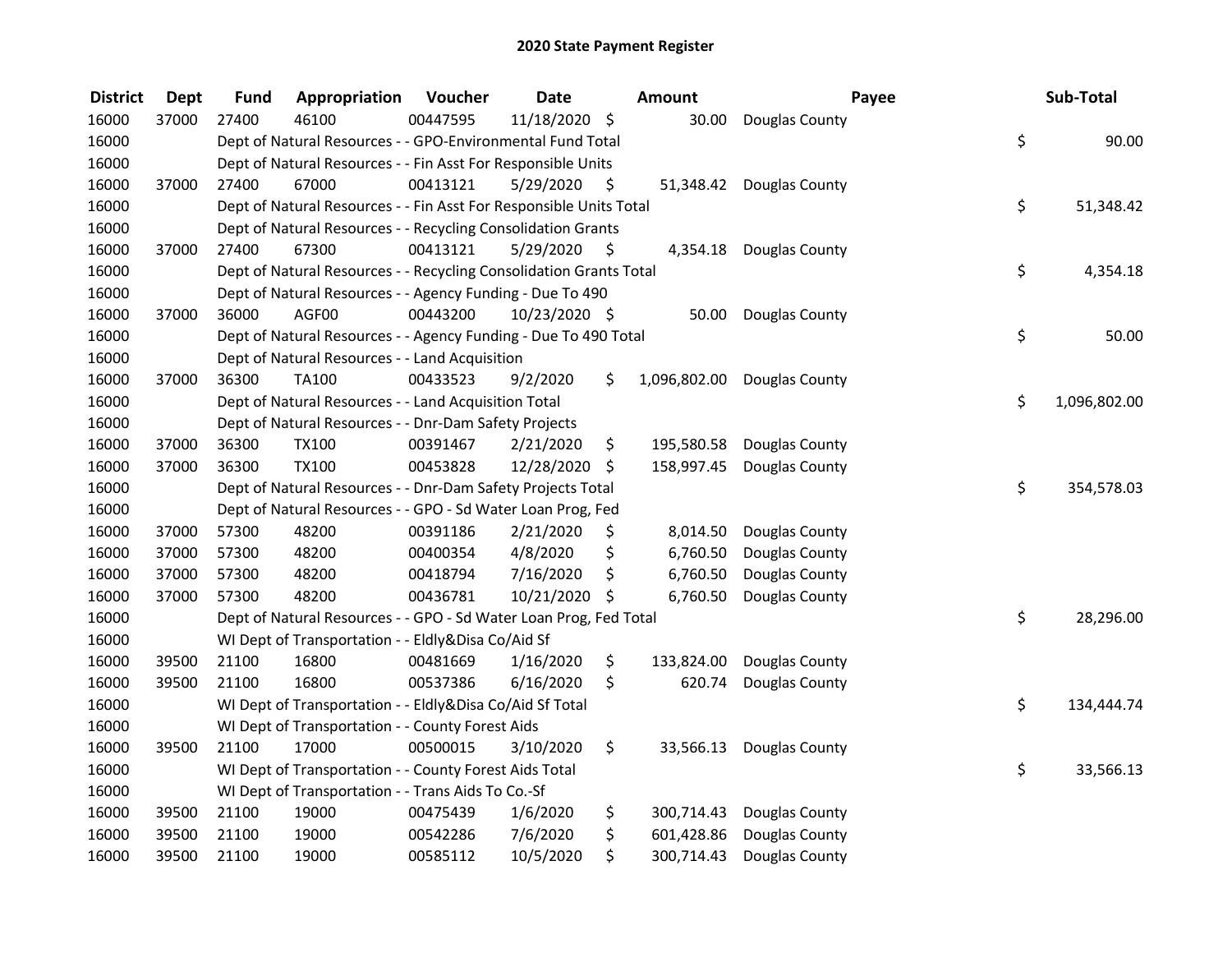| <b>District</b> | <b>Dept</b> | <b>Fund</b> | Appropriation                                            | Voucher  | <b>Date</b> | Amount           | Payee          | Sub-Total          |
|-----------------|-------------|-------------|----------------------------------------------------------|----------|-------------|------------------|----------------|--------------------|
| 16000           |             |             | WI Dept of Transportation - - Trans Aids To Co.-Sf Total |          |             |                  |                | \$<br>1,202,857.72 |
| 16000           |             |             | WI Dept of Transportation - - Local Rds, Grants Sf       |          |             |                  |                |                    |
| 16000           | 39500       | 21100       | 27000                                                    | 00493641 | 2/19/2020   | \$<br>228,007.80 | Douglas County |                    |
| 16000           |             |             | WI Dept of Transportation - - Local Rds, Grants Sf Total |          |             |                  |                | \$<br>228,007.80   |
| 16000           |             |             | WI Dept of Transportation - - Loc Trns FacI Implfd       |          |             |                  |                |                    |
| 16000           | 39500       | 21100       | 27600                                                    | 00491808 | 2/12/2020   | \$<br>373,954.00 | Douglas County |                    |
| 16000           |             |             | WI Dept of Transportation - - Loc Trns FacI Implfd Total |          |             |                  |                | \$<br>373,954.00   |
| 16000           |             |             | WI Dept of Transportation - - Loc Rd Imp Prg St Fd       |          |             |                  |                |                    |
| 16000           | 39500       | 21100       | 27800                                                    | 00555830 | 7/31/2020   | \$<br>5,551.28   | Douglas County |                    |
| 16000           | 39500       | 21100       | 27800                                                    | 00627994 | 12/18/2020  | \$<br>170,806.42 | Douglas County |                    |
| 16000           |             |             | WI Dept of Transportation - - Loc Rd Imp Prg St Fd Total |          |             |                  |                | \$<br>176,357.70   |
| 16000           |             |             | WI Dept of Transportation - - St Hwy Rehab, Sf           |          |             |                  |                |                    |
| 16000           | 39500       | 21100       | 36300                                                    | 00494377 | 2/19/2020   | \$<br>76,960.30  | Douglas County |                    |
| 16000           | 39500       | 21100       | 36300                                                    | 00518603 | 4/23/2020   | \$<br>10.00      | Douglas County |                    |
| 16000           | 39500       | 21100       | 36300                                                    | 00627324 | 12/15/2020  | \$<br>7,353.12   | Douglas County |                    |
| 16000           | 39500       | 21100       | 36300                                                    | 00627356 | 12/15/2020  | \$<br>8,388.83   | Douglas County |                    |
| 16000           | 39500       | 21100       | 36300                                                    | 00628001 | 12/17/2020  | \$<br>1,069.98   | Douglas County |                    |
| 16000           | 39500       | 21100       | 36300                                                    | 00630506 | 12/21/2020  | \$<br>38,749.94  | Douglas County |                    |
| 16000           | 39500       | 21100       | 36300                                                    | 00633816 | 12/28/2020  | \$<br>9,688.09   | Douglas County |                    |
| 16000           | 39500       | 21100       | 36300                                                    | 00634681 | 12/29/2020  | \$<br>323.68     | Douglas County |                    |
| 16000           |             |             | WI Dept of Transportation - - St Hwy Rehab, Sf Total     |          |             |                  |                | \$<br>142,543.94   |
| 16000           |             |             | WI Dept of Transportation - - Hwy Mgmt & Opers Sf        |          |             |                  |                |                    |
| 16000           | 39500       | 21100       | 36500                                                    | 00483976 | 1/22/2020   | \$<br>10,869.45  | Douglas County |                    |
| 16000           | 39500       | 21100       | 36500                                                    | 00494364 | 2/19/2020   | \$<br>1,712.44   | Douglas County |                    |
| 16000           | 39500       | 21100       | 36500                                                    | 00494795 | 2/19/2020   | \$<br>224.78     | Douglas County |                    |
| 16000           | 39500       | 21100       | 36500                                                    | 00504883 | 3/20/2020   | \$<br>983.67     | Douglas County |                    |
| 16000           | 39500       | 21100       | 36500                                                    | 00509663 | 3/31/2020   | \$<br>16,162.57  | Douglas County |                    |
| 16000           | 39500       | 21100       | 36500                                                    | 00535710 | 6/11/2020   | \$<br>424.52     | Douglas County |                    |
| 16000           | 39500       | 21100       | 36500                                                    | 00539986 | 6/19/2020   | \$<br>105.09     | Douglas County |                    |
| 16000           | 39500       | 21100       | 36500                                                    | 00540002 | 6/19/2020   | \$<br>696.86     | Douglas County |                    |
| 16000           | 39500       | 21100       | 36500                                                    | 00547849 | 7/6/2020    | \$<br>216.00     | Douglas County |                    |
| 16000           | 39500       | 21100       | 36500                                                    | 00600715 | 10/16/2020  | \$<br>1,578.86   | Douglas County |                    |
| 16000           | 39500       | 21100       | 36500                                                    | 00614601 | 11/16/2020  | \$<br>1,578.86   | Douglas County |                    |
| 16000           | 39500       | 21100       | 36500                                                    | 00627324 | 12/15/2020  | \$<br>1,825.82   | Douglas County |                    |
| 16000           | 39500       | 21100       | 36500                                                    | 00627376 | 12/15/2020  | \$<br>1,578.86   | Douglas County |                    |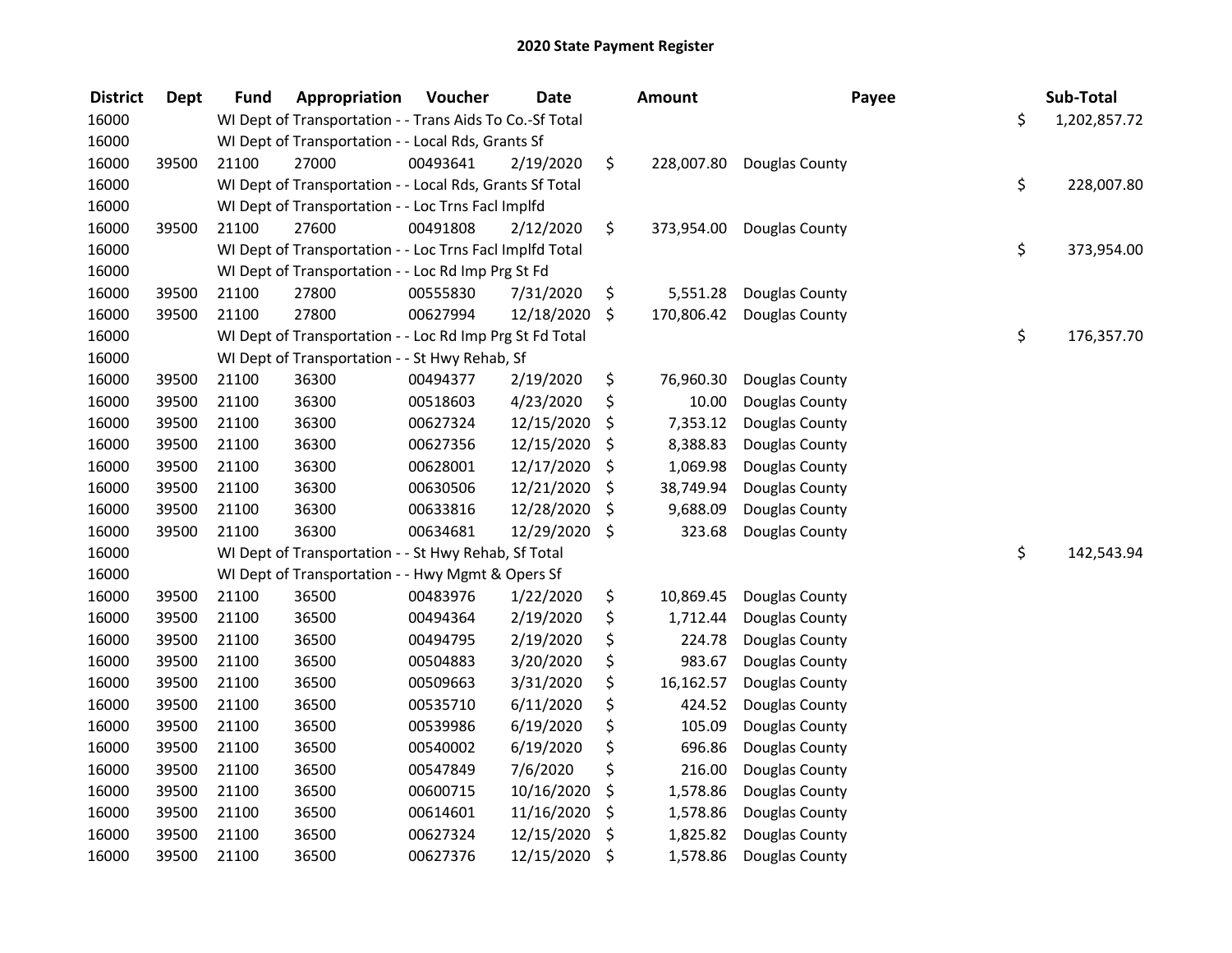| <b>District</b> | <b>Dept</b> | <b>Fund</b> | Appropriation                                           | Voucher  | <b>Date</b>   |     | <b>Amount</b> | Payee          | Sub-Total       |
|-----------------|-------------|-------------|---------------------------------------------------------|----------|---------------|-----|---------------|----------------|-----------------|
| 16000           | 39500       | 21100       | 36500                                                   | 00629947 | 12/21/2020    | \$  | 216.00        | Douglas County |                 |
| 16000           | 39500       | 21100       | 36500                                                   | 00629949 | 12/21/2020    | \$  | 1,794.86      | Douglas County |                 |
| 16000           | 39500       | 21100       | 36500                                                   | 00629967 | 12/21/2020    | \$  | 726.49        | Douglas County |                 |
| 16000           | 39500       | 21100       | 36500                                                   | 00629968 | 12/21/2020    | \$  | 216.00        | Douglas County |                 |
| 16000           | 39500       | 21100       | 36500                                                   | 00629970 | 12/21/2020    | \$  | 1,906.17      | Douglas County |                 |
| 16000           | 39500       | 21100       | 36500                                                   | 00634679 | 12/29/2020    | \$  | 46.92         | Douglas County |                 |
| 16000           | 39500       | 21100       | 36500                                                   | 00634680 | 12/29/2020    | \$. | 292.03        | Douglas County |                 |
| 16000           | 39500       | 21100       | 36500                                                   | 00634681 | 12/29/2020 \$ |     | 185.70        | Douglas County |                 |
| 16000           |             |             | WI Dept of Transportation - - Hwy Mgmt & Opers Sf Total |          |               |     |               |                | \$<br>43,341.95 |
| 16000           |             |             | WI Dept of Transportation - - Routine Maint Sf          |          |               |     |               |                |                 |
| 16000           | 39500       | 21100       | 36800                                                   | 00483950 | 1/22/2020     | \$  | 171,867.10    | Douglas County |                 |
| 16000           | 39500       | 21100       | 36800                                                   | 00483962 | 1/22/2020     | \$  | 132,535.99    | Douglas County |                 |
| 16000           | 39500       | 21100       | 36800                                                   | 00483967 | 1/22/2020     | \$  | 33,486.16     | Douglas County |                 |
| 16000           | 39500       | 21100       | 36800                                                   | 00483976 | 1/22/2020     | \$  | 25,803.11     | Douglas County |                 |
| 16000           | 39500       | 21100       | 36800                                                   | 00492547 | 2/20/2020     | \$  | 104,434.38    | Douglas County |                 |
| 16000           | 39500       | 21100       | 36800                                                   | 00492548 | 2/20/2020     | \$  | 15,218.58     | Douglas County |                 |
| 16000           | 39500       | 21100       | 36800                                                   | 00494364 | 2/19/2020     | \$  | 14,871.24     | Douglas County |                 |
| 16000           | 39500       | 21100       | 36800                                                   | 00494374 | 2/19/2020     | \$  | 7,288.09      | Douglas County |                 |
| 16000           | 39500       | 21100       | 36800                                                   | 00494377 | 2/19/2020     | \$  | 1,689.38      | Douglas County |                 |
| 16000           | 39500       | 21100       | 36800                                                   | 00494379 | 2/19/2020     | \$  | 39,382.06     | Douglas County |                 |
| 16000           | 39500       | 21100       | 36800                                                   | 00494790 | 2/19/2020     | \$  | 123,239.27    | Douglas County |                 |
| 16000           | 39500       | 21100       | 36800                                                   | 00494795 | 2/19/2020     | \$  | 149,700.93    | Douglas County |                 |
| 16000           | 39500       | 21100       | 36800                                                   | 00496315 | 2/25/2020     | \$  | 344,926.90    | Douglas County |                 |
| 16000           | 39500       | 21100       | 36800                                                   | 00503416 | 3/17/2020     | \$  | 280,834.25    | Douglas County |                 |
| 16000           | 39500       | 21100       | 36800                                                   | 00503664 | 3/17/2020     | \$  | 1,460.25      | Douglas County |                 |
| 16000           | 39500       | 21100       | 36800                                                   | 00504883 | 3/20/2020     | \$  | 2,243.77      | Douglas County |                 |
| 16000           | 39500       | 21100       | 36800                                                   | 00509720 | 3/31/2020     | \$  | 2,786.73      | Douglas County |                 |
| 16000           | 39500       | 21100       | 36800                                                   | 00510268 | 4/1/2020      | \$  | 12,244.90     | Douglas County |                 |
| 16000           | 39500       | 21100       | 36800                                                   | 00517914 | 4/22/2020     | \$  | 128,478.30    | Douglas County |                 |
| 16000           | 39500       | 21100       | 36800                                                   | 00521923 | 5/4/2020      | \$  | 35,708.00     | Douglas County |                 |
| 16000           | 39500       | 21100       | 36800                                                   | 00526876 | 5/14/2020     | \$  | 141,765.29    | Douglas County |                 |
| 16000           | 39500       | 21100       | 36800                                                   | 00535058 | 6/9/2020      | \$  | 176,106.53    | Douglas County |                 |
| 16000           | 39500       | 21100       | 36800                                                   | 00535710 | 6/11/2020     | \$  | 315.28        | Douglas County |                 |
| 16000           | 39500       | 21100       | 36800                                                   | 00539985 | 6/19/2020     | \$  | 991.02        | Douglas County |                 |
| 16000           | 39500       | 21100       | 36800                                                   | 00539986 | 6/19/2020     | \$  | 1,965.69      | Douglas County |                 |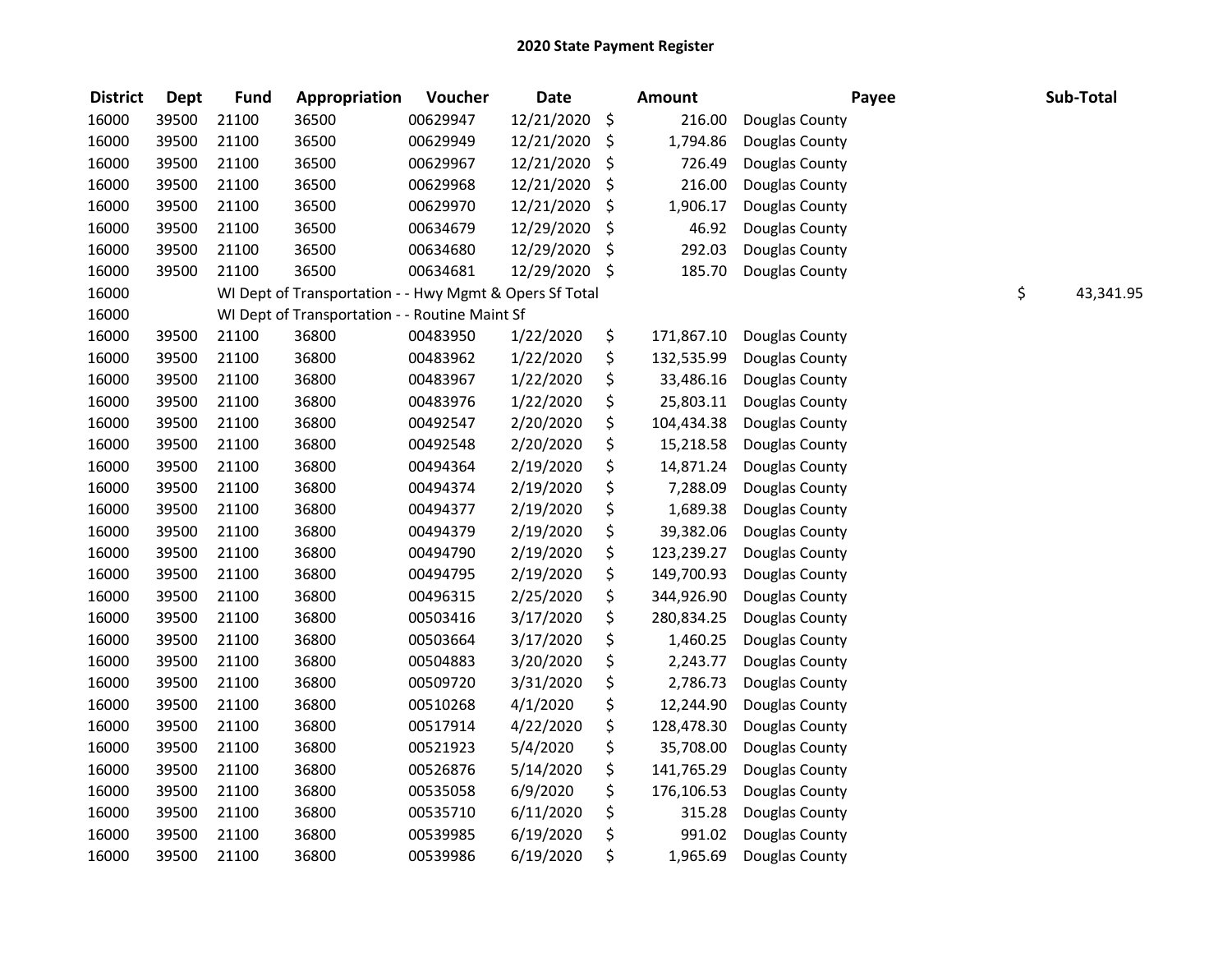| <b>District</b> | <b>Dept</b> | <b>Fund</b> | Appropriation                                                | Voucher  | <b>Date</b> | <b>Amount</b>    | Payee          | Sub-Total          |
|-----------------|-------------|-------------|--------------------------------------------------------------|----------|-------------|------------------|----------------|--------------------|
| 16000           | 39500       | 21100       | 36800                                                        | 00540002 | 6/19/2020   | \$<br>1,806.15   | Douglas County |                    |
| 16000           | 39500       | 21100       | 36800                                                        | 00547273 | 7/6/2020    | \$<br>55,781.41  | Douglas County |                    |
| 16000           | 39500       | 21100       | 36800                                                        | 00550328 | 7/13/2020   | \$<br>60,087.62  | Douglas County |                    |
| 16000           | 39500       | 21100       | 36800                                                        | 00565673 | 8/12/2020   | \$<br>110,593.02 | Douglas County |                    |
| 16000           | 39500       | 21100       | 36800                                                        | 00567029 | 8/17/2020   | \$<br>55,949.25  | Douglas County |                    |
| 16000           | 39500       | 21100       | 36800                                                        | 00588857 | 9/22/2020   | \$<br>9,496.25   | Douglas County |                    |
| 16000           | 39500       | 21100       | 36800                                                        | 00588861 | 9/23/2020   | \$<br>63,019.98  | Douglas County |                    |
| 16000           | 39500       | 21100       | 36800                                                        | 00599835 | 10/14/2020  | \$<br>107.63     | Douglas County |                    |
| 16000           | 39500       | 21100       | 36800                                                        | 00599837 | 10/14/2020  | \$<br>57,325.81  | Douglas County |                    |
| 16000           | 39500       | 21100       | 36800                                                        | 00616938 | 11/18/2020  | \$<br>16,177.44  | Douglas County |                    |
| 16000           | 39500       | 21100       | 36800                                                        | 00625617 | 12/10/2020  | \$<br>67,016.00  | Douglas County |                    |
| 16000           | 39500       | 21100       | 36800                                                        | 00626785 | 12/14/2020  | \$<br>104,354.20 | Douglas County |                    |
| 16000           | 39500       | 21100       | 36800                                                        | 00627324 | 12/15/2020  | \$<br>94.30      | Douglas County |                    |
| 16000           | 39500       | 21100       | 36800                                                        | 00628001 | 12/17/2020  | \$<br>195.39     | Douglas County |                    |
| 16000           | 39500       | 21100       | 36800                                                        | 00629970 | 12/21/2020  | \$<br>900.53     | Douglas County |                    |
| 16000           |             |             | WI Dept of Transportation - - Routine Maint Sf Total         |          |             |                  |                | \$<br>2,552,248.18 |
| 16000           |             |             | WI Dept of Transportation - - Adm & Planning Sfd             |          |             |                  |                |                    |
| 16000           | 39500       | 21100       | 36900                                                        | 00484072 | 1/22/2020   | \$<br>249.11     | Douglas County |                    |
| 16000           |             |             | WI Dept of Transportation - - Adm & Planning Sfd Total       |          |             |                  |                | \$<br>249.11       |
| 16000           |             |             | WI Dept of Transportation - - Adm & Planning Fd Fd           |          |             |                  |                |                    |
| 16000           | 39500       | 21100       | 38900                                                        | 00484072 | 1/22/2020   | \$<br>996.45     | Douglas County |                    |
| 16000           |             |             | WI Dept of Transportation - - Adm & Planning Fd Fd Total     |          |             |                  |                | \$<br>996.45       |
| 16000           |             |             | Department of Corrections - - Services For Community Correct |          |             |                  |                |                    |
| 16000           | 41000       | 10000       | 10200                                                        | 00338025 | 1/30/2020   | \$<br>9,630.59   | Douglas County |                    |
| 16000           | 41000       | 10000       | 10200                                                        | 00344220 | 2/28/2020   | \$<br>9,630.59   | Douglas County |                    |
| 16000           | 41000       | 10000       | 10200                                                        | 00349593 | 3/26/2020   | \$<br>8,559.50   | Douglas County |                    |
| 16000           | 41000       | 10000       | 10200                                                        | 00356436 | 4/29/2020   | \$<br>8,559.50   | Douglas County |                    |
| 16000           | 41000       | 10000       | 10200                                                        | 00361409 | 5/26/2020   | \$<br>8,559.50   | Douglas County |                    |
| 16000           | 41000       | 10000       | 10200                                                        | 00370199 | 7/7/2020    | \$<br>8,559.50   | Douglas County |                    |
| 16000           | 41000       | 10000       | 10200                                                        | 00374624 | 7/29/2020   | \$<br>8,559.50   | Douglas County |                    |
| 16000           | 41000       | 10000       | 10200                                                        | 00380320 | 8/28/2020   | \$<br>8,559.50   | Douglas County |                    |
| 16000           | 41000       | 10000       | 10200                                                        | 00385187 | 9/28/2020   | \$<br>8,559.50   | Douglas County |                    |
| 16000           | 41000       | 10000       | 10200                                                        | 00391253 | 10/28/2020  | \$<br>8,559.50   | Douglas County |                    |
| 16000           | 41000       | 10000       | 10200                                                        | 00396570 | 11/27/2020  | \$<br>8,559.50   | Douglas County |                    |
| 16000           | 41000       | 10000       | 10200                                                        | 00401497 | 12/24/2020  | \$<br>8,559.50   | Douglas County |                    |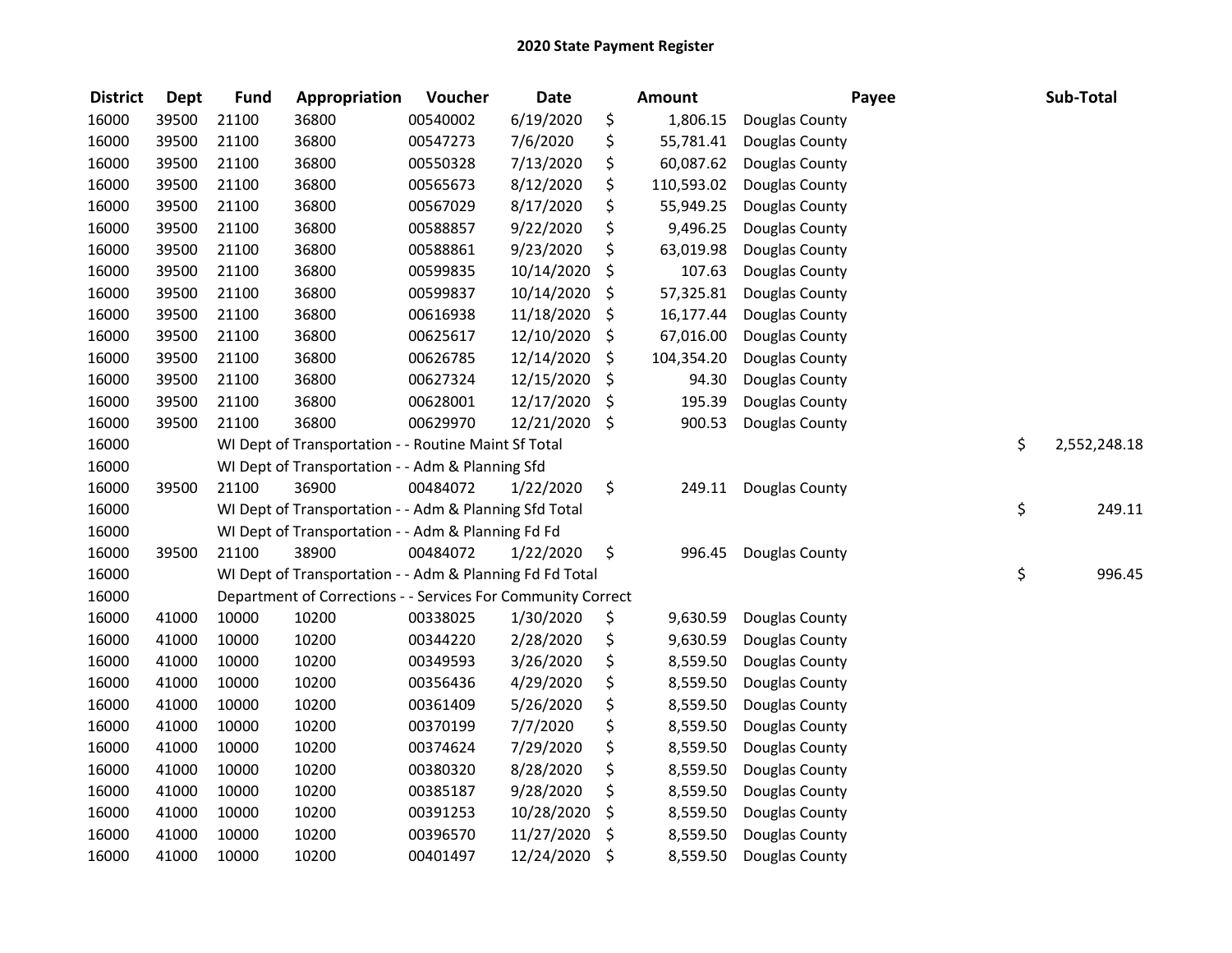| <b>District</b> | Dept  | <b>Fund</b> | Appropriation                                                      | Voucher  | <b>Date</b> | <b>Amount</b>   | Payee          | Sub-Total        |
|-----------------|-------|-------------|--------------------------------------------------------------------|----------|-------------|-----------------|----------------|------------------|
| 16000           |       |             | Department of Corrections - - Services For Community Correct Total |          |             |                 |                | \$<br>104,856.18 |
| 16000           |       |             | Department of Corrections - - Institutional Repair And Maint       |          |             |                 |                |                  |
| 16000           | 41000 | 10000       | 11000                                                              | 00329734 | 1/3/2020    | \$<br>40.00     | Douglas County |                  |
| 16000           | 41000 | 10000       | 11000                                                              | 00390530 | 11/6/2020   | \$<br>40.00     | Douglas County |                  |
| 16000           |       |             | Department of Corrections - - Institutional Repair And Maint Total |          |             |                 |                | \$<br>80.00      |
| 16000           |       |             | Department of Corrections - - Corrections Contracts And Agre       |          |             |                 |                |                  |
| 16000           | 41000 | 10000       | 11400                                                              | 00332314 | 1/3/2020    | \$<br>16,878.88 | Douglas County |                  |
| 16000           | 41000 | 10000       | 11400                                                              | 00333402 | 1/15/2020   | \$<br>5,248.92  | Douglas County |                  |
| 16000           | 41000 | 10000       | 11400                                                              | 00335903 | 1/31/2020   | \$<br>5,660.60  | Douglas County |                  |
| 16000           | 41000 | 10000       | 11400                                                              | 00345155 | 3/5/2020    | \$<br>2,675.92  | Douglas County |                  |
| 16000           | 41000 | 10000       | 11400                                                              | 00354839 | 4/23/2020   | \$<br>463.14    | Douglas County |                  |
| 16000           | 41000 | 10000       | 11400                                                              | 00357160 | 5/1/2020    | \$<br>17,547.86 | Douglas County |                  |
| 16000           | 41000 | 10000       | 11400                                                              | 00359806 | 5/22/2020   | \$<br>3,499.28  | Douglas County |                  |
| 16000           | 41000 | 10000       | 11400                                                              | 00362757 | 6/1/2020    | \$<br>23,517.22 | Douglas County |                  |
| 16000           | 41000 | 10000       | 11400                                                              | 00362891 | 6/2/2020    | \$<br>17,136.18 | Douglas County |                  |
| 16000           | 41000 | 10000       | 11400                                                              | 00363560 | 6/3/2020    | \$<br>17,239.10 | Douglas County |                  |
| 16000           | 41000 | 10000       | 11400                                                              | 00364092 | 6/8/2020    | \$<br>8,851.12  | Douglas County |                  |
| 16000           | 41000 | 10000       | 11400                                                              | 00366958 | 6/22/2020   | \$<br>5,248.92  | Douglas County |                  |
| 16000           | 41000 | 10000       | 11400                                                              | 00368238 | 6/24/2020   | \$<br>8,182.14  | Douglas County |                  |
| 16000           | 41000 | 10000       | 11400                                                              | 00371516 | 7/13/2020   | \$<br>7,410.24  | Douglas County |                  |
| 16000           | 41000 | 10000       | 11400                                                              | 00373064 | 7/15/2020   | \$<br>4,631.40  | Douglas County |                  |
| 16000           | 41000 | 10000       | 11400                                                              | 00373065 | 7/15/2020   | \$<br>4,116.80  | Douglas County |                  |
| 16000           | 41000 | 10000       | 11400                                                              | 00373066 | 7/15/2020   | \$<br>3,344.90  | Douglas County |                  |
| 16000           | 41000 | 10000       | 11400                                                              | 00373067 | 7/15/2020   | \$<br>617.52    | Douglas County |                  |
| 16000           | 41000 | 10000       | 11400                                                              | 00374064 | 7/23/2020   | \$<br>14,151.50 | Douglas County |                  |
| 16000           | 41000 | 10000       | 11400                                                              | 00379169 | 8/21/2020   | \$<br>6,278.12  | Douglas County |                  |
| 16000           | 41000 | 10000       | 11400                                                              | 00379561 | 8/27/2020   | \$<br>6,483.96  | Douglas County |                  |
| 16000           | 41000 | 10000       | 11400                                                              | 00386375 | 9/30/2020   | \$<br>1,235.04  | Douglas County |                  |
| 16000           | 41000 | 10000       | 11400                                                              | 00388019 | 10/13/2020  | \$<br>10,034.70 | Douglas County |                  |
| 16000           | 41000 | 10000       | 11400                                                              | 00389858 | 10/21/2020  | \$<br>2,212.78  | Douglas County |                  |
| 16000           | 41000 | 10000       | 11400                                                              | 00391368 | 10/28/2020  | \$<br>205.84    | Douglas County |                  |
| 16000           | 41000 | 10000       | 11400                                                              | 00398681 | 12/10/2020  | \$<br>10,189.08 | Douglas County |                  |
| 16000           | 41000 | 10000       | 11400                                                              | 00398844 | 12/11/2020  | \$<br>12,196.02 | Douglas County |                  |
| 16000           | 41000 | 10000       | 11400                                                              | 00399673 | 12/16/2020  | \$<br>11,578.50 | Douglas County |                  |
| 16000           |       |             | Department of Corrections - - Corrections Contracts And Agre Total |          |             |                 |                | \$<br>226,835.68 |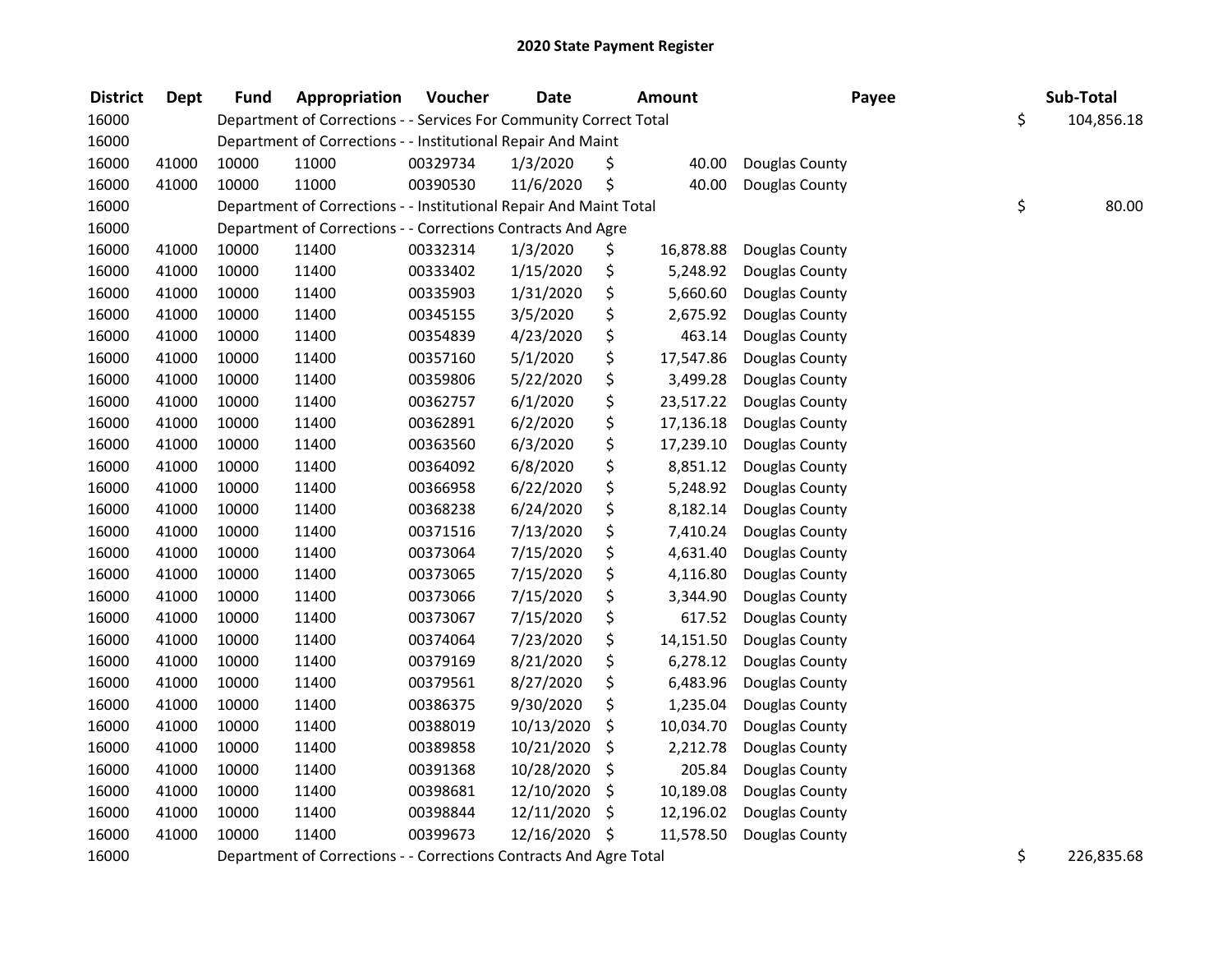| <b>District</b> | Dept  | <b>Fund</b> | Appropriation                                                          | Voucher  | <b>Date</b>    | <b>Amount</b>   | Payee                                                                                                         | Sub-Total          |
|-----------------|-------|-------------|------------------------------------------------------------------------|----------|----------------|-----------------|---------------------------------------------------------------------------------------------------------------|--------------------|
| 16000           |       |             |                                                                        |          |                |                 | Department of Corrections - - Reimbursing Counties For Probation, Extended Supervision And Parole Holds       |                    |
| 16000           | 41000 | 10000       | 11600                                                                  | 00392533 | 11/5/2020      | \$              | 39,320.00 Douglas County                                                                                      |                    |
| 16000           |       |             |                                                                        |          |                |                 | Department of Corrections - - Reimbursing Counties For Probation, Extended Supervision And Parole Holds Total | \$<br>39,320.00    |
| 16000           |       |             | Department of Corrections - - General Operations                       |          |                |                 |                                                                                                               |                    |
| 16000           | 41000 | 10000       | 18500                                                                  | 00338295 | 2/21/2020      | \$              | 214.86 Douglas County                                                                                         |                    |
| 16000           |       |             | Department of Corrections - - General Operations Total                 |          |                |                 |                                                                                                               | \$<br>214.86       |
| 16000           |       |             | Child Abuse & Neglect Prev Bd - - General Aids                         |          |                |                 |                                                                                                               |                    |
| 16000           | 43300 | 10000       | 99000                                                                  | 00002359 | 4/24/2020      | \$<br>10,384.89 | Douglas County                                                                                                |                    |
| 16000           |       |             | Child Abuse & Neglect Prev Bd - - General Aids Total                   |          |                |                 |                                                                                                               | \$<br>10,384.89    |
| 16000           |       |             | Department of Health Services - - State/Federal Aids                   |          |                |                 |                                                                                                               |                    |
| 16000           | 43500 | 10000       | 00000                                                                  | 92007    | $1/1/2020$ \$  | 49,583.00       | Douglas County                                                                                                |                    |
| 16000           | 43500 | 10000       | 00000                                                                  | 92008    | $2/1/2020$ \$  | 33,046.00       | Douglas County                                                                                                |                    |
| 16000           | 43500 | 10000       | 00000                                                                  | 92009    | $3/1/2020$ \$  | 95,390.00       | Douglas County                                                                                                |                    |
| 16000           | 43500 | 10000       | 00000                                                                  | 92010    | $4/1/2020$ \$  | 267,808.00      | Douglas County                                                                                                |                    |
| 16000           | 43500 | 10000       | 00000                                                                  | 92011    | $5/1/2020$ \$  | 143,253.00      | Douglas County                                                                                                |                    |
| 16000           | 43500 | 10000       | 00000                                                                  | 92012    | $6/1/2020$ \$  | 209,821.00      | Douglas County                                                                                                |                    |
| 16000           | 43500 | 10000       | 00000                                                                  | 92013    | $6/1/2020$ \$  | 209,530.00      | Douglas County                                                                                                |                    |
| 16000           | 43500 | 10000       | 00000                                                                  | 92100    | $7/1/2020$ \$  | 722,206.00      | Douglas County                                                                                                |                    |
| 16000           | 43500 | 10000       | 00000                                                                  | 92101    | $8/1/2020$ \$  | 313,614.00      | Douglas County                                                                                                |                    |
| 16000           | 43500 | 10000       | 00000                                                                  | 92102    | $9/1/2020$ \$  | 363,839.00      | Douglas County                                                                                                |                    |
| 16000           | 43500 | 10000       | 00000                                                                  | 92103    | 10/1/2020 \$   | 310,966.00      | Douglas County                                                                                                |                    |
| 16000           | 43500 | 10000       | 00000                                                                  | 92104    | $11/1/2020$ \$ | 277,867.00      | Douglas County                                                                                                |                    |
| 16000           | 43500 | 10000       | 00000                                                                  | 92105    | $12/1/2020$ \$ | 266,182.00      | Douglas County                                                                                                |                    |
| 16000           |       |             | Department of Health Services - - State/Federal Aids Total             |          |                |                 |                                                                                                               | \$<br>3,263,105.00 |
| 16000           |       |             | Department of Health Services - - Emergency Dispatcher Cardiopul       |          |                |                 |                                                                                                               |                    |
| 16000           | 43500 | 10000       | 18500                                                                  | 00367983 | 7/30/2020      | \$<br>835.00    | Douglas County                                                                                                |                    |
| 16000           |       |             | Department of Health Services - - Emergency Dispatcher Cardiopul Total |          |                |                 |                                                                                                               | \$<br>835.00       |
| 16000           |       |             | Department of Health Services - - General Program Operations           |          |                |                 |                                                                                                               |                    |
| 16000           | 43500 | 10000       | 40100                                                                  | 00352905 | 4/7/2020       | \$<br>1.00      | Douglas County                                                                                                |                    |
| 16000           | 43500 | 10000       | 40100                                                                  | 00352906 | 4/7/2020       | \$<br>15.00     | Douglas County                                                                                                |                    |
| 16000           | 43500 | 10000       | 40100                                                                  | 00354903 | 4/21/2020      | \$<br>1.00      | Douglas County                                                                                                |                    |
| 16000           | 43500 | 10000       | 40100                                                                  | 00354904 | 4/21/2020      | \$<br>15.00     | Douglas County                                                                                                |                    |
| 16000           | 43500 | 10000       | 40100                                                                  | 00362081 | 6/9/2020       | \$<br>2.50      | Douglas County                                                                                                |                    |
| 16000           | 43500 | 10000       | 40100                                                                  | 00381385 | 9/29/2020      | \$<br>1.00      | Douglas County                                                                                                |                    |
| 16000           | 43500 | 10000       | 40100                                                                  | 00383905 | 10/14/2020     | \$<br>1.50      | Douglas County                                                                                                |                    |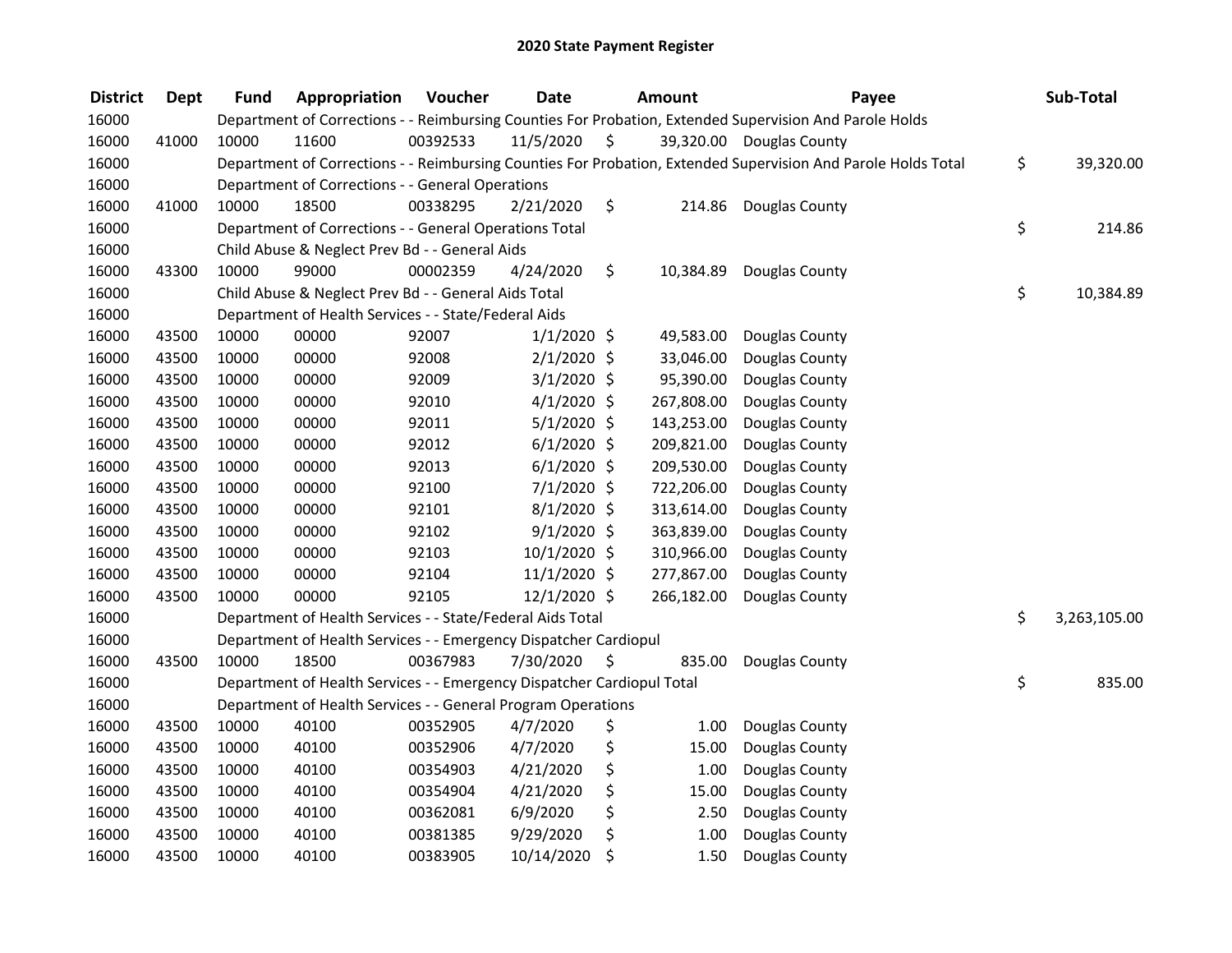| <b>District</b> | <b>Dept</b> | <b>Fund</b> | Appropriation                                                          | Voucher  | <b>Date</b> | <b>Amount</b>    | Payee          | Sub-Total    |
|-----------------|-------------|-------------|------------------------------------------------------------------------|----------|-------------|------------------|----------------|--------------|
| 16000           |             |             | Department of Health Services - - General Program Operations Total     |          |             |                  |                | \$<br>37.00  |
| 16000           |             |             | Department of Health Services - - Medical Assistance State Admin       |          |             |                  |                |              |
| 16000           | 43500       | 10000       | 44000                                                                  | 00352905 | 4/7/2020    | \$<br>1.00       | Douglas County |              |
| 16000           | 43500       | 10000       | 44000                                                                  | 00352906 | 4/7/2020    | \$<br>15.00      | Douglas County |              |
| 16000           | 43500       | 10000       | 44000                                                                  | 00354903 | 4/21/2020   | \$<br>1.00       | Douglas County |              |
| 16000           | 43500       | 10000       | 44000                                                                  | 00354904 | 4/21/2020   | \$<br>15.00      | Douglas County |              |
| 16000           | 43500       | 10000       | 44000                                                                  | 00362081 | 6/9/2020    | \$<br>2.50       | Douglas County |              |
| 16000           | 43500       | 10000       | 44000                                                                  | 00381385 | 9/29/2020   | \$<br>1.00       | Douglas County |              |
| 16000           | 43500       | 10000       | 44000                                                                  | 00383905 | 10/14/2020  | \$<br>1.50       | Douglas County |              |
| 16000           |             |             | Department of Health Services - - Medical Assistance State Admin Total |          |             |                  |                | \$<br>37.00  |
| 16000           |             |             | Dept of Children and Families - - Fees For Administrative Servic       |          |             |                  |                |              |
| 16000           | 43700       | 10000       | 23100                                                                  | 00065092 | 1/27/2020   | \$<br>60.00      | Douglas County |              |
| 16000           | 43700       | 10000       | 23100                                                                  | 00069705 | 5/1/2020    | \$<br>35.00      | Douglas County |              |
| 16000           | 43700       | 10000       | 23100                                                                  | 00072997 | 7/23/2020   | \$<br>10.00      | Douglas County |              |
| 16000           | 43700       | 10000       | 23100                                                                  | 00076512 | 10/22/2020  | \$<br>35.00      | Douglas County |              |
| 16000           |             |             | Dept of Children and Families - - Fees For Administrative Servic Total |          |             |                  |                | \$<br>140.00 |
| 16000           |             |             | Dept of Children and Families - - General Aids                         |          |             |                  |                |              |
| 16000           | 43700       | 10000       | 99000                                                                  | 00064493 | 1/6/2020    | \$<br>27,416.95  | Douglas County |              |
| 16000           | 43700       | 10000       | 99000                                                                  | 00065344 | 1/30/2020   | \$<br>143,500.51 | Douglas County |              |
| 16000           | 43700       | 10000       | 99000                                                                  | 00065643 | 2/5/2020    | \$<br>25,546.37  | Douglas County |              |
| 16000           | 43700       | 10000       | 99000                                                                  | 00066331 | 2/25/2020   | \$<br>11,043.54  | Douglas County |              |
| 16000           | 43700       | 10000       | 99000                                                                  | 00066638 | 3/2/2020    | \$<br>56,052.21  | Douglas County |              |
| 16000           | 43700       | 10000       | 99000                                                                  | 00066840 | 3/5/2020    | \$<br>388,275.60 | Douglas County |              |
| 16000           | 43700       | 10000       | 99000                                                                  | 00066913 | 3/5/2020    | \$<br>591.86     | Douglas County |              |
| 16000           | 43700       | 10000       | 99000                                                                  | 00068247 | 4/6/2020    | \$<br>81,858.64  | Douglas County |              |
| 16000           | 43700       | 10000       | 99000                                                                  | 00069142 | 4/21/2020   | \$<br>4,160.98   | Douglas County |              |
| 16000           | 43700       | 10000       | 99000                                                                  | 00069357 | 4/30/2020   | \$<br>230,012.54 | Douglas County |              |
| 16000           | 43700       | 10000       | 99000                                                                  | 00069889 | 5/5/2020    | \$<br>145,479.26 | Douglas County |              |
| 16000           | 43700       | 10000       | 99000                                                                  | 00070034 | 5/8/2020    | \$<br>17,380.00  | Douglas County |              |
| 16000           | 43700       | 10000       | 99000                                                                  | 00070258 | 5/13/2020   | \$<br>250.00     | Douglas County |              |
| 16000           | 43700       | 10000       | 99000                                                                  | 00070853 | 6/5/2020    | \$<br>135,829.27 | Douglas County |              |
| 16000           | 43700       | 10000       | 99000                                                                  | 00071472 | 6/17/2020   | \$<br>2,329.00   | Douglas County |              |
| 16000           | 43700       | 10000       | 99000                                                                  | 00072307 | 7/6/2020    | \$<br>95,996.97  | Douglas County |              |
| 16000           | 43700       | 10000       | 99000                                                                  | 00073314 | 7/30/2020   | \$<br>155,855.93 | Douglas County |              |
| 16000           | 43700       | 10000       | 99000                                                                  | 00073549 | 8/5/2020    | \$<br>9,000.00   | Douglas County |              |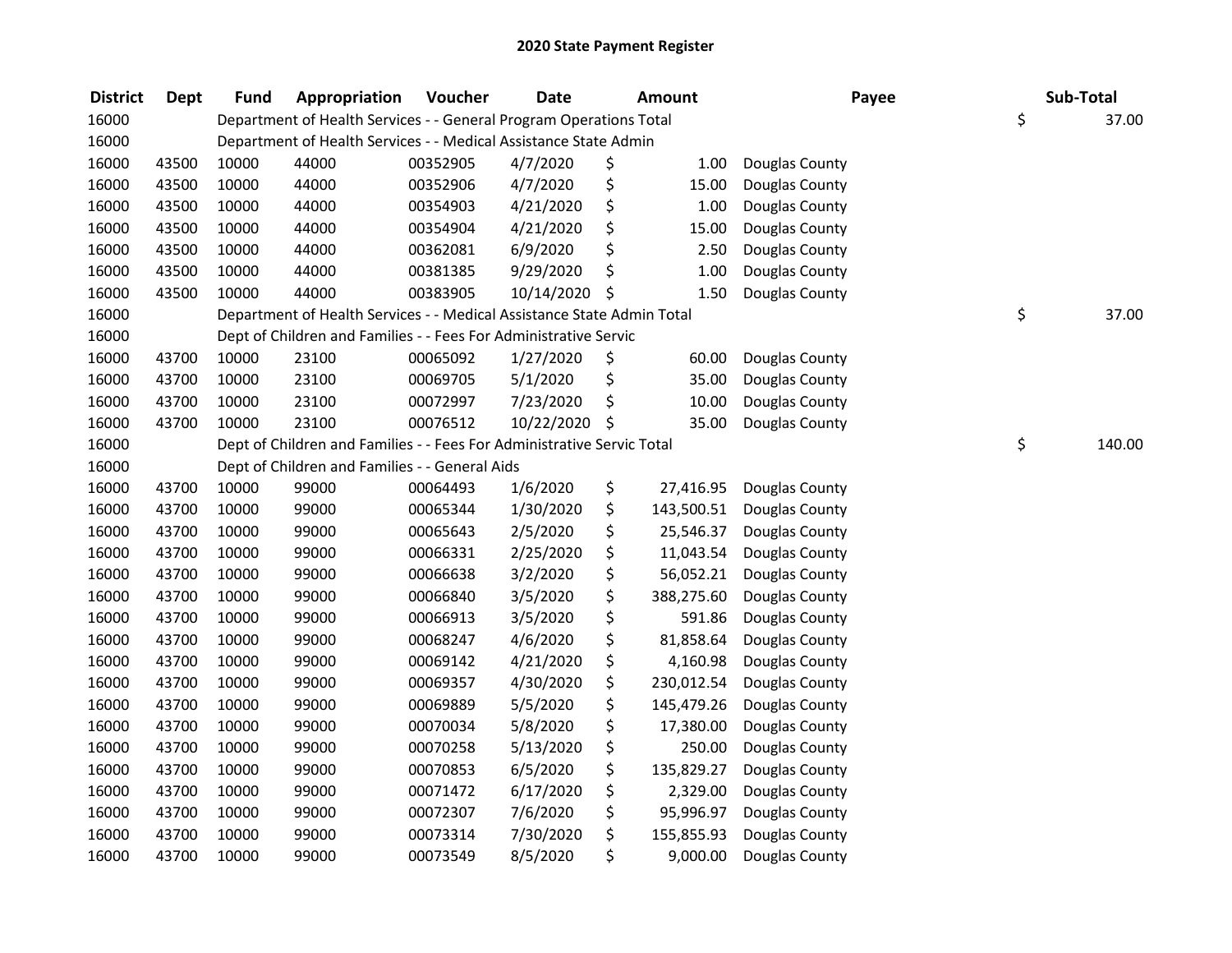| <b>District</b> | <b>Dept</b> | <b>Fund</b> | Appropriation                                                   | Voucher  | <b>Date</b> | <b>Amount</b>    | Payee          | Sub-Total          |
|-----------------|-------------|-------------|-----------------------------------------------------------------|----------|-------------|------------------|----------------|--------------------|
| 16000           | 43700       | 10000       | 99000                                                           | 00073550 | 8/5/2020    | \$<br>115,237.08 | Douglas County |                    |
| 16000           | 43700       | 10000       | 99000                                                           | 00073867 | 8/12/2020   | \$<br>39,770.00  | Douglas County |                    |
| 16000           | 43700       | 10000       | 99000                                                           | 00074657 | 9/8/2020    | \$<br>27,865.86  | Douglas County |                    |
| 16000           | 43700       | 10000       | 99000                                                           | 00074780 | 9/10/2020   | \$<br>820,619.00 | Douglas County |                    |
| 16000           | 43700       | 10000       | 99000                                                           | 00075079 | 9/17/2020   | \$<br>85,249.00  | Douglas County |                    |
| 16000           | 43700       | 10000       | 99000                                                           | 00075080 | 9/17/2020   | \$<br>878.00     | Douglas County |                    |
| 16000           | 43700       | 10000       | 99000                                                           | 00075201 | 9/18/2020   | \$<br>39,977.54  | Douglas County |                    |
| 16000           | 43700       | 10000       | 99000                                                           | 00075896 | 10/5/2020   | \$<br>76,691.87  | Douglas County |                    |
| 16000           | 43700       | 10000       | 99000                                                           | 00076789 | 10/30/2020  | \$<br>96,122.73  | Douglas County |                    |
| 16000           | 43700       | 10000       | 99000                                                           | 00076911 | 10/30/2020  | \$<br>49,371.90  | Douglas County |                    |
| 16000           | 43700       | 10000       | 99000                                                           | 00077016 | 11/5/2020   | \$<br>122,868.66 | Douglas County |                    |
| 16000           | 43700       | 10000       | 99000                                                           | 00077147 | 11/6/2020   | \$<br>5,022.00   | Douglas County |                    |
| 16000           | 43700       | 10000       | 99000                                                           | 00077244 | 11/10/2020  | \$<br>6,796.00   | Douglas County |                    |
| 16000           | 43700       | 10000       | 99000                                                           | 00078149 | 12/4/2020   | \$<br>18,750.00  | Douglas County |                    |
| 16000           | 43700       | 10000       | 99000                                                           | 00078235 | 12/7/2020   | \$<br>90,244.82  | Douglas County |                    |
| 16000           |             |             | Dept of Children and Families - - General Aids Total            |          |             |                  |                | \$<br>3,126,044.09 |
| 16000           |             |             | Dept of Workforce Development - - Auxiliary Services            |          |             |                  |                |                    |
| 16000           | 44500       | 10000       | 13000                                                           | 00304270 | 11/3/2020   | \$<br>50.00      | Douglas County |                    |
| 16000           | 44500       | 10000       | 13000                                                           | 00307401 | 12/2/2020   | \$<br>45.00      | Douglas County |                    |
| 16000           |             |             | Dept of Workforce Development - - Auxiliary Services Total      |          |             |                  |                | \$<br>95.00        |
| 16000           |             |             | Dept of Workforce Development - - Ui Admin Fed                  |          |             |                  |                |                    |
| 16000           | 44500       | 10000       | 15100                                                           | 00267644 | 1/14/2020   | \$<br>35.00      | Douglas County |                    |
| 16000           | 44500       | 10000       | 15100                                                           | 00270886 | 2/4/2020    | \$<br>35.00      | Douglas County |                    |
| 16000           | 44500       | 10000       | 15100                                                           | 00275616 | 3/3/2020    | \$<br>10.00      | Douglas County |                    |
| 16000           | 44500       | 10000       | 15100                                                           | 00280600 | 4/2/2020    | \$<br>40.00      | Douglas County |                    |
| 16000           | 44500       | 10000       | 15100                                                           | 00284494 | 5/4/2020    | \$<br>45.00      | Douglas County |                    |
| 16000           | 44500       | 10000       | 15100                                                           | 00287344 | 6/2/2020    | \$<br>45.00      | Douglas County |                    |
| 16000           | 44500       | 10000       | 15100                                                           | 00290165 | 7/2/2020    | \$<br>25.00      | Douglas County |                    |
| 16000           | 44500       | 10000       | 15100                                                           | 00293603 | 8/4/2020    | \$<br>15.00      | Douglas County |                    |
| 16000           | 44500       | 10000       | 15100                                                           | 00296638 | 9/2/2020    | \$<br>30.00      | Douglas County |                    |
| 16000           | 44500       | 10000       | 15100                                                           | 00300309 | 10/2/2020   | \$<br>50.00      | Douglas County |                    |
| 16000           |             |             | Dept of Workforce Development - - Ui Admin Fed Total            |          |             |                  |                | \$<br>330.00       |
| 16000           |             |             | Dept of Workforce Development - - Wc Ops Uninsured Emplyr Admin |          |             |                  |                |                    |
| 16000           | 44500       | 22700       | 17700                                                           | 00288613 | 6/17/2020   | \$<br>35.00      | Douglas County |                    |
| 16000           | 44500       | 22700       | 17700                                                           | 00288621 | 6/17/2020   | \$<br>20.00      | Douglas County |                    |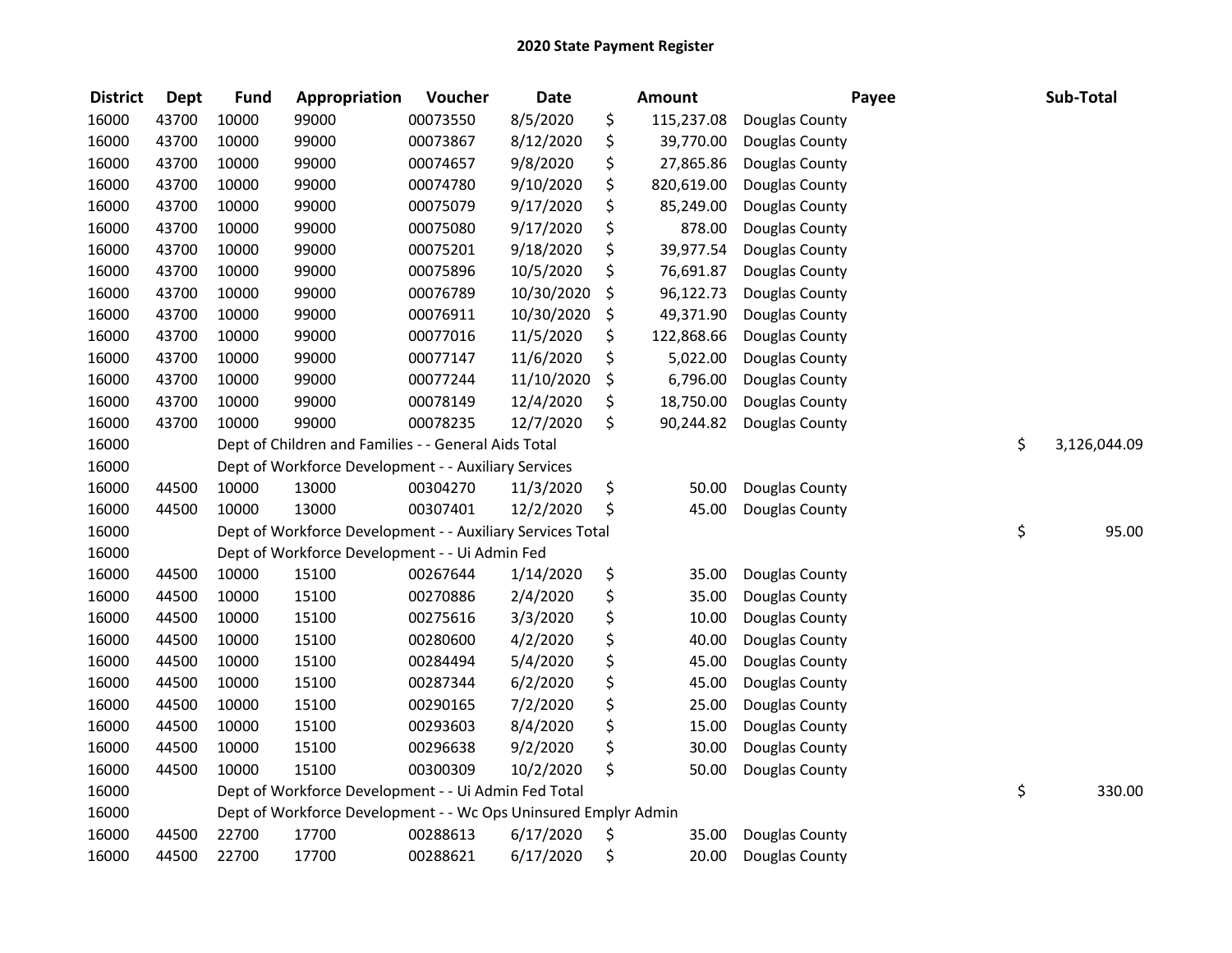| <b>District</b> | <b>Dept</b> | <b>Fund</b> | Appropriation                                                         | Voucher  | <b>Date</b> | <b>Amount</b>   |                          | Payee | Sub-Total |
|-----------------|-------------|-------------|-----------------------------------------------------------------------|----------|-------------|-----------------|--------------------------|-------|-----------|
| 16000           | 44500       | 22700       | 17700                                                                 | 00291106 | 7/14/2020   | \$<br>20.00     | Douglas County           |       |           |
| 16000           | 44500       | 22700       | 17700                                                                 | 00296838 | 9/3/2020    | \$<br>15.00     | Douglas County           |       |           |
| 16000           | 44500       | 22700       | 17700                                                                 | 00296839 | 9/3/2020    | \$<br>5.00      | Douglas County           |       |           |
| 16000           | 44500       | 22700       | 17700                                                                 | 00297363 | 9/10/2020   | \$<br>45.00     | Douglas County           |       |           |
| 16000           | 44500       | 22700       | 17700                                                                 | 00297364 | 9/10/2020   | \$<br>40.00     | Douglas County           |       |           |
| 16000           |             |             | Dept of Workforce Development - - Wc Ops Uninsured Emplyr Admin Total |          |             |                 |                          | \$    | 180.00    |
| 16000           |             |             | Department of Justice - - Crime Laboratories, Dna                     |          |             |                 |                          |       |           |
| 16000           | 45500       | 10000       | 22100                                                                 | 00085814 | 7/16/2020   | \$<br>2,110.00  | Douglas County           |       |           |
| 16000           |             |             | Department of Justice - - Crime Laboratories, Dna Total               |          |             |                 |                          | \$    | 2,110.00  |
| 16000           |             |             | Department of Justice - - Drug Crimes Enforcement, Local              |          |             |                 |                          |       |           |
| 16000           | 45500       | 10000       | 22500                                                                 | 00078033 | 1/10/2020   | \$<br>16,806.00 | Douglas County           |       |           |
| 16000           |             |             | Department of Justice - - Drug Crimes Enforcement, Local Total        |          |             |                 |                          | \$    | 16,806.00 |
| 16000           |             |             | Department of Justice - - Law Enforcement Train, Local                |          |             |                 |                          |       |           |
| 16000           | 45500       | 10000       | 23100                                                                 | 00087463 | 9/3/2020    | \$<br>4,099.34  | Douglas County           |       |           |
| 16000           | 45500       | 10000       | 23100                                                                 | 00091416 | 12/4/2020   | \$<br>10,880.00 | Douglas County           |       |           |
| 16000           |             |             | Department of Justice - - Law Enforcement Train, Local Total          |          |             |                 |                          | \$    | 14,979.34 |
| 16000           |             |             | Department of Justice - - Federal Aid, Local Assistance               |          |             |                 |                          |       |           |
| 16000           | 45500       | 10000       | 25100                                                                 | 00083357 | 5/27/2020   | \$<br>3,900.00  | Douglas County           |       |           |
| 16000           | 45500       | 10000       | 25100                                                                 | 00086943 | 8/6/2020    | \$<br>3,440.00  | Douglas County           |       |           |
| 16000           | 45500       | 10000       | 25100                                                                 | 00088339 | 9/28/2020   | \$<br>11,717.00 | Douglas County           |       |           |
| 16000           | 45500       | 10000       | 25100                                                                 | 00090449 | 11/16/2020  | \$<br>10,770.00 | Douglas County           |       |           |
| 16000           |             |             | Department of Justice - - Federal Aid, Local Assistance Total         |          |             |                 |                          | \$    | 29,827.00 |
| 16000           |             |             | Department of Justice - - Alt Prosecution Alcohol Drugs               |          |             |                 |                          |       |           |
| 16000           | 45500       | 10000       | 27100                                                                 | 00083679 | 5/18/2020   | \$<br>15,122.89 | Douglas County           |       |           |
| 16000           | 45500       | 10000       | 27100                                                                 | 00087017 | 8/11/2020   | \$<br>19,982.70 | Douglas County           |       |           |
| 16000           | 45500       | 10000       | 27100                                                                 | 00090011 | 11/5/2020   | \$<br>28,247.77 | Douglas County           |       |           |
| 16000           |             |             | Department of Justice - - Alt Prosecution Alcohol Drugs Total         |          |             |                 |                          | \$    | 63,353.36 |
| 16000           |             |             | Department of Justice - - Alternatives To Incarceration               |          |             |                 |                          |       |           |
| 16000           | 45500       | 10000       | 28700                                                                 | 00080757 | 3/5/2020    | \$<br>29,024.65 | Douglas County           |       |           |
| 16000           |             |             | Department of Justice - - Alternatives To Incarceration Total         |          |             |                 |                          | \$    | 29,024.65 |
| 16000           |             |             | Department of Justice - - Crime Victim Witness Assist                 |          |             |                 |                          |       |           |
| 16000           | 45500       | 10000       | 53200                                                                 | 00086017 | 7/17/2020   | \$              | 26,248.56 Douglas County |       |           |
| 16000           |             |             | Department of Justice - - Crime Victim Witness Assist Total           |          |             |                 |                          | \$    | 26,248.56 |
| 16000           |             |             | Department of Justice - - County Reimb Victim-Witness                 |          |             |                 |                          |       |           |
| 16000           | 45500       | 10000       | 53900                                                                 | 00080470 | 2/26/2020   | \$<br>31,062.51 | Douglas County           |       |           |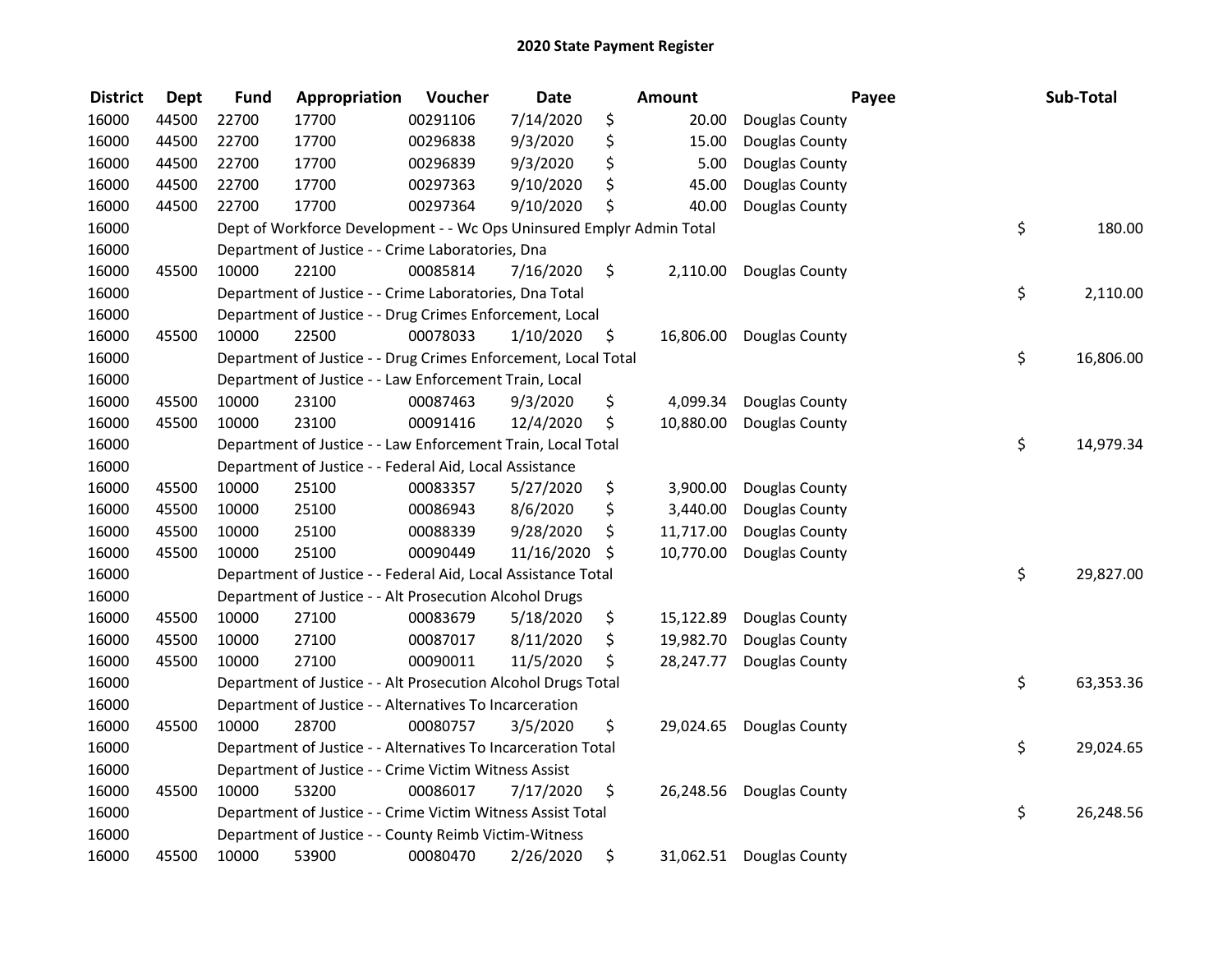| <b>District</b> | Dept  | Fund  | Appropriation                                                           | Voucher  | <b>Date</b>   |     | <b>Amount</b> | Payee          | Sub-Total        |
|-----------------|-------|-------|-------------------------------------------------------------------------|----------|---------------|-----|---------------|----------------|------------------|
| 16000           |       |       | Department of Justice - - County Reimb Victim-Witness Total             |          |               |     |               |                | \$<br>31,062.51  |
| 16000           |       |       | Department of Military Affairs - - Disaster Recovery Aid                |          |               |     |               |                |                  |
| 16000           | 46500 | 10000 | 30500                                                                   | 00074915 | 3/5/2020      | \$  | 20,557.81     | Douglas County |                  |
| 16000           | 46500 | 10000 | 30500                                                                   | 00080963 | 7/30/2020     | \$  | 125.00        | Douglas County |                  |
| 16000           |       |       | Department of Military Affairs - - Disaster Recovery Aid Total          |          |               |     |               |                | \$<br>20,682.81  |
| 16000           |       |       | Department of Military Affairs - - Local Emer Planning Grants           |          |               |     |               |                |                  |
| 16000           | 46500 | 10000 | 33700                                                                   | 00072138 | 1/21/2020     | \$. | 10,183.43     | Douglas County |                  |
| 16000           |       |       | Department of Military Affairs - - Local Emer Planning Grants Total     |          |               |     |               |                | \$<br>10,183.43  |
| 16000           |       |       | Department of Military Affairs - - Federal Aid, Local Assistance        |          |               |     |               |                |                  |
| 16000           | 46500 | 10000 | 34200                                                                   | 00074915 | 3/5/2020      | \$  | 123,346.85    | Douglas County |                  |
| 16000           | 46500 | 10000 | 34200                                                                   | 00083081 | 9/18/2020     | \$  | 6,822.01      | Douglas County |                  |
| 16000           | 46500 | 10000 | 34200                                                                   | 00086455 | 12/9/2020     | \$  | 50,308.68     | Douglas County |                  |
| 16000           |       |       | Department of Military Affairs - - Federal Aid, Local Assistance Total  |          |               |     |               |                | \$<br>180,477.54 |
| 16000           |       |       | Department of Military Affairs - - St Emerg Response Bd Grant Pif       |          |               |     |               |                |                  |
| 16000           | 46500 | 27200 | 36400                                                                   | 00072138 | 1/21/2020     | \$  | 311.48        | Douglas County |                  |
| 16000           | 46500 | 27200 | 36400                                                                   | 00086483 | 12/9/2020     | \$  | 11,049.72     | Douglas County |                  |
| 16000           |       |       | Department of Military Affairs - - St Emerg Response Bd Grant Pif Total |          |               |     |               |                | \$<br>11,361.20  |
| 16000           |       |       | Department of Veterans Affairs - - County Grants                        |          |               |     |               |                |                  |
| 16000           | 48500 | 58200 | 26700                                                                   | 00077445 | 2/24/2020     | \$  | 10,000.00     | Douglas County |                  |
| 16000           |       |       | Department of Veterans Affairs - - County Grants Total                  |          |               |     |               |                | \$<br>10,000.00  |
| 16000           |       |       | Department of Administration - - Federal Aid                            |          |               |     |               |                |                  |
| 16000           | 50500 | 10000 | 14200                                                                   | 00127792 | 8/31/2020     | \$  | 2,350.00      | Douglas County |                  |
| 16000           | 50500 | 10000 | 14200                                                                   | 00129824 | 10/2/2020     | \$  | 77,306.60     | Douglas County |                  |
| 16000           | 50500 | 10000 | 14200                                                                   | 00130744 | 10/14/2020    | \$  | 16,567.14     | Douglas County |                  |
| 16000           | 50500 | 10000 | 14200                                                                   | 00132121 | 11/13/2020    | \$  | 79,119.94     | Douglas County |                  |
| 16000           | 50500 | 10000 | 14200                                                                   | 00134392 | 12/10/2020    | \$  | 568,704.19    | Douglas County |                  |
| 16000           | 50500 | 10000 | 14200                                                                   | 00136209 | 12/17/2020 \$ |     | 160.60        | Douglas County |                  |
| 16000           |       |       | Department of Administration - - Federal Aid Total                      |          |               |     |               |                | \$<br>744,208.47 |
| 16000           |       |       | Department of Administration - - Federal Aid, Local Assistance          |          |               |     |               |                |                  |
| 16000           | 50500 | 10000 | 15500                                                                   | 00117636 | 2/18/2020     | \$  | 3,297.00      | Douglas County |                  |
| 16000           | 50500 | 10000 | 15500                                                                   | 00119370 | 3/17/2020     | \$  | 5,169.00      | Douglas County |                  |
| 16000           | 50500 | 10000 | 15500                                                                   | 00120969 | 4/15/2020     | \$  | 4,316.00      | Douglas County |                  |
| 16000           | 50500 | 10000 | 15500                                                                   | 00121860 | 4/29/2020     | \$  | 5,706.00      | Douglas County |                  |
| 16000           | 50500 | 10000 | 15500                                                                   | 00123908 | 6/16/2020     | \$  | 2,884.00      | Douglas County |                  |
| 16000           | 50500 | 10000 | 15500                                                                   | 00131689 | 10/29/2020    | \$  | 14,728.00     | Douglas County |                  |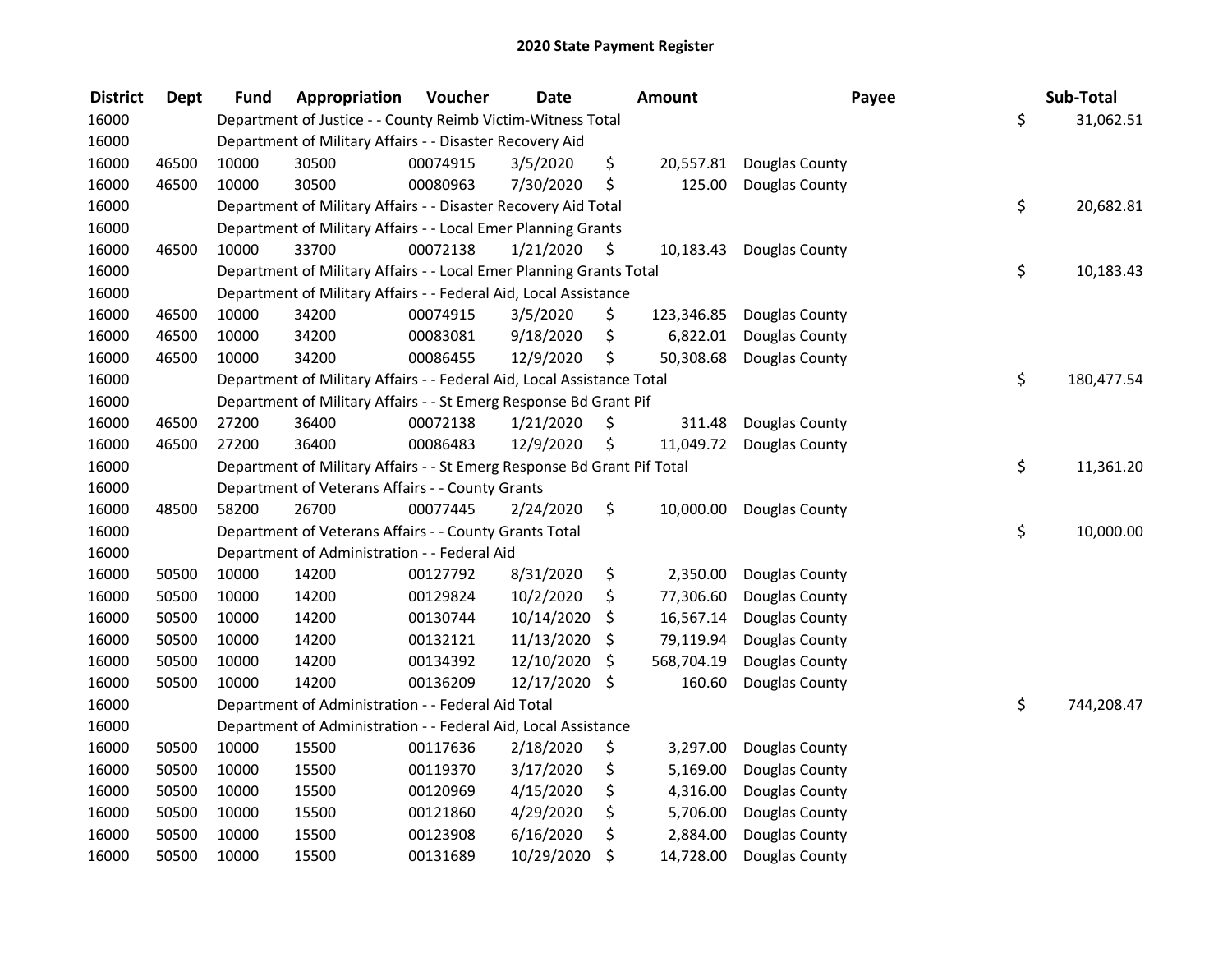| <b>District</b> | <b>Dept</b> | <b>Fund</b> | Appropriation                                                        | Voucher  | <b>Date</b>   | Amount           | Payee          | Sub-Total        |
|-----------------|-------------|-------------|----------------------------------------------------------------------|----------|---------------|------------------|----------------|------------------|
| 16000           |             |             | Department of Administration - - Federal Aid, Local Assistance Total |          |               |                  |                | \$<br>36,100.00  |
| 16000           |             |             | Department of Administration - - Federal Aid, Local Assistance       |          |               |                  |                |                  |
| 16000           | 50500       | 10000       | 74300                                                                | 00115502 | 1/14/2020     | \$<br>100,321.10 | Douglas County |                  |
| 16000           | 50500       | 10000       | 74300                                                                | 00115946 | 1/24/2020     | \$<br>131,750.00 | Douglas County |                  |
| 16000           | 50500       | 10000       | 74300                                                                | 00116075 | 1/24/2020     | \$<br>35,278.80  | Douglas County |                  |
| 16000           | 50500       | 10000       | 74300                                                                | 00118707 | 3/6/2020      | \$<br>6,455.50   | Douglas County |                  |
| 16000           | 50500       | 10000       | 74300                                                                | 00119627 | 3/31/2020     | \$<br>7,422.00   | Douglas County |                  |
| 16000           | 50500       | 10000       | 74300                                                                | 00119866 | 3/31/2020     | \$<br>8,525.00   | Douglas County |                  |
| 16000           | 50500       | 10000       | 74300                                                                | 00120658 | 4/20/2020     | \$<br>21,729.00  | Douglas County |                  |
| 16000           | 50500       | 10000       | 74300                                                                | 00122181 | 5/14/2020     | \$<br>21,361.40  | Douglas County |                  |
| 16000           | 50500       | 10000       | 74300                                                                | 00123496 | 6/16/2020     | \$<br>43,408.90  | Douglas County |                  |
| 16000           | 50500       | 10000       | 74300                                                                | 00124329 | 7/8/2020      | \$<br>25,235.00  | Douglas County |                  |
| 16000           | 50500       | 10000       | 74300                                                                | 00124955 | 7/9/2020      | \$<br>6,850.00   | Douglas County |                  |
| 16000           | 50500       | 10000       | 74300                                                                | 00125022 | 7/9/2020      | \$<br>42,377.55  | Douglas County |                  |
| 16000           | 50500       | 10000       | 74300                                                                | 00125024 | 7/9/2020      | \$<br>14,417.05  | Douglas County |                  |
| 16000           | 50500       | 10000       | 74300                                                                | 00127810 | 9/2/2020      | \$<br>10,500.70  | Douglas County |                  |
| 16000           | 50500       | 10000       | 74300                                                                | 00128200 | 9/9/2020      | \$<br>22,555.00  | Douglas County |                  |
| 16000           | 50500       | 10000       | 74300                                                                | 00128939 | 9/25/2020     | \$<br>14,727.00  | Douglas County |                  |
| 16000           | 50500       | 10000       | 74300                                                                | 00130539 | 10/13/2020    | \$<br>15,320.50  | Douglas County |                  |
| 16000           | 50500       | 10000       | 74300                                                                | 00132760 | 11/24/2020    | \$<br>44,892.50  | Douglas County |                  |
| 16000           | 50500       | 10000       | 74300                                                                | 00132961 | 11/24/2020    | \$<br>98,253.10  | Douglas County |                  |
| 16000           | 50500       | 10000       | 74300                                                                | 00133346 | 11/27/2020    | \$<br>17,375.00  | Douglas County |                  |
| 16000           | 50500       | 10000       | 74300                                                                | 00135491 | 12/14/2020 \$ | 29,128.00        | Douglas County |                  |
| 16000           |             |             | Department of Administration - - Federal Aid, Local Assistance Total |          |               |                  |                | \$<br>717,883.10 |
| 16000           |             |             | Department of Administration - - Low-Income Assistance Grants        |          |               |                  |                |                  |
| 16000           | 50500       | 23500       | 37100                                                                | 00117636 | 2/18/2020     | \$<br>2,149.00   | Douglas County |                  |
| 16000           | 50500       | 23500       | 37100                                                                | 00119370 | 3/17/2020     | \$<br>3,994.00   | Douglas County |                  |
| 16000           | 50500       | 23500       | 37100                                                                | 00120969 | 4/15/2020     | \$<br>3,713.00   | Douglas County |                  |
| 16000           | 50500       | 23500       | 37100                                                                | 00121860 | 4/29/2020     | \$<br>4,536.00   | Douglas County |                  |
| 16000           | 50500       | 23500       | 37100                                                                | 00123908 | 6/16/2020     | \$<br>2,351.00   | Douglas County |                  |
| 16000           | 50500       | 23500       | 37100                                                                | 00125558 | 7/15/2020     | \$<br>8,707.00   | Douglas County |                  |
| 16000           | 50500       | 23500       | 37100                                                                | 00127209 | 8/17/2020     | \$<br>11,047.00  | Douglas County |                  |
| 16000           | 50500       | 23500       | 37100                                                                | 00127911 | 8/31/2020     | \$<br>6,927.00   | Douglas County |                  |
| 16000           | 50500       | 23500       | 37100                                                                | 00131012 | 10/15/2020    | \$<br>8,122.00   | Douglas County |                  |
| 16000           | 50500       | 23500       | 37100                                                                | 00131689 | 10/29/2020    | \$<br>3,849.00   | Douglas County |                  |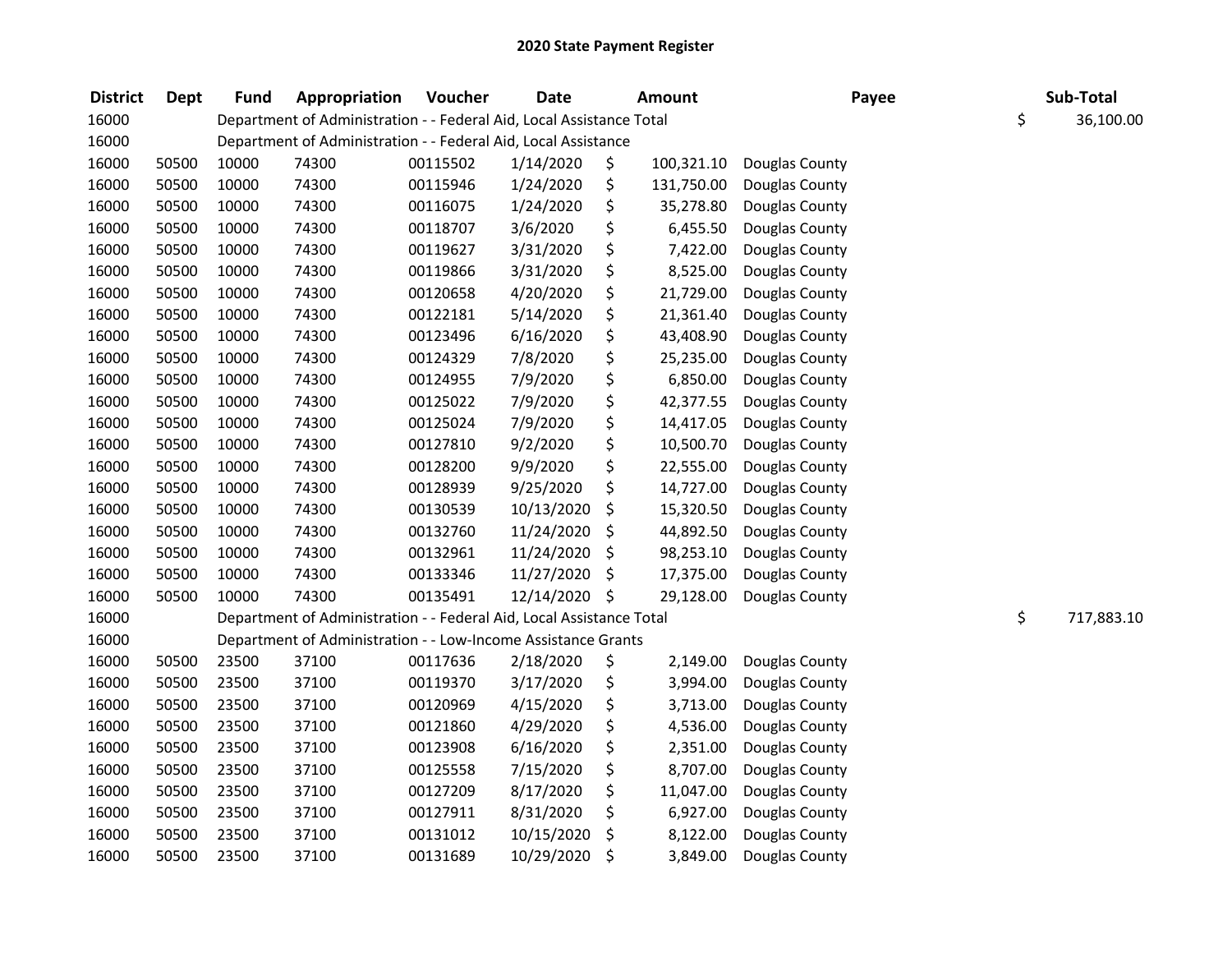| <b>District</b> | <b>Dept</b> | <b>Fund</b> | Appropriation                                                         | Voucher  | <b>Date</b>   |     | <b>Amount</b> |                                                                                                   | Payee | Sub-Total       |
|-----------------|-------------|-------------|-----------------------------------------------------------------------|----------|---------------|-----|---------------|---------------------------------------------------------------------------------------------------|-------|-----------------|
| 16000           | 50500       | 23500       | 37100                                                                 | 00133635 | 12/1/2020     | \$  | 12,408.00     | Douglas County                                                                                    |       |                 |
| 16000           | 50500       | 23500       | 37100                                                                 | 00137493 | 12/29/2020    | -\$ | 9,876.00      | Douglas County                                                                                    |       |                 |
| 16000           |             |             | Department of Administration - - Low-Income Assistance Grants Total   |          |               |     |               |                                                                                                   |       | \$<br>77,679.00 |
| 16000           |             |             | Department of Administration - - Land Information Program; Loca       |          |               |     |               |                                                                                                   |       |                 |
| 16000           | 50500       | 26900       | 17300                                                                 | 00115566 | 1/9/2020      | \$  | 25,000.00     | Douglas County                                                                                    |       |                 |
| 16000           | 50500       | 26900       | 17300                                                                 | 00117299 | 2/13/2020     | \$  | 1,000.00      | Douglas County                                                                                    |       |                 |
| 16000           | 50500       | 26900       | 17300                                                                 | 00119418 | 4/2/2020      | \$  | 45,344.00     | Douglas County                                                                                    |       |                 |
| 16000           | 50500       | 26900       | 17300                                                                 | 00120882 | 4/20/2020     | \$  | 20,000.00     | Douglas County                                                                                    |       |                 |
| 16000           |             |             | Department of Administration - - Land Information Program; Loca Total |          |               |     |               |                                                                                                   |       | \$<br>91,344.00 |
| 16000           |             |             | Commissioners of Public Lands - - General Program Operations          |          |               |     |               |                                                                                                   |       |                 |
| 16000           | 50700       | 10000       | 10100                                                                 | 00003441 | 12/23/2020 \$ |     | 36.00         | Douglas County                                                                                    |       |                 |
| 16000           |             |             | Commissioners of Public Lands - - General Program Operations Total    |          |               |     |               |                                                                                                   |       | \$<br>36.00     |
| 16000           |             |             | Elections Commission - - 2018 Hava Election Security                  |          |               |     |               |                                                                                                   |       |                 |
| 16000           | 51000       | 22000       | 18200                                                                 | 00004217 | 8/17/2020     | \$  | 45,614.30     | Douglas County                                                                                    |       |                 |
| 16000           | 51000       | 22000       | 18200                                                                 | 00004937 | 12/9/2020     | \$  | 1,549.10      | Douglas County                                                                                    |       |                 |
| 16000           |             |             | Elections Commission - - 2018 Hava Election Security Total            |          |               |     |               |                                                                                                   |       | \$<br>47,163.40 |
| 16000           |             |             | Public Defender Board - - Trial Representation                        |          |               |     |               |                                                                                                   |       |                 |
| 16000           | 55000       | 10000       | 10300                                                                 | 00229122 | 1/6/2020      | \$  | 2,586.44      | Douglas County                                                                                    |       |                 |
| 16000           | 55000       | 10000       | 10300                                                                 | 00231577 | 1/24/2020     | \$  | 2,586.44      | Douglas County                                                                                    |       |                 |
| 16000           | 55000       | 10000       | 10300                                                                 | 00235594 | 2/24/2020     | \$  | 2,390.19      | Douglas County                                                                                    |       |                 |
| 16000           | 55000       | 10000       | 10300                                                                 | 00239130 | 3/24/2020     | \$  | 2,390.19      | Douglas County                                                                                    |       |                 |
| 16000           | 55000       | 10000       | 10300                                                                 | 00244506 | 4/24/2020     | \$  | 2,390.19      | Douglas County                                                                                    |       |                 |
| 16000           | 55000       | 10000       | 10300                                                                 | 00248450 | 5/26/2020     | \$  | 2,390.19      | Douglas County                                                                                    |       |                 |
| 16000           | 55000       | 10000       | 10300                                                                 | 00254456 | 7/3/2020      | \$  | 2,390.19      | Douglas County                                                                                    |       |                 |
| 16000           | 55000       | 10000       | 10300                                                                 | 00257129 | 7/27/2020     | \$  | 2,390.19      | Douglas County                                                                                    |       |                 |
| 16000           | 55000       | 10000       | 10300                                                                 | 00259484 | 8/25/2020     | \$  | 2,390.19      | Douglas County                                                                                    |       |                 |
| 16000           | 55000       | 10000       | 10300                                                                 | 00262193 | 9/25/2020     | \$  | 2,390.19      | Douglas County                                                                                    |       |                 |
| 16000           | 55000       | 10000       | 10300                                                                 | 00264821 | 10/20/2020    | \$  | 10.00         | Douglas County                                                                                    |       |                 |
| 16000           | 55000       | 10000       | 10300                                                                 | 00265042 | 10/23/2020    | \$  | 2,390.19      | Douglas County                                                                                    |       |                 |
| 16000           | 55000       | 10000       | 10300                                                                 | 00269394 | 11/25/2020    | \$  | 2,390.19      | Douglas County                                                                                    |       |                 |
| 16000           | 55000       | 10000       | 10300                                                                 | 00272179 | 12/23/2020    | \$  | 2,390.19      | Douglas County                                                                                    |       |                 |
| 16000           |             |             | Public Defender Board - - Trial Representation Total                  |          |               |     |               |                                                                                                   |       | \$<br>31,474.97 |
| 16000           |             |             |                                                                       |          |               |     |               | Public Defender Board - - Transcript, Discovery and Records Provided to the Public Defender Board |       |                 |
| 16000           | 55000       | 10000       | 10600                                                                 | 00228575 | 1/3/2020      | \$  | 59.45         | Douglas County                                                                                    |       |                 |
| 16000           | 55000       | 10000       | 10600                                                                 | 00234826 | 2/14/2020     | \$  | 294.80        | Douglas County                                                                                    |       |                 |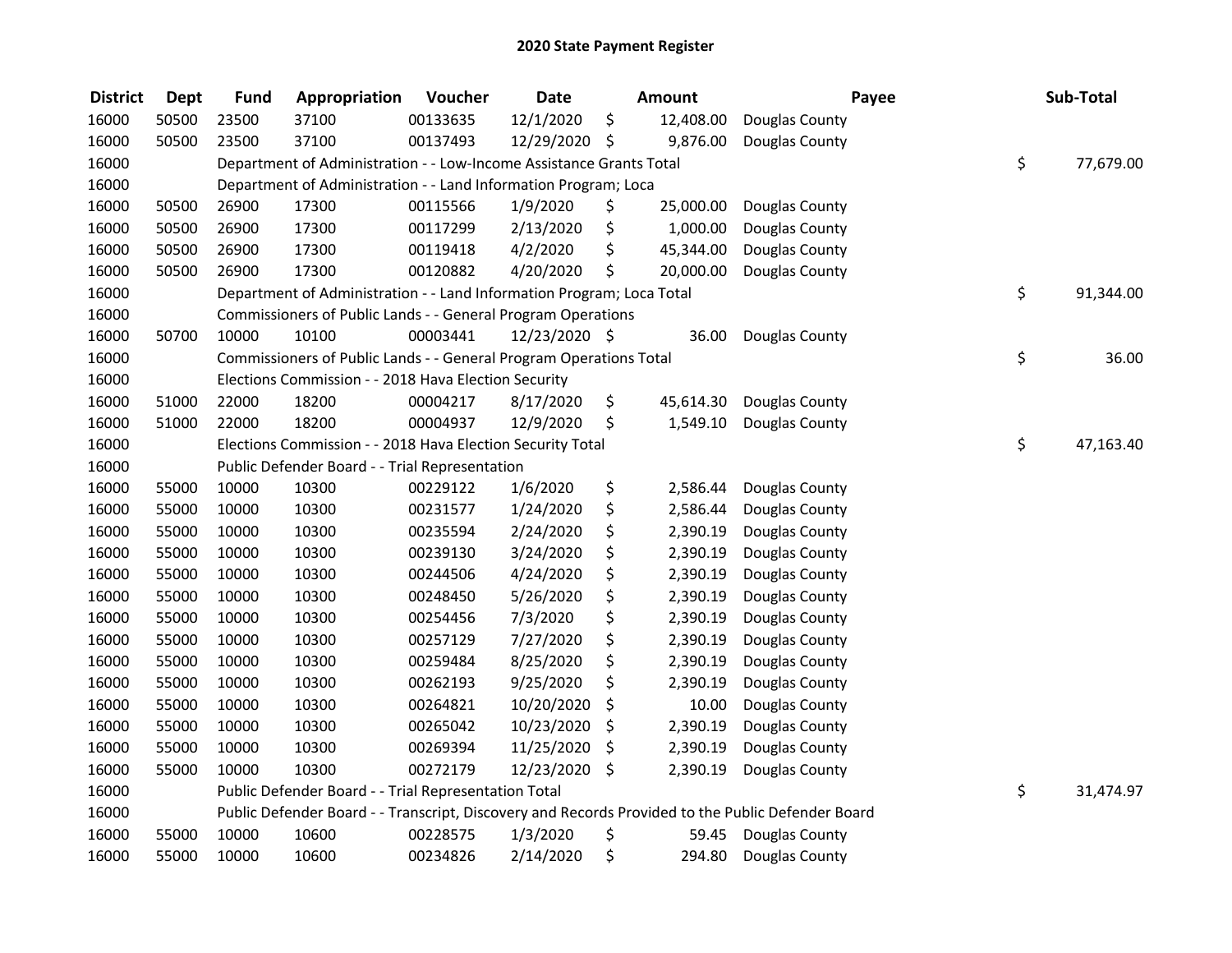| <b>District</b> | <b>Dept</b> | <b>Fund</b> | Appropriation                                                    | Voucher  | <b>Date</b> |     | <b>Amount</b> | Payee                                                                                                   | Sub-Total          |
|-----------------|-------------|-------------|------------------------------------------------------------------|----------|-------------|-----|---------------|---------------------------------------------------------------------------------------------------------|--------------------|
| 16000           | 55000       | 10000       | 10600                                                            | 00234827 | 2/14/2020   | \$  | 233.40        | Douglas County                                                                                          |                    |
| 16000           | 55000       | 10000       | 10600                                                            | 00234828 | 2/14/2020   | \$  | 624.80        | Douglas County                                                                                          |                    |
| 16000           | 55000       | 10000       | 10600                                                            | 00234929 | 2/14/2020   | \$  | 532.40        | Douglas County                                                                                          |                    |
| 16000           | 55000       | 10000       | 10600                                                            | 00234930 | 2/14/2020   | \$  | 805.30        | Douglas County                                                                                          |                    |
| 16000           | 55000       | 10000       | 10600                                                            | 00234931 | 2/14/2020   | \$  | 424.40        | Douglas County                                                                                          |                    |
| 16000           | 55000       | 10000       | 10600                                                            | 00238118 | 3/13/2020   | \$  | 10.25         | Douglas County                                                                                          |                    |
| 16000           | 55000       | 10000       | 10600                                                            | 00238244 | 3/13/2020   | \$  | 1.00          | Douglas County                                                                                          |                    |
| 16000           | 55000       | 10000       | 10600                                                            | 00238251 | 3/13/2020   | \$  | 1,188.00      | Douglas County                                                                                          |                    |
| 16000           | 55000       | 10000       | 10600                                                            | 00264715 | 10/19/2020  | \$  | 10.60         | Douglas County                                                                                          |                    |
| 16000           | 55000       | 10000       | 10600                                                            | 00269444 | 12/1/2020   | \$  | 635.00        | Douglas County                                                                                          |                    |
| 16000           | 55000       | 10000       | 10600                                                            | 00269445 | 12/1/2020   | \$  | 411.40        | Douglas County                                                                                          |                    |
| 16000           | 55000       | 10000       | 10600                                                            | 00269446 | 12/1/2020   | \$  | 130.80        | Douglas County                                                                                          |                    |
| 16000           |             |             |                                                                  |          |             |     |               | Public Defender Board - - Transcript, Discovery and Records Provided to the Public Defender Board Total | \$<br>5,361.60     |
| 16000           |             |             | Department of Revenue - - Warrants and Satisfactions             |          |             |     |               |                                                                                                         |                    |
| 16000           | 56600       | 10000       | 10100                                                            | 00156585 | 2/7/2020    | \$  | 647.50        | Douglas County                                                                                          |                    |
| 16000           | 56600       | 10000       | 10100                                                            | 00156586 | 2/7/2020    | \$  | 92.50         | Douglas County                                                                                          |                    |
| 16000           | 56600       | 10000       | 10100                                                            | 00156587 | 2/7/2020    | \$  | 210.50        | Douglas County                                                                                          |                    |
| 16000           | 56600       | 10000       | 10100                                                            | 00156588 | 2/7/2020    | \$  | 1,052.50      | Douglas County                                                                                          |                    |
| 16000           | 56600       | 10000       | 10100                                                            | 00156589 | 2/7/2020    | \$  | 421.00        | Douglas County                                                                                          |                    |
| 16000           | 56600       | 10000       | 10100                                                            | 00174567 | 7/3/2020    | \$  | 210.50        | Douglas County                                                                                          |                    |
| 16000           |             |             | Department of Revenue - - Warrants and Satisfactions Total       |          |             |     |               |                                                                                                         | \$<br>2,634.50     |
| 16000           |             |             | Circuit Courts - - Circuit Court Costs                           |          |             |     |               |                                                                                                         |                    |
| 16000           | 62500       | 10000       | 10500                                                            | 00001750 | 1/17/2020   | \$  | 76,896.00     | Douglas County                                                                                          |                    |
| 16000           | 62500       | 10000       | 10500                                                            | 00001944 | 7/17/2020   | \$  | 143,813.00    | Douglas County                                                                                          |                    |
| 16000           |             |             | Circuit Courts - - Circuit Court Costs Total                     |          |             |     |               |                                                                                                         | \$<br>220,709.00   |
| 16000           |             |             | Shared Revenue and Tax Relief - - County And Municipal Aid       |          |             |     |               |                                                                                                         |                    |
| 16000           | 83500       | 10000       | 10500                                                            | 00067908 | 7/27/2020   | \$  | 320,666.08    | Douglas County                                                                                          |                    |
| 16000           | 83500       | 10000       | 10500                                                            | 00071874 | 11/16/2020  | -\$ | 1,817,107.81  | Douglas County                                                                                          |                    |
| 16000           |             |             | Shared Revenue and Tax Relief - - County And Municipal Aid Total |          |             |     |               |                                                                                                         | \$<br>2,137,773.89 |
| 16000           |             |             | Shared Revenue and Tax Relief - - Exempt Computer Aid            |          |             |     |               |                                                                                                         |                    |
| 16000           | 83500       | 10000       | 10900                                                            | 00064588 | 7/27/2020   | \$  | 22,760.74     | Douglas County                                                                                          |                    |
| 16000           |             |             | Shared Revenue and Tax Relief - - Exempt Computer Aid Total      |          |             |     |               |                                                                                                         | \$<br>22,760.74    |
| 16000           |             |             | Shared Revenue and Tax Relief - - Utility Aid                    |          |             |     |               |                                                                                                         |                    |
| 16000           | 83500       | 10000       | 11000                                                            | 00067908 | 7/27/2020   | \$  | 14,783.66     | Douglas County                                                                                          |                    |
| 16000           | 83500       | 10000       | 11000                                                            | 00071874 | 11/16/2020  | \$  | 77,055.29     | Douglas County                                                                                          |                    |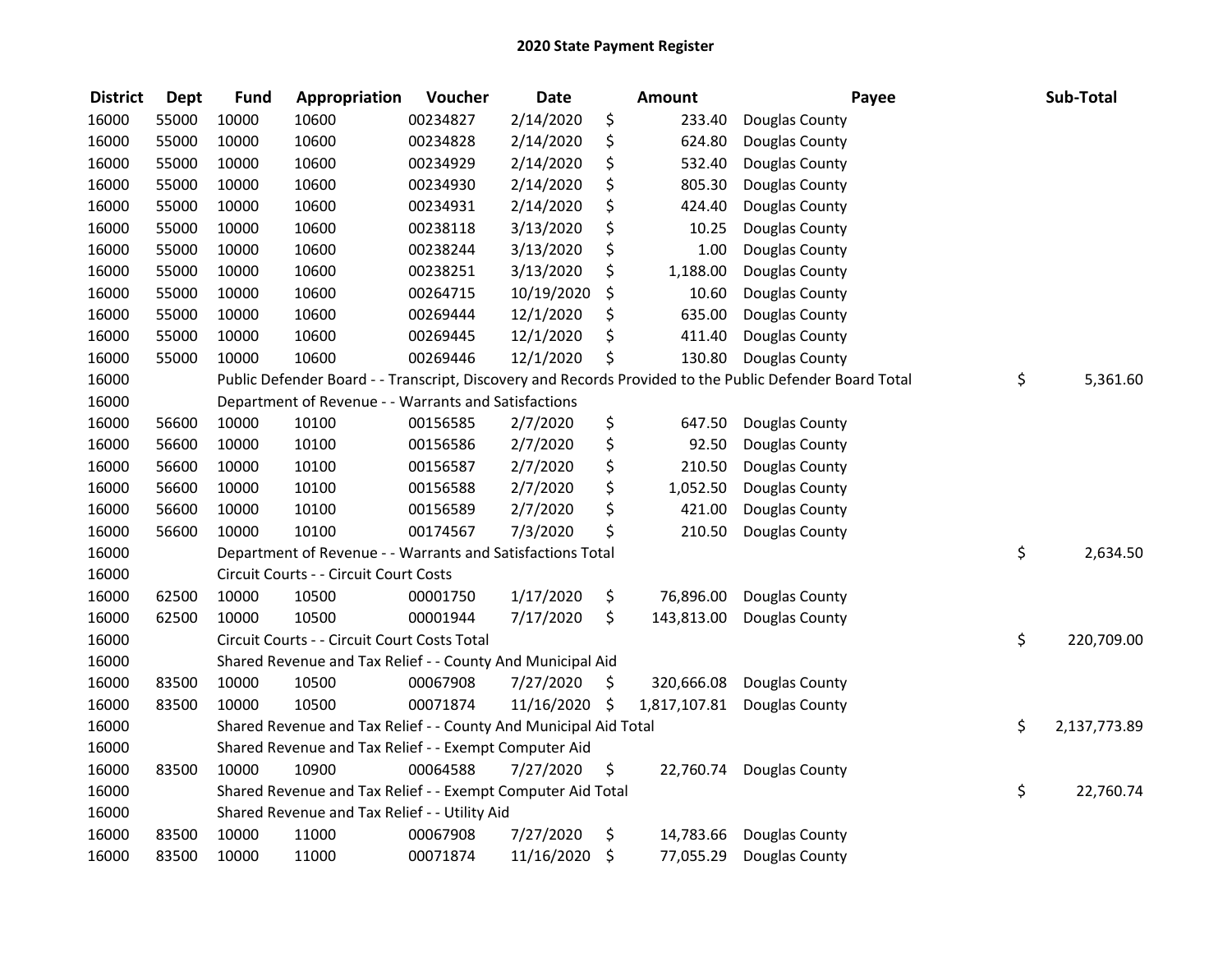| <b>District</b>    | Dept  | <b>Fund</b> | Appropriation                                                         | <b>Voucher</b> | <b>Date</b> |    | <b>Amount</b> | Payee          | Sub-Total        |
|--------------------|-------|-------------|-----------------------------------------------------------------------|----------------|-------------|----|---------------|----------------|------------------|
| 16000              |       |             | Shared Revenue and Tax Relief - - Utility Aid Total                   |                |             |    |               |                | \$<br>91,838.95  |
| 16000              |       |             | Shared Revenue and Tax Relief - - Personal Property Aid               |                |             |    |               |                |                  |
| 16000              | 83500 | 10000       | 11100                                                                 | 00059951       | 5/4/2020    | S  | 127,931.27    | Douglas County |                  |
| 16000              |       |             | Shared Revenue and Tax Relief - - Personal Property Aid Total         |                |             |    |               |                | \$<br>127,931.27 |
| 16000              |       |             | Shared Revenue and Tax Relief - - School Lvy Tx/First Dollar Cr       |                |             |    |               |                |                  |
| 16000              | 83500 | 10000       | 30200                                                                 | 00063925       | 7/27/2020   | S. | 1,347,446.57  | Douglas County |                  |
| 16000              | 83500 | 10000       | 30200                                                                 | 00067316       | 7/27/2020   | S. | 6,512,855.91  | Douglas County |                  |
| 16000              |       |             | Shared Revenue and Tax Relief - - School Lvy Tx/First Dollar Cr Total |                |             |    |               |                | 7,860,302.48     |
| 16000              |       |             | Shared Revenue and Tax Relief - - Lottery & Gaming Credit             |                |             |    |               |                |                  |
| 16000              | 83500 | 52100       | 36300                                                                 | 00055648       | 3/23/2020   | S. | 1,948,063.40  | Douglas County |                  |
| 16000              |       |             | Shared Revenue and Tax Relief - - Lottery & Gaming Credit Total       |                |             |    |               |                | 1,948,063.40     |
| <b>16000 Total</b> |       |             |                                                                       |                |             |    |               |                | 28,562,921.22    |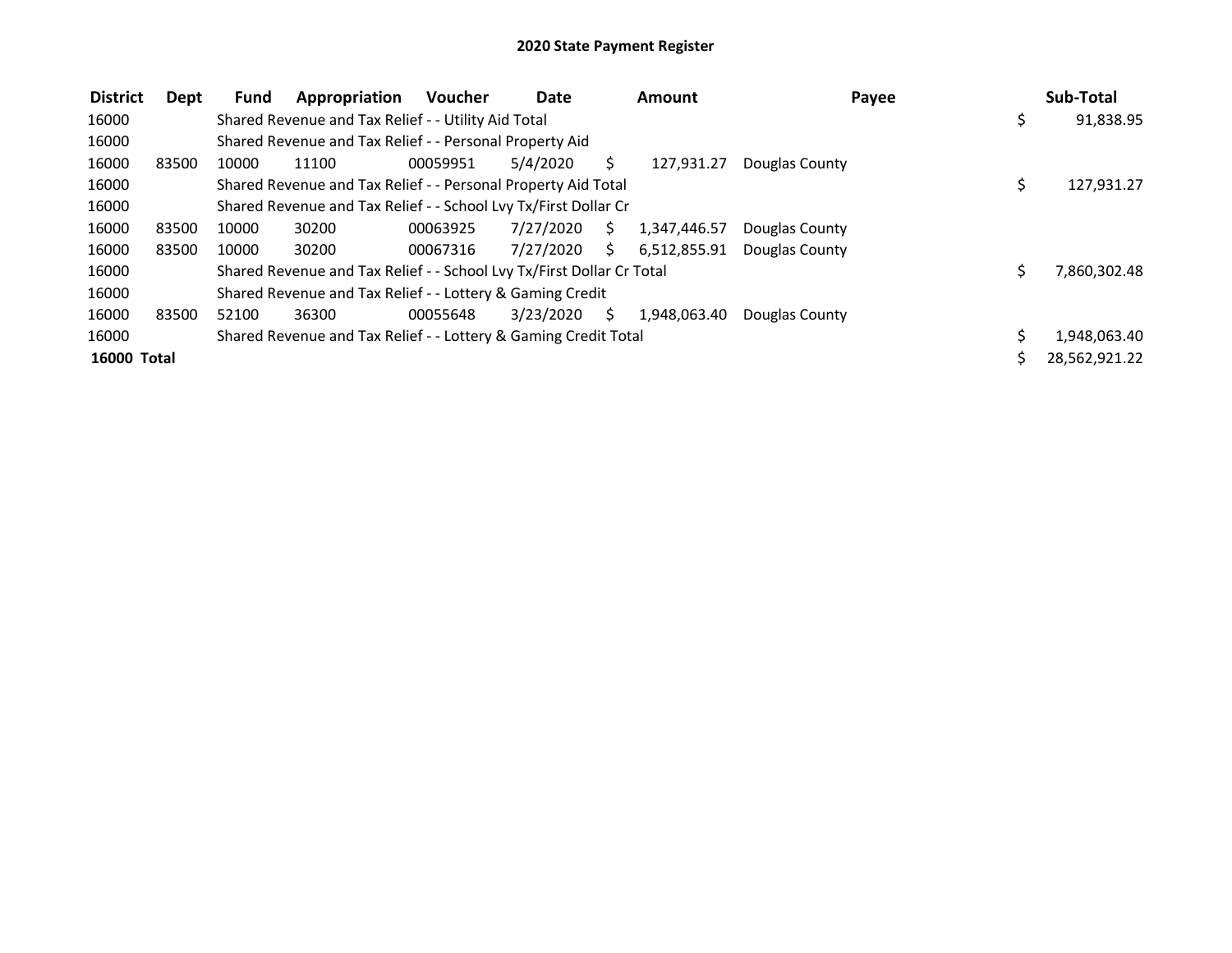| <b>District</b> | <b>Dept</b> | Fund  | Appropriation                                                      | Voucher  | <b>Date</b> |      | Amount    | Payee                     | Sub-Total        |
|-----------------|-------------|-------|--------------------------------------------------------------------|----------|-------------|------|-----------|---------------------------|------------------|
| 16002           |             |       | Dept of Safety & Prof Services - - Fire Dues Distribution          |          |             |      |           |                           |                  |
| 16002           | 16500       | 10000 | 22500                                                              | 00035992 | 7/20/2020   | \$   |           | 3,470.99 Town Of Amnicon  |                  |
| 16002           |             |       | Dept of Safety & Prof Services - - Fire Dues Distribution Total    |          |             |      |           |                           | \$<br>3,470.99   |
| 16002           |             |       | Dept of Natural Resources - - Aids In Lieu Of Taxes - Gener        |          |             |      |           |                           |                  |
| 16002           | 37000       | 10000 | 50300                                                              | 00386148 | 1/30/2020   | \$   | 163.06    | <b>Town Of Amnicon</b>    |                  |
| 16002           | 37000       | 10000 | 50300                                                              | 00403799 | 4/22/2020   | \$   |           | 478.38 Town Of Amnicon    |                  |
| 16002           |             |       | Dept of Natural Resources - - Aids In Lieu Of Taxes - Gener Total  |          |             |      |           |                           | \$<br>641.44     |
| 16002           |             |       | Dept of Natural Resources - - General Program Operations --        |          |             |      |           |                           |                  |
| 16002           | 37000       | 21200 | 25400                                                              | 00424242 | 7/15/2020   | \$   |           | 98.00 Town Of Amnicon     |                  |
| 16002           |             |       | Dept of Natural Resources - - General Program Operations -- Total  |          |             |      |           |                           | \$<br>98.00      |
| 16002           |             |       | Dept of Natural Resources - - Resaids - Cnty Forst, Cl & Mfl       |          |             |      |           |                           |                  |
| 16002           | 37000       | 21200 | 57100                                                              | 00416994 | 6/19/2020   | - \$ | 86.84     | <b>Town Of Amnicon</b>    |                  |
| 16002           |             |       | Dept of Natural Resources - - Resaids - Cnty Forst, Cl & Mfl Total |          |             |      |           |                           | \$<br>86.84      |
| 16002           |             |       | Dept of Natural Resources - - Aids In Lieu Of Taxes - Sum S        |          |             |      |           |                           |                  |
| 16002           | 37000       | 21200 | 57900                                                              | 00403798 | 4/22/2020   | \$   | 244.58    | Town Of Amnicon           |                  |
| 16002           |             |       | Dept of Natural Resources - - Aids In Lieu Of Taxes - Sum S Total  |          |             |      |           |                           | \$<br>244.58     |
| 16002           |             |       | WI Dept of Transportation - - Trns Aids To Mnc.-Sf                 |          |             |      |           |                           |                  |
| 16002           | 39500       | 21100 | 19100                                                              | 00475930 | 1/6/2020    | \$   | 32,206.14 | Town Of Amnicon           |                  |
| 16002           | 39500       | 21100 | 19100                                                              | 00505785 | 4/6/2020    | \$   |           | 32,206.14 Town Of Amnicon |                  |
| 16002           | 39500       | 21100 | 19100                                                              | 00542777 | 7/6/2020    | \$   |           | 32,206.14 Town Of Amnicon |                  |
| 16002           | 39500       | 21100 | 19100                                                              | 00585603 | 10/5/2020   | \$   |           | 32,206.14 Town Of Amnicon |                  |
| 16002           |             |       | WI Dept of Transportation - - Trns Aids To Mnc.-Sf Total           |          |             |      |           |                           | \$<br>128,824.56 |
| 16002           |             |       | Shared Revenue and Tax Relief - - County And Municipal Aid         |          |             |      |           |                           |                  |
| 16002           | 83500       | 10000 | 10500                                                              | 00067886 | 7/27/2020   | S    |           | 6,805.78 Town Of Amnicon  |                  |
| 16002           | 83500       | 10000 | 10500                                                              | 00071852 | 11/16/2020  | \$   |           | 38,566.09 Town Of Amnicon |                  |
| 16002           |             |       | Shared Revenue and Tax Relief - - County And Municipal Aid Total   |          |             |      |           |                           | \$<br>45,371.87  |
| 16002           |             |       | Shared Revenue and Tax Relief - - Exempt Computer Aid              |          |             |      |           |                           |                  |
| 16002           | 83500       | 10000 | 10900                                                              | 00065064 | 7/27/2020   | \$   |           | 4.16 Town Of Amnicon      |                  |
| 16002           |             |       | Shared Revenue and Tax Relief - - Exempt Computer Aid Total        |          |             |      |           |                           | \$<br>4.16       |
| 16002           |             |       | Shared Revenue and Tax Relief - - Utility Aid                      |          |             |      |           |                           |                  |
| 16002           | 83500       | 10000 | 11000                                                              | 00067886 | 7/27/2020   | \$   | 75.79     | Town Of Amnicon           |                  |
| 16002           | 83500       | 10000 | 11000                                                              | 00071852 | 11/16/2020  | \$   |           | 468.01 Town Of Amnicon    |                  |
| 16002           |             |       | Shared Revenue and Tax Relief - - Utility Aid Total                |          |             |      |           |                           | \$<br>543.80     |
| 16002           |             |       | Shared Revenue and Tax Relief - - Personal Property Aid            |          |             |      |           |                           |                  |
| 16002           | 83500       | 10000 | 11100                                                              | 00060435 | 5/4/2020    | \$   |           | 339.90 Town Of Amnicon    |                  |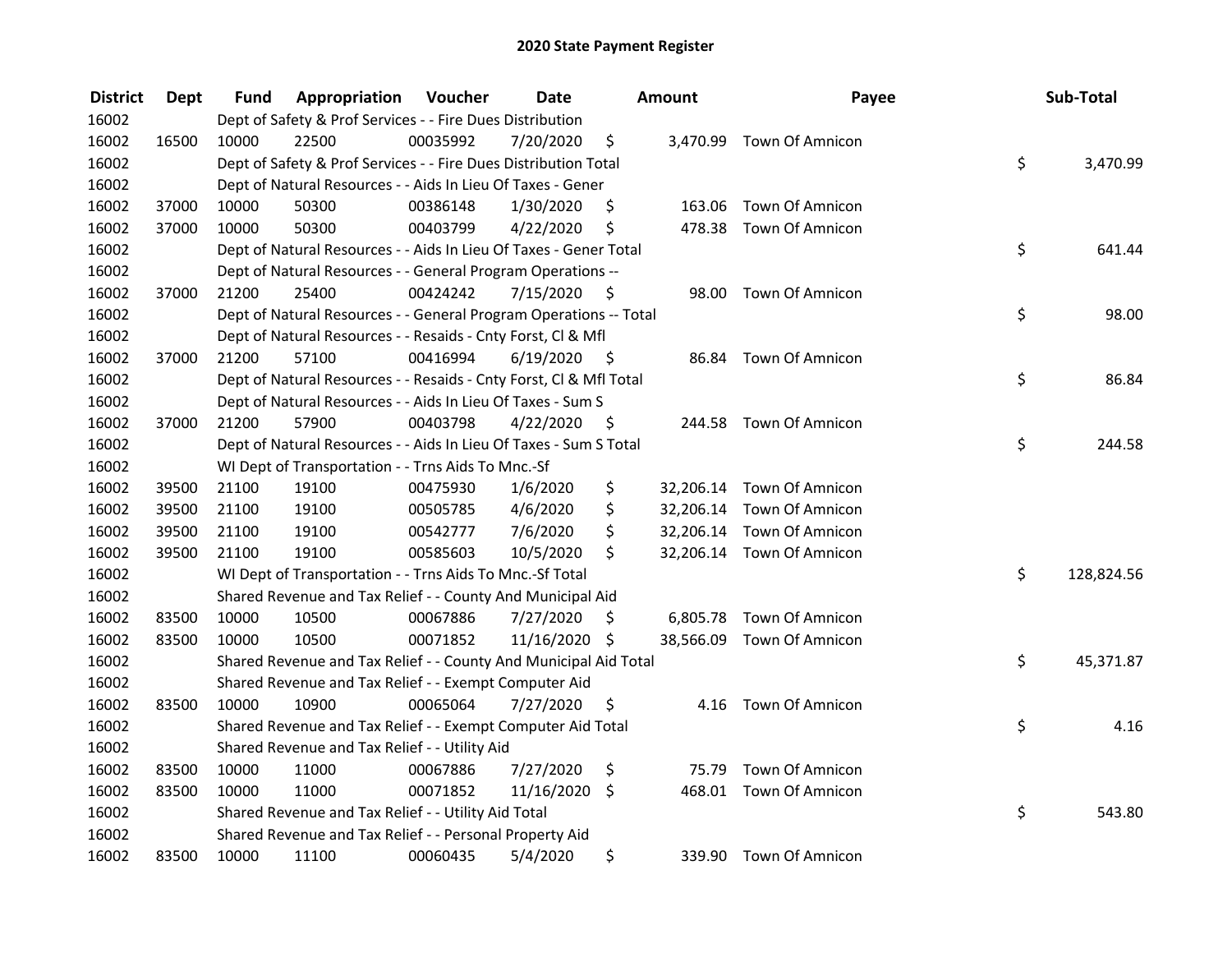| <b>District</b> | <b>Dept</b> | <b>Fund</b> | Appropriation                                                       | Voucher  | Date     | Amount |       | Pavee           | Sub-Total  |
|-----------------|-------------|-------------|---------------------------------------------------------------------|----------|----------|--------|-------|-----------------|------------|
| 16002           |             |             | Shared Revenue and Tax Relief - - Personal Property Aid Total       |          |          |        |       |                 | 339.90     |
| 16002           |             |             | Shared Revenue and Tax Relief - - Payments For Municipal Svcs       |          |          |        |       |                 |            |
| 16002           | 83500       | 10000       | 50100                                                               | 00054649 | 2/4/2020 |        | 38.65 | Town Of Amnicon |            |
| 16002           |             |             | Shared Revenue and Tax Relief - - Payments For Municipal Svcs Total |          |          |        |       |                 | 38.65      |
| 16002 Total     |             |             |                                                                     |          |          |        |       |                 | 179,664.79 |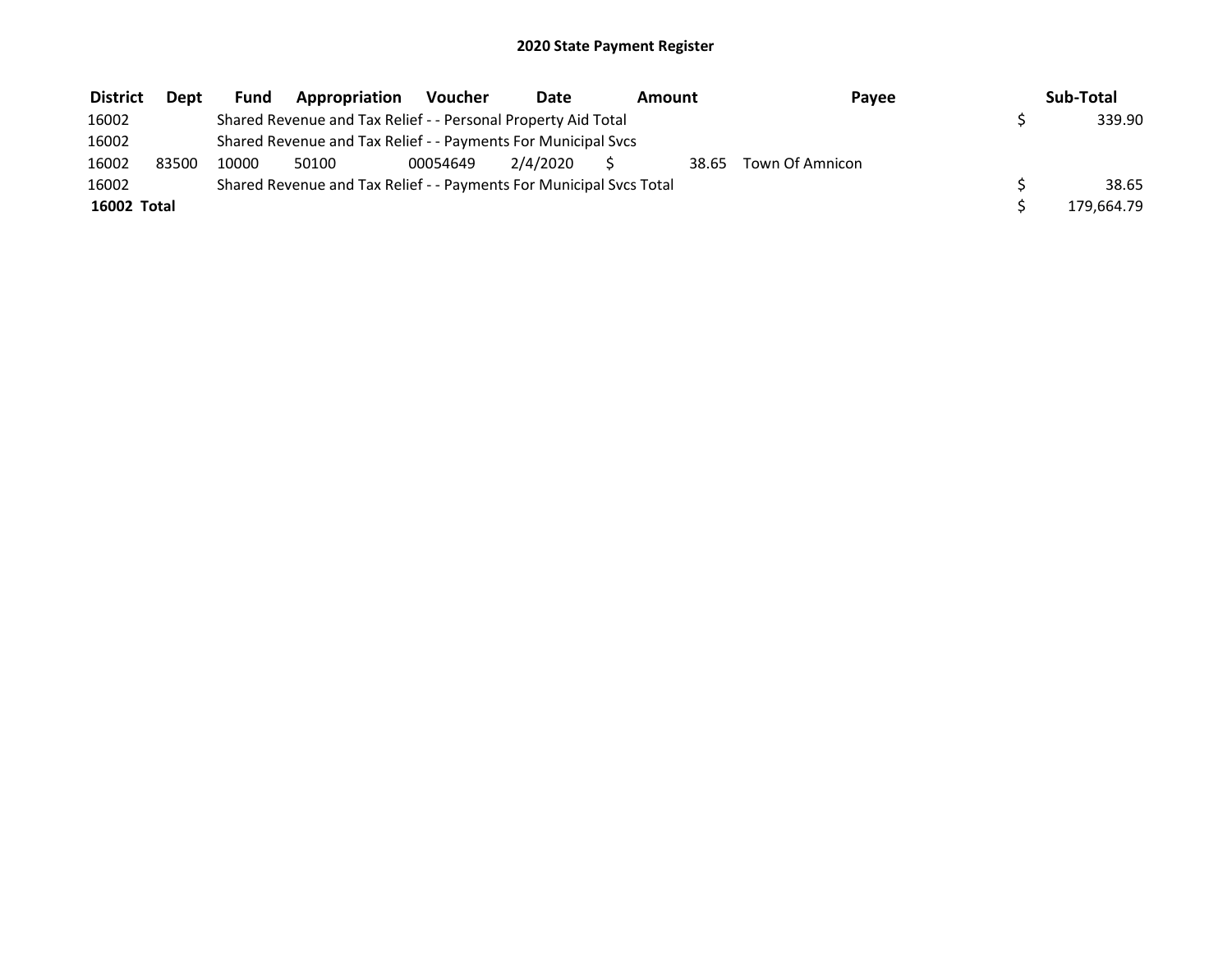| <b>District</b> | <b>Dept</b> | Fund  | Appropriation                                                        | Voucher  | <b>Date</b>   |      | Amount    | Payee                      | Sub-Total        |
|-----------------|-------------|-------|----------------------------------------------------------------------|----------|---------------|------|-----------|----------------------------|------------------|
| 16004           |             |       | Dept of Safety & Prof Services - - Fire Dues Distribution            |          |               |      |           |                            |                  |
| 16004           | 16500       | 10000 | 22500                                                                | 00035993 | 7/20/2020     | \$   |           | 2,082.97 Bennett, Town of  |                  |
| 16004           |             |       | Dept of Safety & Prof Services - - Fire Dues Distribution Total      |          |               |      |           |                            | \$<br>2,082.97   |
| 16004           |             |       | Dept of Natural Resources - - Aids In Lieu Of Taxes - Gener          |          |               |      |           |                            |                  |
| 16004           | 37000       | 10000 | 50300                                                                | 00386204 | 1/29/2020     | \$   | 280.20    | Bennett, Town of           |                  |
| 16004           | 37000       | 10000 | 50300                                                                | 00386205 | 1/29/2020     | \$   | 2,515.65  | Bennett, Town of           |                  |
| 16004           |             |       | Dept of Natural Resources - - Aids In Lieu Of Taxes - Gener Total    |          |               |      |           |                            | \$<br>2,795.85   |
| 16004           |             |       | Dept of Natural Resources - - General Program Operations --          |          |               |      |           |                            |                  |
| 16004           | 37000       | 21200 | 25400                                                                | 00451376 | 12/9/2020     | - \$ |           | 683.75 Bennett, Town of    |                  |
| 16004           |             |       | Dept of Natural Resources - - General Program Operations -- Total    |          |               |      |           |                            | \$<br>683.75     |
| 16004           |             |       | Dept of Natural Resources - - Resaids - Cnty Forst, Cl & Mfl         |          |               |      |           |                            |                  |
| 16004           | 37000       | 21200 | 57100                                                                | 00416995 | 6/18/2020     | - \$ |           | 2,985.88 Bennett, Town of  |                  |
| 16004           |             |       | Dept of Natural Resources - - Resaids - Cnty Forst, Cl & Mfl Total   |          |               |      |           |                            | \$<br>2,985.88   |
| 16004           |             |       | Dept of Natural Resources - - Aids In Lieu Of Taxes - Sum S          |          |               |      |           |                            |                  |
| 16004           | 37000       | 21200 | 57900                                                                | 00404652 | 4/21/2020     | \$,  |           | 2,106.73 Bennett, Town of  |                  |
| 16004           |             |       | Dept of Natural Resources - - Aids In Lieu Of Taxes - Sum S Total    |          |               |      |           |                            | \$<br>2,106.73   |
| 16004           |             |       | WI Dept of Transportation - - Trns Aids To Mnc.-Sf                   |          |               |      |           |                            |                  |
| 16004           | 39500       | 21100 | 19100                                                                | 00475931 | 1/6/2020      | \$   | 28,816.02 | Bennett, Town of           |                  |
| 16004           | 39500       | 21100 | 19100                                                                | 00505786 | 4/6/2020      | \$   |           | 28,816.02 Bennett, Town of |                  |
| 16004           | 39500       | 21100 | 19100                                                                | 00542778 | 7/6/2020      | \$   |           | 28,816.02 Bennett, Town of |                  |
| 16004           | 39500       | 21100 | 19100                                                                | 00585604 | 10/5/2020     | \$   |           | 28,816.02 Bennett, Town of |                  |
| 16004           |             |       | WI Dept of Transportation - - Trns Aids To Mnc.-Sf Total             |          |               |      |           |                            | \$<br>115,264.08 |
| 16004           |             |       | Department of Administration - - Federal Aid                         |          |               |      |           |                            |                  |
| 16004           | 50500       | 10000 | 14200                                                                | 00129825 | 10/2/2020     | \$   | 1,377.66  | Bennett, Town of           |                  |
| 16004           | 50500       | 10000 | 14200                                                                | 00134393 | 12/10/2020    | \$   | 8,783.34  | Bennett, Town of           |                  |
| 16004           | 50500       | 10000 | 14200                                                                | 00136210 | 12/17/2020 \$ |      | 764.62    | Bennett, Town of           |                  |
| 16004           |             |       | Department of Administration - - Federal Aid Total                   |          |               |      |           |                            | \$<br>10,925.62  |
| 16004           |             |       | Department of Administration - - Hv Trans Ln Annual Impact Fee       |          |               |      |           |                            |                  |
| 16004           | 50500       | 10000 | 17400                                                                | 00121196 | 5/1/2020      | \$   | 29,401.00 | Bennett, Town of           |                  |
| 16004           |             |       | Department of Administration - - Hv Trans Ln Annual Impact Fee Total |          |               |      |           |                            | \$<br>29,401.00  |
| 16004           |             |       | Elections Commission - - 2018 Hava Election Security                 |          |               |      |           |                            |                  |
| 16004           | 51000       | 22000 | 18200                                                                | 00004199 | 8/17/2020     | \$   | 653.20    | Bennett, Town of           |                  |
| 16004           |             |       | Elections Commission - - 2018 Hava Election Security Total           |          |               |      |           |                            | \$<br>653.20     |
| 16004           |             |       | Shared Revenue and Tax Relief - - County And Municipal Aid           |          |               |      |           |                            |                  |
| 16004           | 83500       | 10000 | 10500                                                                | 00067887 | 7/27/2020     | \$   |           | 4,677.62 Bennett, Town of  |                  |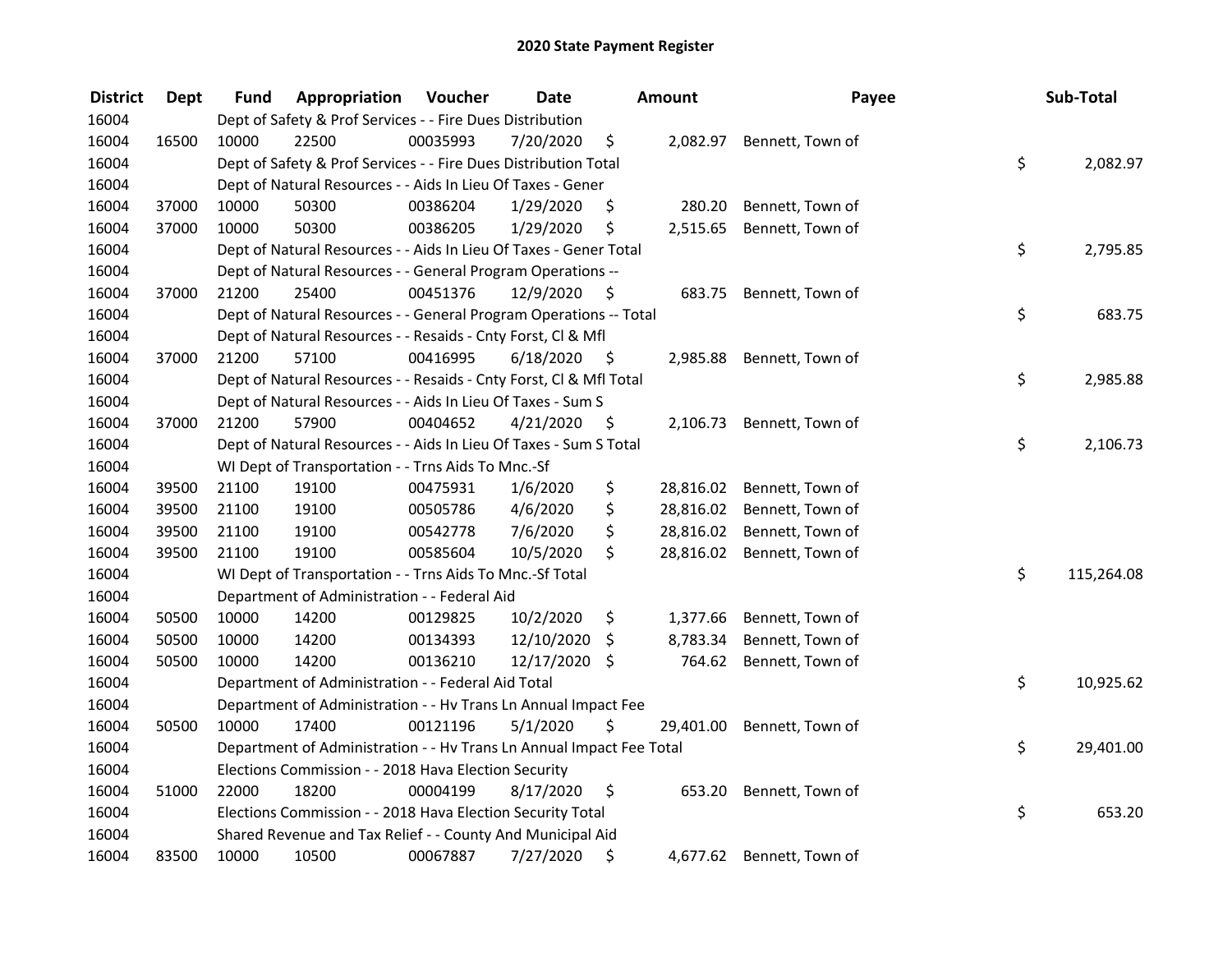| <b>District</b> | Dept  | <b>Fund</b> | Appropriation                                                       | <b>Voucher</b> | Date          |    | Amount    | Payee            | Sub-Total       |
|-----------------|-------|-------------|---------------------------------------------------------------------|----------------|---------------|----|-----------|------------------|-----------------|
| 16004           | 83500 | 10000       | 10500                                                               | 00071853       | 11/16/2020 \$ |    | 26,506.53 | Bennett, Town of |                 |
| 16004           |       |             | Shared Revenue and Tax Relief - - County And Municipal Aid Total    |                |               |    |           |                  | \$<br>31,184.15 |
| 16004           |       |             | Shared Revenue and Tax Relief - - Exempt Computer Aid               |                |               |    |           |                  |                 |
| 16004           | 83500 | 10000       | 10900                                                               | 00065065       | 7/27/2020     | S  | 25.98     | Bennett, Town of |                 |
| 16004           |       |             | Shared Revenue and Tax Relief - - Exempt Computer Aid Total         |                |               |    |           |                  | 25.98           |
| 16004           |       |             | Shared Revenue and Tax Relief - - Personal Property Aid             |                |               |    |           |                  |                 |
| 16004           | 83500 | 10000       | 11100                                                               | 00060436       | 5/4/2020      | S  | 19.09     | Bennett, Town of |                 |
| 16004           |       |             | Shared Revenue and Tax Relief - - Personal Property Aid Total       |                |               |    |           |                  | \$<br>19.09     |
| 16004           |       |             | Shared Revenue and Tax Relief - - Payments For Municipal Svcs       |                |               |    |           |                  |                 |
| 16004           | 83500 | 10000       | 50100                                                               | 00054829       | 2/3/2020      | Ś. | 53.60     | Bennett, Town of |                 |
| 16004           |       |             | Shared Revenue and Tax Relief - - Payments For Municipal Svcs Total |                |               |    |           |                  | 53.60           |
| 16004 Total     |       |             |                                                                     |                |               |    |           |                  | 198,181.90      |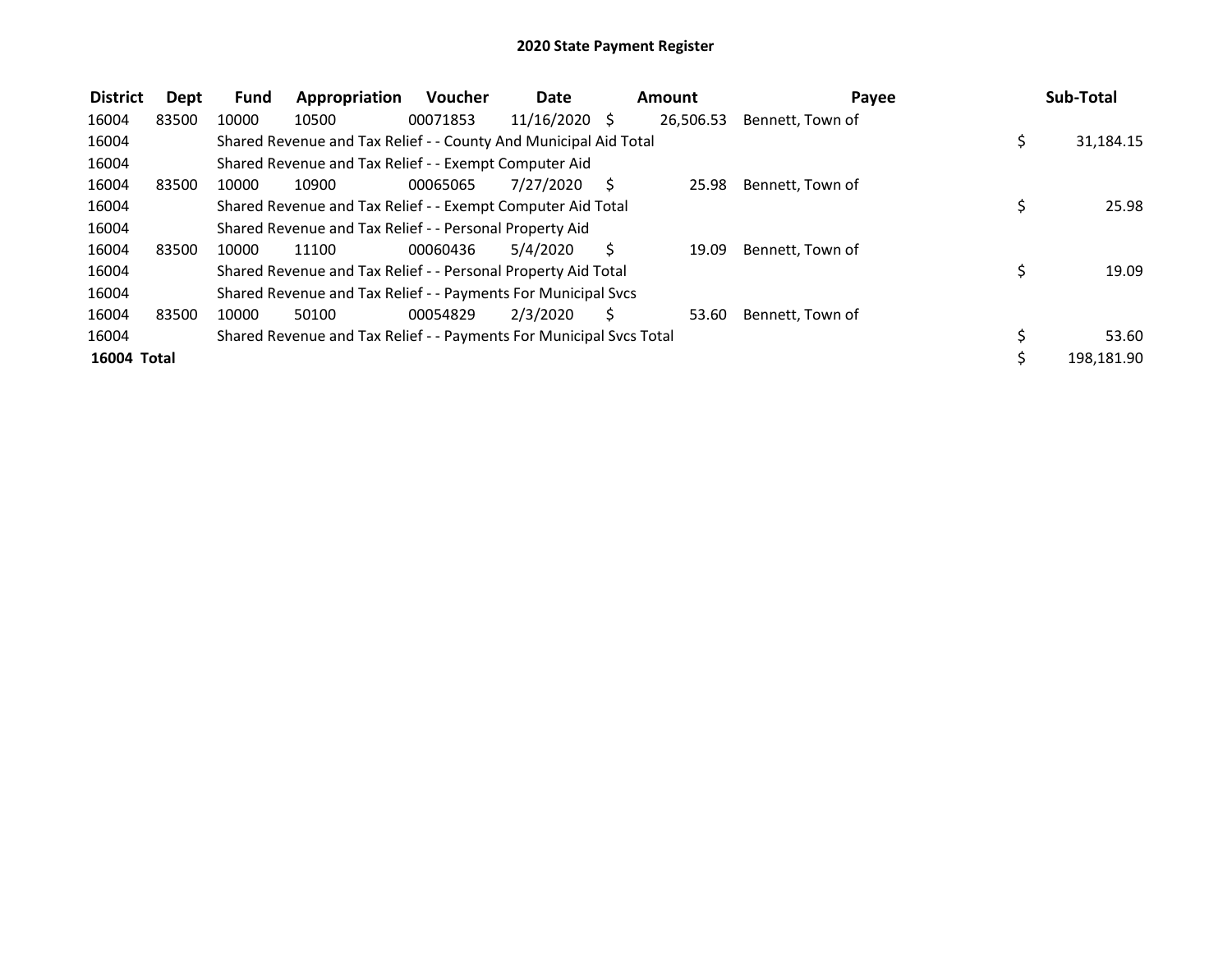| <b>District</b> | <b>Dept</b> | Fund  | Appropriation                                                      | Voucher  | <b>Date</b>   |      | Amount    |                         | Payee | Sub-Total        |
|-----------------|-------------|-------|--------------------------------------------------------------------|----------|---------------|------|-----------|-------------------------|-------|------------------|
| 16006           |             |       | Dept of Safety & Prof Services - - Fire Dues Distribution          |          |               |      |           |                         |       |                  |
| 16006           | 16500       | 10000 | 22500                                                              | 00035994 | 7/20/2020     | \$   |           | 1,933.85 Town of Brule  |       |                  |
| 16006           |             |       | Dept of Safety & Prof Services - - Fire Dues Distribution Total    |          |               |      |           |                         |       | \$<br>1,933.85   |
| 16006           |             |       | Dept of Natural Resources - - Aids In Lieu Of Taxes - Gener        |          |               |      |           |                         |       |                  |
| 16006           | 37000       | 10000 | 50300                                                              | 00386223 | 1/29/2020     | \$   | 13,058.78 | Town of Brule           |       |                  |
| 16006           | 37000       | 10000 | 50300                                                              | 00405248 | 4/21/2020     | \$   | 4.00      | Town of Brule           |       |                  |
| 16006           |             |       | Dept of Natural Resources - - Aids In Lieu Of Taxes - Gener Total  |          |               |      |           |                         |       | \$<br>13,062.78  |
| 16006           |             |       | Dept of Natural Resources - - Resaids - Cnty Forst, Cl & Mfl       |          |               |      |           |                         |       |                  |
| 16006           | 37000       | 21200 | 57100                                                              | 00416996 | 6/18/2020     | - \$ |           | 2,211.62 Town of Brule  |       |                  |
| 16006           |             |       | Dept of Natural Resources - - Resaids - Cnty Forst, CI & Mfl Total |          |               |      |           |                         |       | \$<br>2,211.62   |
| 16006           |             |       | Dept of Natural Resources - - Aids In Lieu Of Taxes - Sum S        |          |               |      |           |                         |       |                  |
| 16006           | 37000       | 21200 | 57900                                                              | 00405247 | 4/21/2020     | \$.  |           | 11,124.53 Town of Brule |       |                  |
| 16006           |             |       | Dept of Natural Resources - - Aids In Lieu Of Taxes - Sum S Total  |          |               |      |           |                         |       | \$<br>11,124.53  |
| 16006           |             |       | Dept of Natural Resources - - Resource Maint Develop Sp Frst       |          |               |      |           |                         |       |                  |
| 16006           | 37000       | 21200 | 77900                                                              | 00449973 | 12/18/2020 \$ |      |           | 6,237.86 Town of Brule  |       |                  |
| 16006           |             |       | Dept of Natural Resources - - Resource Maint Develop Sp Frst Total |          |               |      |           |                         |       | \$<br>6,237.86   |
| 16006           |             |       | WI Dept of Transportation - - Disastr Damag Aid Sf                 |          |               |      |           |                         |       |                  |
| 16006           | 39500       | 21100 | 17400                                                              | 00608993 | 10/30/2020 \$ |      |           | 12,022.50 Town of Brule |       |                  |
| 16006           |             |       | WI Dept of Transportation - - Disastr Damag Aid Sf Total           |          |               |      |           |                         |       | \$<br>12,022.50  |
| 16006           |             |       | WI Dept of Transportation - - Trns Aids To Mnc.-Sf                 |          |               |      |           |                         |       |                  |
| 16006           | 39500       | 21100 | 19100                                                              | 00475932 | 1/6/2020      | \$   |           | 45,878.31 Town of Brule |       |                  |
| 16006           | 39500       | 21100 | 19100                                                              | 00505787 | 4/6/2020      | \$   |           | 45,878.31 Town of Brule |       |                  |
| 16006           | 39500       | 21100 | 19100                                                              | 00542779 | 7/6/2020      | \$   |           | 45,878.31 Town of Brule |       |                  |
| 16006           | 39500       | 21100 | 19100                                                              | 00585605 | 10/5/2020     | \$   |           | 45,878.31 Town of Brule |       |                  |
| 16006           |             |       | WI Dept of Transportation - - Trns Aids To Mnc.-Sf Total           |          |               |      |           |                         |       | \$<br>183,513.24 |
| 16006           |             |       | WI Dept of Transportation - - Loc Rd Imp Prg St Fd                 |          |               |      |           |                         |       |                  |
| 16006           | 39500       | 21100 | 27800                                                              | 00621835 | 12/2/2020     | \$   |           | 27,698.38 Town of Brule |       |                  |
| 16006           |             |       | WI Dept of Transportation - - Loc Rd Imp Prg St Fd Total           |          |               |      |           |                         |       | \$<br>27,698.38  |
| 16006           |             |       | Department of Military Affairs - - Disaster Recovery Aid           |          |               |      |           |                         |       |                  |
| 16006           | 46500       | 10000 | 30500                                                              | 00074906 | 3/5/2020      | \$   |           | 2,533.71 Town of Brule  |       |                  |
| 16006           | 46500       | 10000 | 30500                                                              | 00077522 | 5/12/2020     | \$   |           | 11,005.66 Town of Brule |       |                  |
| 16006           |             |       | Department of Military Affairs - - Disaster Recovery Aid Total     |          |               |      |           |                         |       | \$<br>13,539.37  |
| 16006           |             |       | Department of Administration - - Federal Aid                       |          |               |      |           |                         |       |                  |
| 16006           | 50500       | 10000 | 14200                                                              | 00134394 | 12/10/2020    | \$   | 10,925.00 | Town of Brule           |       |                  |
| 16006           | 50500       | 10000 | 14200                                                              | 00136211 | 12/17/2020    | \$   | 288.25    | Town of Brule           |       |                  |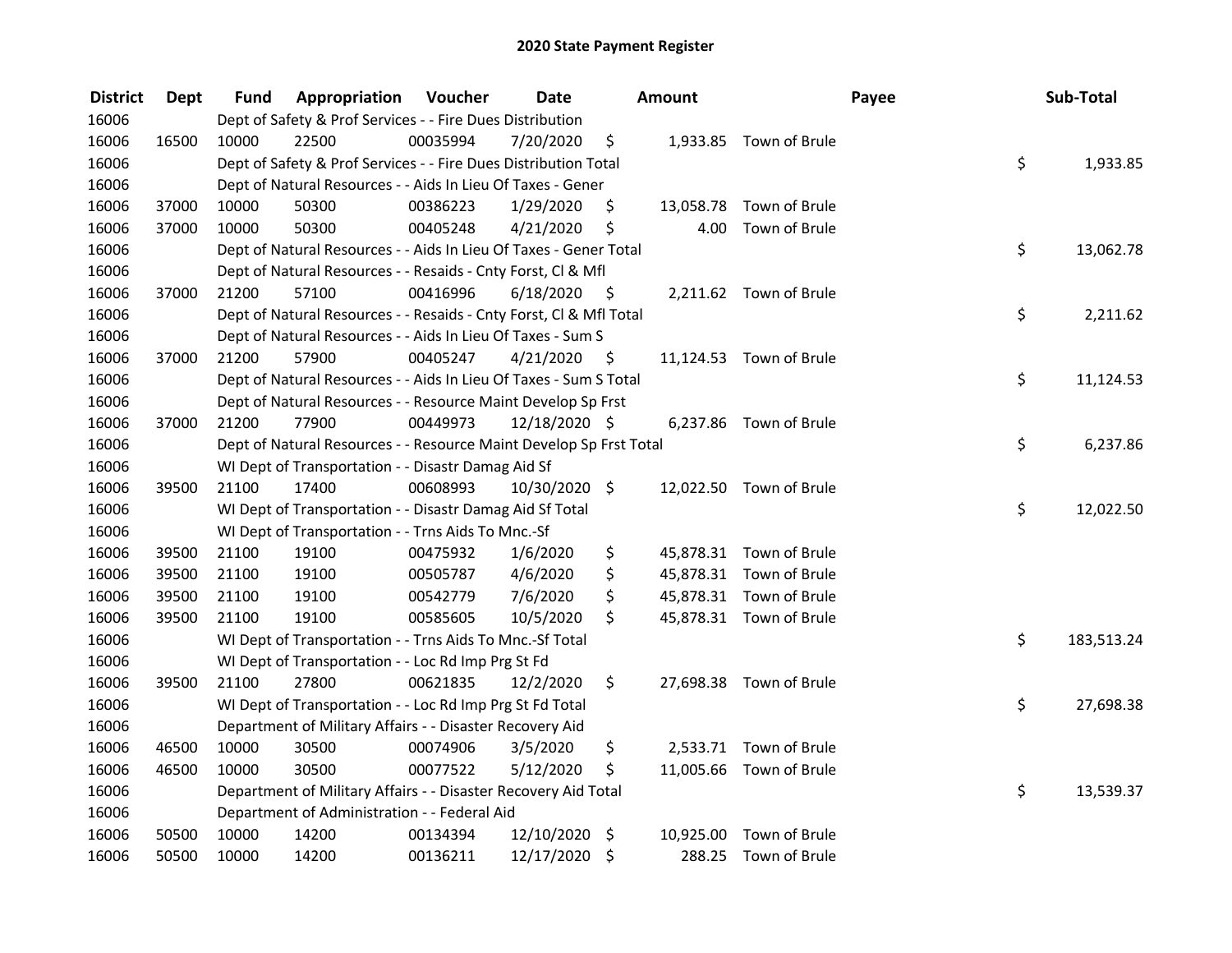| <b>District</b> | Dept  | Fund  | Appropriation                                                       | Voucher  | Date            |     | <b>Amount</b> |               | Payee |     | Sub-Total  |
|-----------------|-------|-------|---------------------------------------------------------------------|----------|-----------------|-----|---------------|---------------|-------|-----|------------|
| 16006           |       |       | Department of Administration - - Federal Aid Total                  |          |                 |     |               |               |       | \$  | 11,213.25  |
| 16006           |       |       | Shared Revenue and Tax Relief - - County And Municipal Aid          |          |                 |     |               |               |       |     |            |
| 16006           | 83500 | 10000 | 10500                                                               | 00067888 | 7/27/2020       | - S | 5,696.24      | Town of Brule |       |     |            |
| 16006           | 83500 | 10000 | 10500                                                               | 00071854 | $11/16/2020$ \$ |     | 32,278.67     | Town of Brule |       |     |            |
| 16006           |       |       | Shared Revenue and Tax Relief - - County And Municipal Aid Total    |          |                 |     |               |               |       | \$. | 37,974.91  |
| 16006           |       |       | Shared Revenue and Tax Relief - - Exempt Computer Aid               |          |                 |     |               |               |       |     |            |
| 16006           | 83500 | 10000 | 10900                                                               | 00065066 | 7/27/2020       | S.  | 176.67        | Town of Brule |       |     |            |
| 16006           |       |       | Shared Revenue and Tax Relief - - Exempt Computer Aid Total         |          |                 |     |               |               |       | \$  | 176.67     |
| 16006           |       |       | Shared Revenue and Tax Relief - - Utility Aid                       |          |                 |     |               |               |       |     |            |
| 16006           | 83500 | 10000 | 11000                                                               | 00067888 | 7/27/2020       | - S | 102.45        | Town of Brule |       |     |            |
| 16006           | 83500 | 10000 | 11000                                                               | 00071854 | $11/16/2020$ \$ |     | 584.61        | Town of Brule |       |     |            |
| 16006           |       |       | Shared Revenue and Tax Relief - - Utility Aid Total                 |          |                 |     |               |               |       | \$  | 687.06     |
| 16006           |       |       | Shared Revenue and Tax Relief - - Personal Property Aid             |          |                 |     |               |               |       |     |            |
| 16006           | 83500 | 10000 | 11100                                                               | 00060437 | 5/4/2020        | \$  | 99.33         | Town of Brule |       |     |            |
| 16006           |       |       | Shared Revenue and Tax Relief - - Personal Property Aid Total       |          |                 |     |               |               |       | \$  | 99.33      |
| 16006           |       |       | Shared Revenue and Tax Relief - - Payments For Municipal Svcs       |          |                 |     |               |               |       |     |            |
| 16006           | 83500 | 10000 | 50100                                                               | 00054948 | 2/3/2020        | S   | 5,308.70      | Town of Brule |       |     |            |
| 16006           |       |       | Shared Revenue and Tax Relief - - Payments For Municipal Svcs Total |          |                 |     |               |               |       | \$  | 5,308.70   |
| 16006 Total     |       |       |                                                                     |          |                 |     |               |               |       | \$  | 326,804.05 |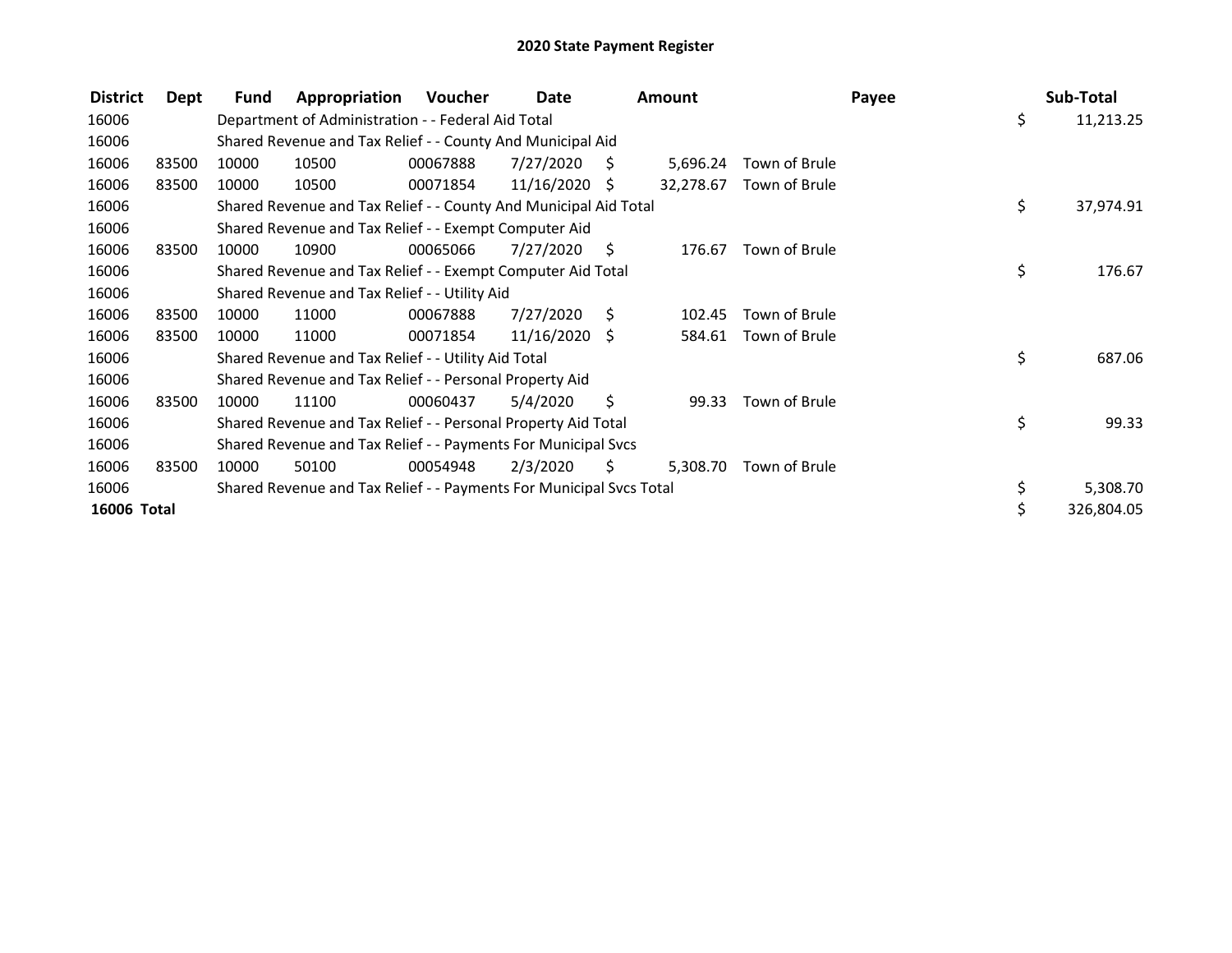| <b>District</b>    | Dept  | <b>Fund</b> | <b>Appropriation Voucher</b>                                          |          | <b>Date</b>   |      | <b>Amount</b> | Payee                        | Sub-Total        |
|--------------------|-------|-------------|-----------------------------------------------------------------------|----------|---------------|------|---------------|------------------------------|------------------|
| 16008              |       |             | Dept of Safety & Prof Services - - Fire Dues Distribution             |          |               |      |               |                              |                  |
| 16008              | 16500 | 10000       | 22500                                                                 | 00035995 | 7/20/2020     | \$   |               | 653.28 Town Of Cloverland    |                  |
| 16008              |       |             | Dept of Safety & Prof Services - - Fire Dues Distribution Total       |          |               |      |               |                              | \$<br>653.28     |
| 16008              |       |             | Dept of Natural Resources - - Air Management -- Stationary S          |          |               |      |               |                              |                  |
| 16008              | 37000 | 10000       | 43700                                                                 | 00445196 | 11/3/2020     | S    |               | 150.00 Town Of Cloverland    |                  |
| 16008              |       |             | Dept of Natural Resources - - Air Management -- Stationary S Total    |          |               |      |               |                              | \$<br>150.00     |
| 16008              |       |             | Dept of Natural Resources - - Aids In Lieu Of Taxes - Gener           |          |               |      |               |                              |                  |
| 16008              | 37000 | 10000       | 50300                                                                 | 00386142 | 1/29/2020     | - \$ |               | 83,713.08 Town Of Cloverland |                  |
| 16008              |       |             | Dept of Natural Resources - - Aids In Lieu Of Taxes - Gener Total     |          |               |      |               |                              | \$<br>83,713.08  |
| 16008              |       |             | Dept of Natural Resources - - Resaids - Cnty Forst, Cl & Mfl          |          |               |      |               |                              |                  |
| 16008              | 37000 | 21200       | 57100                                                                 | 00416997 | 6/18/2020     | - \$ | 440.89        | Town Of Cloverland           |                  |
| 16008              |       |             | Dept of Natural Resources - - Resaids - Cnty Forst, Cl & Mfl Total    |          |               |      |               |                              | \$<br>440.89     |
| 16008              |       |             | Dept of Natural Resources - - Aids In Lieu Of Taxes - Sum S           |          |               |      |               |                              |                  |
| 16008              | 37000 | 21200       | 57900                                                                 | 00403745 | 4/21/2020     | - \$ |               | 4,937.95 Town Of Cloverland  |                  |
| 16008              |       |             | Dept of Natural Resources - - Aids In Lieu Of Taxes - Sum S Total     |          |               |      |               |                              | \$<br>4,937.95   |
| 16008              |       |             | Dept of Natural Resources - - Resource Maint Develop Sp Frst          |          |               |      |               |                              |                  |
| 16008              | 37000 | 21200       | 77900                                                                 | 00433679 | 9/18/2020     | \$   |               | 71,438.86 Town Of Cloverland |                  |
| 16008              | 37000 | 21200       | 77900                                                                 | 00434447 | 9/30/2020     | \$   |               | 62,496.74 Town Of Cloverland |                  |
| 16008              |       |             | Dept of Natural Resources - - Resource Maint Develop Sp Frst Total    |          |               |      |               |                              | \$<br>133,935.60 |
| 16008              |       |             | WI Dept of Transportation - - Trns Aids To Mnc.-Sf                    |          |               |      |               |                              |                  |
| 16008              | 39500 | 21100       | 19100                                                                 | 00475933 | 1/6/2020      | \$   |               | 27,692.55 Town Of Cloverland |                  |
| 16008              | 39500 | 21100       | 19100                                                                 | 00505788 | 4/6/2020      | \$   |               | 27,692.55 Town Of Cloverland |                  |
| 16008              | 39500 | 21100       | 19100                                                                 | 00542780 | 7/6/2020      | \$   |               | 27,692.55 Town Of Cloverland |                  |
| 16008              | 39500 | 21100       | 19100                                                                 | 00585606 | 10/5/2020     | \$   |               | 27,692.55 Town Of Cloverland |                  |
| 16008              |       |             | WI Dept of Transportation - - Trns Aids To Mnc.-Sf Total              |          |               |      |               |                              | \$<br>110,770.20 |
| 16008              |       |             | Department of Administration - - Service Award Pgm; State Match       |          |               |      |               |                              |                  |
| 16008              | 50500 | 10000       | 41200                                                                 | 00125690 | 7/16/2020     | - \$ |               | 2,567.94 Town Of Cloverland  |                  |
| 16008              |       |             | Department of Administration - - Service Award Pgm; State Match Total |          |               |      |               |                              | \$<br>2,567.94   |
| 16008              |       |             | Shared Revenue and Tax Relief - - County And Municipal Aid            |          |               |      |               |                              |                  |
| 16008              | 83500 | 10000       | 10500                                                                 | 00067889 | 7/27/2020     | \$   |               | 4,585.83 Town Of Cloverland  |                  |
| 16008              | 83500 | 10000       | 10500                                                                 | 00071855 | 11/16/2020 \$ |      |               | 25,986.38 Town Of Cloverland |                  |
| 16008              |       |             | Shared Revenue and Tax Relief - - County And Municipal Aid Total      |          |               |      |               |                              | \$<br>30,572.21  |
| <b>16008 Total</b> |       |             |                                                                       |          |               |      |               |                              | \$<br>367,741.15 |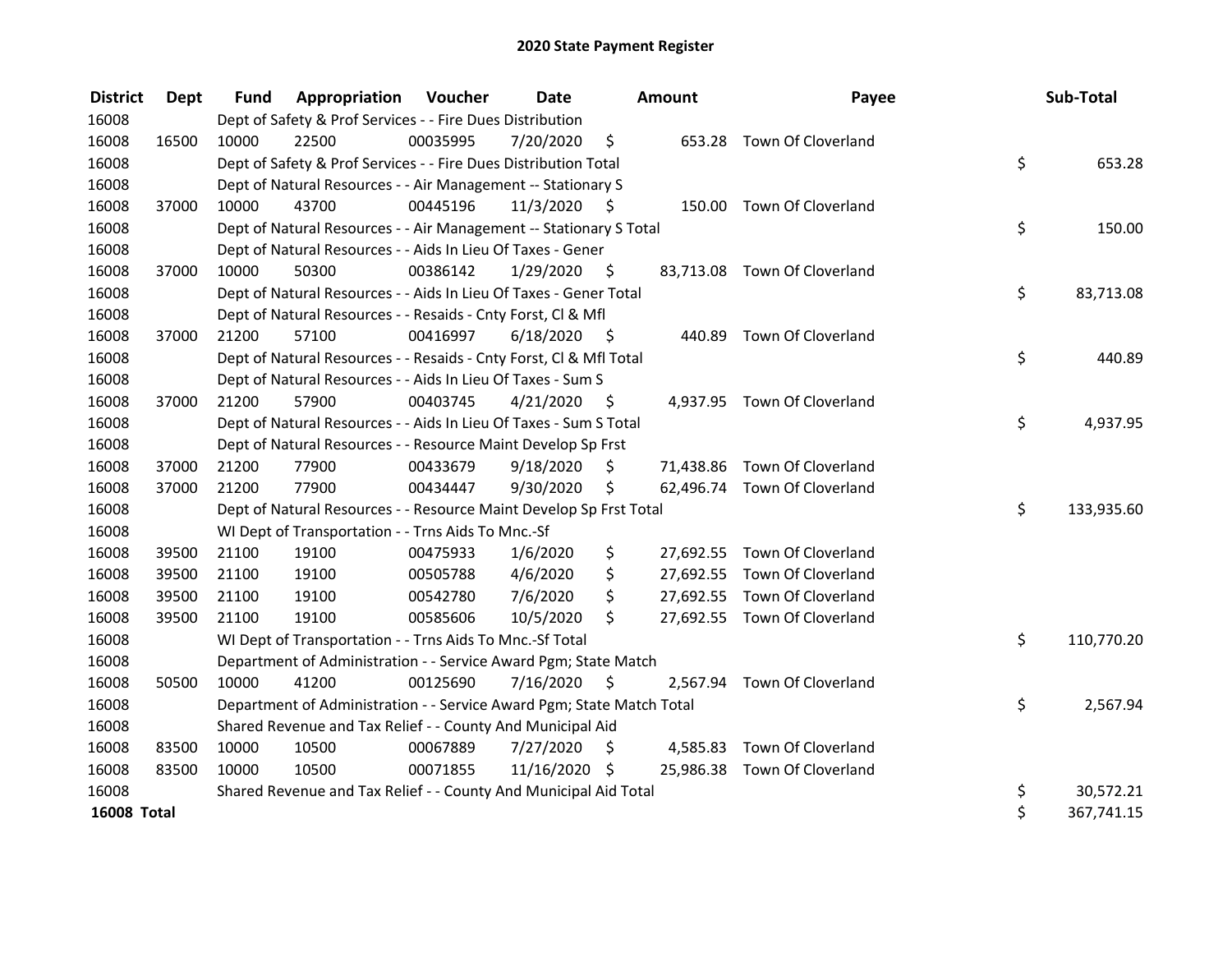| <b>District</b>    | <b>Dept</b> | <b>Fund</b> | Appropriation                                                        | Voucher  | <b>Date</b>   |      | <b>Amount</b> | Payee                       | Sub-Total        |
|--------------------|-------------|-------------|----------------------------------------------------------------------|----------|---------------|------|---------------|-----------------------------|------------------|
| 16010              |             |             | Dept of Safety & Prof Services - - Fire Dues Distribution            |          |               |      |               |                             |                  |
| 16010              | 16500       | 10000       | 22500                                                                | 00035996 | 7/20/2020     | \$   |               | 785.58 Town Of Dairyland    |                  |
| 16010              |             |             | Dept of Safety & Prof Services - - Fire Dues Distribution Total      |          |               |      |               |                             | \$<br>785.58     |
| 16010              |             |             | Dept of Natural Resources - - Resaids - Fire Suppress Grant          |          |               |      |               |                             |                  |
| 16010              | 37000       | 21200       | 54500                                                                | 00395792 | 3/19/2020     | \$   |               | 8,960.14 Town Of Dairyland  |                  |
| 16010              |             |             | Dept of Natural Resources - - Resaids - Fire Suppress Grant Total    |          |               |      |               |                             | \$<br>8,960.14   |
| 16010              |             |             | Dept of Natural Resources - - Resaids - Cnty Forst, Cl & Mfl         |          |               |      |               |                             |                  |
| 16010              | 37000       | 21200       | 57100                                                                | 00416998 | 6/18/2020     | - \$ |               | 17,563.73 Town Of Dairyland |                  |
| 16010              |             |             | Dept of Natural Resources - - Resaids - Cnty Forst, Cl & Mfl Total   |          |               |      |               |                             | \$<br>17,563.73  |
| 16010              |             |             | WI Dept of Transportation - - Trns Aids To Mnc.-Sf                   |          |               |      |               |                             |                  |
| 16010              | 39500       | 21100       | 19100                                                                | 00475934 | 1/6/2020      | \$   |               | 49,213.93 Town Of Dairyland |                  |
| 16010              | 39500       | 21100       | 19100                                                                | 00505789 | 4/6/2020      | \$   |               | 49,213.93 Town Of Dairyland |                  |
| 16010              | 39500       | 21100       | 19100                                                                | 00542781 | 7/6/2020      | \$   |               | 49,213.93 Town Of Dairyland |                  |
| 16010              | 39500       | 21100       | 19100                                                                | 00585607 | 10/5/2020     | \$   |               | 49,213.96 Town Of Dairyland |                  |
| 16010              |             |             | WI Dept of Transportation - - Trns Aids To Mnc.-Sf Total             |          |               |      |               |                             | \$<br>196,855.75 |
| 16010              |             |             | WI Dept of Transportation - - Supplemental Transportation Aids       |          |               |      |               |                             |                  |
| 16010              | 39500       | 21100       | 19600                                                                | 00477497 | 1/6/2020      | \$   |               | 32,620.06 Town Of Dairyland |                  |
| 16010              |             |             | WI Dept of Transportation - - Supplemental Transportation Aids Total |          |               |      |               |                             | \$<br>32,620.06  |
| 16010              |             |             | Elections Commission - - 2018 Hava Election Security                 |          |               |      |               |                             |                  |
| 16010              | 51000       | 22000       | 18200                                                                | 00004758 | 10/7/2020     | \$   | 351.80        | Town Of Dairyland           |                  |
| 16010              |             |             | Elections Commission - - 2018 Hava Election Security Total           |          |               |      |               |                             | \$<br>351.80     |
| 16010              |             |             | Shared Revenue and Tax Relief - - County And Municipal Aid           |          |               |      |               |                             |                  |
| 16010              | 83500       | 10000       | 10500                                                                | 00067890 | 7/27/2020     | \$   |               | 1,521.68 Town Of Dairyland  |                  |
| 16010              | 83500       | 10000       | 10500                                                                | 00071856 | 11/16/2020 \$ |      |               | 8,622.84 Town Of Dairyland  |                  |
| 16010              |             |             | Shared Revenue and Tax Relief - - County And Municipal Aid Total     |          |               |      |               |                             | \$<br>10,144.52  |
| 16010              |             |             | Shared Revenue and Tax Relief - - Utility Aid                        |          |               |      |               |                             |                  |
| 16010              | 83500       | 10000       | 11000                                                                | 00067890 | 7/27/2020     | \$   | 110.72        | Town Of Dairyland           |                  |
| 16010              | 83500       | 10000       | 11000                                                                | 00071856 | 11/16/2020    | \$   |               | 581.11 Town Of Dairyland    |                  |
| 16010              |             |             | Shared Revenue and Tax Relief - - Utility Aid Total                  |          |               |      |               |                             | \$<br>691.83     |
| 16010              |             |             | Shared Revenue and Tax Relief - - Personal Property Aid              |          |               |      |               |                             |                  |
| 16010              | 83500       | 10000       | 11100                                                                | 00060438 | 5/4/2020      | \$   | 0.37          | Town Of Dairyland           |                  |
| 16010              |             |             | Shared Revenue and Tax Relief - - Personal Property Aid Total        |          |               |      |               |                             | \$<br>0.37       |
| <b>16010 Total</b> |             |             |                                                                      |          |               |      |               |                             | \$<br>267,973.78 |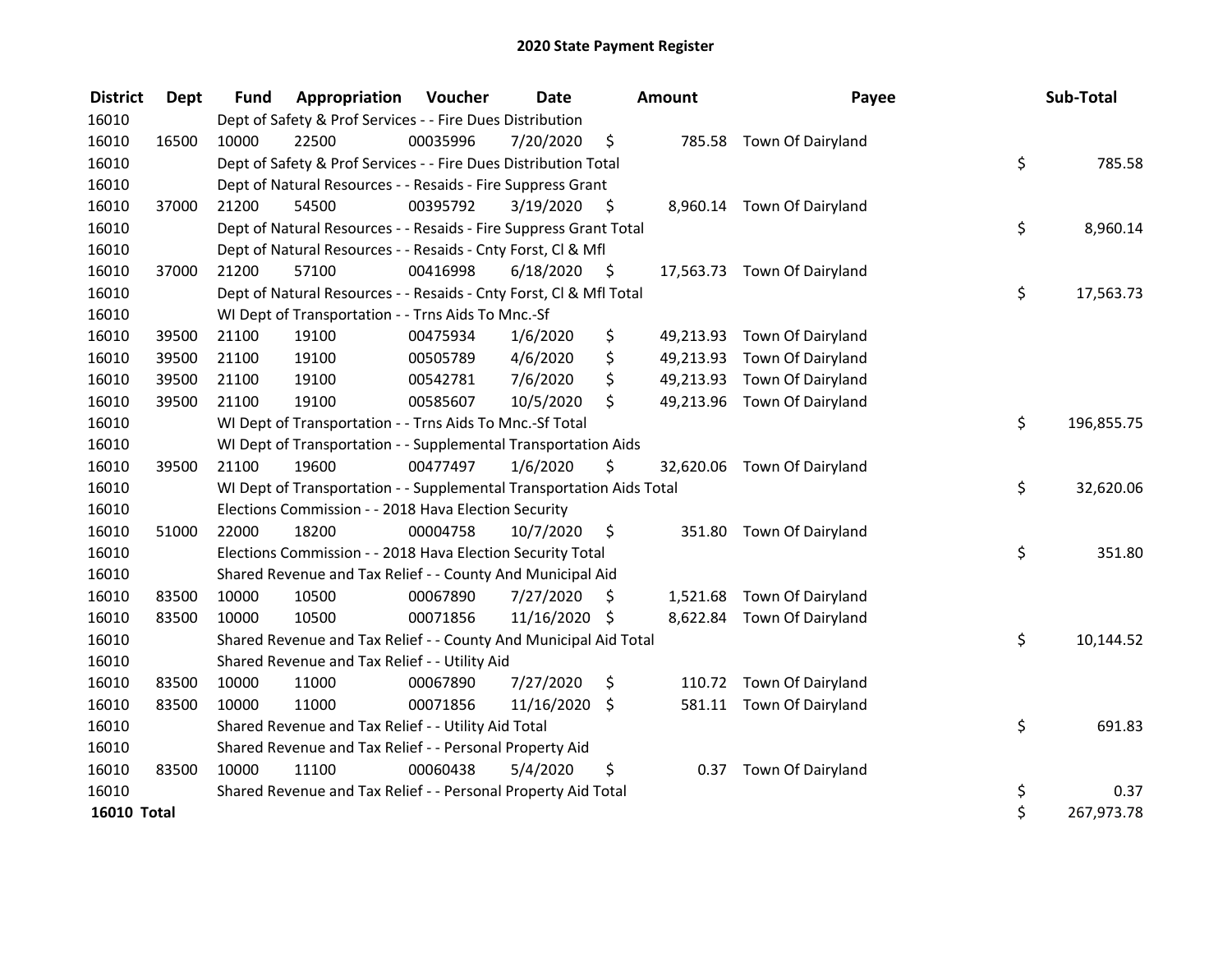| <b>District</b> | <b>Dept</b> | Fund  | Appropriation                                                                   | Voucher  | <b>Date</b>             |      | Amount    | Payee                     | Sub-Total        |
|-----------------|-------------|-------|---------------------------------------------------------------------------------|----------|-------------------------|------|-----------|---------------------------|------------------|
| 16012           |             |       | Dept of Safety & Prof Services - - Fire Dues Distribution                       |          |                         |      |           |                           |                  |
| 16012           | 16500       | 10000 | 22500                                                                           | 00035997 | 7/20/2020               | \$   |           | 3,232.22 Gordon, Town of  |                  |
| 16012           |             |       | Dept of Safety & Prof Services - - Fire Dues Distribution Total                 |          |                         |      |           |                           | \$<br>3,232.22   |
| 16012           |             |       | Dept of Natural Resources - - Aids In Lieu Of Taxes - Gener                     |          |                         |      |           |                           |                  |
| 16012           | 37000       | 10000 | 50300                                                                           | 00386206 | 1/29/2020               | \$   | 652.46    | Gordon, Town of           |                  |
| 16012           | 37000       | 10000 | 50300                                                                           | 00386207 | 1/29/2020               | \$   | 223.73    | Gordon, Town of           |                  |
| 16012           | 37000       | 10000 | 50300                                                                           | 00404783 | 4/21/2020               | \$   | 463.27    | Gordon, Town of           |                  |
| 16012           |             |       | Dept of Natural Resources - - Aids In Lieu Of Taxes - Gener Total               |          |                         |      |           |                           | \$<br>1,339.46   |
| 16012           |             |       | Dept of Natural Resources - - General Program Operations --                     |          |                         |      |           |                           |                  |
| 16012           | 37000       | 21200 | 25400                                                                           | 00445505 | 11/5/2020               | -\$  |           | 825.00 Gordon, Town of    |                  |
| 16012           |             |       | Dept of Natural Resources - - General Program Operations -- Total               |          |                         |      |           |                           | \$<br>825.00     |
| 16012           |             |       | Dept of Natural Resources - - Resaids - Cnty Forst, Cl & Mfl                    |          |                         |      |           |                           |                  |
| 16012           | 37000       | 21200 | 57100                                                                           | 00416999 | 6/18/2020               | - \$ |           | 20,231.93 Gordon, Town of |                  |
| 16012           |             |       | Dept of Natural Resources - - Resaids - Cnty Forst, Cl & Mfl Total              |          |                         |      |           |                           | \$<br>20,231.93  |
| 16012           |             |       | Dept of Natural Resources - - Aids In Lieu Of Taxes - Sum S                     |          |                         |      |           |                           |                  |
| 16012           | 37000       | 21200 | 57900                                                                           | 00404782 | 4/21/2020               | \$   | 4.40      | Gordon, Town of           |                  |
| 16012           | 37000       | 21200 | 57900                                                                           | 00404784 | 4/21/2020               | \$   | 140.80    | Gordon, Town of           |                  |
| 16012           |             |       | Dept of Natural Resources - - Aids In Lieu Of Taxes - Sum S Total               |          |                         |      |           |                           | \$<br>145.20     |
| 16012           |             |       | WI Dept of Transportation - - Trns Aids To Mnc.-Sf                              |          |                         |      |           |                           |                  |
| 16012           | 39500       | 21100 | 19100                                                                           | 00475935 | 1/6/2020                | \$   | 78,090.06 | Gordon, Town of           |                  |
| 16012           | 39500       | 21100 | 19100                                                                           | 00505790 | 4/6/2020                | \$   | 78,090.06 | Gordon, Town of           |                  |
| 16012           | 39500       | 21100 | 19100                                                                           | 00542782 | 7/6/2020                | \$   | 78,090.06 | Gordon, Town of           |                  |
| 16012           | 39500       | 21100 | 19100                                                                           | 00585608 | 10/5/2020               | \$   | 78,090.09 | Gordon, Town of           |                  |
| 16012           |             |       | WI Dept of Transportation - - Trns Aids To Mnc.-Sf Total                        |          |                         |      |           |                           | \$<br>312,360.27 |
| 16012           |             |       | WI Dept of Transportation - - Supplemental Transportation Aids                  |          |                         |      |           |                           |                  |
| 16012           | 39500       | 21100 | 19600                                                                           | 00477498 | 1/6/2020                | \$   | 55,122.40 | Gordon, Town of           |                  |
| 16012           |             |       | WI Dept of Transportation - - Supplemental Transportation Aids Total            |          |                         |      |           |                           | \$<br>55,122.40  |
| 16012           |             |       | Department of Health Services - - Prepaid Medical Transport Reimbursement       |          |                         |      |           |                           |                  |
| 16012           | 43500       | 10000 | 16300                                                                           |          | AMBULANCE 11/16/2020 \$ |      |           | Gordon, Town of           |                  |
| 16012           |             |       | Department of Health Services - - Prepaid Medical Transport Reimbursement Total |          |                         |      |           |                           | \$               |
| 16012           |             |       | Department of Military Affairs - - Disaster Recovery Aid                        |          |                         |      |           |                           |                  |
| 16012           | 46500       | 10000 | 30500                                                                           | 00071712 | 1/10/2020               | \$   |           | 8,129.25 Gordon, Town of  |                  |
| 16012           |             |       | Department of Military Affairs - - Disaster Recovery Aid Total                  |          |                         |      |           |                           | \$<br>8,129.25   |
| 16012           |             |       | Department of Military Affairs - - Federal Aid, Local Assistance                |          |                         |      |           |                           |                  |
| 16012           | 46500       | 10000 | 34200                                                                           | 00071712 | 1/10/2020               | \$   |           | 48,775.53 Gordon, Town of |                  |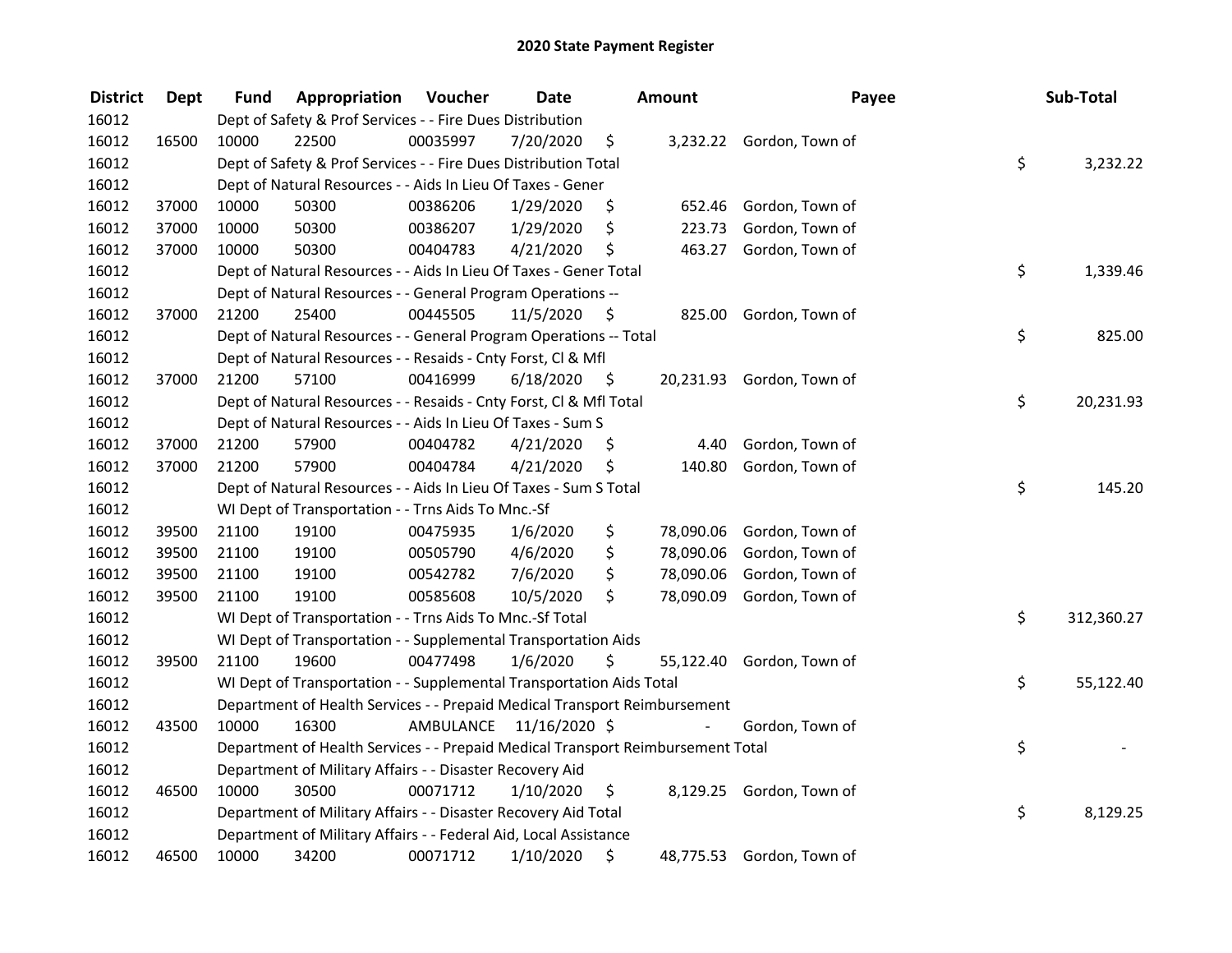| <b>District</b>    | Dept  | <b>Fund</b> | Appropriation                                                          | Voucher  | <b>Date</b>     |     | Amount    | Payee           | Sub-Total        |
|--------------------|-------|-------------|------------------------------------------------------------------------|----------|-----------------|-----|-----------|-----------------|------------------|
| 16012              |       |             | Department of Military Affairs - - Federal Aid, Local Assistance Total |          |                 |     |           |                 | \$<br>48,775.53  |
| 16012              |       |             | Department of Administration - - Federal Aid                           |          |                 |     |           |                 |                  |
| 16012              | 50500 | 10000       | 14200                                                                  | 00134395 | $12/10/2020$ \$ |     | 10,307.00 | Gordon, Town of |                  |
| 16012              | 50500 | 10000       | 14200                                                                  | 00136212 | $12/17/2020$ \$ |     | 33.29     | Gordon, Town of |                  |
| 16012              |       |             | Department of Administration - - Federal Aid Total                     |          |                 |     |           |                 | \$<br>10,340.29  |
| 16012              |       |             | Department of Administration - - Hv Trans Ln Annual Impact Fee         |          |                 |     |           |                 |                  |
| 16012              | 50500 | 10000       | 17400                                                                  | 00121206 | 5/1/2020        | S.  | 28,176.00 | Gordon, Town of |                  |
| 16012              |       |             | Department of Administration - - Hv Trans Ln Annual Impact Fee Total   |          |                 |     |           |                 | \$<br>28,176.00  |
| 16012              |       |             | Elections Commission - - 2018 Hava Election Security                   |          |                 |     |           |                 |                  |
| 16012              | 51000 | 22000       | 18200                                                                  | 00003777 | 7/9/2020        | \$. | 774.20    | Gordon, Town of |                  |
| 16012              |       |             | Elections Commission - - 2018 Hava Election Security Total             |          |                 |     |           |                 | \$<br>774.20     |
| 16012              |       |             | Shared Revenue and Tax Relief - - Exempt Computer Aid                  |          |                 |     |           |                 |                  |
| 16012              | 83500 | 10000       | 10900                                                                  | 00065067 | 7/27/2020       | -\$ | 75.86     | Gordon, Town of |                  |
| 16012              |       |             | Shared Revenue and Tax Relief - - Exempt Computer Aid Total            |          |                 |     |           |                 | \$<br>75.86      |
| 16012              |       |             | Shared Revenue and Tax Relief - - Utility Aid                          |          |                 |     |           |                 |                  |
| 16012              | 83500 | 10000       | 11000                                                                  | 00067891 | 7/27/2020       | S.  | 766.86    | Gordon, Town of |                  |
| 16012              | 83500 | 10000       | 11000                                                                  | 00071857 | 11/16/2020      | \$  | 4,306.19  | Gordon, Town of |                  |
| 16012              |       |             | Shared Revenue and Tax Relief - - Utility Aid Total                    |          |                 |     |           |                 | \$<br>5,073.05   |
| 16012              |       |             | Shared Revenue and Tax Relief - - Personal Property Aid                |          |                 |     |           |                 |                  |
| 16012              | 83500 | 10000       | 11100                                                                  | 00060439 | 5/4/2020        | \$  | 386.54    | Gordon, Town of |                  |
| 16012              |       |             | Shared Revenue and Tax Relief - - Personal Property Aid Total          |          |                 |     |           |                 | \$<br>386.54     |
| 16012              |       |             | Shared Revenue and Tax Relief - - Payments For Municipal Svcs          |          |                 |     |           |                 |                  |
| 16012              | 83500 | 10000       | 50100                                                                  | 00054850 | 2/3/2020        | S.  | 1,150.55  | Gordon, Town of |                  |
| 16012              |       |             | Shared Revenue and Tax Relief - - Payments For Municipal Svcs Total    |          |                 |     |           |                 | \$<br>1,150.55   |
| <b>16012 Total</b> |       |             |                                                                        |          |                 |     |           |                 | \$<br>496,137.75 |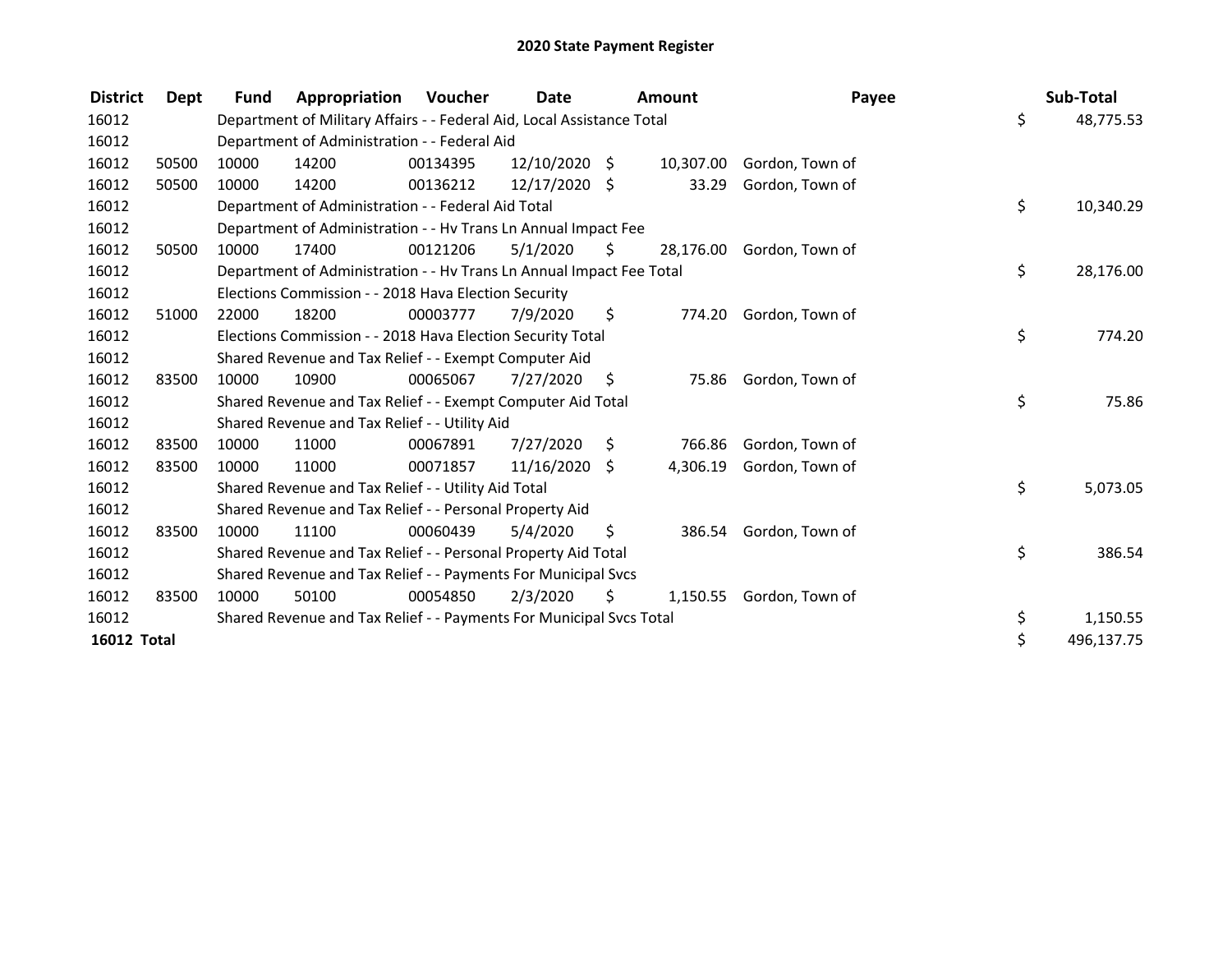| <b>District</b>    | <b>Dept</b> | <b>Fund</b> | <b>Appropriation Voucher</b>                                         |          | <b>Date</b>   |      | <b>Amount</b> | Payee                       | Sub-Total        |
|--------------------|-------------|-------------|----------------------------------------------------------------------|----------|---------------|------|---------------|-----------------------------|------------------|
| 16014              |             |             | Dept of Safety & Prof Services - - Fire Dues Distribution            |          |               |      |               |                             |                  |
| 16014              | 16500       | 10000       | 22500                                                                | 00035998 | 7/20/2020     | \$   |               | 2,793.52 Town of Hawthorne  |                  |
| 16014              |             |             | Dept of Safety & Prof Services - - Fire Dues Distribution Total      |          |               |      |               |                             | \$<br>2,793.52   |
| 16014              |             |             | Dept of Natural Resources - - Aids In Lieu Of Taxes - Gener          |          |               |      |               |                             |                  |
| 16014              | 37000       | 10000       | 50300                                                                | 00386208 | 1/30/2020     | \$   |               | 4,633.90 Town of Hawthorne  |                  |
| 16014              |             |             | Dept of Natural Resources - - Aids In Lieu Of Taxes - Gener Total    |          |               |      |               |                             | \$<br>4,633.90   |
| 16014              |             |             | Dept of Natural Resources - - Resaids - Cnty Forst, CI & Mfl         |          |               |      |               |                             |                  |
| 16014              | 37000       | 21200       | 57100                                                                | 00417000 | 6/18/2020     | - \$ |               | 1,912.57 Town of Hawthorne  |                  |
| 16014              |             |             | Dept of Natural Resources - - Resaids - Cnty Forst, CI & Mfl Total   |          |               |      |               |                             | \$<br>1,912.57   |
| 16014              |             |             | Dept of Natural Resources - - Aids In Lieu Of Taxes - Sum S          |          |               |      |               |                             |                  |
| 16014              | 37000       | 21200       | 57900                                                                | 00404796 | 4/21/2020     | - \$ | 1.85          | Town of Hawthorne           |                  |
| 16014              |             |             | Dept of Natural Resources - - Aids In Lieu Of Taxes - Sum S Total    |          |               |      |               |                             | \$<br>1.85       |
| 16014              |             |             | WI Dept of Transportation - - Trns Aids To Mnc.-Sf                   |          |               |      |               |                             |                  |
| 16014              | 39500       | 21100       | 19100                                                                | 00475936 | 1/6/2020      | \$   | 28,953.99     | Town of Hawthorne           |                  |
| 16014              | 39500       | 21100       | 19100                                                                | 00505791 | 4/6/2020      | \$   | 28,953.99     | Town of Hawthorne           |                  |
| 16014              | 39500       | 21100       | 19100                                                                | 00542783 | 7/6/2020      | \$   |               | 28,953.99 Town of Hawthorne |                  |
| 16014              | 39500       | 21100       | 19100                                                                | 00585609 | 10/5/2020     | \$   |               | 28,953.99 Town of Hawthorne |                  |
| 16014              |             |             | WI Dept of Transportation - - Trns Aids To Mnc.-Sf Total             |          |               |      |               |                             | \$<br>115,815.96 |
| 16014              |             |             | Department of Administration - - Hv Trans Ln Annual Impact Fee       |          |               |      |               |                             |                  |
| 16014              | 50500       | 10000       | 17400                                                                | 00121209 | 5/1/2020      | \$   |               | 4,054.00 Town of Hawthorne  |                  |
| 16014              |             |             | Department of Administration - - Hv Trans Ln Annual Impact Fee Total |          |               |      |               |                             | \$<br>4,054.00   |
| 16014              |             |             | Shared Revenue and Tax Relief - - County And Municipal Aid           |          |               |      |               |                             |                  |
| 16014              | 83500       | 10000       | 10500                                                                | 00067892 | 7/27/2020     | \$   |               | 8,366.58 Town of Hawthorne  |                  |
| 16014              | 83500       | 10000       | 10500                                                                | 00071858 | 11/16/2020 \$ |      |               | 47,410.60 Town of Hawthorne |                  |
| 16014              |             |             | Shared Revenue and Tax Relief - - County And Municipal Aid Total     |          |               |      |               |                             | \$<br>55,777.18  |
| 16014              |             |             | Shared Revenue and Tax Relief - - Exempt Computer Aid                |          |               |      |               |                             |                  |
| 16014              | 83500       | 10000       | 10900                                                                | 00065068 | 7/27/2020     | \$   | 2.08          | Town of Hawthorne           |                  |
| 16014              |             |             | Shared Revenue and Tax Relief - - Exempt Computer Aid Total          |          |               |      |               |                             | \$<br>2.08       |
| 16014              |             |             | Shared Revenue and Tax Relief - - Personal Property Aid              |          |               |      |               |                             |                  |
| 16014              | 83500       | 10000       | 11100                                                                | 00060440 | 5/4/2020      | \$   |               | 269.70 Town of Hawthorne    |                  |
| 16014              |             |             | Shared Revenue and Tax Relief - - Personal Property Aid Total        |          |               |      |               |                             | \$<br>269.70     |
| <b>16014 Total</b> |             |             |                                                                      |          |               |      |               |                             | \$<br>185,260.76 |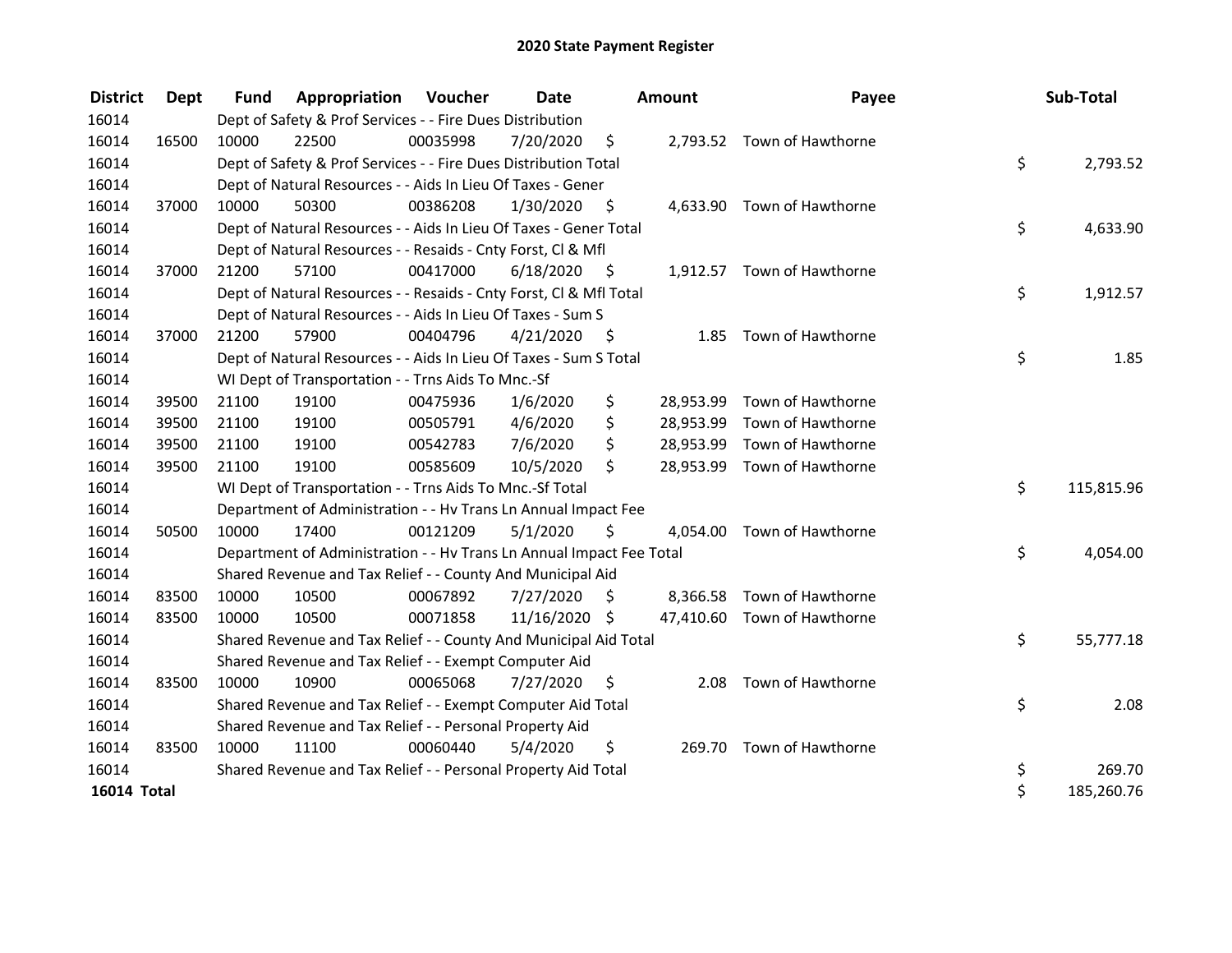| <b>District</b> | <b>Dept</b> | Fund  | Appropriation                                                        | Voucher  | <b>Date</b>   |      | <b>Amount</b> | Payee                      | Sub-Total        |
|-----------------|-------------|-------|----------------------------------------------------------------------|----------|---------------|------|---------------|----------------------------|------------------|
| 16016           |             |       | Dept of Safety & Prof Services - - Fire Dues Distribution            |          |               |      |               |                            |                  |
| 16016           | 16500       | 10000 | 22500                                                                | 00035999 | 7/20/2020     | \$   |               | 1,685.80 Town Of Highland  |                  |
| 16016           |             |       | Dept of Safety & Prof Services - - Fire Dues Distribution Total      |          |               |      |               |                            | \$<br>1,685.80   |
| 16016           |             |       | Dept of Natural Resources - - Aids In Lieu Of Taxes - Gener          |          |               |      |               |                            |                  |
| 16016           | 37000       | 10000 | 50300                                                                | 00386209 | 1/29/2020     | \$   |               | 5,324.85 Town Of Highland  |                  |
| 16016           |             |       | Dept of Natural Resources - - Aids In Lieu Of Taxes - Gener Total    |          |               |      |               |                            | \$<br>5,324.85   |
| 16016           |             |       | Dept of Natural Resources - - Res Maint & Dev - Park Fr & Rd         |          |               |      |               |                            |                  |
| 16016           | 37000       | 10000 | 78500                                                                | 00444962 | 11/20/2020 \$ |      |               | 43,859.22 Town Of Highland |                  |
| 16016           |             |       | Dept of Natural Resources - - Res Maint & Dev - Park Fr & Rd Total   |          |               |      |               |                            | \$<br>43,859.22  |
| 16016           |             |       | Dept of Natural Resources - - Resaids - Cnty Forst, Cl & Mfl         |          |               |      |               |                            |                  |
| 16016           | 37000       | 21200 | 57100                                                                | 00417001 | 6/18/2020     | - \$ |               | 5,574.22 Town Of Highland  |                  |
| 16016           |             |       | Dept of Natural Resources - - Resaids - Cnty Forst, Cl & Mfl Total   |          |               |      |               |                            | \$<br>5,574.22   |
| 16016           |             |       | Dept of Natural Resources - - Aids In Lieu Of Taxes - Sum S          |          |               |      |               |                            |                  |
| 16016           | 37000       | 21200 | 57900                                                                | 00404797 | 4/21/2020     | \$.  |               | 9,442.62 Town Of Highland  |                  |
| 16016           |             |       | Dept of Natural Resources - - Aids In Lieu Of Taxes - Sum S Total    |          |               |      |               |                            | \$<br>9,442.62   |
| 16016           |             |       | WI Dept of Transportation - - Trns Aids To Mnc.-Sf                   |          |               |      |               |                            |                  |
| 16016           | 39500       | 21100 | 19100                                                                | 00475937 | 1/6/2020      | \$   |               | 63,244.71 Town Of Highland |                  |
| 16016           | 39500       | 21100 | 19100                                                                | 00505792 | 4/6/2020      | \$   |               | 63,244.71 Town Of Highland |                  |
| 16016           | 39500       | 21100 | 19100                                                                | 00542784 | 7/6/2020      | \$   |               | 63,244.71 Town Of Highland |                  |
| 16016           | 39500       | 21100 | 19100                                                                | 00585610 | 10/5/2020     | \$   |               | 63,244.71 Town Of Highland |                  |
| 16016           |             |       | WI Dept of Transportation - - Trns Aids To Mnc.-Sf Total             |          |               |      |               |                            | \$<br>252,978.84 |
| 16016           |             |       | WI Dept of Transportation - - Supplemental Transportation Aids       |          |               |      |               |                            |                  |
| 16016           | 39500       | 21100 | 19600                                                                | 00477499 | 1/6/2020      | \$   |               | 42,574.86 Town Of Highland |                  |
| 16016           |             |       | WI Dept of Transportation - - Supplemental Transportation Aids Total |          |               |      |               |                            | \$<br>42,574.86  |
| 16016           |             |       | Department of Administration - - Federal Aid                         |          |               |      |               |                            |                  |
| 16016           | 50500       | 10000 | 14200                                                                | 00134396 | 12/10/2020 \$ |      |               | 2,809.27 Town Of Highland  |                  |
| 16016           |             |       | Department of Administration - - Federal Aid Total                   |          |               |      |               |                            | \$<br>2,809.27   |
| 16016           |             |       | Shared Revenue and Tax Relief - - County And Municipal Aid           |          |               |      |               |                            |                  |
| 16016           | 83500       | 10000 | 10500                                                                | 00067893 | 7/27/2020     | \$   | 972.13        | Town Of Highland           |                  |
| 16016           | 83500       | 10000 | 10500                                                                | 00071859 | 11/16/2020 \$ |      |               | 5,508.76 Town Of Highland  |                  |
| 16016           |             |       | Shared Revenue and Tax Relief - - County And Municipal Aid Total     |          |               |      |               |                            | \$<br>6,480.89   |
| 16016           |             |       | Shared Revenue and Tax Relief - - Exempt Computer Aid                |          |               |      |               |                            |                  |
| 16016           | 83500       | 10000 | 10900                                                                | 00065069 | 7/27/2020     | \$   |               | 4.16 Town Of Highland      |                  |
| 16016           |             |       | Shared Revenue and Tax Relief - - Exempt Computer Aid Total          |          |               |      |               |                            | \$<br>4.16       |
| 16016           |             |       | Shared Revenue and Tax Relief - - Personal Property Aid              |          |               |      |               |                            |                  |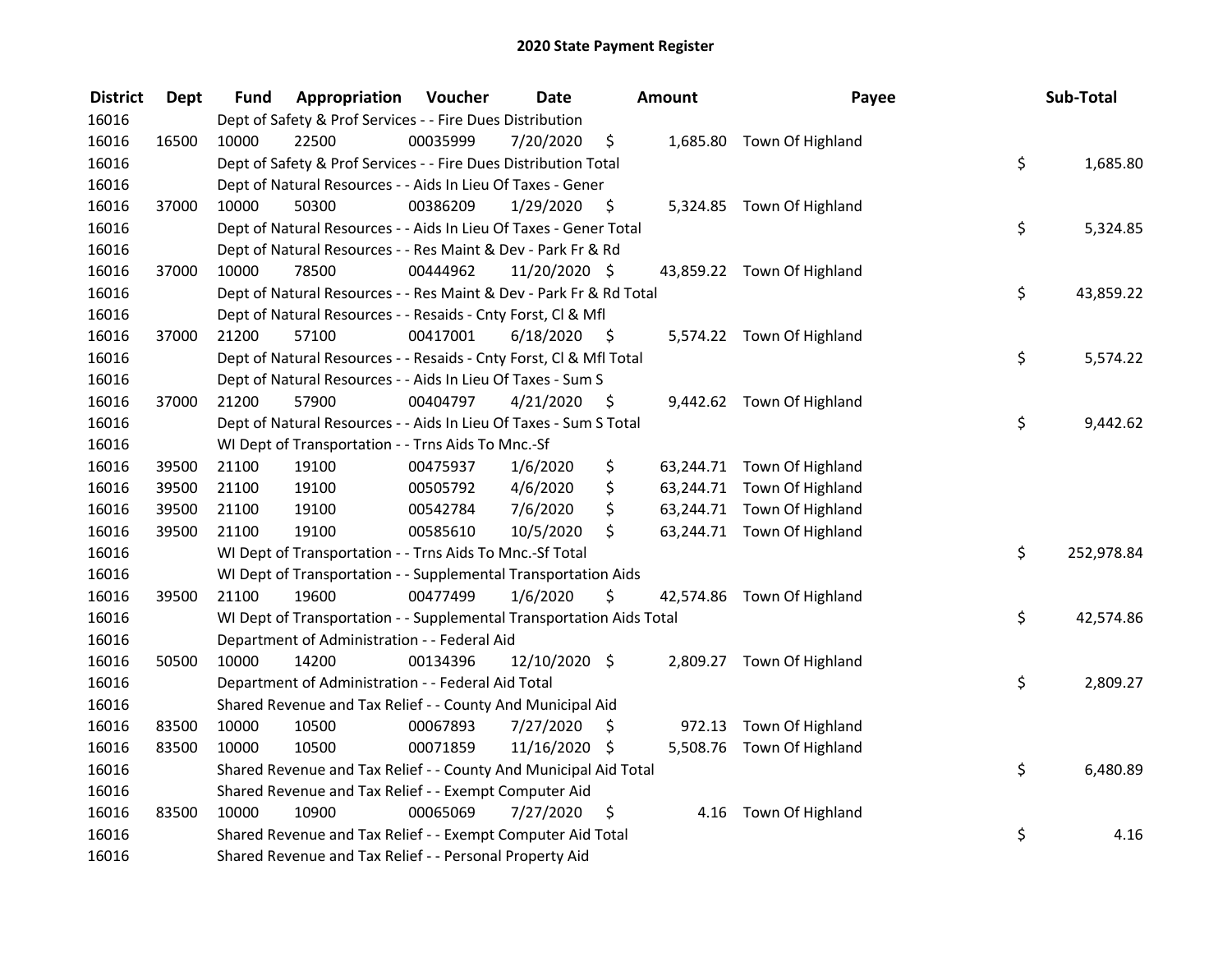| <b>District</b>    | <b>Dept</b> | <b>Fund</b> | Appropriation                                                       | <b>Voucher</b> | <b>Date</b> | Amount<br>Pavee |        |                  | Sub-Total  |
|--------------------|-------------|-------------|---------------------------------------------------------------------|----------------|-------------|-----------------|--------|------------------|------------|
| 16016              | 83500       | 10000       | 11100                                                               | 00060441       | 5/4/2020    |                 | 139.64 | Town Of Highland |            |
| 16016              |             |             | Shared Revenue and Tax Relief - - Personal Property Aid Total       |                |             |                 |        |                  | 139.64     |
| 16016              |             |             | Shared Revenue and Tax Relief - - Payments For Municipal Svcs       |                |             |                 |        |                  |            |
| 16016              | 83500       | 10000       | 50100                                                               | 00054852       | 2/3/2020    |                 | 347.93 | Town Of Highland |            |
| 16016              |             |             | Shared Revenue and Tax Relief - - Payments For Municipal Svcs Total |                |             |                 |        |                  | 347.93     |
| <b>16016 Total</b> |             |             |                                                                     |                |             |                 |        |                  | 371,222.30 |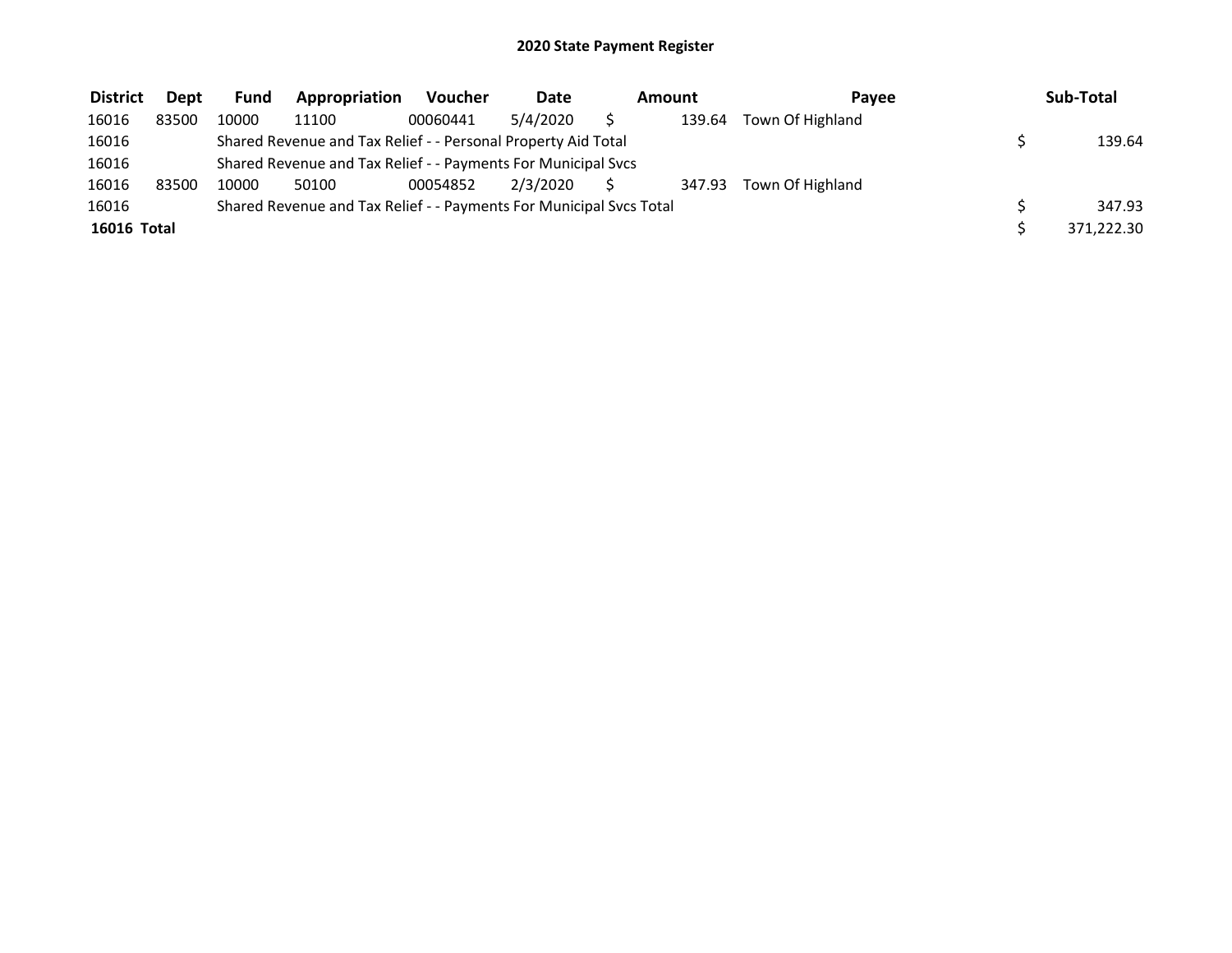| <b>District</b>    | Dept  | <b>Fund</b> | <b>Appropriation Voucher</b>                                       |          | <b>Date</b>   |      | <b>Amount</b> | Payee                      | Sub-Total        |
|--------------------|-------|-------------|--------------------------------------------------------------------|----------|---------------|------|---------------|----------------------------|------------------|
| 16018              |       |             | Dept of Safety & Prof Services - - Fire Dues Distribution          |          |               |      |               |                            |                  |
| 16018              | 16500 | 10000       | 22500                                                              | 00036000 | 7/20/2020     | \$   |               | 1,974.90 Town Of Lakeside  |                  |
| 16018              |       |             | Dept of Safety & Prof Services - - Fire Dues Distribution Total    |          |               |      |               |                            | \$<br>1,974.90   |
| 16018              |       |             | Dept of Natural Resources - - Resaids - Cnty Forst, Cl & Mfl       |          |               |      |               |                            |                  |
| 16018              | 37000 | 21200       | 57100                                                              | 00417002 | 6/18/2020     | - \$ |               | 202.17 Town Of Lakeside    |                  |
| 16018              |       |             | Dept of Natural Resources - - Resaids - Cnty Forst, Cl & Mfl Total |          |               |      |               |                            | \$<br>202.17     |
| 16018              |       |             | WI Dept of Transportation - - Trns Aids To Mnc.-Sf                 |          |               |      |               |                            |                  |
| 16018              | 39500 | 21100       | 19100                                                              | 00475938 | 1/6/2020      | \$   |               | 32,560.92 Town Of Lakeside |                  |
| 16018              | 39500 | 21100       | 19100                                                              | 00505793 | 4/6/2020      | \$   |               | 32,560.92 Town Of Lakeside |                  |
| 16018              | 39500 | 21100       | 19100                                                              | 00542785 | 7/6/2020      | \$   |               | 32,560.92 Town Of Lakeside |                  |
| 16018              | 39500 | 21100       | 19100                                                              | 00585611 | 10/5/2020     | \$   |               | 32,560.92 Town Of Lakeside |                  |
| 16018              |       |             | WI Dept of Transportation - - Trns Aids To Mnc.-Sf Total           |          |               |      |               |                            | \$<br>130,243.68 |
| 16018              |       |             | Department of Administration - - Federal Aid                       |          |               |      |               |                            |                  |
| 16018              | 50500 | 10000       | 14200                                                              | 00134397 | 12/10/2020    | \$   |               | 11,640.00 Town Of Lakeside |                  |
| 16018              | 50500 | 10000       | 14200                                                              | 00136213 | 12/17/2020 \$ |      |               | 1,235.38 Town Of Lakeside  |                  |
| 16018              |       |             | Department of Administration - - Federal Aid Total                 |          |               |      |               |                            | \$<br>12,875.38  |
| 16018              |       |             | Elections Commission - - 2018 Hava Election Security               |          |               |      |               |                            |                  |
| 16018              | 51000 | 22000       | 18200                                                              | 00003514 | 6/30/2020     | \$   |               | 681.80 Town Of Lakeside    |                  |
| 16018              |       |             | Elections Commission - - 2018 Hava Election Security Total         |          |               |      |               |                            | \$<br>681.80     |
| 16018              |       |             | Shared Revenue and Tax Relief - - County And Municipal Aid         |          |               |      |               |                            |                  |
| 16018              | 83500 | 10000       | 10500                                                              | 00067894 | 7/27/2020     | \$   |               | 7,533.19 Town Of Lakeside  |                  |
| 16018              | 83500 | 10000       | 10500                                                              | 00071860 | 11/16/2020 \$ |      |               | 42,688.07 Town Of Lakeside |                  |
| 16018              |       |             | Shared Revenue and Tax Relief - - County And Municipal Aid Total   |          |               |      |               |                            | \$<br>50,221.26  |
| 16018              |       |             | Shared Revenue and Tax Relief - - Exempt Computer Aid              |          |               |      |               |                            |                  |
| 16018              | 83500 | 10000       | 10900                                                              | 00065070 | 7/27/2020     | \$   | 1.03          | Town Of Lakeside           |                  |
| 16018              |       |             | Shared Revenue and Tax Relief - - Exempt Computer Aid Total        |          |               |      |               |                            | \$<br>1.03       |
| 16018              |       |             | Shared Revenue and Tax Relief - - Utility Aid                      |          |               |      |               |                            |                  |
| 16018              | 83500 | 10000       | 11000                                                              | 00067894 | 7/27/2020     | \$   | 99.88         | Town Of Lakeside           |                  |
| 16018              | 83500 | 10000       | 11000                                                              | 00071860 | 11/16/2020    | \$   |               | 509.95 Town Of Lakeside    |                  |
| 16018              |       |             | Shared Revenue and Tax Relief - - Utility Aid Total                |          |               |      |               |                            | \$<br>609.83     |
| 16018              |       |             | Shared Revenue and Tax Relief - - Personal Property Aid            |          |               |      |               |                            |                  |
| 16018              | 83500 | 10000       | 11100                                                              | 00060442 | 5/4/2020      | \$   | 20.69         | Town Of Lakeside           |                  |
| 16018              |       |             | Shared Revenue and Tax Relief - - Personal Property Aid Total      |          |               |      |               |                            | \$<br>20.69      |
| <b>16018 Total</b> |       |             |                                                                    |          |               |      |               |                            | \$<br>196,830.74 |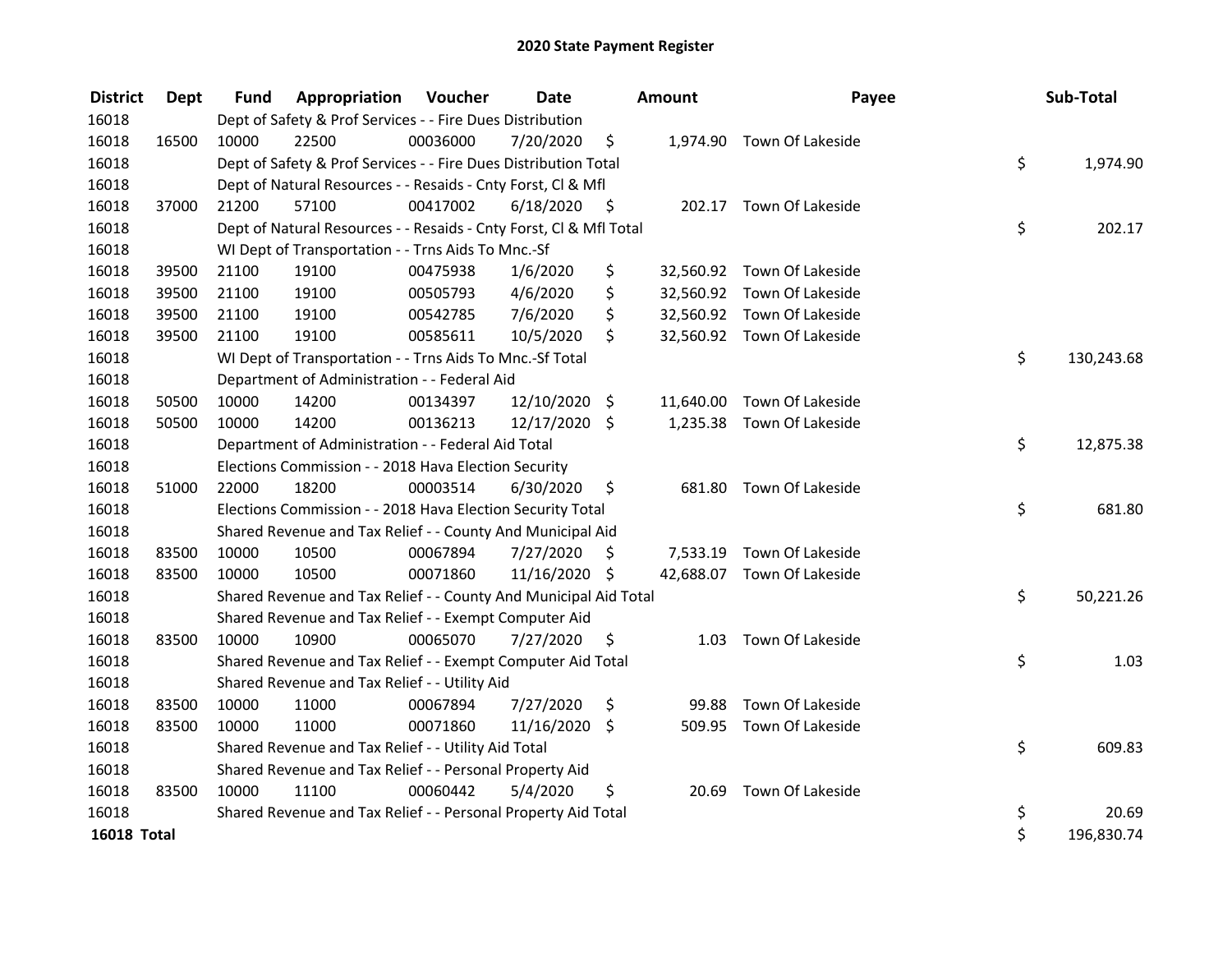| <b>District</b>    | <b>Dept</b> | <b>Fund</b> | Appropriation                                                          | Voucher  | <b>Date</b>   |      | <b>Amount</b> |                         | Payee | Sub-Total  |
|--------------------|-------------|-------------|------------------------------------------------------------------------|----------|---------------|------|---------------|-------------------------|-------|------------|
| 16020              |             |             | Dept of Safety & Prof Services - - Fire Dues Distribution              |          |               |      |               |                         |       |            |
| 16020              | 16500       | 10000       | 22500                                                                  | 00036001 | 7/20/2020     | \$   |               | 1,594.10 Town Of Maple  |       |            |
| 16020              |             |             | Dept of Safety & Prof Services - - Fire Dues Distribution Total        |          |               |      |               |                         | \$    | 1,594.10   |
| 16020              |             |             | Dept of Natural Resources - - Resaids - Cnty Forst, Cl & Mfl           |          |               |      |               |                         |       |            |
| 16020              | 37000       | 21200       | 57100                                                                  | 00417003 | 6/18/2020     | \$   |               | 1,112.90 Town Of Maple  |       |            |
| 16020              |             |             | Dept of Natural Resources - - Resaids - Cnty Forst, Cl & Mfl Total     |          |               |      |               |                         | \$    | 1,112.90   |
| 16020              |             |             | WI Dept of Transportation - - Trns Aids To Mnc.-Sf                     |          |               |      |               |                         |       |            |
| 16020              | 39500       | 21100       | 19100                                                                  | 00475939 | 1/6/2020      | \$   |               | 27,534.87 Town Of Maple |       |            |
| 16020              | 39500       | 21100       | 19100                                                                  | 00505794 | 4/6/2020      | \$   |               | 27,534.87 Town Of Maple |       |            |
| 16020              | 39500       | 21100       | 19100                                                                  | 00542786 | 7/6/2020      | \$   |               | 27,534.87 Town Of Maple |       |            |
| 16020              | 39500       | 21100       | 19100                                                                  | 00585612 | 10/5/2020     | \$   |               | 27,534.87 Town Of Maple |       |            |
| 16020              |             |             | WI Dept of Transportation - - Trns Aids To Mnc.-Sf Total               |          |               |      |               |                         | \$    | 110,139.48 |
| 16020              |             |             | Department of Military Affairs - - Disaster Recovery Aid               |          |               |      |               |                         |       |            |
| 16020              | 46500       | 10000       | 30500                                                                  | 00072043 | 1/17/2020     | \$   |               | 661.61 Town Of Maple    |       |            |
| 16020              |             |             | Department of Military Affairs - - Disaster Recovery Aid Total         |          |               |      |               |                         | \$    | 661.61     |
| 16020              |             |             | Department of Military Affairs - - Federal Aid, Local Assistance       |          |               |      |               |                         |       |            |
| 16020              | 46500       | 10000       | 34200                                                                  | 00072043 | 1/17/2020     | - \$ |               | 3,969.64 Town Of Maple  |       |            |
| 16020              |             |             | Department of Military Affairs - - Federal Aid, Local Assistance Total |          |               |      |               |                         | \$    | 3,969.64   |
| 16020              |             |             | Shared Revenue and Tax Relief - - County And Municipal Aid             |          |               |      |               |                         |       |            |
| 16020              | 83500       | 10000       | 10500                                                                  | 00067895 | 7/27/2020     | S    |               | 9,882.85 Town Of Maple  |       |            |
| 16020              | 83500       | 10000       | 10500                                                                  | 00071861 | 11/16/2020 \$ |      |               | 56,002.81 Town Of Maple |       |            |
| 16020              |             |             | Shared Revenue and Tax Relief - - County And Municipal Aid Total       |          |               |      |               |                         | \$    | 65,885.66  |
| 16020              |             |             | Shared Revenue and Tax Relief - - Exempt Computer Aid                  |          |               |      |               |                         |       |            |
| 16020              | 83500       | 10000       | 10900                                                                  | 00065071 | 7/27/2020     | \$   |               | 58.20 Town Of Maple     |       |            |
| 16020              |             |             | Shared Revenue and Tax Relief - - Exempt Computer Aid Total            |          |               |      |               |                         | \$    | 58.20      |
| 16020              |             |             | Shared Revenue and Tax Relief - - Utility Aid                          |          |               |      |               |                         |       |            |
| 16020              | 83500       | 10000       | 11000                                                                  | 00067895 | 7/27/2020     | \$   | 90.79         | Town Of Maple           |       |            |
| 16020              | 83500       | 10000       | 11000                                                                  | 00071861 | 11/16/2020    | \$   |               | 509.11 Town Of Maple    |       |            |
| 16020              |             |             | Shared Revenue and Tax Relief - - Utility Aid Total                    |          |               |      |               |                         | \$    | 599.90     |
| 16020              |             |             | Shared Revenue and Tax Relief - - Personal Property Aid                |          |               |      |               |                         |       |            |
| 16020              | 83500       | 10000       | 11100                                                                  | 00060443 | 5/4/2020      | \$   |               | 7.11 Town Of Maple      |       |            |
| 16020              |             |             | Shared Revenue and Tax Relief - - Personal Property Aid Total          |          |               |      |               |                         | \$    | 7.11       |
| <b>16020 Total</b> |             |             |                                                                        |          |               |      |               |                         | \$    | 184,028.60 |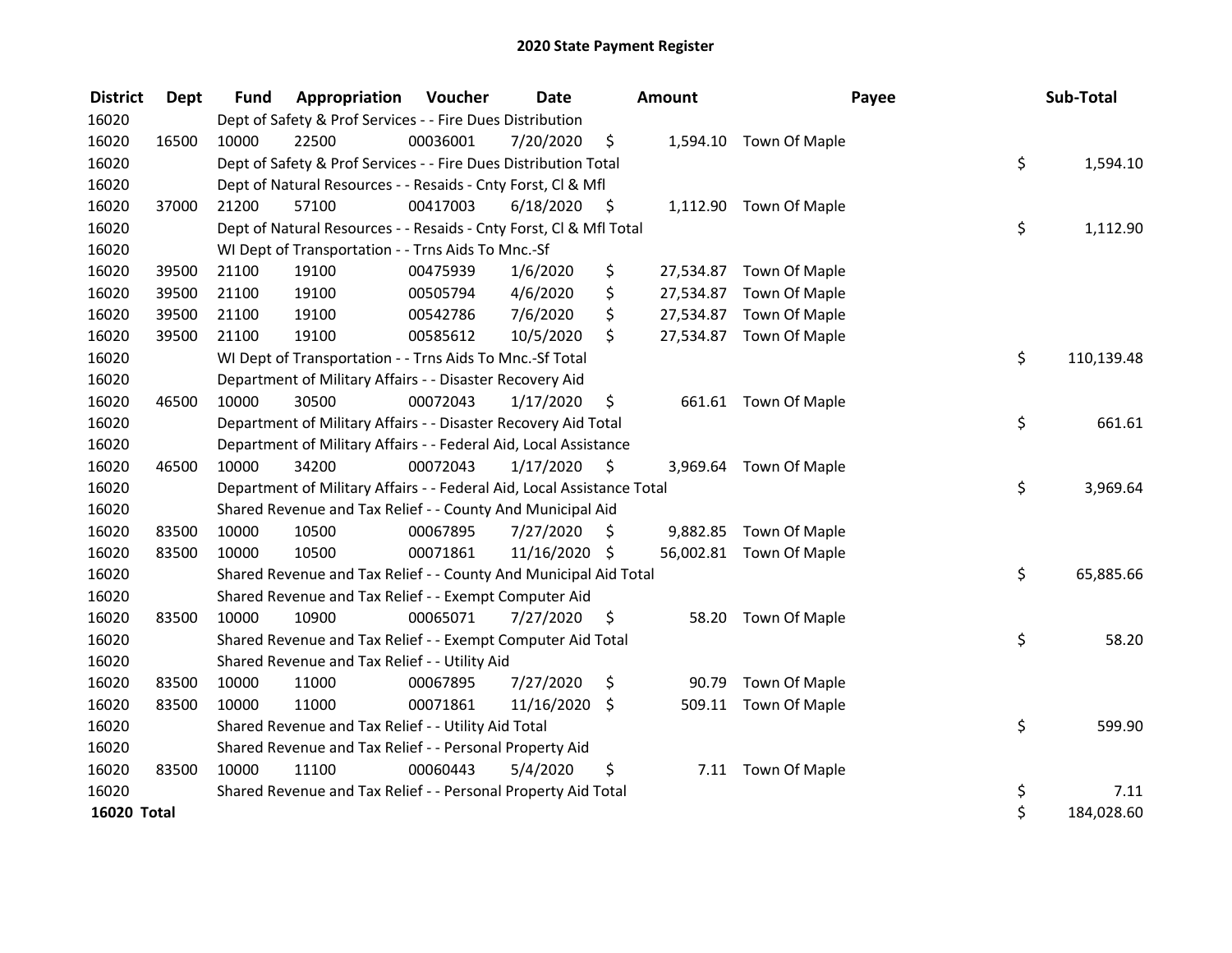| <b>District</b> | <b>Dept</b> | Fund  | Appropriation                                                          | Voucher  | <b>Date</b>     |      | Amount    | Payee                      | Sub-Total        |
|-----------------|-------------|-------|------------------------------------------------------------------------|----------|-----------------|------|-----------|----------------------------|------------------|
| 16022           |             |       | Dept of Natural Resources - - Aids In Lieu Of Taxes - Gener            |          |                 |      |           |                            |                  |
| 16022           | 37000       | 10000 | 50300                                                                  | 00386149 | 1/29/2020       | \$   |           | 1,154.93 Town Of Oakland   |                  |
| 16022           |             |       | Dept of Natural Resources - - Aids In Lieu Of Taxes - Gener Total      |          |                 |      |           |                            | \$<br>1,154.93   |
| 16022           |             |       | Dept of Natural Resources - - General Program Operations --            |          |                 |      |           |                            |                  |
| 16022           | 37000       | 21200 | 25400                                                                  | 00446723 | $11/12/2020$ \$ |      |           | 80.00 Town Of Oakland      |                  |
| 16022           |             |       | Dept of Natural Resources - - General Program Operations -- Total      |          |                 |      |           |                            | \$<br>80.00      |
| 16022           |             |       | Dept of Natural Resources - - Resaids - Cnty Forst, Cl & Mfl           |          |                 |      |           |                            |                  |
| 16022           | 37000       | 21200 | 57100                                                                  | 00417004 | 6/18/2020       | - \$ |           | 4,843.12 Town Of Oakland   |                  |
| 16022           |             |       | Dept of Natural Resources - - Resaids - Cnty Forst, Cl & Mfl Total     |          |                 |      |           |                            | \$<br>4,843.12   |
| 16022           |             |       | WI Dept of Transportation - - Trns Aids To Mnc.-Sf                     |          |                 |      |           |                            |                  |
| 16022           | 39500       | 21100 | 19100                                                                  | 00475940 | 1/6/2020        | \$   | 40,090.14 | Town Of Oakland            |                  |
| 16022           | 39500       | 21100 | 19100                                                                  | 00505795 | 4/6/2020        | \$   | 40,090.14 | Town Of Oakland            |                  |
| 16022           | 39500       | 21100 | 19100                                                                  | 00542787 | 7/6/2020        | \$   | 40,090.14 | Town Of Oakland            |                  |
| 16022           | 39500       | 21100 | 19100                                                                  | 00585613 | 10/5/2020       | \$   | 40,090.14 | Town Of Oakland            |                  |
| 16022           |             |       | WI Dept of Transportation - - Trns Aids To Mnc.-Sf Total               |          |                 |      |           |                            | \$<br>160,360.56 |
| 16022           |             |       | Department of Military Affairs - - Disaster Recovery Aid               |          |                 |      |           |                            |                  |
| 16022           | 46500       | 10000 | 30500                                                                  | 00076362 | 4/10/2020       | \$   | 1,308.10  | Town Of Oakland            |                  |
| 16022           | 46500       | 10000 | 30500                                                                  | 00077526 | 5/12/2020       | \$   |           | 18,923.64 Town Of Oakland  |                  |
| 16022           |             |       | Department of Military Affairs - - Disaster Recovery Aid Total         |          |                 |      |           |                            | \$<br>20,231.74  |
| 16022           |             |       | Department of Military Affairs - - Federal Aid, Local Assistance       |          |                 |      |           |                            |                  |
| 16022           | 46500       | 10000 | 34200                                                                  | 00076362 | 4/10/2020       | \$   |           | 27,543.70 Town Of Oakland  |                  |
| 16022           | 46500       | 10000 | 34200                                                                  | 00077526 | 5/12/2020       | \$   |           | 113,541.78 Town Of Oakland |                  |
| 16022           |             |       | Department of Military Affairs - - Federal Aid, Local Assistance Total |          |                 |      |           |                            | \$<br>141,085.48 |
| 16022           |             |       | Department of Administration - - Hv Trans Ln Annual Impact Fee         |          |                 |      |           |                            |                  |
| 16022           | 50500       | 10000 | 17400                                                                  | 00121219 | 5/1/2020        | S    | 36,209.00 | Town Of Oakland            |                  |
| 16022           |             |       | Department of Administration - - Hv Trans Ln Annual Impact Fee Total   |          |                 |      |           |                            | \$<br>36,209.00  |
| 16022           |             |       | Elections Commission - - 2018 Hava Election Security                   |          |                 |      |           |                            |                  |
| 16022           | 51000       | 22000 | 18200                                                                  | 00004608 | 9/18/2020       | \$   |           | 1,018.40 Town Of Oakland   |                  |
| 16022           |             |       | Elections Commission - - 2018 Hava Election Security Total             |          |                 |      |           |                            | \$<br>1,018.40   |
| 16022           |             |       | Shared Revenue and Tax Relief - - County And Municipal Aid             |          |                 |      |           |                            |                  |
| 16022           | 83500       | 10000 | 10500                                                                  | 00067896 | 7/27/2020       | \$   |           | 11,059.32 Town Of Oakland  |                  |
| 16022           | 83500       | 10000 | 10500                                                                  | 00071862 | 11/16/2020 \$   |      |           | 62,669.46 Town Of Oakland  |                  |
| 16022           |             |       | Shared Revenue and Tax Relief - - County And Municipal Aid Total       |          |                 |      |           |                            | \$<br>73,728.78  |
| 16022           |             |       | Shared Revenue and Tax Relief - - Exempt Computer Aid                  |          |                 |      |           |                            |                  |
| 16022           | 83500       | 10000 | 10900                                                                  | 00065072 | 7/27/2020       | \$   | 2.08      | Town Of Oakland            |                  |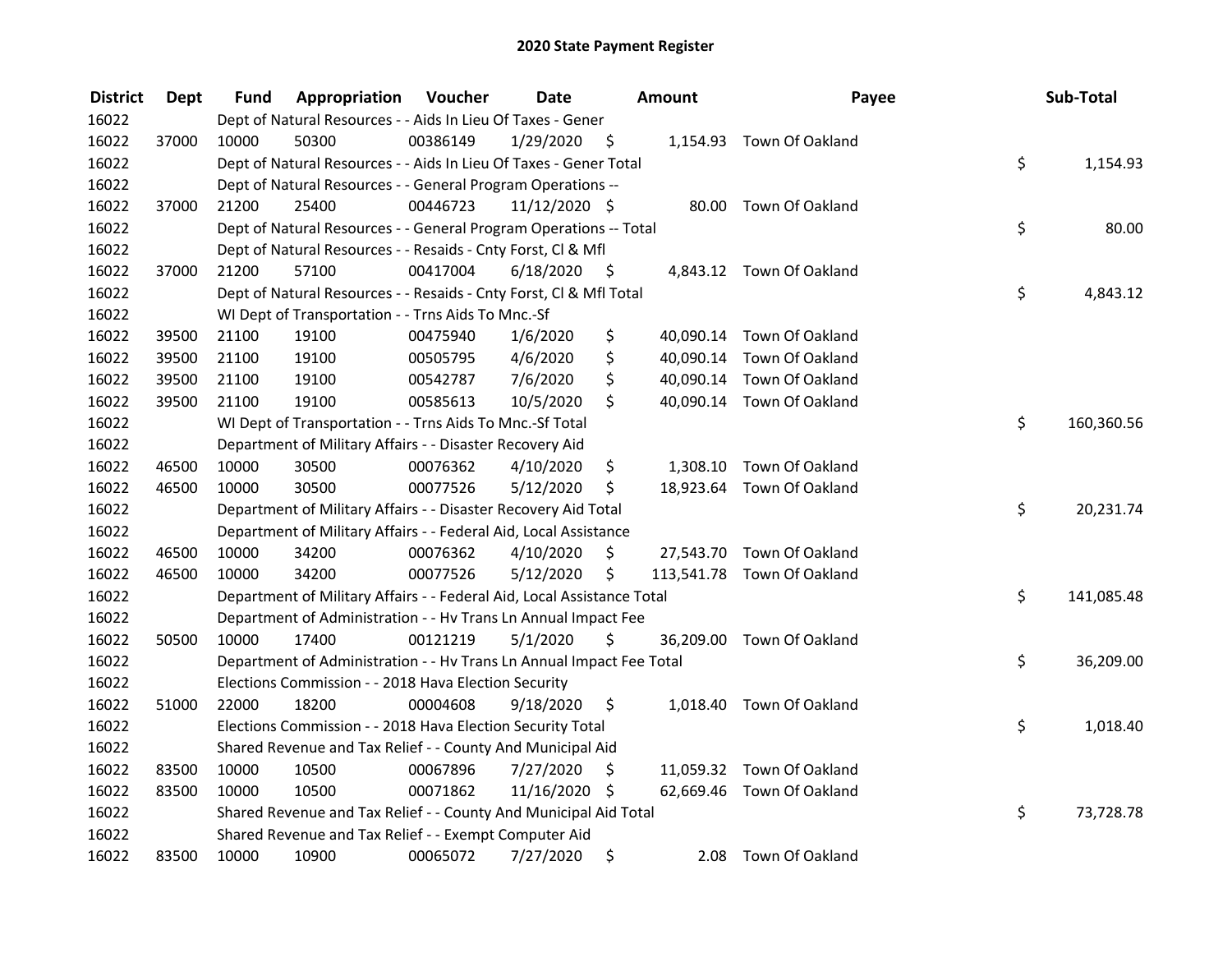| <b>District</b> | <b>Dept</b> | Fund  | Appropriation                                                 | Voucher  | Date     | Amount | Payee           | Sub-Total  |
|-----------------|-------------|-------|---------------------------------------------------------------|----------|----------|--------|-----------------|------------|
| 16022           |             |       | Shared Revenue and Tax Relief - - Exempt Computer Aid Total   |          |          |        |                 | 2.08       |
| 16022           |             |       | Shared Revenue and Tax Relief - - Personal Property Aid       |          |          |        |                 |            |
| 16022           | 83500       | 10000 | 11100                                                         | 00060444 | 5/4/2020 | 212.07 | Town Of Oakland |            |
| 16022           |             |       | Shared Revenue and Tax Relief - - Personal Property Aid Total |          |          |        |                 | 212.07     |
| 16022 Total     |             |       |                                                               |          |          |        |                 | 438,926.16 |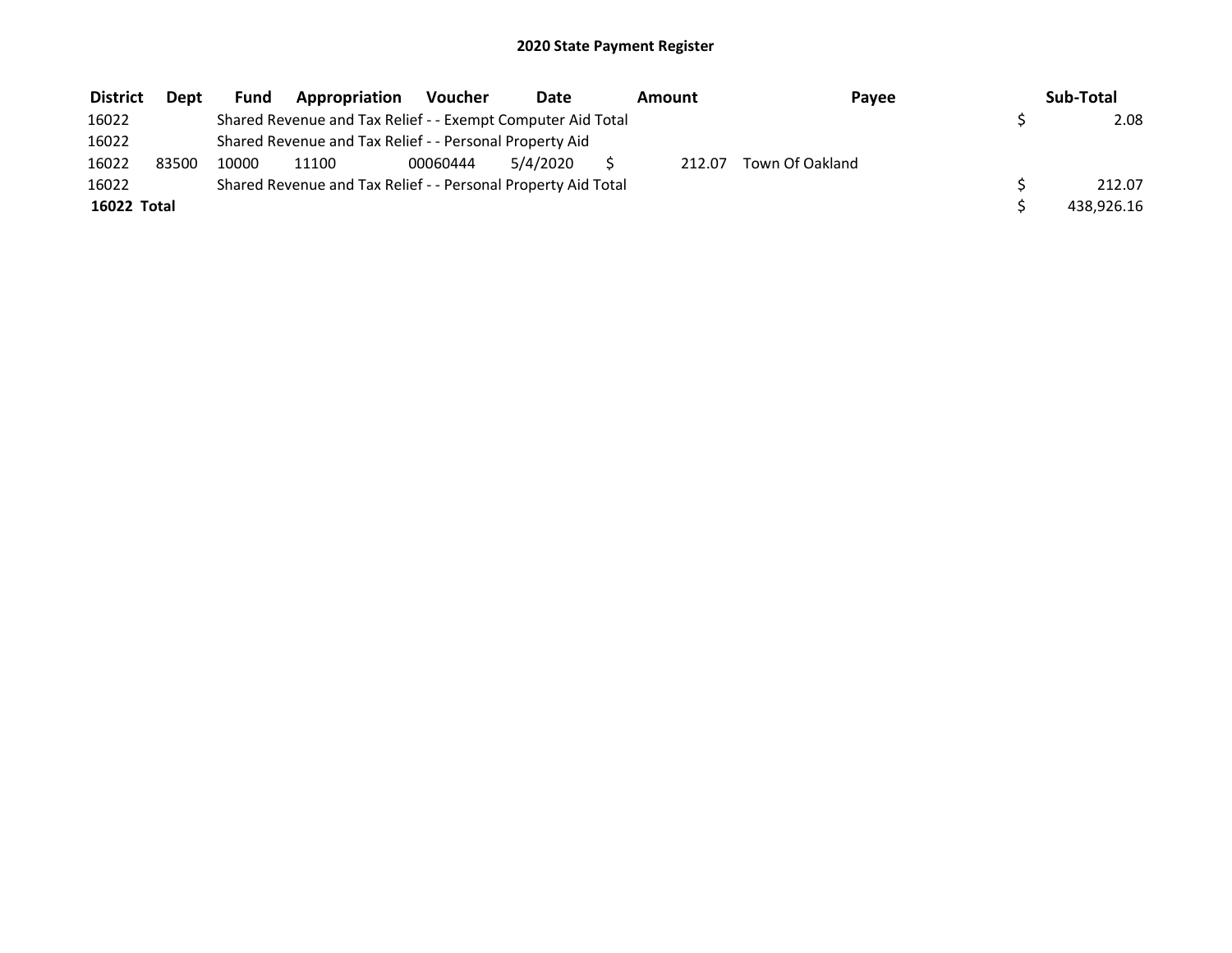| <b>District</b> | <b>Dept</b> | Fund  | Appropriation                                                        | Voucher  | <b>Date</b>   |      | Amount    | Payee                       | Sub-Total        |
|-----------------|-------------|-------|----------------------------------------------------------------------|----------|---------------|------|-----------|-----------------------------|------------------|
| 16024           |             |       | Dept of Safety & Prof Services - - Fire Dues Distribution            |          |               |      |           |                             |                  |
| 16024           | 16500       | 10000 | 22500                                                                | 00036002 | 7/20/2020     | \$   |           | 3,917.95 Parkland, Town of  |                  |
| 16024           |             |       | Dept of Safety & Prof Services - - Fire Dues Distribution Total      |          |               |      |           |                             | \$<br>3,917.95   |
| 16024           |             |       | Dept of Natural Resources - - Aids In Lieu Of Taxes - Gener          |          |               |      |           |                             |                  |
| 16024           | 37000       | 10000 | 50300                                                                | 00386210 | 1/29/2020     | \$   |           | 2,360.12 Parkland, Town of  |                  |
| 16024           |             |       | Dept of Natural Resources - - Aids In Lieu Of Taxes - Gener Total    |          |               |      |           |                             | \$<br>2,360.12   |
| 16024           |             |       | Dept of Natural Resources - - General Program Operations --          |          |               |      |           |                             |                  |
| 16024           | 37000       | 21200 | 25400                                                                | 00418131 | 6/16/2020     | - \$ |           | 343.00 Parkland, Town of    |                  |
| 16024           |             |       | Dept of Natural Resources - - General Program Operations -- Total    |          |               |      |           |                             | \$<br>343.00     |
| 16024           |             |       | Dept of Natural Resources - - Resaids - Cnty Forst, Cl & Mfl         |          |               |      |           |                             |                  |
| 16024           | 37000       | 21200 | 57100                                                                | 00417005 | 6/18/2020     | - \$ |           | 171.50 Parkland, Town of    |                  |
| 16024           |             |       | Dept of Natural Resources - - Resaids - Cnty Forst, Cl & Mfl Total   |          |               |      |           |                             | \$<br>171.50     |
| 16024           |             |       | WI Dept of Transportation - - Trns Aids To Mnc.-Sf                   |          |               |      |           |                             |                  |
| 16024           | 39500       | 21100 | 19100                                                                | 00475941 | 1/6/2020      | \$   | 20,695.50 | Parkland, Town of           |                  |
| 16024           | 39500       | 21100 | 19100                                                                | 00505796 | 4/6/2020      | \$   | 20,695.50 | Parkland, Town of           |                  |
| 16024           | 39500       | 21100 | 19100                                                                | 00542788 | 7/6/2020      | \$   | 20,695.50 | Parkland, Town of           |                  |
| 16024           | 39500       | 21100 | 19100                                                                | 00585614 | 10/5/2020     | \$   | 20,695.50 | Parkland, Town of           |                  |
| 16024           |             |       | WI Dept of Transportation - - Trns Aids To Mnc.-Sf Total             |          |               |      |           |                             | \$<br>82,782.00  |
| 16024           |             |       | Department of Administration - - Hv Trans Ln Annual Impact Fee       |          |               |      |           |                             |                  |
| 16024           | 50500       | 10000 | 17400                                                                | 00121220 | 5/1/2020      | \$   | 34,464.00 | Parkland, Town of           |                  |
| 16024           |             |       | Department of Administration - - Hv Trans Ln Annual Impact Fee Total |          |               |      |           |                             | \$<br>34,464.00  |
| 16024           |             |       | Elections Commission - - 2018 Hava Election Security                 |          |               |      |           |                             |                  |
| 16024           | 51000       | 22000 | 18200                                                                | 00004701 | 9/22/2020     | \$   | 996.40    | Parkland, Town of           |                  |
| 16024           |             |       | Elections Commission - - 2018 Hava Election Security Total           |          |               |      |           |                             | \$<br>996.40     |
| 16024           |             |       | Shared Revenue and Tax Relief - - County And Municipal Aid           |          |               |      |           |                             |                  |
| 16024           | 83500       | 10000 | 10500                                                                | 00067897 | 7/27/2020     | \$   |           | 16,224.03 Parkland, Town of |                  |
| 16024           | 83500       | 10000 | 10500                                                                | 00071863 | 11/16/2020 \$ |      |           | 91,936.15 Parkland, Town of |                  |
| 16024           |             |       | Shared Revenue and Tax Relief - - County And Municipal Aid Total     |          |               |      |           |                             | \$<br>108,160.18 |
| 16024           |             |       | Shared Revenue and Tax Relief - - Personal Property Aid              |          |               |      |           |                             |                  |
| 16024           | 83500       | 10000 | 11100                                                                | 00060445 | 5/4/2020      | \$   |           | 44.76 Parkland, Town of     |                  |
| 16024           |             |       | Shared Revenue and Tax Relief - - Personal Property Aid Total        |          |               |      |           |                             | \$<br>44.76      |
| 16024           |             |       | Shared Revenue and Tax Relief - - Payments For Municipal Svcs        |          |               |      |           |                             |                  |
| 16024           | 83500       | 10000 | 50100                                                                | 00054868 | 2/3/2020      | \$   |           | 242.22 Parkland, Town of    |                  |
| 16024           |             |       | Shared Revenue and Tax Relief - - Payments For Municipal Svcs Total  |          |               |      |           |                             | \$<br>242.22     |
| 16024           |             |       | Shared Revenue and Tax Relief - - Lottery & Gaming Credit            |          |               |      |           |                             |                  |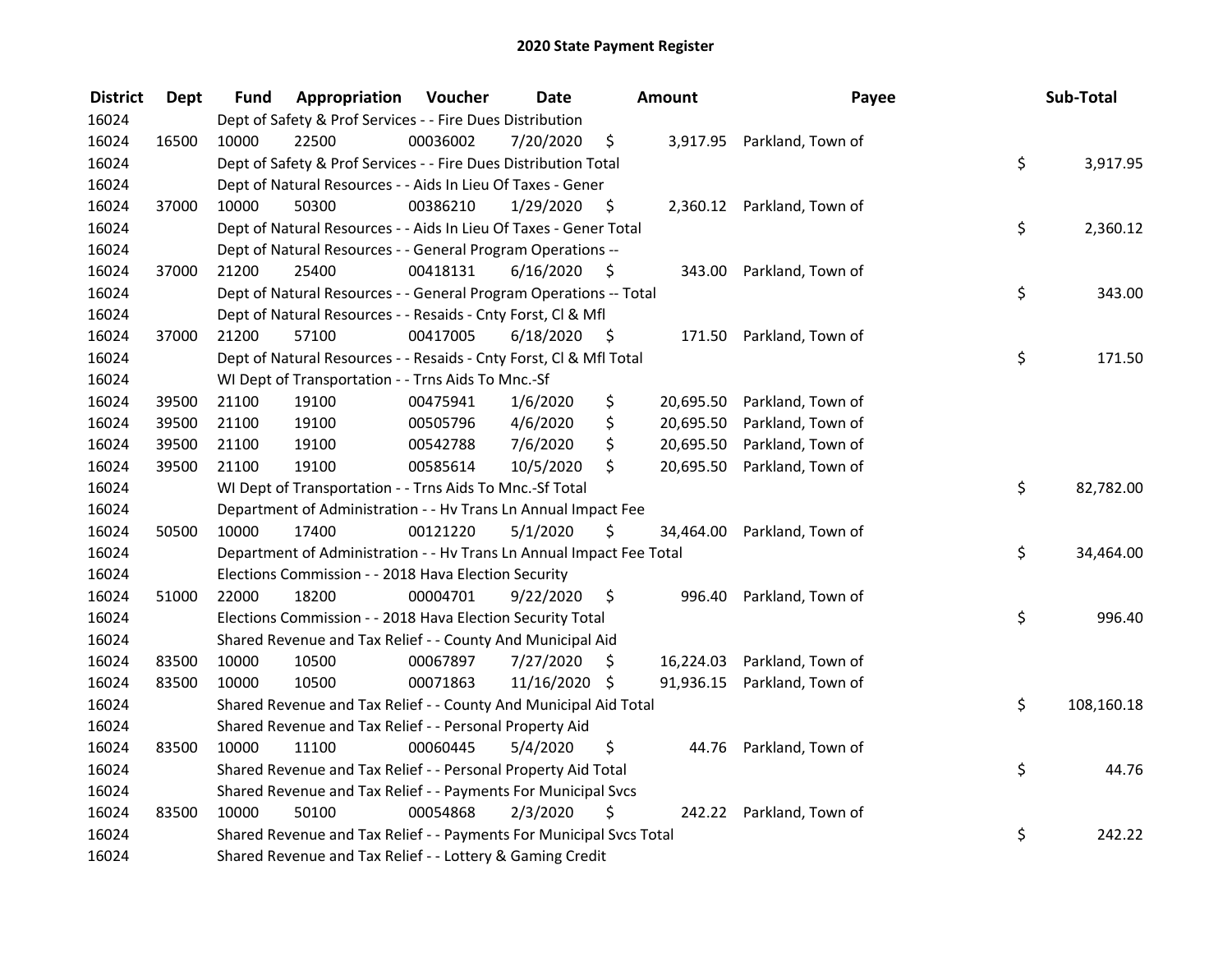| <b>District</b> | <b>Dept</b> | <b>Fund</b> | Appropriation                                                    | <b>Voucher</b> | Date          | Amount |          | Pavee                       | Sub-Total  |
|-----------------|-------------|-------------|------------------------------------------------------------------|----------------|---------------|--------|----------|-----------------------------|------------|
| 16024           | 83500       | 52100       | 36300                                                            | 00055258       | 3/23/2020     |        | 1.165.44 | Parkland, Town of           |            |
| 16024           |             |             | Shared Revenue and Tax Relief - - Lottery & Gaming Credit Total  |                |               |        |          |                             | 1,165.44   |
| 16024           |             |             | Miscellaneous Appropriations - - Terminal Tax Distribution       |                |               |        |          |                             |            |
| 16024           | 85500       | 21100       | 46100                                                            | 00001316       | 12/10/2020 \$ |        |          | 48,272.08 Parkland, Town of |            |
| 16024           |             |             | Miscellaneous Appropriations - - Terminal Tax Distribution Total |                |               |        |          |                             | 48,272.08  |
| 16024 Total     |             |             |                                                                  |                |               |        |          |                             | 282,919.65 |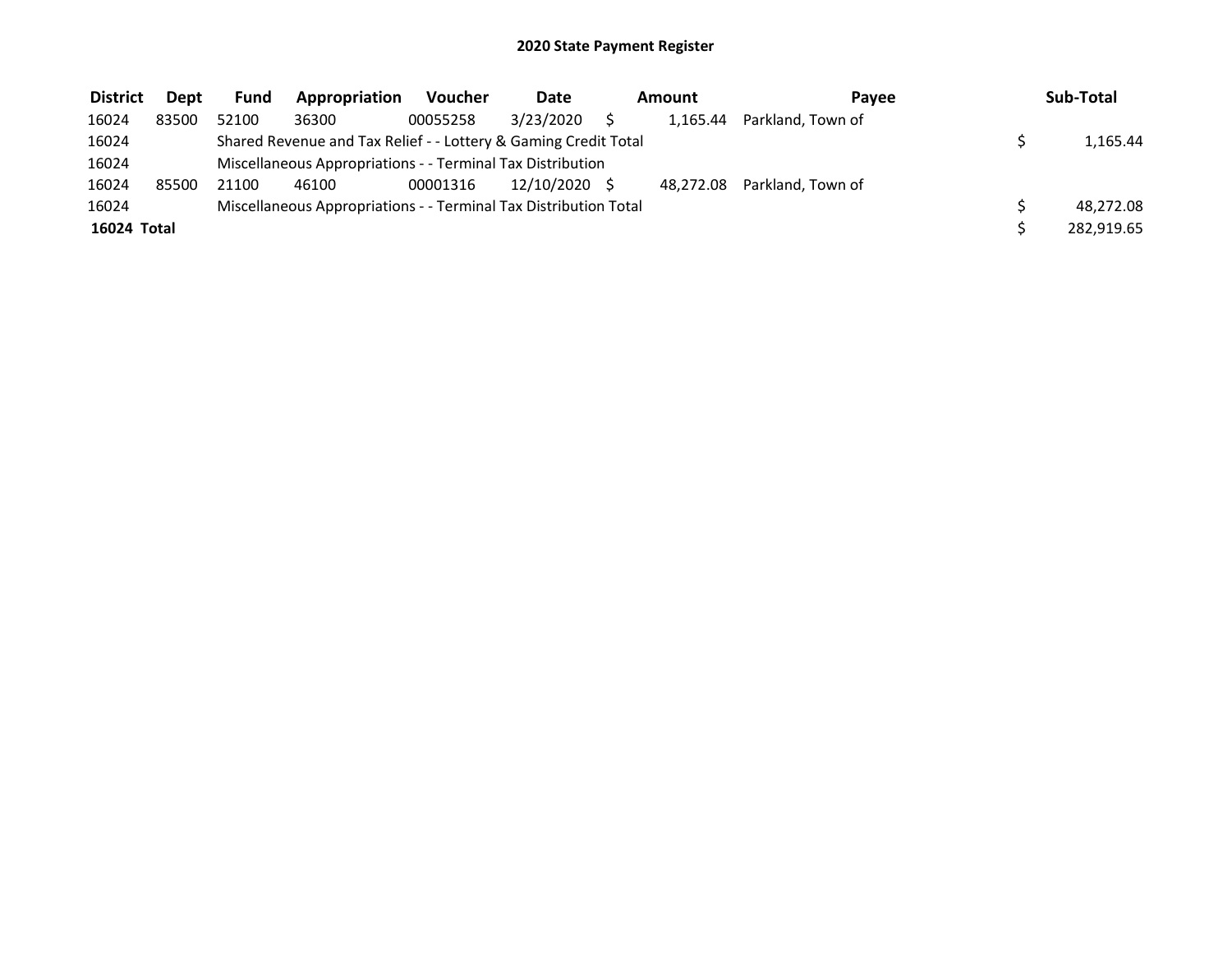| <b>District</b> | <b>Dept</b> | Fund  | Appropriation                                                        | Voucher  | <b>Date</b> |      | <b>Amount</b> | Payee                           | Sub-Total        |
|-----------------|-------------|-------|----------------------------------------------------------------------|----------|-------------|------|---------------|---------------------------------|------------------|
| 16026           |             |       | Dept of Safety & Prof Services - - Fire Dues Distribution            |          |             |      |               |                                 |                  |
| 16026           | 16500       | 10000 | 22500                                                                | 00036003 | 7/20/2020   | \$   |               | 4,284.64 Town Of Solon Springs  |                  |
| 16026           |             |       | Dept of Safety & Prof Services - - Fire Dues Distribution Total      |          |             |      |               |                                 | \$<br>4,284.64   |
| 16026           |             |       | Dept of Natural Resources - - Aids In Lieu Of Taxes - Gener          |          |             |      |               |                                 |                  |
| 16026           | 37000       | 10000 | 50300                                                                | 00386212 | 1/29/2020   | \$   |               | 7,078.26 Town Of Solon Springs  |                  |
| 16026           | 37000       | 10000 | 50300                                                                | 00386213 | 1/29/2020   | \$   | 2,296.79      | Town Of Solon Springs           |                  |
| 16026           | 37000       | 10000 | 50300                                                                | 00404988 | 4/21/2020   | \$   | 6.25          | Town Of Solon Springs           |                  |
| 16026           | 37000       | 10000 | 50300                                                                | 00404989 | 4/21/2020   | \$   | 18.30         | Town Of Solon Springs           |                  |
| 16026           |             |       | Dept of Natural Resources - - Aids In Lieu Of Taxes - Gener Total    |          |             |      |               |                                 | \$<br>9,399.60   |
| 16026           |             |       | Dept of Natural Resources - - Resaids - Cnty Forst, Cl & Mfl         |          |             |      |               |                                 |                  |
| 16026           | 37000       | 21200 | 57100                                                                | 00417006 | 6/18/2020   | - \$ |               | 6,887.24 Town Of Solon Springs  |                  |
| 16026           |             |       | Dept of Natural Resources - - Resaids - Cnty Forst, CI & Mfl Total   |          |             |      |               |                                 | \$<br>6,887.24   |
| 16026           |             |       | Dept of Natural Resources - - Aids In Lieu Of Taxes - Sum S          |          |             |      |               |                                 |                  |
| 16026           | 37000       | 21200 | 57900                                                                | 00404987 | 4/21/2020   | \$   | 4,943.80      | Town Of Solon Springs           |                  |
| 16026           | 37000       | 21200 | 57900                                                                | 00404990 | 4/21/2020   | \$   | 70.40         | Town Of Solon Springs           |                  |
| 16026           |             |       | Dept of Natural Resources - - Aids In Lieu Of Taxes - Sum S Total    |          |             |      |               |                                 | \$<br>5,014.20   |
| 16026           |             |       | Dept of Natural Resources - - Resource Maint Develop Sp Frst         |          |             |      |               |                                 |                  |
| 16026           | 37000       | 21200 | 77900                                                                | 00445296 | 11/6/2020   | - \$ |               | 2,000.00 Town Of Solon Springs  |                  |
| 16026           |             |       | Dept of Natural Resources - - Resource Maint Develop Sp Frst Total   |          |             |      |               |                                 | \$<br>2,000.00   |
| 16026           |             |       | WI Dept of Transportation - - Disastr Damag Aid Sf                   |          |             |      |               |                                 |                  |
| 16026           | 39500       | 21100 | 17400                                                                | 00501911 | 3/11/2020   | \$   |               | 15,208.82 Town Of Solon Springs |                  |
| 16026           |             |       | WI Dept of Transportation - - Disastr Damag Aid Sf Total             |          |             |      |               |                                 | \$<br>15,208.82  |
| 16026           |             |       | WI Dept of Transportation - - Trns Aids To Mnc.-Sf                   |          |             |      |               |                                 |                  |
| 16026           | 39500       | 21100 | 19100                                                                | 00475942 | 1/6/2020    | \$   |               | 52,792.22 Town Of Solon Springs |                  |
| 16026           | 39500       | 21100 | 19100                                                                | 00505797 | 4/6/2020    | \$   |               | 52,792.22 Town Of Solon Springs |                  |
| 16026           | 39500       | 21100 | 19100                                                                | 00542789 | 7/6/2020    | \$   |               | 52,792.22 Town Of Solon Springs |                  |
| 16026           | 39500       | 21100 | 19100                                                                | 00585615 | 10/5/2020   | \$   |               | 52,792.24 Town Of Solon Springs |                  |
| 16026           |             |       | WI Dept of Transportation - - Trns Aids To Mnc.-Sf Total             |          |             |      |               |                                 | \$<br>211,168.90 |
| 16026           |             |       | WI Dept of Transportation - - Supplemental Transportation Aids       |          |             |      |               |                                 |                  |
| 16026           | 39500       | 21100 | 19600                                                                | 00477500 | 1/6/2020    | \$   |               | 37,265.10 Town Of Solon Springs |                  |
| 16026           |             |       | WI Dept of Transportation - - Supplemental Transportation Aids Total |          |             |      |               |                                 | \$<br>37,265.10  |
| 16026           |             |       | WI Dept of Transportation - - Loc Rd Imp Prg St Fd                   |          |             |      |               |                                 |                  |
| 16026           | 39500       | 21100 | 27800                                                                | 00493645 | 2/18/2020   | \$   |               | 27,698.37 Town Of Solon Springs |                  |
| 16026           |             |       | WI Dept of Transportation - - Loc Rd Imp Prg St Fd Total             |          |             |      |               |                                 | \$<br>27,698.37  |
| 16026           |             |       | WI Dept of Transportation - - Aero Assistance Ffd                    |          |             |      |               |                                 |                  |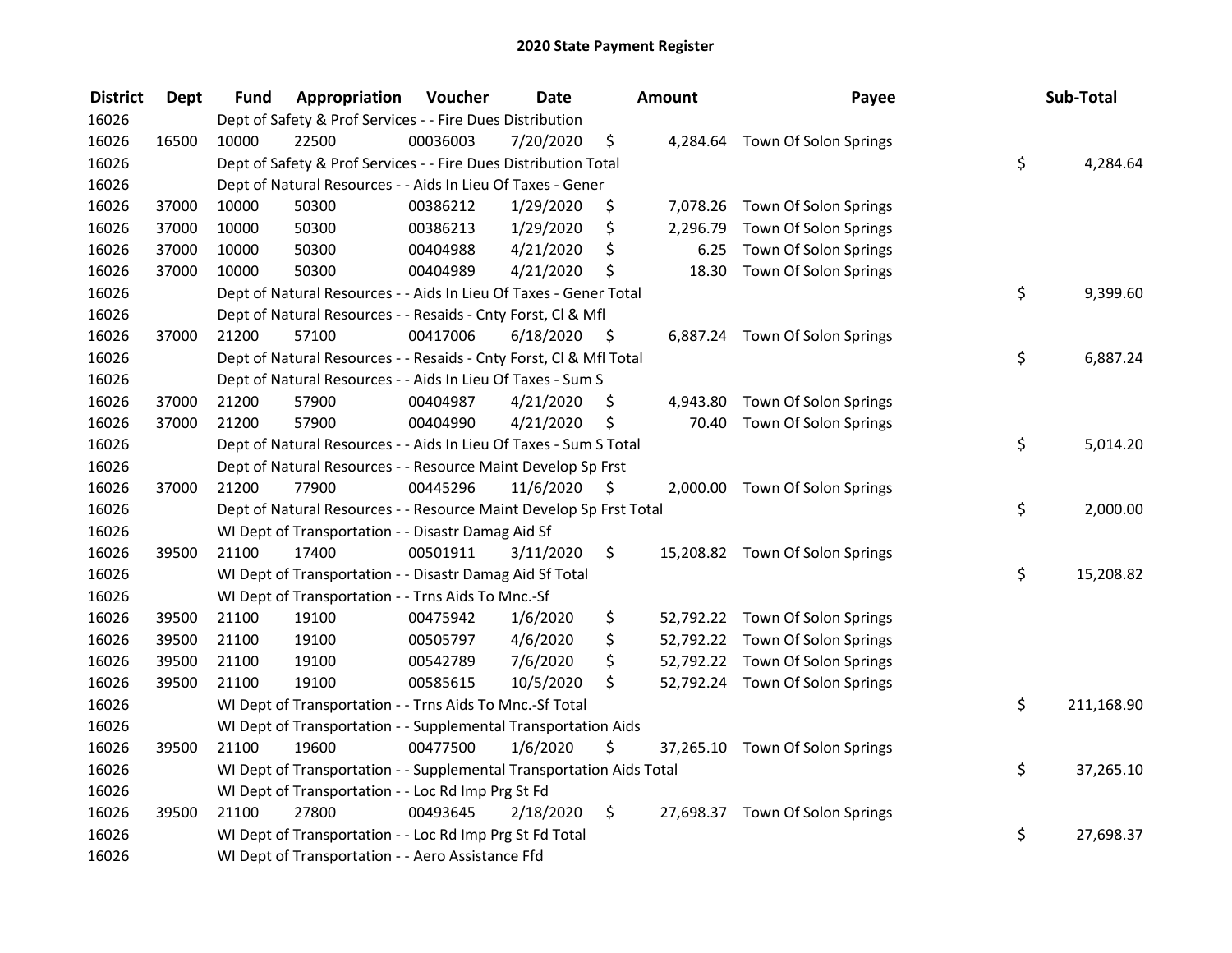| <b>District</b> | <b>Dept</b> | Fund  | Appropriation                                                        | Voucher  | <b>Date</b>     |                | <b>Amount</b> | Payee                 | Sub-Total        |
|-----------------|-------------|-------|----------------------------------------------------------------------|----------|-----------------|----------------|---------------|-----------------------|------------------|
| 16026           | 39500       | 21100 | 28400                                                                | 00606199 | $10/26/2020$ \$ |                | 12,517.80     | Town Of Solon Springs |                  |
| 16026           |             |       | WI Dept of Transportation - - Aero Assistance Ffd Total              |          |                 |                |               |                       | \$<br>12,517.80  |
| 16026           |             |       | Department of Administration - - Federal Aid                         |          |                 |                |               |                       |                  |
| 16026           | 50500       | 10000 | 14200                                                                | 00134398 | 12/10/2020 \$   |                | 15,071.00     | Town Of Solon Springs |                  |
| 16026           | 50500       | 10000 | 14200                                                                | 00136214 | 12/17/2020 \$   |                | 84.53         | Town Of Solon Springs |                  |
| 16026           |             |       | Department of Administration - - Federal Aid Total                   |          |                 |                |               |                       | \$<br>15,155.53  |
| 16026           |             |       | Department of Administration - - Hv Trans Ln Annual Impact Fee       |          |                 |                |               |                       |                  |
| 16026           | 50500       | 10000 | 17400                                                                | 00121226 | 5/1/2020        | S.             | 40,679.00     | Town Of Solon Springs |                  |
| 16026           |             |       | Department of Administration - - Hv Trans Ln Annual Impact Fee Total |          |                 |                |               |                       | \$<br>40,679.00  |
| 16026           |             |       | Elections Commission - - 2018 Hava Election Security                 |          |                 |                |               |                       |                  |
| 16026           | 51000       | 22000 | 18200                                                                | 00004597 | 9/18/2020       | $\ddot{\zeta}$ | 946.90        | Town Of Solon Springs |                  |
| 16026           |             |       | Elections Commission - - 2018 Hava Election Security Total           |          |                 |                |               |                       | \$<br>946.90     |
| 16026           |             |       | Shared Revenue and Tax Relief - - County And Municipal Aid           |          |                 |                |               |                       |                  |
| 16026           | 83500       | 10000 | 10500                                                                | 00067898 | 7/27/2020       | S.             | 1,239.55      | Town Of Solon Springs |                  |
| 16026           | 83500       | 10000 | 10500                                                                | 00071864 | $11/16/2020$ \$ |                | 15.739.44     | Town Of Solon Springs |                  |
| 16026           |             |       | Shared Revenue and Tax Relief - - County And Municipal Aid Total     |          |                 |                |               |                       | \$<br>16,978.99  |
| 16026           |             |       | Shared Revenue and Tax Relief - - Exempt Computer Aid                |          |                 |                |               |                       |                  |
| 16026           | 83500       | 10000 | 10900                                                                | 00065073 | 7/27/2020       | $\ddot{\zeta}$ | 3.11          | Town Of Solon Springs |                  |
| 16026           |             |       | Shared Revenue and Tax Relief - - Exempt Computer Aid Total          |          |                 |                |               |                       | \$<br>3.11       |
| 16026           |             |       | Shared Revenue and Tax Relief - - Personal Property Aid              |          |                 |                |               |                       |                  |
| 16026           | 83500       | 10000 | 11100                                                                | 00060446 | 5/4/2020        | \$             | 58.01         | Town Of Solon Springs |                  |
| 16026           |             |       | Shared Revenue and Tax Relief - - Personal Property Aid Total        |          |                 |                |               |                       | \$<br>58.01      |
| 16026 Total     |             |       |                                                                      |          |                 |                |               |                       | \$<br>405,266.21 |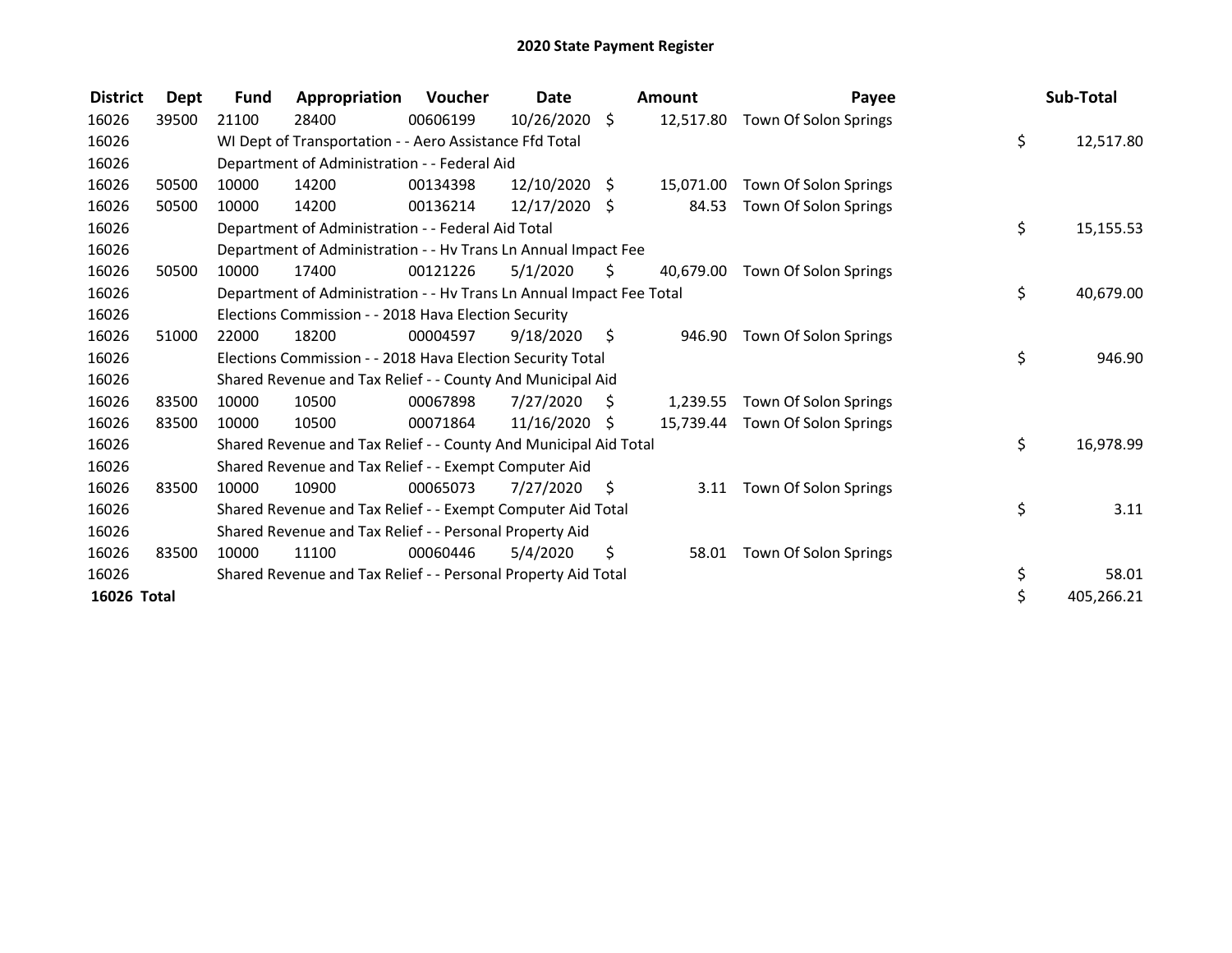| <b>District</b> | <b>Dept</b> | Fund  | Appropriation                                                          | Voucher  | <b>Date</b>   |         | Amount | Payee                    | Sub-Total        |
|-----------------|-------------|-------|------------------------------------------------------------------------|----------|---------------|---------|--------|--------------------------|------------------|
| 16028           |             |       | Dept of Natural Resources - - GPO-Federal Funds                        |          |               |         |        |                          |                  |
| 16028           | 37000       | 10000 | 44100                                                                  | 00389636 | 2/14/2020     | \$      |        | 56,049.40 Town Of Summit |                  |
| 16028           | 37000       | 10000 | 44100                                                                  | 00409964 | 5/14/2020     | \$      |        | 55,244.36 Town Of Summit |                  |
| 16028           | 37000       | 10000 | 44100                                                                  | 00453933 | 12/23/2020    | $\zeta$ |        | 14,486.47 Town Of Summit |                  |
| 16028           |             |       | Dept of Natural Resources - - GPO-Federal Funds Total                  |          |               |         |        |                          | \$<br>125,780.23 |
| 16028           |             |       | Dept of Natural Resources - - Aids In Lieu Of Taxes - Gener            |          |               |         |        |                          |                  |
| 16028           | 37000       | 10000 | 50300                                                                  | 00386150 | 1/29/2020     | \$      | 496.99 | Town Of Summit           |                  |
| 16028           | 37000       | 10000 | 50300                                                                  | 00403843 | 4/21/2020     | \$      | 65.40  | Town Of Summit           |                  |
| 16028           |             |       | Dept of Natural Resources - - Aids In Lieu Of Taxes - Gener Total      |          |               |         |        |                          | \$<br>562.39     |
| 16028           |             |       | Dept of Natural Resources - - Resaids - Cnty Forst, Cl & Mfl           |          |               |         |        |                          |                  |
| 16028           | 37000       | 21200 | 57100                                                                  | 00417007 | 6/18/2020     | \$      |        | 19,785.31 Town Of Summit |                  |
| 16028           |             |       | Dept of Natural Resources - - Resaids - Cnty Forst, Cl & Mfl Total     |          |               |         |        |                          | \$<br>19,785.31  |
| 16028           |             |       | Dept of Natural Resources - - Aids In Lieu Of Taxes - Sum S            |          |               |         |        |                          |                  |
| 16028           | 37000       | 21200 | 57900                                                                  | 00403844 | 4/21/2020     | \$.     | 21.25  | Town Of Summit           |                  |
| 16028           |             |       | Dept of Natural Resources - - Aids In Lieu Of Taxes - Sum S Total      |          |               |         |        |                          | \$<br>21.25      |
| 16028           |             |       | WI Dept of Transportation - - Trns Aids To Mnc.-Sf                     |          |               |         |        |                          |                  |
| 16028           | 39500       | 21100 | 19100                                                                  | 00475943 | 1/6/2020      | \$      |        | 57,224.70 Town Of Summit |                  |
| 16028           | 39500       | 21100 | 19100                                                                  | 00505798 | 4/6/2020      | \$      |        | 57,224.70 Town Of Summit |                  |
| 16028           | 39500       | 21100 | 19100                                                                  | 00542790 | 7/6/2020      | \$      |        | 57,224.70 Town Of Summit |                  |
| 16028           | 39500       | 21100 | 19100                                                                  | 00585616 | 10/5/2020     | \$      |        | 57,224.70 Town Of Summit |                  |
| 16028           |             |       | WI Dept of Transportation - - Trns Aids To Mnc.-Sf Total               |          |               |         |        |                          | \$<br>228,898.80 |
| 16028           |             |       | WI Dept of Transportation - - Loc Rd Imp Prg St Fd                     |          |               |         |        |                          |                  |
| 16028           | 39500       | 21100 | 27800                                                                  | 00609732 | 12/29/2020 \$ |         |        | 19,757.72 Town Of Summit |                  |
| 16028           |             |       | WI Dept of Transportation - - Loc Rd Imp Prg St Fd Total               |          |               |         |        |                          | \$<br>19,757.72  |
| 16028           |             |       | Department of Military Affairs - - Disaster Recovery Aid               |          |               |         |        |                          |                  |
| 16028           | 46500       | 10000 | 30500                                                                  | 00077523 | 5/12/2020     | \$      |        | 2,479.67 Town Of Summit  |                  |
| 16028           |             |       | Department of Military Affairs - - Disaster Recovery Aid Total         |          |               |         |        |                          | \$<br>2,479.67   |
| 16028           |             |       | Department of Military Affairs - - Federal Aid, Local Assistance       |          |               |         |        |                          |                  |
| 16028           | 46500       | 10000 | 34200                                                                  | 00077523 | 5/12/2020     | \$      |        | 81,621.04 Town Of Summit |                  |
| 16028           | 46500       | 10000 | 34200                                                                  | 00078302 | 6/8/2020      | \$      |        | 44,902.13 Town Of Summit |                  |
| 16028           | 46500       | 10000 | 34200                                                                  | 00078303 | 6/8/2020      | \$      |        | 94,105.92 Town Of Summit |                  |
| 16028           |             |       | Department of Military Affairs - - Federal Aid, Local Assistance Total |          |               |         |        |                          | \$<br>220,629.09 |
| 16028           |             |       | Elections Commission - - 2018 Hava Election Security                   |          |               |         |        |                          |                  |
| 16028           | 51000       | 22000 | 18200                                                                  | 00004582 | 9/18/2020     | \$      | 948.00 | Town Of Summit           |                  |
| 16028           |             |       | Elections Commission - - 2018 Hava Election Security Total             |          |               |         |        |                          | \$<br>948.00     |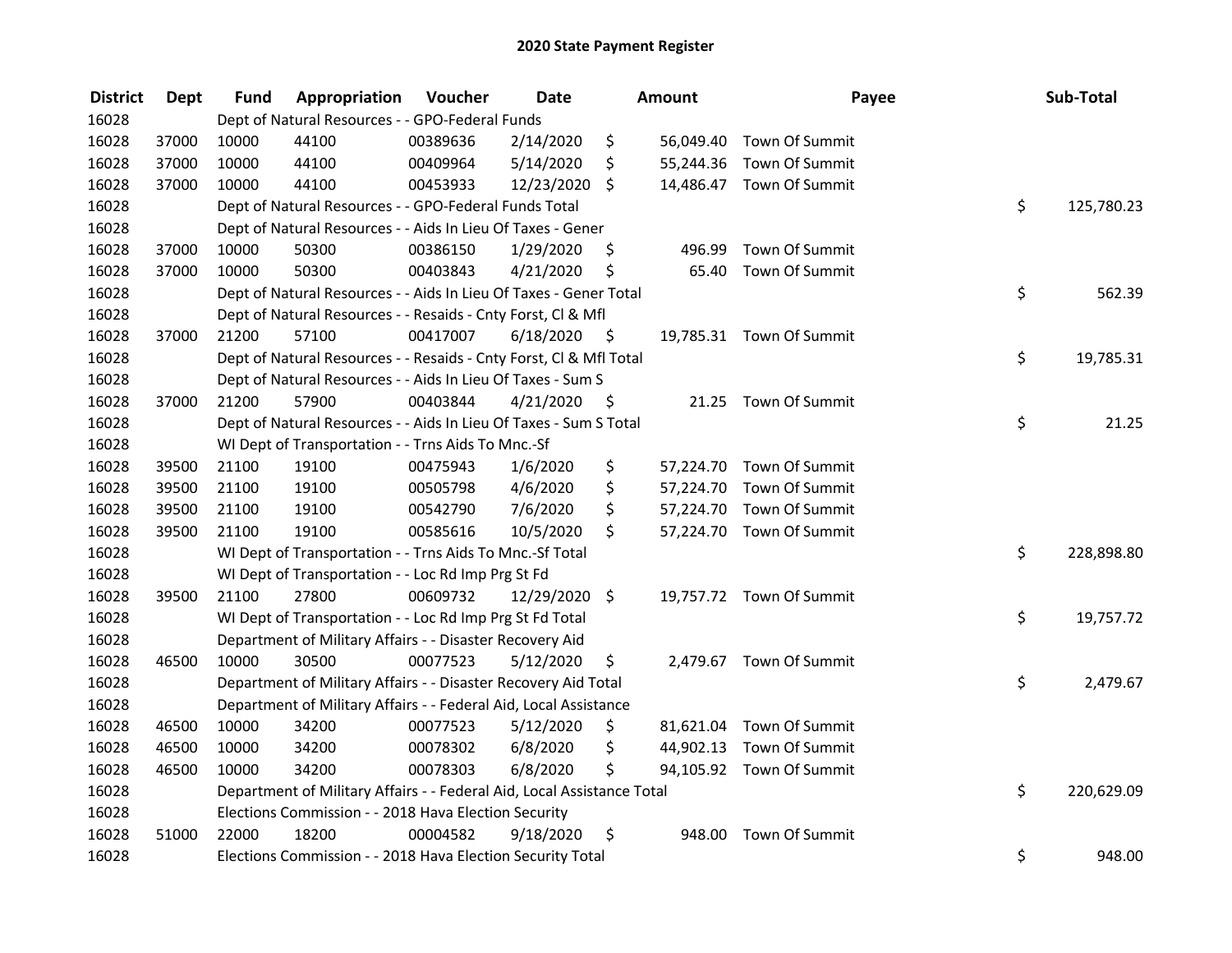| <b>District</b> | Dept  | Fund  | Appropriation                                                    | Voucher  | Date            |      | Amount    | Payee          | Sub-Total        |
|-----------------|-------|-------|------------------------------------------------------------------|----------|-----------------|------|-----------|----------------|------------------|
| 16028           |       |       | Shared Revenue and Tax Relief - - County And Municipal Aid       |          |                 |      |           |                |                  |
| 16028           | 83500 | 10000 | 10500                                                            | 00067899 | 7/27/2020       | - \$ | 6,352.10  | Town Of Summit |                  |
| 16028           | 83500 | 10000 | 10500                                                            | 00071865 | $11/16/2020$ \$ |      | 35,995.25 | Town Of Summit |                  |
| 16028           |       |       | Shared Revenue and Tax Relief - - County And Municipal Aid Total |          |                 |      |           |                | \$<br>42,347.35  |
| 16028           |       |       | Shared Revenue and Tax Relief - - Exempt Computer Aid            |          |                 |      |           |                |                  |
| 16028           | 83500 | 10000 | 10900                                                            | 00065074 | 7/27/2020       | S    | 1.03      | Town Of Summit |                  |
| 16028           |       |       | Shared Revenue and Tax Relief - - Exempt Computer Aid Total      |          |                 |      |           |                | \$<br>1.03       |
| 16028           |       |       | Shared Revenue and Tax Relief - - Utility Aid                    |          |                 |      |           |                |                  |
| 16028           | 83500 | 10000 | 11000                                                            | 00067899 | 7/27/2020       | - \$ | 203.67    | Town Of Summit |                  |
| 16028           | 83500 | 10000 | 11000                                                            | 00071865 | $11/16/2020$ \$ |      | 1,120.94  | Town Of Summit |                  |
| 16028           |       |       | Shared Revenue and Tax Relief - - Utility Aid Total              |          |                 |      |           |                | \$<br>1,324.61   |
| 16028           |       |       | Shared Revenue and Tax Relief - - Personal Property Aid          |          |                 |      |           |                |                  |
| 16028           | 83500 | 10000 | 11100                                                            | 00060447 | 5/4/2020        | S.   | 1,078.33  | Town Of Summit |                  |
| 16028           |       |       | Shared Revenue and Tax Relief - - Personal Property Aid Total    |          |                 |      |           |                | \$<br>1,078.33   |
| 16028           |       |       | Shared Revenue and Tax Relief - - Lottery & Gaming Credit        |          |                 |      |           |                |                  |
| 16028           | 83500 | 52100 | 36300                                                            | 00055259 | 3/23/2020       | - S  | 569.11    | Town Of Summit |                  |
| 16028           |       |       | Shared Revenue and Tax Relief - - Lottery & Gaming Credit Total  |          |                 |      |           |                | \$<br>569.11     |
| 16028 Total     |       |       |                                                                  |          |                 |      |           |                | \$<br>664,182.89 |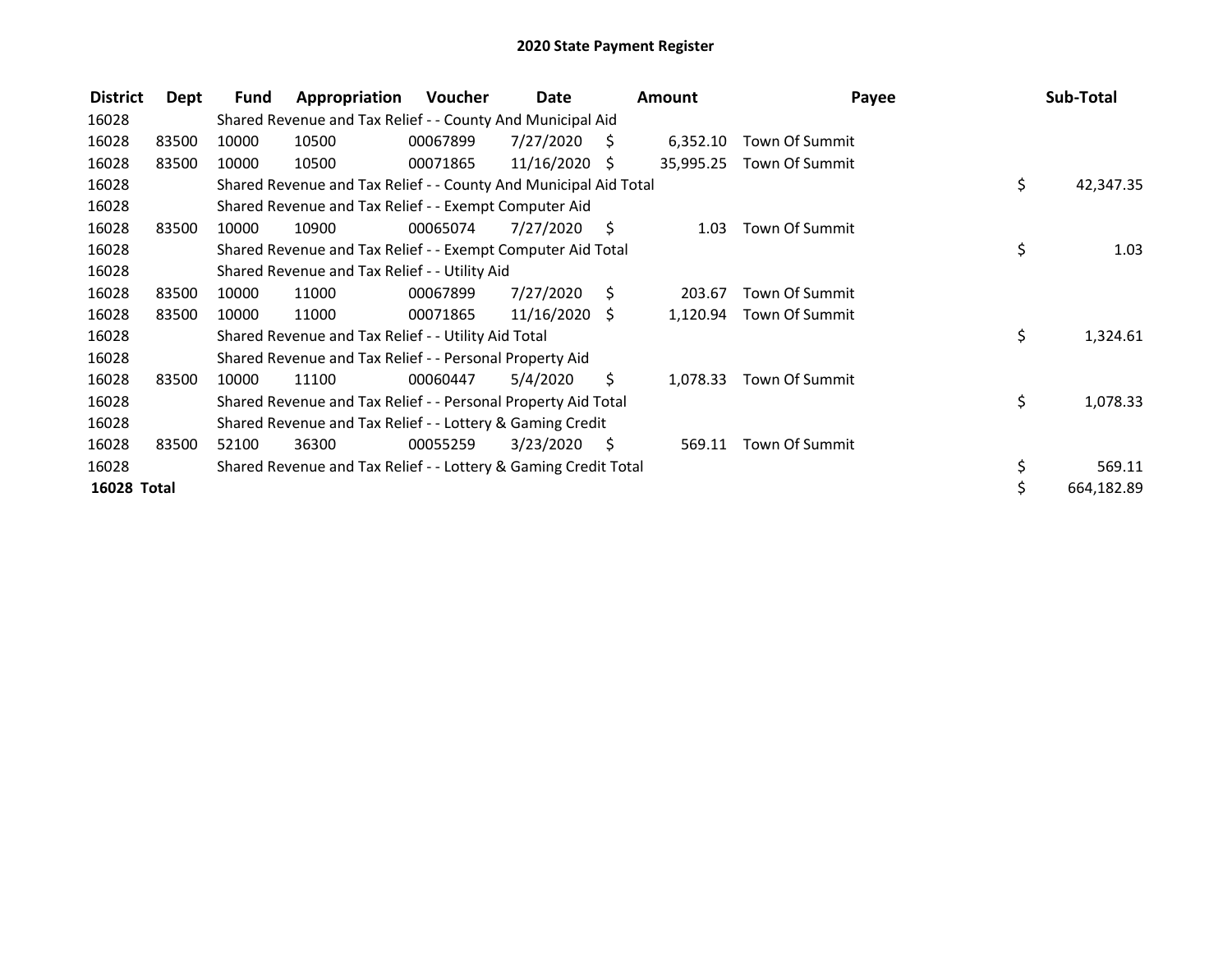| <b>District</b> | <b>Dept</b> | Fund  | Appropriation                                                          | Voucher  | <b>Date</b>   |      | <b>Amount</b> | Payee                      | Sub-Total        |
|-----------------|-------------|-------|------------------------------------------------------------------------|----------|---------------|------|---------------|----------------------------|------------------|
| 16030           |             |       | Dept of Safety & Prof Services - - Fire Dues Distribution              |          |               |      |               |                            |                  |
| 16030           | 16500       | 10000 | 22500                                                                  | 00036004 | 7/20/2020     | \$   |               | 8,451.88 Town Of Superior  |                  |
| 16030           |             |       | Dept of Safety & Prof Services - - Fire Dues Distribution Total        |          |               |      |               |                            | \$<br>8,451.88   |
| 16030           |             |       | Dept of Natural Resources - - Aids In Lieu Of Taxes - Gener            |          |               |      |               |                            |                  |
| 16030           | 37000       | 10000 | 50300                                                                  | 00386214 | 1/29/2020     | \$   |               | 63,922.21 Town Of Superior |                  |
| 16030           | 37000       | 10000 | 50300                                                                  | 00386215 | 1/29/2020     | \$   | 19,599.66     | Town Of Superior           |                  |
| 16030           | 37000       | 10000 | 50300                                                                  | 00405014 | 4/21/2020     | \$   | 52.54         | Town Of Superior           |                  |
| 16030           | 37000       | 10000 | 50300                                                                  | 00405015 | 4/21/2020     | \$   |               | 308.21 Town Of Superior    |                  |
| 16030           |             |       | Dept of Natural Resources - - Aids In Lieu Of Taxes - Gener Total      |          |               |      |               |                            | \$<br>83,882.62  |
| 16030           |             |       | Dept of Natural Resources - - General Program Operations --            |          |               |      |               |                            |                  |
| 16030           | 37000       | 21200 | 25400                                                                  | 00423994 | 7/15/2020     | \$   | 722.50        | Town Of Superior           |                  |
| 16030           | 37000       | 21200 | 25400                                                                  | 00424243 | 7/14/2020     | \$   | 445.00        | Town Of Superior           |                  |
| 16030           |             |       | Dept of Natural Resources - - General Program Operations -- Total      |          |               |      |               |                            | \$<br>1,167.50   |
| 16030           |             |       | Dept of Natural Resources - - Resaids - Cnty Forst, Cl & Mfl           |          |               |      |               |                            |                  |
| 16030           | 37000       | 21200 | 57100                                                                  | 00417008 | 6/18/2020     | - \$ |               | 3,623.46 Town Of Superior  |                  |
| 16030           |             |       | Dept of Natural Resources - - Resaids - Cnty Forst, CI & Mfl Total     |          |               |      |               |                            | \$<br>3,623.46   |
| 16030           |             |       | Dept of Natural Resources - - Aids In Lieu Of Taxes - Sum S            |          |               |      |               |                            |                  |
| 16030           | 37000       | 21200 | 57900                                                                  | 00405016 | 4/21/2020     | \$   |               | 1,036.72 Town Of Superior  |                  |
| 16030           |             |       | Dept of Natural Resources - - Aids In Lieu Of Taxes - Sum S Total      |          |               |      |               |                            | \$<br>1,036.72   |
| 16030           |             |       | Dept of Natural Resources - - Rec & Resource Aids, Fed                 |          |               |      |               |                            |                  |
| 16030           | 37000       | 21200 | 58300                                                                  | 00421238 | 7/7/2020      | \$   |               | 1,119.97 Town Of Superior  |                  |
| 16030           |             |       | Dept of Natural Resources - - Rec & Resource Aids, Fed Total           |          |               |      |               |                            | \$<br>1,119.97   |
| 16030           |             |       | WI Dept of Transportation - - Trns Aids To Mnc.-Sf                     |          |               |      |               |                            |                  |
| 16030           | 39500       | 21100 | 19100                                                                  | 00475944 | 1/6/2020      | \$   |               | 48,013.56 Town Of Superior |                  |
| 16030           | 39500       | 21100 | 19100                                                                  | 00505799 | 4/6/2020      | \$   |               | 48,013.56 Town Of Superior |                  |
| 16030           | 39500       | 21100 | 19100                                                                  | 00542791 | 7/6/2020      | \$   |               | 48,013.56 Town Of Superior |                  |
| 16030           | 39500       | 21100 | 19100                                                                  | 00585617 | 10/5/2020     | \$   |               | 48,013.56 Town Of Superior |                  |
| 16030           |             |       | WI Dept of Transportation - - Trns Aids To Mnc.-Sf Total               |          |               |      |               |                            | \$<br>192,054.24 |
| 16030           |             |       | Department of Military Affairs - - Federal Aid, Local Assistance       |          |               |      |               |                            |                  |
| 16030           | 46500       | 10000 | 34200                                                                  | 00083448 | 9/28/2020     | \$   |               | 4,576.08 Town Of Superior  |                  |
| 16030           |             |       | Department of Military Affairs - - Federal Aid, Local Assistance Total |          |               |      |               |                            | \$<br>4,576.08   |
| 16030           |             |       | Department of Administration - - Federal Aid                           |          |               |      |               |                            |                  |
| 16030           | 50500       | 10000 | 14200                                                                  | 00134399 | 12/10/2020 \$ |      |               | 11,467.98 Town Of Superior |                  |
| 16030           |             |       | Department of Administration - - Federal Aid Total                     |          |               |      |               |                            | \$<br>11,467.98  |
| 16030           |             |       | Department of Administration - - Hv Trans Ln Annual Impact Fee         |          |               |      |               |                            |                  |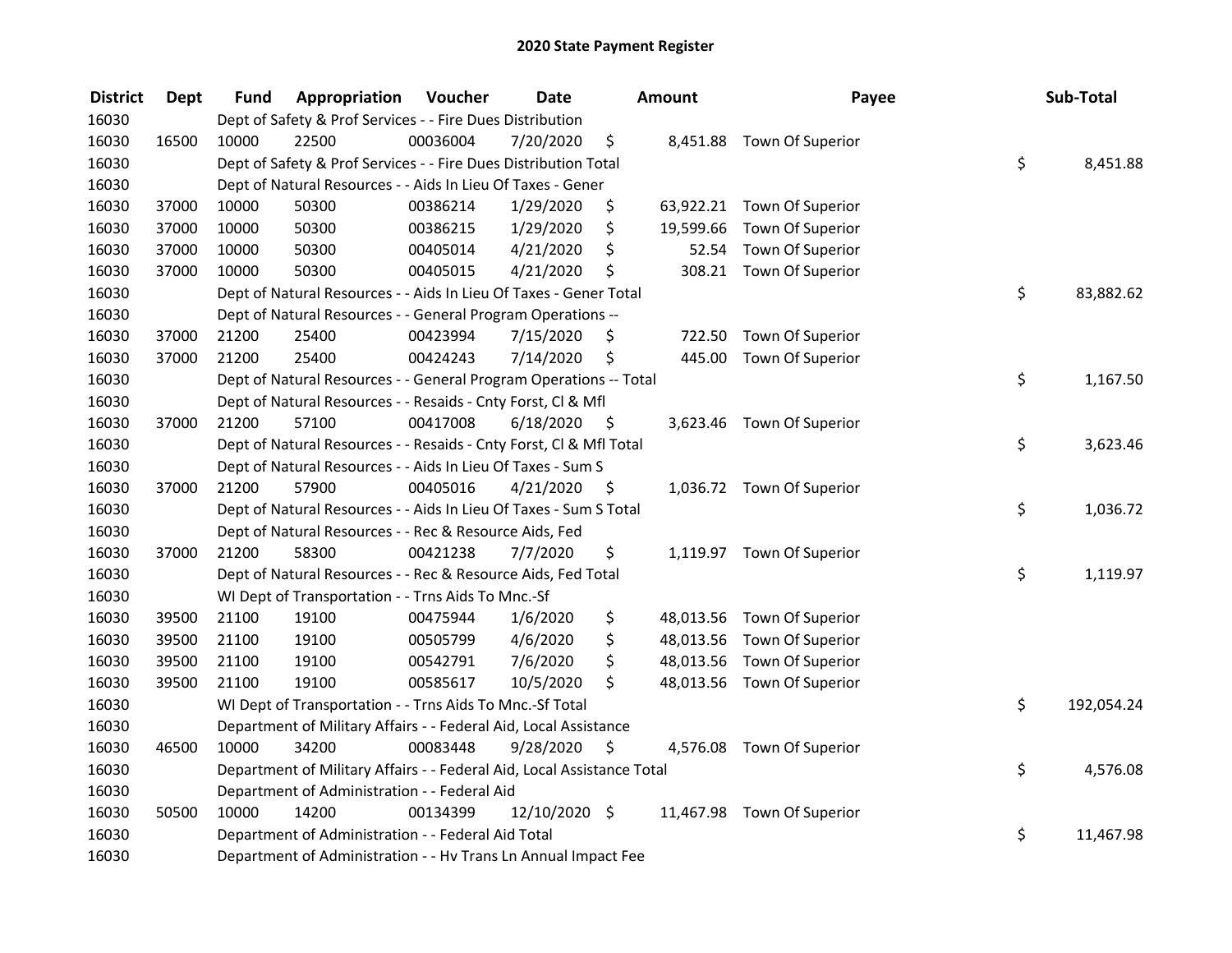| <b>District</b> | Dept  | Fund  | Appropriation                                                        | <b>Voucher</b> | <b>Date</b>     |      | <b>Amount</b> | Payee                   | Sub-Total        |
|-----------------|-------|-------|----------------------------------------------------------------------|----------------|-----------------|------|---------------|-------------------------|------------------|
| 16030           | 50500 | 10000 | 17400                                                                | 00121228       | 5/1/2020        | \$   | 29,630.00     | Town Of Superior        |                  |
| 16030           |       |       | Department of Administration - - Hv Trans Ln Annual Impact Fee Total |                |                 |      |               |                         | \$<br>29,630.00  |
| 16030           |       |       | Elections Commission - - 2018 Hava Election Security                 |                |                 |      |               |                         |                  |
| 16030           | 51000 | 22000 | 18200                                                                | 00004143       | 8/10/2020       | - \$ | 1,802.70      | Town Of Superior        |                  |
| 16030           |       |       | Elections Commission - - 2018 Hava Election Security Total           |                |                 |      |               |                         | \$<br>1,802.70   |
| 16030           |       |       | Shared Revenue and Tax Relief - - County And Municipal Aid           |                |                 |      |               |                         |                  |
| 16030           | 83500 | 10000 | 10500                                                                | 00067900       | 7/27/2020       | S    | 10,286.64     | Town Of Superior        |                  |
| 16030           | 83500 | 10000 | 10500                                                                | 00071866       | 11/16/2020 \$   |      | 58,290.98     | Town Of Superior        |                  |
| 16030           |       |       | Shared Revenue and Tax Relief - - County And Municipal Aid Total     |                |                 |      |               |                         | \$<br>68,577.62  |
| 16030           |       |       | Shared Revenue and Tax Relief - - Exempt Computer Aid                |                |                 |      |               |                         |                  |
| 16030           | 83500 | 10000 | 10900                                                                | 00065075       | 7/27/2020       | \$   | 5.19          | Town Of Superior        |                  |
| 16030           |       |       | Shared Revenue and Tax Relief - - Exempt Computer Aid Total          |                |                 |      |               |                         | \$<br>5.19       |
| 16030           |       |       | Shared Revenue and Tax Relief - - Utility Aid                        |                |                 |      |               |                         |                  |
| 16030           | 83500 | 10000 | 11000                                                                | 00067900       | 7/27/2020       | \$   | 446.81        | Town Of Superior        |                  |
| 16030           | 83500 | 10000 | 11000                                                                | 00071866       | $11/16/2020$ \$ |      | 1,867.41      | Town Of Superior        |                  |
| 16030           |       |       | Shared Revenue and Tax Relief - - Utility Aid Total                  |                |                 |      |               |                         | \$<br>2,314.22   |
| 16030           |       |       | Shared Revenue and Tax Relief - - Personal Property Aid              |                |                 |      |               |                         |                  |
| 16030           | 83500 | 10000 | 11100                                                                | 00060448       | 5/4/2020        | \$   | 351.99        | Town Of Superior        |                  |
| 16030           |       |       | Shared Revenue and Tax Relief - - Personal Property Aid Total        |                |                 |      |               |                         | \$<br>351.99     |
| 16030           |       |       | Shared Revenue and Tax Relief - - Payments For Municipal Svcs        |                |                 |      |               |                         |                  |
| 16030           | 83500 | 10000 | 50100                                                                | 00054888       | 2/3/2020        | \$.  | 521.63        | Town Of Superior        |                  |
| 16030           |       |       | Shared Revenue and Tax Relief - - Payments For Municipal Svcs Total  |                |                 |      |               |                         | \$<br>521.63     |
| 16030           |       |       | Miscellaneous Appropriations - - Terminal Tax Distribution           |                |                 |      |               |                         |                  |
| 16030           | 85500 | 21100 | 46100                                                                | 00001315       | 12/10/2020 \$   |      | 66,107.45     | <b>Town Of Superior</b> |                  |
| 16030           |       |       | Miscellaneous Appropriations - - Terminal Tax Distribution Total     |                |                 |      |               |                         | \$<br>66,107.45  |
| 16030 Total     |       |       |                                                                      |                |                 |      |               |                         | \$<br>476,691.25 |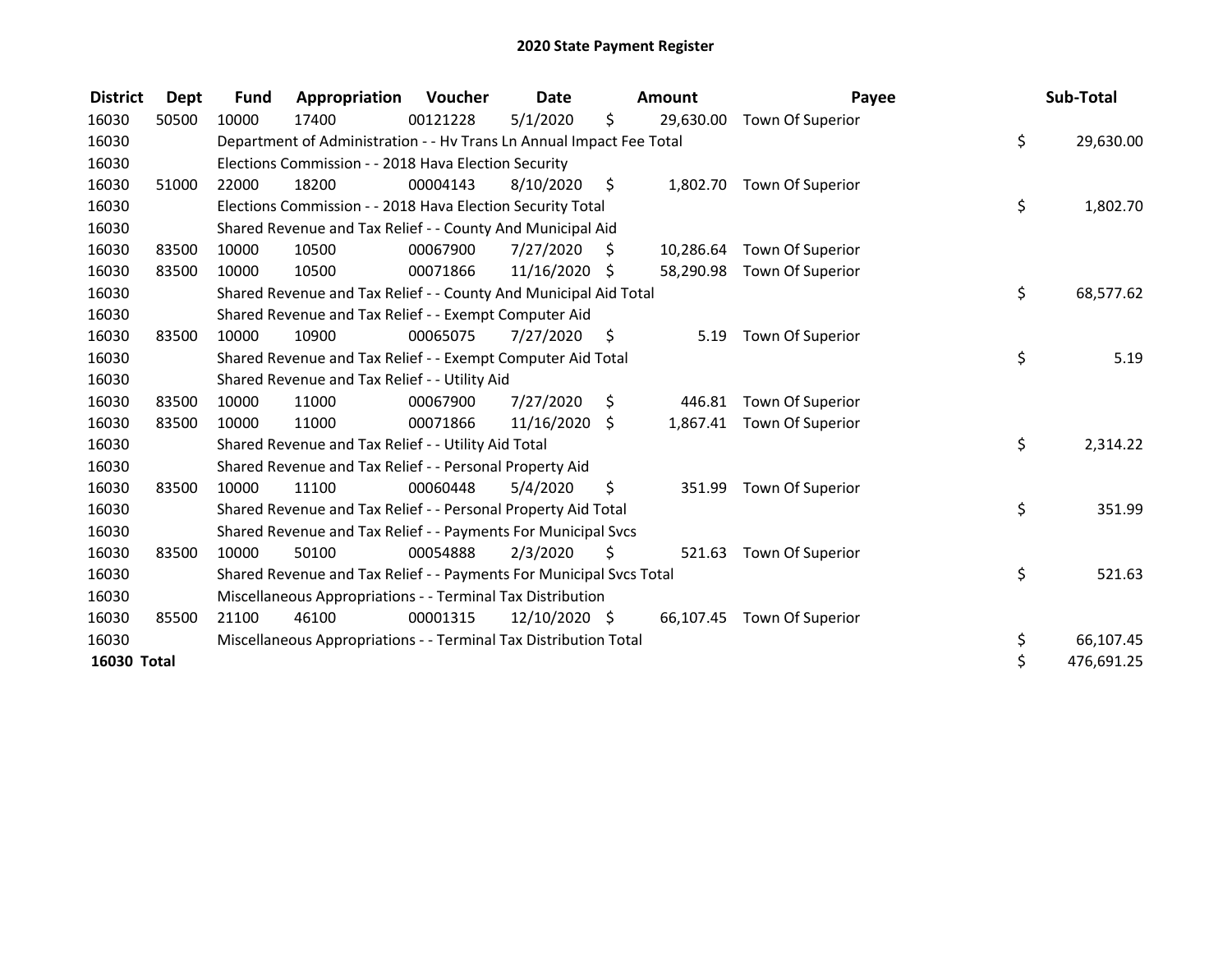| <b>District</b> | <b>Dept</b> | Fund  | Appropriation                                                        | Voucher  | <b>Date</b>   |         | Amount   | Payee                      | Sub-Total        |
|-----------------|-------------|-------|----------------------------------------------------------------------|----------|---------------|---------|----------|----------------------------|------------------|
| 16032           |             |       | Dept of Safety & Prof Services - - Fire Dues Distribution            |          |               |         |          |                            |                  |
| 16032           | 16500       | 10000 | 22500                                                                | 00036005 | 7/20/2020     | \$      |          | 7,991.48 Town Of Wascott   |                  |
| 16032           |             |       | Dept of Safety & Prof Services - - Fire Dues Distribution Total      |          |               |         |          |                            | \$<br>7,991.48   |
| 16032           |             |       | Dept of Natural Resources - - Aids In Lieu Of Taxes - Gener          |          |               |         |          |                            |                  |
| 16032           | 37000       | 10000 | 50300                                                                | 00386216 | 1/29/2020     | \$      |          | 658.58 Town Of Wascott     |                  |
| 16032           | 37000       | 10000 | 50300                                                                | 00386217 | 1/29/2020     | \$      | 2,183.64 | Town Of Wascott            |                  |
| 16032           | 37000       | 10000 | 50300                                                                | 00405052 | 4/21/2020     | \$      |          | 531.76 Town Of Wascott     |                  |
| 16032           |             |       | Dept of Natural Resources - - Aids In Lieu Of Taxes - Gener Total    |          |               |         |          |                            | \$<br>3,373.98   |
| 16032           |             |       | Dept of Natural Resources - - General Program Operations --          |          |               |         |          |                            |                  |
| 16032           | 37000       | 21200 | 25400                                                                | 00385169 | 2/13/2020     | $\zeta$ |          | 3,270.00 Town Of Wascott   |                  |
| 16032           |             |       | Dept of Natural Resources - - General Program Operations -- Total    |          |               |         |          |                            | \$<br>3,270.00   |
| 16032           |             |       | Dept of Natural Resources - - Resaids - Cnty Forst, CI & Mfl         |          |               |         |          |                            |                  |
| 16032           | 37000       | 21200 | 57100                                                                | 00417009 | 6/18/2020     | - \$    |          | 16,516.01 Town Of Wascott  |                  |
| 16032           |             |       | Dept of Natural Resources - - Resaids - Cnty Forst, Cl & Mfl Total   |          |               |         |          |                            | \$<br>16,516.01  |
| 16032           |             |       | Dept of Natural Resources - - Aids In Lieu Of Taxes - Sum S          |          |               |         |          |                            |                  |
| 16032           | 37000       | 21200 | 57900                                                                | 00405053 | 4/21/2020     | \$.     | 867.96   | Town Of Wascott            |                  |
| 16032           | 37000       | 21200 | 57900                                                                | 00405054 | 4/21/2020     | \$      | 2.18     | Town Of Wascott            |                  |
| 16032           |             |       | Dept of Natural Resources - - Aids In Lieu Of Taxes - Sum S Total    |          |               |         |          |                            | \$<br>870.14     |
| 16032           |             |       | WI Dept of Transportation - - Trns Aids To Mnc.-Sf                   |          |               |         |          |                            |                  |
| 16032           | 39500       | 21100 | 19100                                                                | 00475945 | 1/6/2020      | \$      |          | 132,405.21 Town Of Wascott |                  |
| 16032           | 39500       | 21100 | 19100                                                                | 00505800 | 4/6/2020      | \$      |          | 132,405.21 Town Of Wascott |                  |
| 16032           | 39500       | 21100 | 19100                                                                | 00542792 | 7/6/2020      | \$      |          | 132,405.21 Town Of Wascott |                  |
| 16032           | 39500       | 21100 | 19100                                                                | 00585618 | 10/5/2020     | Ś.      |          | 132,405.21 Town Of Wascott |                  |
| 16032           |             |       | WI Dept of Transportation - - Trns Aids To Mnc.-Sf Total             |          |               |         |          |                            | \$<br>529,620.84 |
| 16032           |             |       | Department of Administration - - Federal Aid                         |          |               |         |          |                            |                  |
| 16032           | 50500       | 10000 | 14200                                                                | 00134400 | 12/10/2020    | $\zeta$ |          | 12,453.00 Town Of Wascott  |                  |
| 16032           | 50500       | 10000 | 14200                                                                | 00136215 | 12/17/2020 \$ |         | 168.19   | Town Of Wascott            |                  |
| 16032           |             |       | Department of Administration - - Federal Aid Total                   |          |               |         |          |                            | \$<br>12,621.19  |
| 16032           |             |       | Department of Administration - - Hv Trans Ln Annual Impact Fee       |          |               |         |          |                            |                  |
| 16032           | 50500       | 10000 | 17400                                                                | 00121230 | 5/1/2020      | \$      |          | 27,909.00 Town Of Wascott  |                  |
| 16032           |             |       | Department of Administration - - Hv Trans Ln Annual Impact Fee Total |          |               |         |          |                            | \$<br>27,909.00  |
| 16032           |             |       | Shared Revenue and Tax Relief - - County And Municipal Aid           |          |               |         |          |                            |                  |
| 16032           | 83500       | 10000 | 10500                                                                | 00067901 | 7/27/2020     | \$      |          | 2,195.93 Town Of Wascott   |                  |
| 16032           | 83500       | 10000 | 10500                                                                | 00071867 | 11/16/2020 \$ |         |          | 12,443.57 Town Of Wascott  |                  |
| 16032           |             |       | Shared Revenue and Tax Relief - - County And Municipal Aid Total     |          |               |         |          |                            | \$<br>14,639.50  |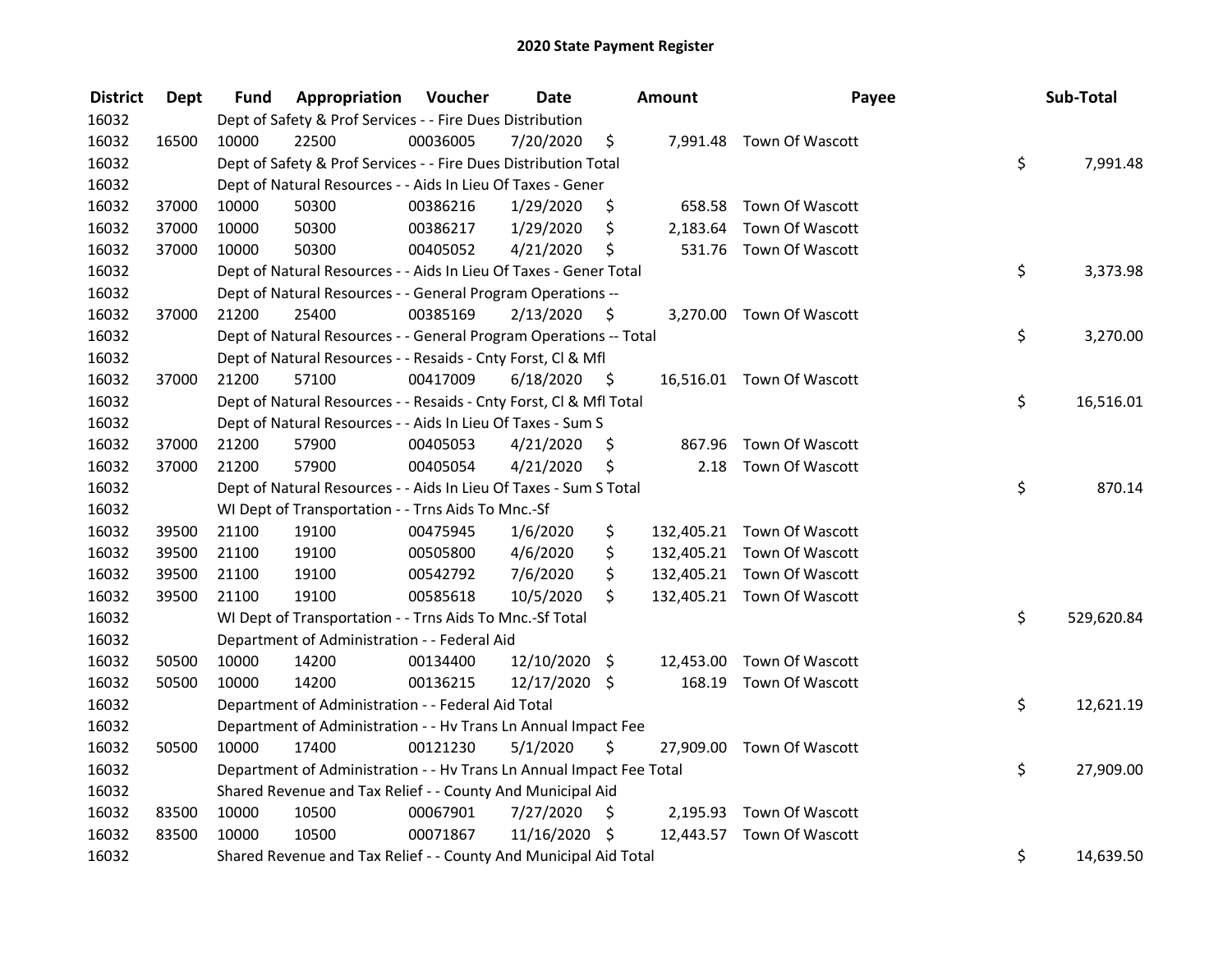| <b>District</b> | Dept  | Fund  | Appropriation                                                       | <b>Voucher</b> | Date            | Amount |        | Payee           | Sub-Total        |
|-----------------|-------|-------|---------------------------------------------------------------------|----------------|-----------------|--------|--------|-----------------|------------------|
| 16032           |       |       | Shared Revenue and Tax Relief - - Exempt Computer Aid               |                |                 |        |        |                 |                  |
| 16032           | 83500 | 10000 | 10900                                                               | 00065076       | 7/27/2020       | S      | 39.49  | Town Of Wascott |                  |
| 16032           |       |       | Shared Revenue and Tax Relief - - Exempt Computer Aid Total         |                |                 |        |        |                 | \$<br>39.49      |
| 16032           |       |       | Shared Revenue and Tax Relief - - Utility Aid                       |                |                 |        |        |                 |                  |
| 16032           | 83500 | 10000 | 11000                                                               | 00067901       | 7/27/2020       | - S    | 52.43  | Town Of Wascott |                  |
| 16032           | 83500 | 10000 | 11000                                                               | 00071867       | $11/16/2020$ \$ |        | 282.90 | Town Of Wascott |                  |
| 16032           |       |       | Shared Revenue and Tax Relief - - Utility Aid Total                 |                |                 |        |        |                 | \$<br>335.33     |
| 16032           |       |       | Shared Revenue and Tax Relief - - Personal Property Aid             |                |                 |        |        |                 |                  |
| 16032           | 83500 | 10000 | 11100                                                               | 00060449       | 5/4/2020        | Ś      | 125.56 | Town Of Wascott |                  |
| 16032           |       |       | Shared Revenue and Tax Relief - - Personal Property Aid Total       |                |                 |        |        |                 | \$<br>125.56     |
| 16032           |       |       | Shared Revenue and Tax Relief - - Payments For Municipal Svcs       |                |                 |        |        |                 |                  |
| 16032           | 83500 | 10000 | 50100                                                               | 00054892       | 2/3/2020        | S.     | 554.88 | Town Of Wascott |                  |
| 16032           |       |       | Shared Revenue and Tax Relief - - Payments For Municipal Svcs Total |                |                 |        |        |                 | \$<br>554.88     |
| 16032 Total     |       |       |                                                                     |                |                 |        |        |                 | \$<br>617,867.40 |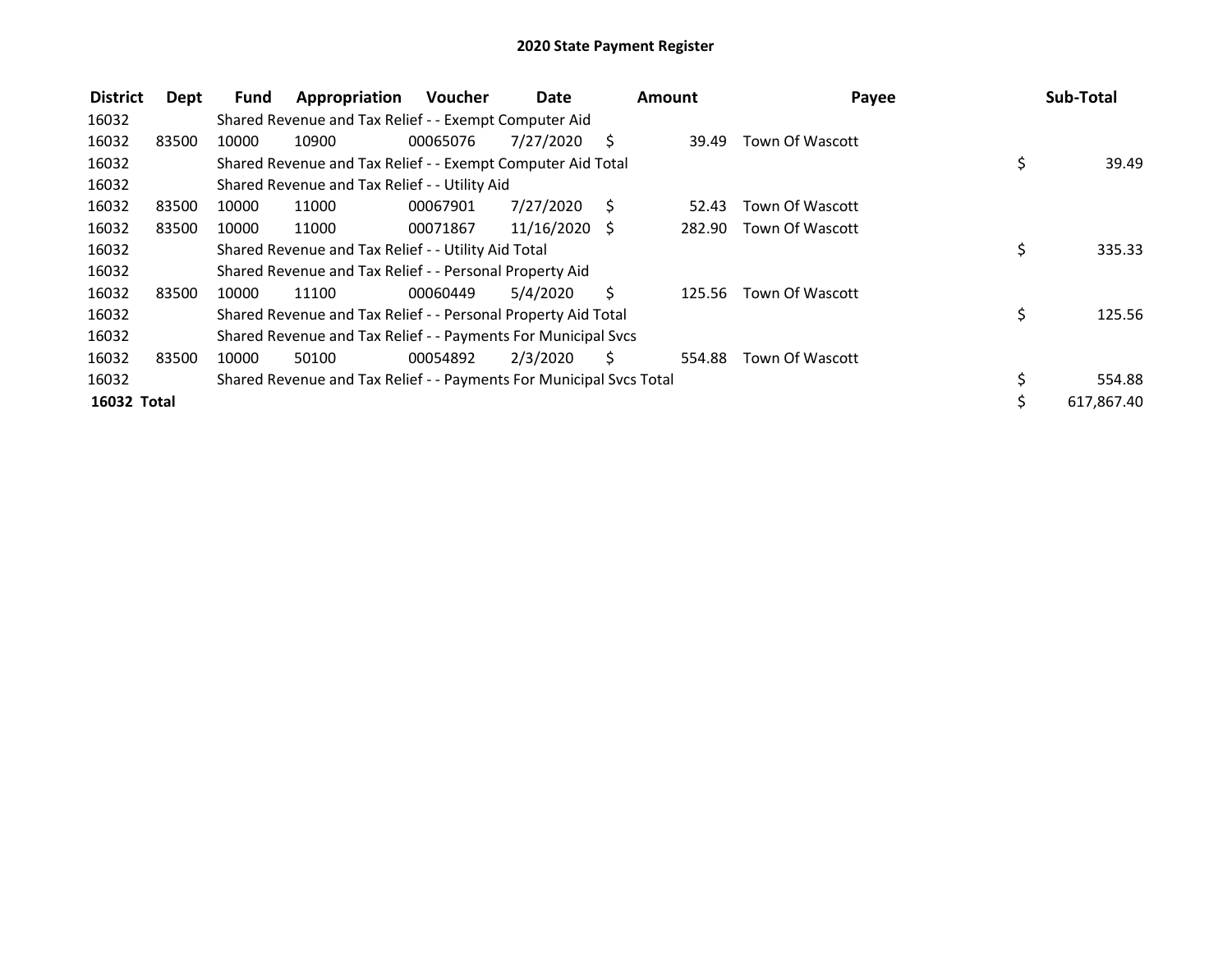| <b>District</b> | <b>Dept</b> | Fund  | Appropriation                                                      | Voucher  | <b>Date</b> |      | <b>Amount</b> | Payee                               | Sub-Total       |
|-----------------|-------------|-------|--------------------------------------------------------------------|----------|-------------|------|---------------|-------------------------------------|-----------------|
| 16146           |             |       | Dept of Safety & Prof Services - - Fire Dues Distribution          |          |             |      |               |                                     |                 |
| 16146           | 16500       | 10000 | 22500                                                              | 00036006 | 7/20/2020   | \$   |               | 5,985.38 Village Of Lake Nebagamon  |                 |
| 16146           |             |       | Dept of Safety & Prof Services - - Fire Dues Distribution Total    |          |             |      |               |                                     | \$<br>5,985.38  |
| 16146           |             |       | Dept of Natural Resources - - Aids In Lieu Of Taxes - Gener        |          |             |      |               |                                     |                 |
| 16146           | 37000       | 10000 | 50300                                                              | 00403796 | 4/21/2020   | \$   |               | 32.00 Village Of Lake Nebagamon     |                 |
| 16146           |             |       | Dept of Natural Resources - - Aids In Lieu Of Taxes - Gener Total  |          |             |      |               |                                     | \$<br>32.00     |
| 16146           |             |       | Dept of Natural Resources - - Resaids - Cnty Forst, Cl & Mfl       |          |             |      |               |                                     |                 |
| 16146           | 37000       | 21200 | 57100                                                              | 00417010 | 6/18/2020   | - \$ |               | 339.29 Village Of Lake Nebagamon    |                 |
| 16146           |             |       | Dept of Natural Resources - - Resaids - Cnty Forst, Cl & Mfl Total |          |             |      |               |                                     | \$<br>339.29    |
| 16146           |             |       | Dept of Natural Resources - - Aids In Lieu Of Taxes - Sum S        |          |             |      |               |                                     |                 |
| 16146           | 37000       | 21200 | 57900                                                              | 00403797 | 4/21/2020   | - \$ |               | 3.20 Village Of Lake Nebagamon      |                 |
| 16146           |             |       | Dept of Natural Resources - - Aids In Lieu Of Taxes - Sum S Total  |          |             |      |               |                                     | \$<br>3.20      |
| 16146           |             |       | Dept of Natural Resources - - Land Acquisition                     |          |             |      |               |                                     |                 |
| 16146           | 37000       | 36300 | TA100                                                              | 00412256 | 5/29/2020   | \$   |               | 42,104.50 Village Of Lake Nebagamon |                 |
| 16146           |             |       | Dept of Natural Resources - - Land Acquisition Total               |          |             |      |               |                                     | \$<br>42,104.50 |
| 16146           |             |       | WI Dept of Transportation - - Trns Aids To Mnc.-Sf                 |          |             |      |               |                                     |                 |
| 16146           | 39500       | 21100 | 19100                                                              | 00475946 | 1/6/2020    | \$   | 19,026.72     | Village Of Lake Nebagamon           |                 |
| 16146           | 39500       | 21100 | 19100                                                              | 00505801 | 4/6/2020    | \$   | 19,026.72     | Village Of Lake Nebagamon           |                 |
| 16146           | 39500       | 21100 | 19100                                                              | 00542793 | 7/6/2020    | \$   | 19,026.72     | Village Of Lake Nebagamon           |                 |
| 16146           | 39500       | 21100 | 19100                                                              | 00585619 | 10/5/2020   | \$   | 19,026.72     | Village Of Lake Nebagamon           |                 |
| 16146           |             |       | WI Dept of Transportation - - Trns Aids To Mnc.-Sf Total           |          |             |      |               |                                     | \$<br>76,106.88 |
| 16146           |             |       | Department of Military Affairs - - Disaster Recovery Aid           |          |             |      |               |                                     |                 |
| 16146           | 46500       | 10000 | 30500                                                              | 00073768 | 2/10/2020   | \$   |               | 756.72 Village Of Lake Nebagamon    |                 |
| 16146           |             |       | Department of Military Affairs - - Disaster Recovery Aid Total     |          |             |      |               |                                     | \$<br>756.72    |
| 16146           |             |       | Department of Administration - - Federal Aid                       |          |             |      |               |                                     |                 |
| 16146           | 50500       | 10000 | 14200                                                              | 00129826 | 10/2/2020   | \$   | 3,940.94      | Village Of Lake Nebagamon           |                 |
| 16146           | 50500       | 10000 | 14200                                                              | 00134401 | 12/10/2020  | \$   | 13,698.06     | Village Of Lake Nebagamon           |                 |
| 16146           | 50500       | 10000 | 14200                                                              | 00136216 | 12/17/2020  | \$   | 1,872.06      | Village Of Lake Nebagamon           |                 |
| 16146           |             |       | Department of Administration - - Federal Aid Total                 |          |             |      |               |                                     | \$<br>19,511.06 |
| 16146           |             |       | Elections Commission - - 2018 Hava Election Security               |          |             |      |               |                                     |                 |
| 16146           | 51000       | 22000 | 18200                                                              | 00003893 | 7/20/2020   | \$   |               | 1,062.40 Village Of Lake Nebagamon  |                 |
| 16146           |             |       | Elections Commission - - 2018 Hava Election Security Total         |          |             |      |               |                                     | \$<br>1,062.40  |
| 16146           |             |       | Shared Revenue and Tax Relief - - County And Municipal Aid         |          |             |      |               |                                     |                 |
| 16146           | 83500       | 10000 | 10500                                                              | 00067902 | 7/27/2020   | \$   | 2,263.08      | Village Of Lake Nebagamon           |                 |
| 16146           | 83500       | 10000 | 10500                                                              | 00071868 | 11/16/2020  | \$   |               | 12,824.14 Village Of Lake Nebagamon |                 |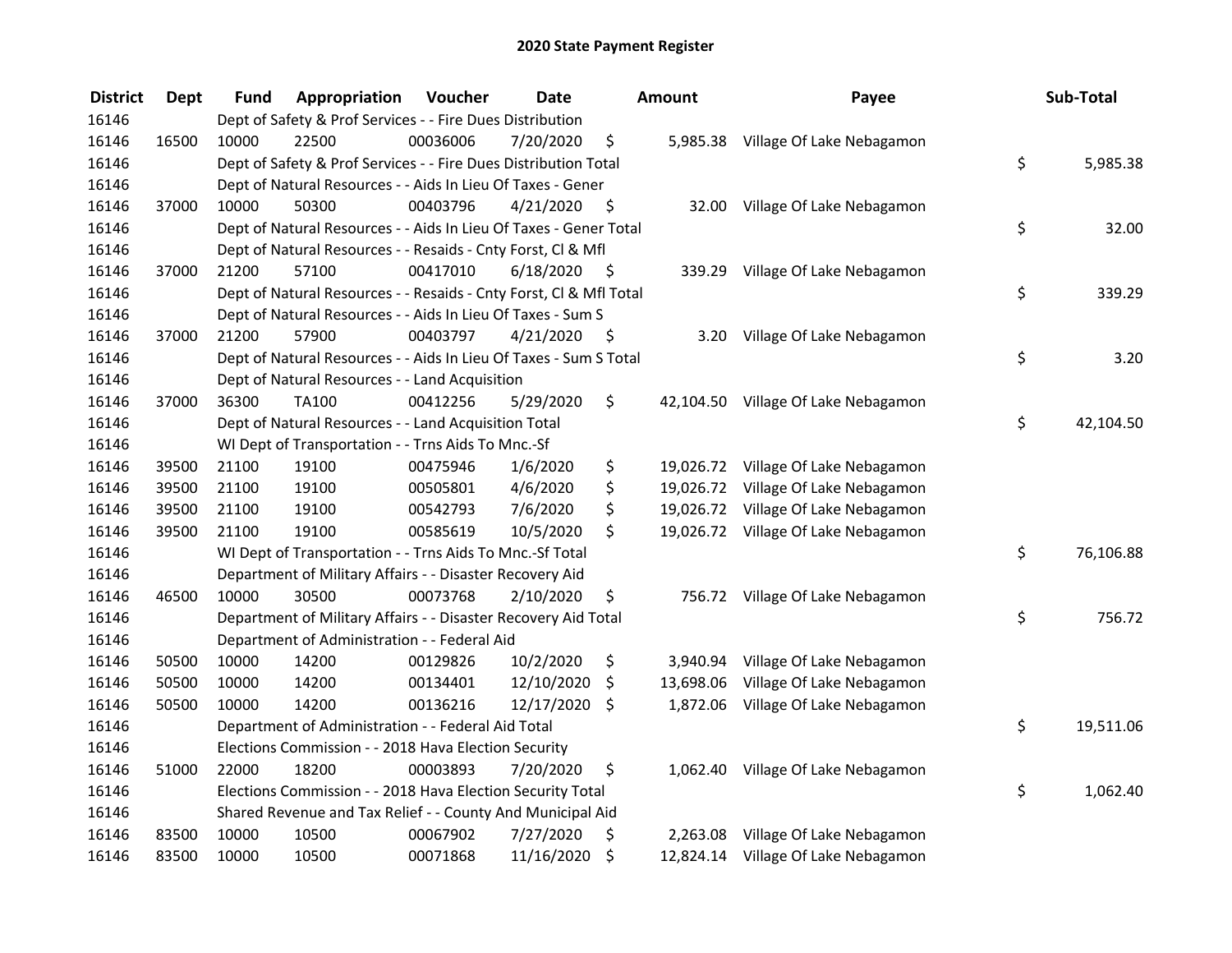| <b>District</b>    | Dept  | <b>Fund</b> | Appropriation                                                    | <b>Voucher</b> | <b>Date</b> | Amount |        | Payee                     | Sub-Total  |
|--------------------|-------|-------------|------------------------------------------------------------------|----------------|-------------|--------|--------|---------------------------|------------|
| 16146              |       |             | Shared Revenue and Tax Relief - - County And Municipal Aid Total |                |             |        |        |                           | 15,087.22  |
| 16146              |       |             | Shared Revenue and Tax Relief - - Exempt Computer Aid            |                |             |        |        |                           |            |
| 16146              | 83500 | 10000       | 10900                                                            | 00065077       | 7/27/2020   |        | 262.93 | Village Of Lake Nebagamon |            |
| 16146              |       |             | Shared Revenue and Tax Relief - - Exempt Computer Aid Total      |                |             |        |        |                           | 262.93     |
| 16146              |       |             | Shared Revenue and Tax Relief - - Personal Property Aid          |                |             |        |        |                           |            |
| 16146              | 83500 | 10000       | 11100                                                            | 00060450       | 5/4/2020    |        | 270.43 | Village Of Lake Nebagamon |            |
| 16146              |       |             | Shared Revenue and Tax Relief - - Personal Property Aid Total    |                |             |        |        |                           | 270.43     |
| <b>16146 Total</b> |       |             |                                                                  |                |             |        |        |                           | 161,522.01 |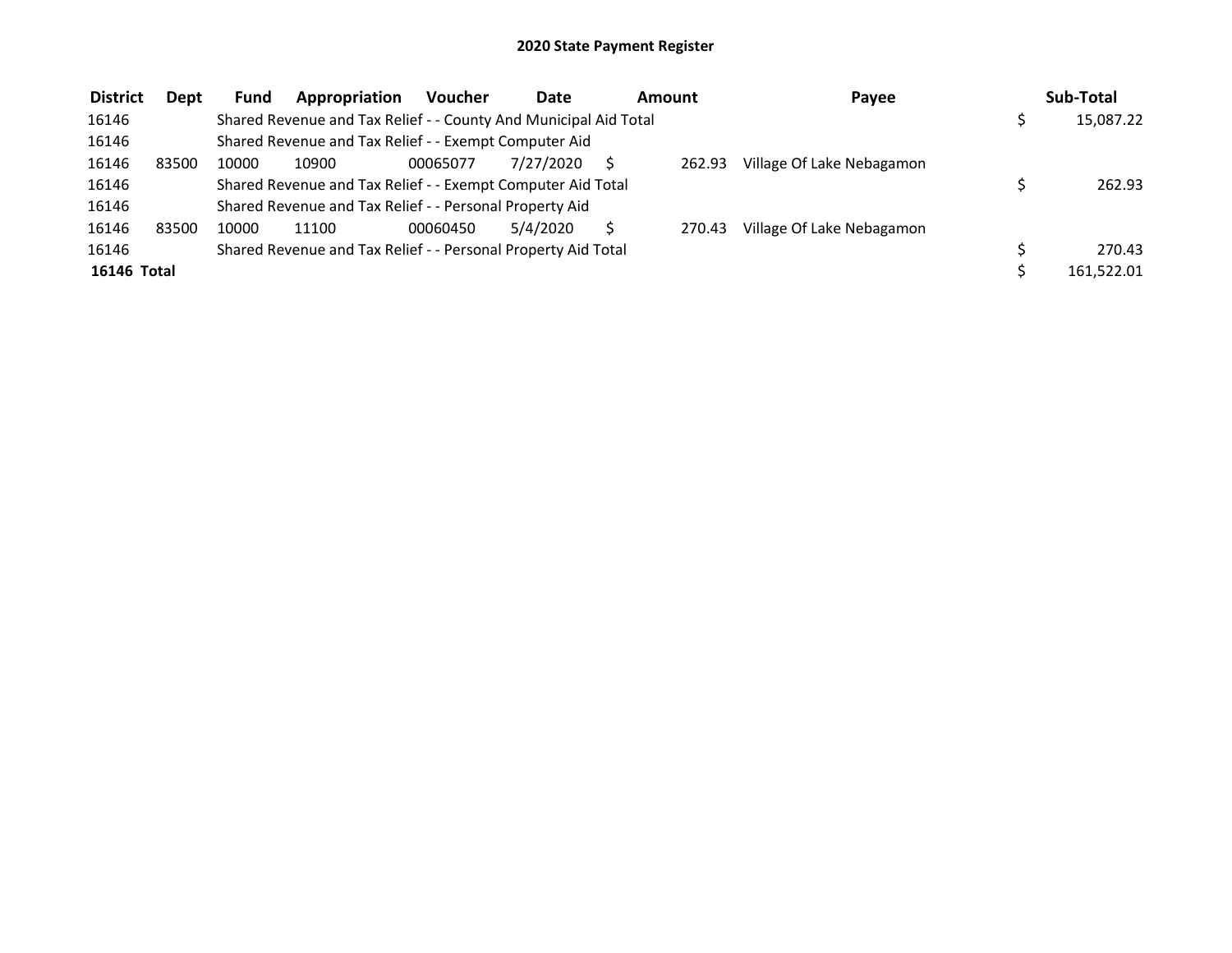| <b>District</b> | <b>Dept</b> | Fund  | Appropriation                                                        | Voucher  | <b>Date</b>   |      | <b>Amount</b> | Payee                       | Sub-Total       |
|-----------------|-------------|-------|----------------------------------------------------------------------|----------|---------------|------|---------------|-----------------------------|-----------------|
| 16165           |             |       | Dept of Safety & Prof Services - - Fire Dues Distribution            |          |               |      |               |                             |                 |
| 16165           | 16500       | 10000 | 22500                                                                | 00036007 | 7/20/2020     | \$   |               | 1,197.24 Village Of Oliver  |                 |
| 16165           |             |       | Dept of Safety & Prof Services - - Fire Dues Distribution Total      |          |               |      |               |                             | \$<br>1,197.24  |
| 16165           |             |       | Dept of Natural Resources - - Aids In Lieu Of Taxes - Gener          |          |               |      |               |                             |                 |
| 16165           | 37000       | 10000 | 50300                                                                | 00386190 | 1/29/2020     | \$   | 1,462.67      | Village Of Oliver           |                 |
| 16165           | 37000       | 10000 | 50300                                                                | 00404402 | 4/21/2020     | \$   | 3.69          | Village Of Oliver           |                 |
| 16165           |             |       | Dept of Natural Resources - - Aids In Lieu Of Taxes - Gener Total    |          |               |      |               |                             | \$<br>1,466.36  |
| 16165           |             |       | Dept of Natural Resources - - Resaids - Cnty Forst, Cl & Mfl         |          |               |      |               |                             |                 |
| 16165           | 37000       | 21200 | 57100                                                                | 00417011 | 6/18/2020     | - \$ |               | 1.95 Village Of Oliver      |                 |
| 16165           |             |       | Dept of Natural Resources - - Resaids - Cnty Forst, Cl & Mfl Total   |          |               |      |               |                             | \$<br>1.95      |
| 16165           |             |       | WI Dept of Transportation - - Trns Aids To Mnc.-Sf                   |          |               |      |               |                             |                 |
| 16165           | 39500       | 21100 | 19100                                                                | 00475947 | 1/6/2020      | \$   | 3,797.46      | Village Of Oliver           |                 |
| 16165           | 39500       | 21100 | 19100                                                                | 00505802 | 4/6/2020      | \$   | 3,797.46      | Village Of Oliver           |                 |
| 16165           | 39500       | 21100 | 19100                                                                | 00542794 | 7/6/2020      | \$   | 3,797.46      | Village Of Oliver           |                 |
| 16165           | 39500       | 21100 | 19100                                                                | 00585620 | 10/5/2020     | \$   |               | 3,797.46 Village Of Oliver  |                 |
| 16165           |             |       | WI Dept of Transportation - - Trns Aids To Mnc.-Sf Total             |          |               |      |               |                             | \$<br>15,189.84 |
| 16165           |             |       | Department of Administration - - Federal Aid                         |          |               |      |               |                             |                 |
| 16165           | 50500       | 10000 | 14200                                                                | 00126613 | 8/12/2020     | \$   | 876.26        | Village Of Oliver           |                 |
| 16165           |             |       | Department of Administration - - Federal Aid Total                   |          |               |      |               |                             | \$<br>876.26    |
| 16165           |             |       | Department of Administration - - Hv Trans Ln Annual Impact Fee       |          |               |      |               |                             |                 |
| 16165           | 50500       | 10000 | 17400                                                                | 00121236 | 5/1/2020      | \$   |               | 7,985.00 Village Of Oliver  |                 |
| 16165           |             |       | Department of Administration - - Hv Trans Ln Annual Impact Fee Total |          |               |      |               |                             | \$<br>7,985.00  |
| 16165           |             |       | Elections Commission - - 2018 Hava Election Security                 |          |               |      |               |                             |                 |
| 16165           | 51000       | 22000 | 18200                                                                | 00003968 | 7/28/2020     | -\$  |               | 503.60 Village Of Oliver    |                 |
| 16165           |             |       | Elections Commission - - 2018 Hava Election Security Total           |          |               |      |               |                             | \$<br>503.60    |
| 16165           |             |       | Shared Revenue and Tax Relief - - County And Municipal Aid           |          |               |      |               |                             |                 |
| 16165           | 83500       | 10000 | 10500                                                                | 00067903 | 7/27/2020     | \$   |               | 6,859.22 Village Of Oliver  |                 |
| 16165           | 83500       | 10000 | 10500                                                                | 00071869 | 11/16/2020 \$ |      |               | 38,868.93 Village Of Oliver |                 |
| 16165           |             |       | Shared Revenue and Tax Relief - - County And Municipal Aid Total     |          |               |      |               |                             | \$<br>45,728.15 |
| 16165           |             |       | Shared Revenue and Tax Relief - - Exempt Computer Aid                |          |               |      |               |                             |                 |
| 16165           | 83500       | 10000 | 10900                                                                | 00065078 | 7/27/2020     | \$   |               | 7.27 Village Of Oliver      |                 |
| 16165           |             |       | Shared Revenue and Tax Relief - - Exempt Computer Aid Total          |          |               |      |               |                             | \$<br>7.27      |
| 16165           |             |       | Shared Revenue and Tax Relief - - Personal Property Aid              |          |               |      |               |                             |                 |
| 16165           | 83500       | 10000 | 11100                                                                | 00060451 | 5/4/2020      | \$   |               | 34.67 Village Of Oliver     |                 |
| 16165           |             |       | Shared Revenue and Tax Relief - - Personal Property Aid Total        |          |               |      |               |                             | \$<br>34.67     |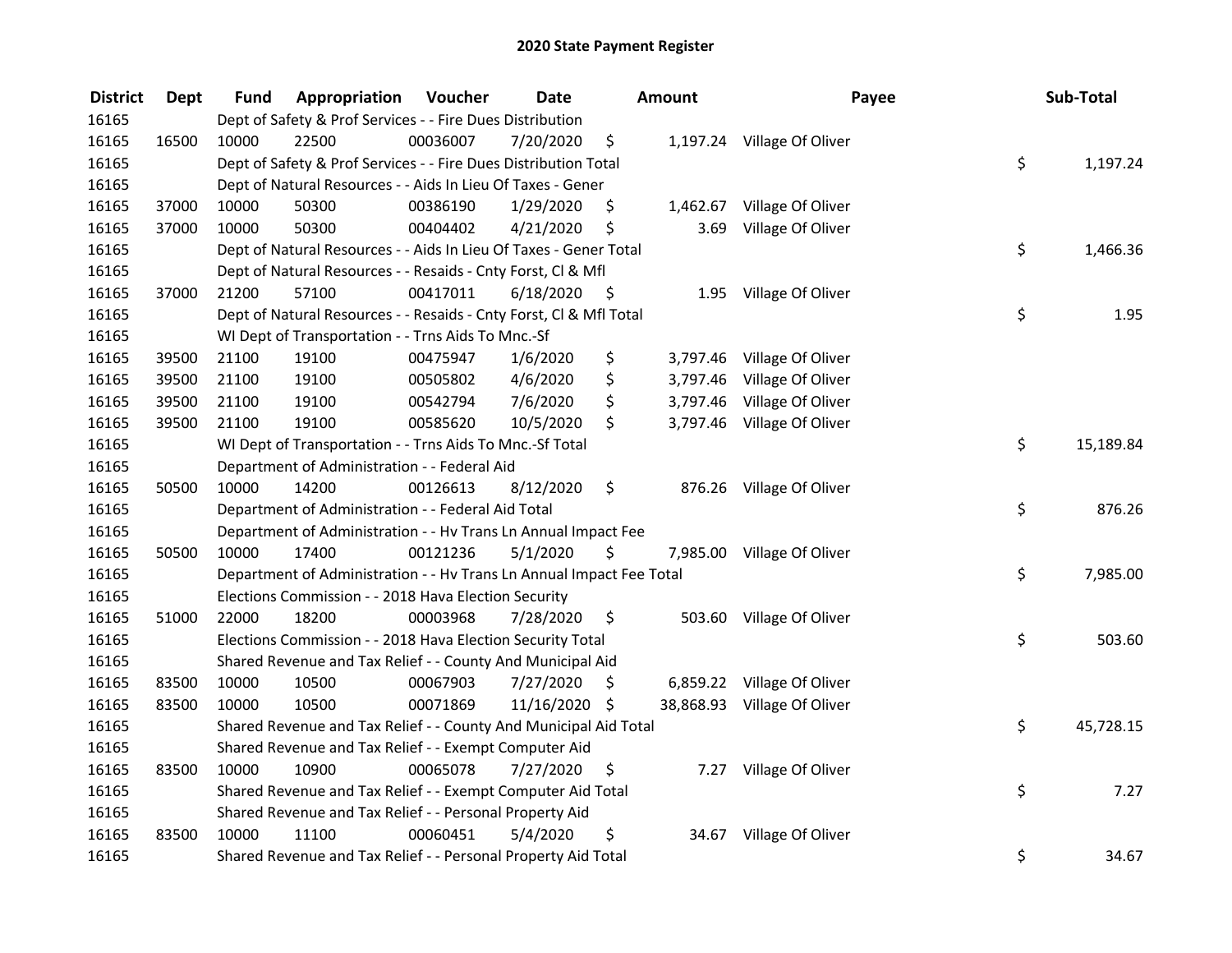| <b>District</b> | Dept  | <b>Fund</b> | <b>Appropriation</b>                                                          | Voucher  | Date         | Amount | Payee                    | Sub-Total |
|-----------------|-------|-------------|-------------------------------------------------------------------------------|----------|--------------|--------|--------------------------|-----------|
| 16165           |       |             | Shared Revenue and Tax Relief - - State Aid; Video Service Provider Fee       |          |              |        |                          |           |
| 16165           | 83500 | 10000       | 11200                                                                         | 00064173 | 7/27/2020 \$ |        | 292.78 Village Of Oliver |           |
| 16165           |       |             | Shared Revenue and Tax Relief - - State Aid; Video Service Provider Fee Total |          |              |        |                          | 292.78    |
| 16165 Total     |       |             |                                                                               |          |              |        |                          | 73,283.12 |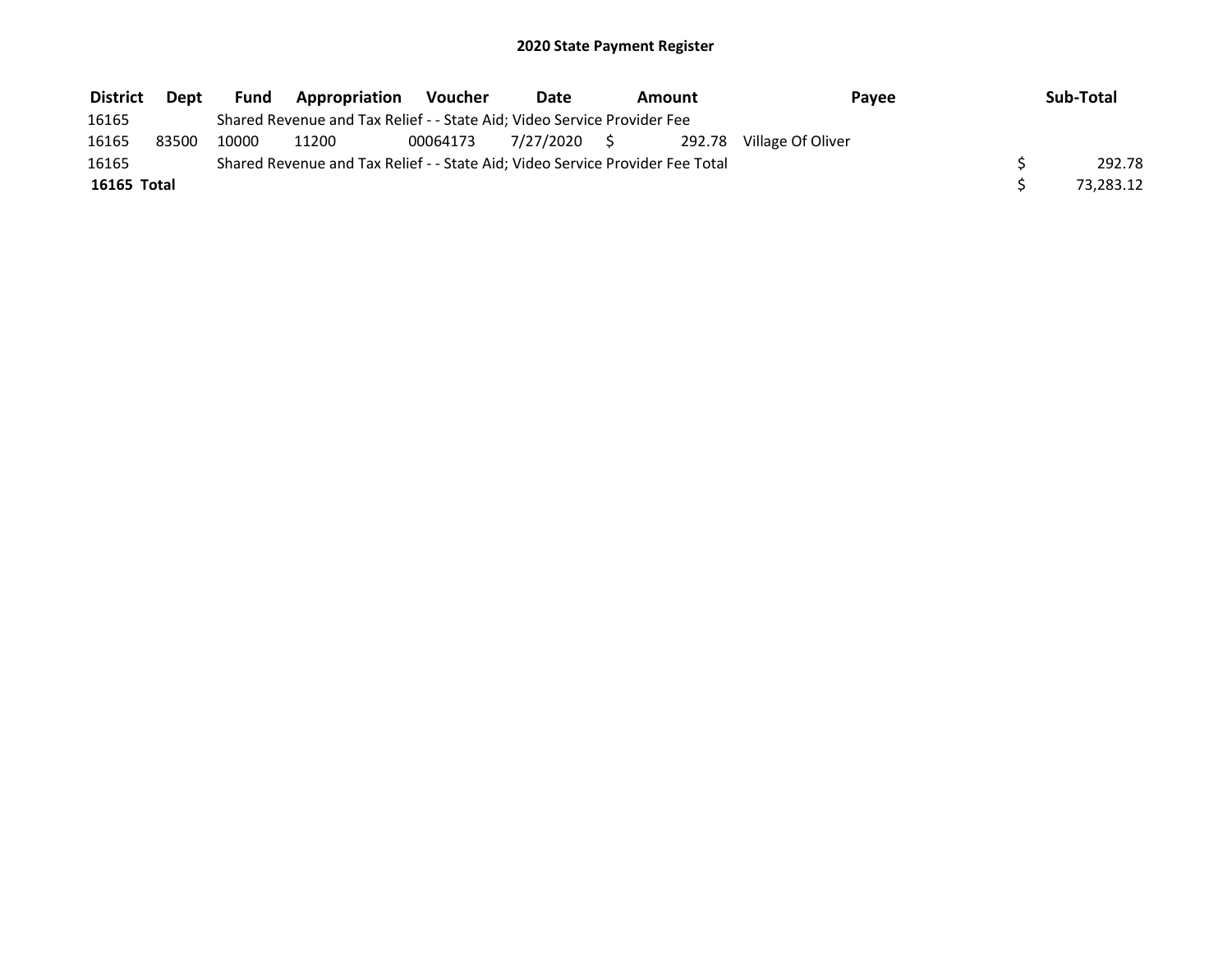| <b>District</b> | <b>Dept</b> | Fund  | Appropriation                                                          | Voucher  | <b>Date</b>   |                    | <b>Amount</b> | Payee                       |    | Sub-Total |  |  |
|-----------------|-------------|-------|------------------------------------------------------------------------|----------|---------------|--------------------|---------------|-----------------------------|----|-----------|--|--|
| 16171           |             |       | Dept of Safety & Prof Services - - Fire Dues Distribution              |          |               |                    |               |                             |    |           |  |  |
| 16171           | 16500       | 10000 | 22500                                                                  | 00036008 | 7/20/2020     | \$                 |               | 2,161.38 Village of Poplar  |    |           |  |  |
| 16171           |             |       | Dept of Safety & Prof Services - - Fire Dues Distribution Total        |          |               |                    |               |                             | \$ | 2,161.38  |  |  |
| 16171           |             |       | Dept of Natural Resources - - Rec & Resource Aids, Fed                 |          |               |                    |               |                             |    |           |  |  |
| 16171           | 37000       | 21200 | 58300                                                                  | 00421243 | 7/7/2020      | \$                 |               | 1,391.09 Village of Poplar  |    |           |  |  |
| 16171           |             |       | Dept of Natural Resources - - Rec & Resource Aids, Fed Total           |          |               |                    |               |                             | \$ | 1,391.09  |  |  |
| 16171           |             |       | WI Dept of Transportation - - Trns Aids To Mnc.-Sf                     |          |               |                    |               |                             |    |           |  |  |
| 16171           | 39500       | 21100 | 19100                                                                  | 00475948 | 1/6/2020      | \$                 |               | 17,528.76 Village of Poplar |    |           |  |  |
| 16171           | 39500       | 21100 | 19100                                                                  | 00505803 | 4/6/2020      | \$                 |               | 17,528.76 Village of Poplar |    |           |  |  |
| 16171           | 39500       | 21100 | 19100                                                                  | 00542795 | 7/6/2020      | \$                 |               | 17,528.76 Village of Poplar |    |           |  |  |
| 16171           | 39500       | 21100 | 19100                                                                  | 00585621 | 10/5/2020     | \$                 |               | 17,528.76 Village of Poplar |    |           |  |  |
| 16171           |             |       | WI Dept of Transportation - - Trns Aids To Mnc.-Sf Total               |          |               |                    |               |                             | \$ | 70,115.04 |  |  |
| 16171           |             |       | Department of Military Affairs - - Disaster Recovery Aid               |          |               |                    |               |                             |    |           |  |  |
| 16171           | 46500       | 10000 | 30500                                                                  | 00071695 | 1/10/2020     | \$                 | 1,373.40      | Village of Poplar           |    |           |  |  |
| 16171           |             |       | Department of Military Affairs - - Disaster Recovery Aid Total         |          |               |                    |               |                             | \$ | 1,373.40  |  |  |
| 16171           |             |       | Department of Military Affairs - - Federal Aid, Local Assistance       |          |               |                    |               |                             |    |           |  |  |
| 16171           | 46500       | 10000 | 34200                                                                  | 00071695 | 1/10/2020     | \$                 | 8,240.36      | Village of Poplar           |    |           |  |  |
| 16171           | 46500       | 10000 | 34200                                                                  | 00086042 | 12/1/2020     | \$                 | 70,658.19     | Village of Poplar           |    |           |  |  |
| 16171           |             |       | Department of Military Affairs - - Federal Aid, Local Assistance Total |          |               |                    |               |                             | \$ | 78,898.55 |  |  |
| 16171           |             |       | Department of Administration - - Federal Aid                           |          |               |                    |               |                             |    |           |  |  |
| 16171           | 50500       | 10000 | 14200                                                                  | 00134402 | 12/10/2020 \$ |                    |               | 9,766.35 Village of Poplar  |    |           |  |  |
| 16171           |             |       | Department of Administration - - Federal Aid Total                     |          |               |                    |               |                             | \$ | 9,766.35  |  |  |
| 16171           |             |       | Shared Revenue and Tax Relief - - County And Municipal Aid             |          |               |                    |               |                             |    |           |  |  |
| 16171           | 83500       | 10000 | 10500                                                                  | 00067904 | 7/27/2020     | -\$                | 6,150.08      | Village of Poplar           |    |           |  |  |
| 16171           | 83500       | 10000 | 10500                                                                  | 00071870 | 11/16/2020    | - \$               | 34,850.42     | Village of Poplar           |    |           |  |  |
| 16171           |             |       | Shared Revenue and Tax Relief - - County And Municipal Aid Total       |          |               |                    |               |                             | \$ | 41,000.50 |  |  |
| 16171           |             |       | Shared Revenue and Tax Relief - - Exempt Computer Aid                  |          |               |                    |               |                             |    |           |  |  |
| 16171           | 83500       | 10000 | 10900                                                                  | 00065079 | 7/27/2020     | \$                 | 53.00         | Village of Poplar           |    |           |  |  |
| 16171           |             |       | Shared Revenue and Tax Relief - - Exempt Computer Aid Total            |          |               |                    |               |                             | \$ | 53.00     |  |  |
| 16171           |             |       | Shared Revenue and Tax Relief - - Utility Aid                          |          |               |                    |               |                             |    |           |  |  |
| 16171           | 83500       | 10000 | 11000                                                                  | 00067904 | 7/27/2020     | \$                 | 31.25         | Village of Poplar           |    |           |  |  |
| 16171           | 83500       | 10000 | 11000                                                                  | 00071870 | 11/16/2020    | $\ddot{\varsigma}$ | 174.78        | Village of Poplar           |    |           |  |  |
| 16171           |             |       | Shared Revenue and Tax Relief - - Utility Aid Total                    |          |               |                    |               |                             | \$ | 206.03    |  |  |
| 16171           |             |       | Shared Revenue and Tax Relief - - Personal Property Aid                |          |               |                    |               |                             |    |           |  |  |
| 16171           | 83500       | 10000 | 11100                                                                  | 00060452 | 5/4/2020      | \$                 |               | 712.10 Village of Poplar    |    |           |  |  |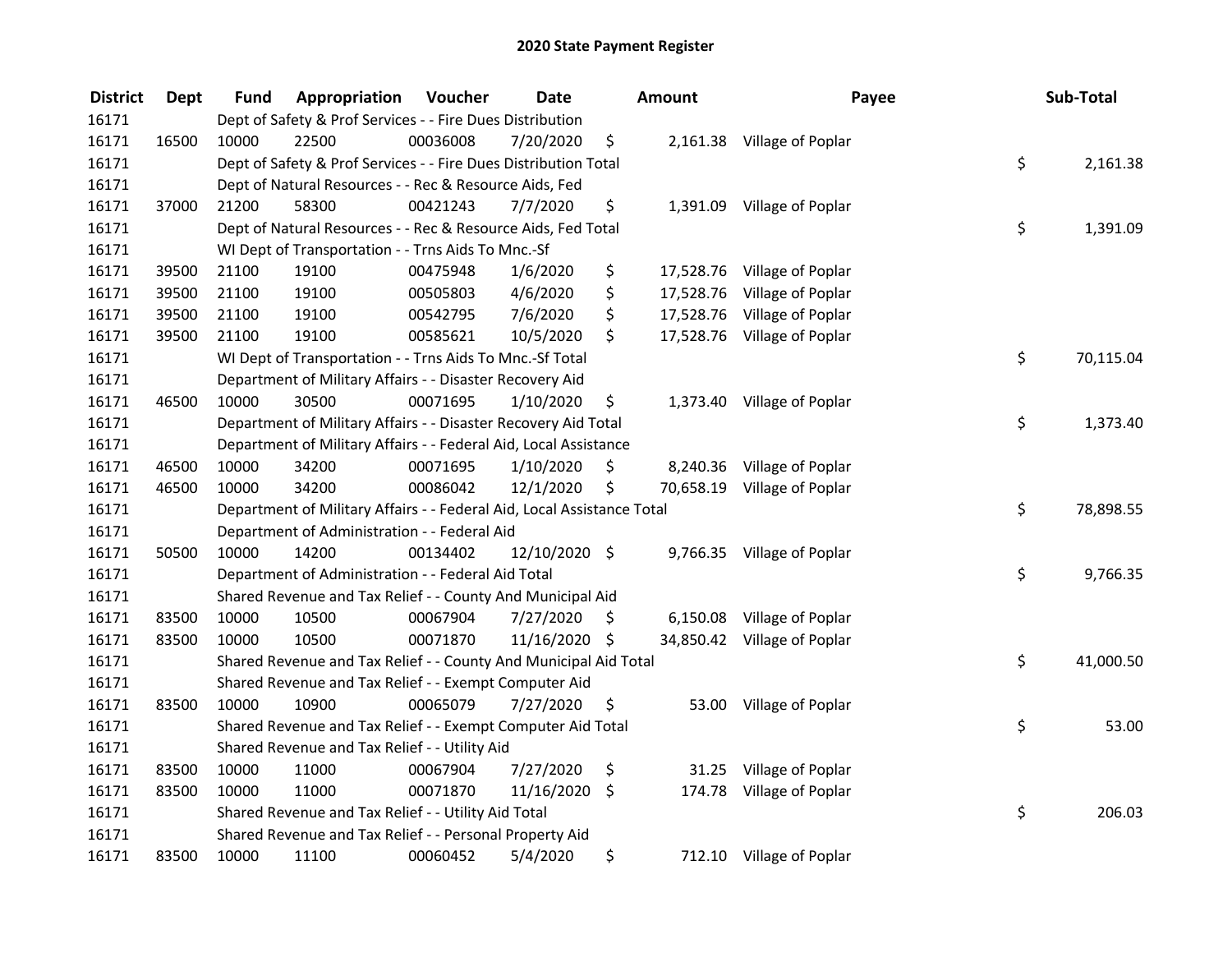| <b>District</b> | Dept | <b>Fund Appropriation Voucher</b>                             | <b>Date</b> | Amount | Payee | Sub-Total  |
|-----------------|------|---------------------------------------------------------------|-------------|--------|-------|------------|
| 16171           |      | Shared Revenue and Tax Relief - - Personal Property Aid Total |             |        |       | 712.10     |
| 16171 Total     |      |                                                               |             |        |       | 205.677.44 |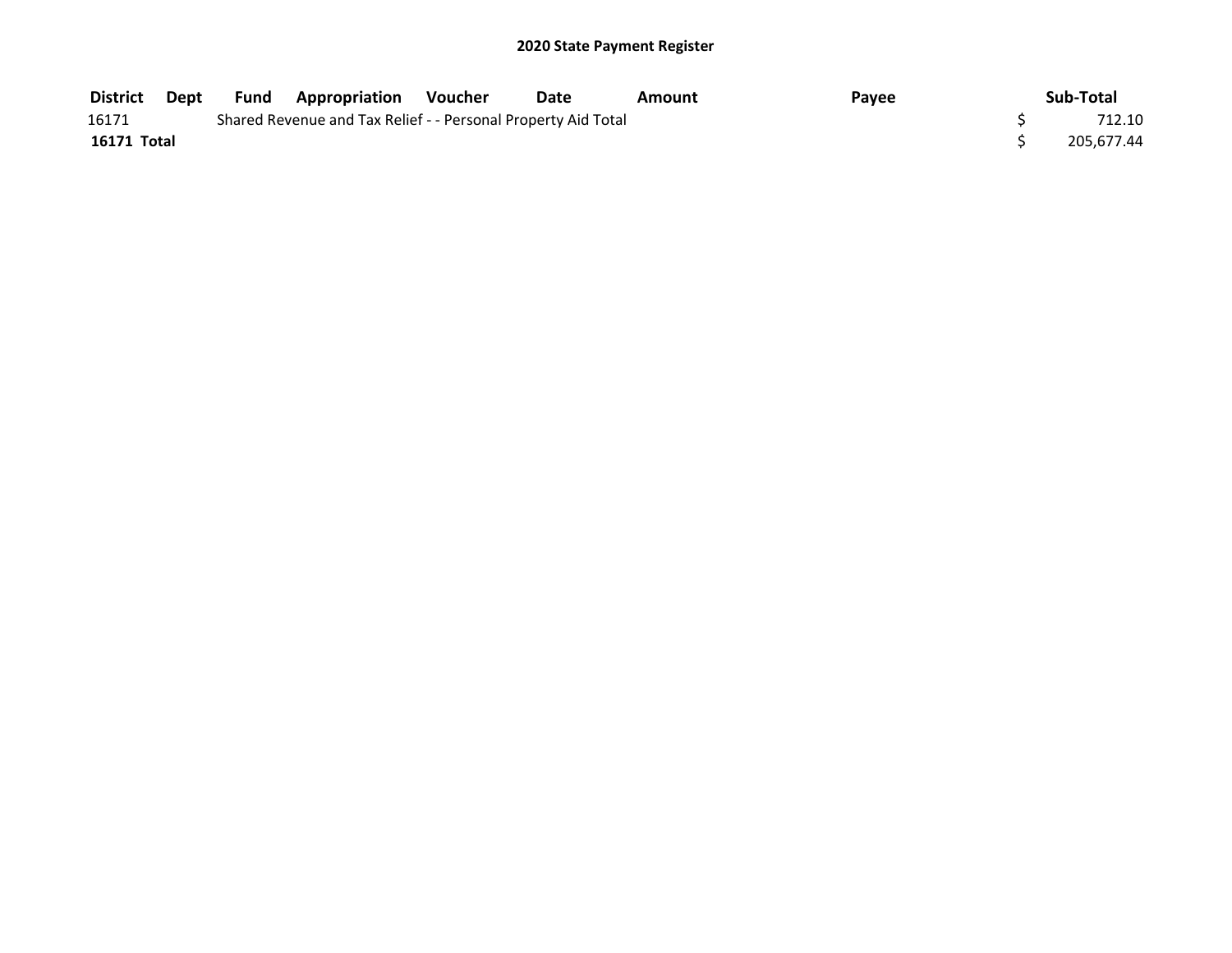| <b>District</b> | <b>Dept</b> | Fund  | Appropriation                                                      | Voucher  | <b>Date</b>   |      | <b>Amount</b> | Payee                              |    | Sub-Total |  |  |
|-----------------|-------------|-------|--------------------------------------------------------------------|----------|---------------|------|---------------|------------------------------------|----|-----------|--|--|
| 16181           |             |       | Dept of Safety & Prof Services - - Fire Dues Distribution          |          |               |      |               |                                    |    |           |  |  |
| 16181           | 16500       | 10000 | 22500                                                              | 00036009 | 7/20/2020     | \$   |               | 2,010.09 Village Of Solon Springs  |    |           |  |  |
| 16181           |             |       | Dept of Safety & Prof Services - - Fire Dues Distribution Total    |          |               |      |               |                                    | \$ | 2,010.09  |  |  |
| 16181           |             |       | Dept of Natural Resources - - Resaids - Cnty Forst, Cl & Mfl       |          |               |      |               |                                    |    |           |  |  |
| 16181           | 37000       | 21200 | 57100                                                              | 00417012 | 6/18/2020     | - \$ | 10.78         | Village Of Solon Springs           |    |           |  |  |
| 16181           |             |       | Dept of Natural Resources - - Resaids - Cnty Forst, CI & Mfl Total |          |               |      |               |                                    | \$ | 10.78     |  |  |
| 16181           |             |       | WI Dept of Transportation - - Trns Aids To Mnc.-Sf                 |          |               |      |               |                                    |    |           |  |  |
| 16181           | 39500       | 21100 | 19100                                                              | 00475949 | 1/6/2020      | \$   |               | 9,611.91 Village Of Solon Springs  |    |           |  |  |
| 16181           | 39500       | 21100 | 19100                                                              | 00505804 | 4/6/2020      | \$   |               | 9,611.91 Village Of Solon Springs  |    |           |  |  |
| 16181           | 39500       | 21100 | 19100                                                              | 00542796 | 7/6/2020      | \$   |               | 9,611.91 Village Of Solon Springs  |    |           |  |  |
| 16181           | 39500       | 21100 | 19100                                                              | 00585622 | 10/5/2020     | \$   |               | 9,611.91 Village Of Solon Springs  |    |           |  |  |
| 16181           |             |       | WI Dept of Transportation - - Trns Aids To Mnc.-Sf Total           |          |               |      |               |                                    | \$ | 38,447.64 |  |  |
| 16181           |             |       | Department of Administration - - Federal Aid                       |          |               |      |               |                                    |    |           |  |  |
| 16181           | 50500       | 10000 | 14200                                                              | 00126614 | 8/12/2020     | \$   | 345.74        | Village Of Solon Springs           |    |           |  |  |
| 16181           | 50500       | 10000 | 14200                                                              | 00132122 | 11/13/2020    | \$   | 9,003.36      | Village Of Solon Springs           |    |           |  |  |
| 16181           | 50500       | 10000 | 14200                                                              | 00134403 | 12/10/2020    | -S   | 372.90        | Village Of Solon Springs           |    |           |  |  |
| 16181           | 50500       | 10000 | 14200                                                              | 00136217 | 12/17/2020 \$ |      | 1,031.83      | Village Of Solon Springs           |    |           |  |  |
| 16181           |             |       | Department of Administration - - Federal Aid Total                 |          |               |      |               |                                    | \$ | 10,753.83 |  |  |
| 16181           |             |       | Elections Commission - - 2018 Hava Election Security               |          |               |      |               |                                    |    |           |  |  |
| 16181           | 51000       | 22000 | 18200                                                              | 00003374 | 6/26/2020     | \$   | 646.60        | Village Of Solon Springs           |    |           |  |  |
| 16181           |             |       | Elections Commission - - 2018 Hava Election Security Total         |          |               |      |               |                                    | \$ | 646.60    |  |  |
| 16181           |             |       | Shared Revenue and Tax Relief - - County And Municipal Aid         |          |               |      |               |                                    |    |           |  |  |
| 16181           | 83500       | 10000 | 10500                                                              | 00067905 | 7/27/2020     | \$   | 13,618.30     | Village Of Solon Springs           |    |           |  |  |
| 16181           | 83500       | 10000 | 10500                                                              | 00071871 | 11/16/2020    | - \$ | 77,170.38     | Village Of Solon Springs           |    |           |  |  |
| 16181           |             |       | Shared Revenue and Tax Relief - - County And Municipal Aid Total   |          |               |      |               |                                    | \$ | 90,788.68 |  |  |
| 16181           |             |       | Shared Revenue and Tax Relief - - Exempt Computer Aid              |          |               |      |               |                                    |    |           |  |  |
| 16181           | 83500       | 10000 | 10900                                                              | 00065080 | 7/27/2020     | \$   | 73.78         | Village Of Solon Springs           |    |           |  |  |
| 16181           | 83500       | 10000 | 10900                                                              | 00067003 | 7/27/2020     | \$   | 215.14        | Village Of Solon Springs           |    |           |  |  |
| 16181           |             |       | Shared Revenue and Tax Relief - - Exempt Computer Aid Total        |          |               |      |               |                                    | \$ | 288.92    |  |  |
| 16181           |             |       | Shared Revenue and Tax Relief - - Utility Aid                      |          |               |      |               |                                    |    |           |  |  |
| 16181           | 83500       | 10000 | 11000                                                              | 00067905 | 7/27/2020     | \$   | 1,902.88      | Village Of Solon Springs           |    |           |  |  |
| 16181           | 83500       | 10000 | 11000                                                              | 00071871 | 11/16/2020    | \$   |               | 10,905.33 Village Of Solon Springs |    |           |  |  |
| 16181           |             |       | Shared Revenue and Tax Relief - - Utility Aid Total                |          |               |      |               |                                    | \$ | 12,808.21 |  |  |
| 16181           |             |       | Shared Revenue and Tax Relief - - Personal Property Aid            |          |               |      |               |                                    |    |           |  |  |
| 16181           | 83500       | 10000 | 11100                                                              | 00060453 | 5/4/2020      | \$   |               | 173.45 Village Of Solon Springs    |    |           |  |  |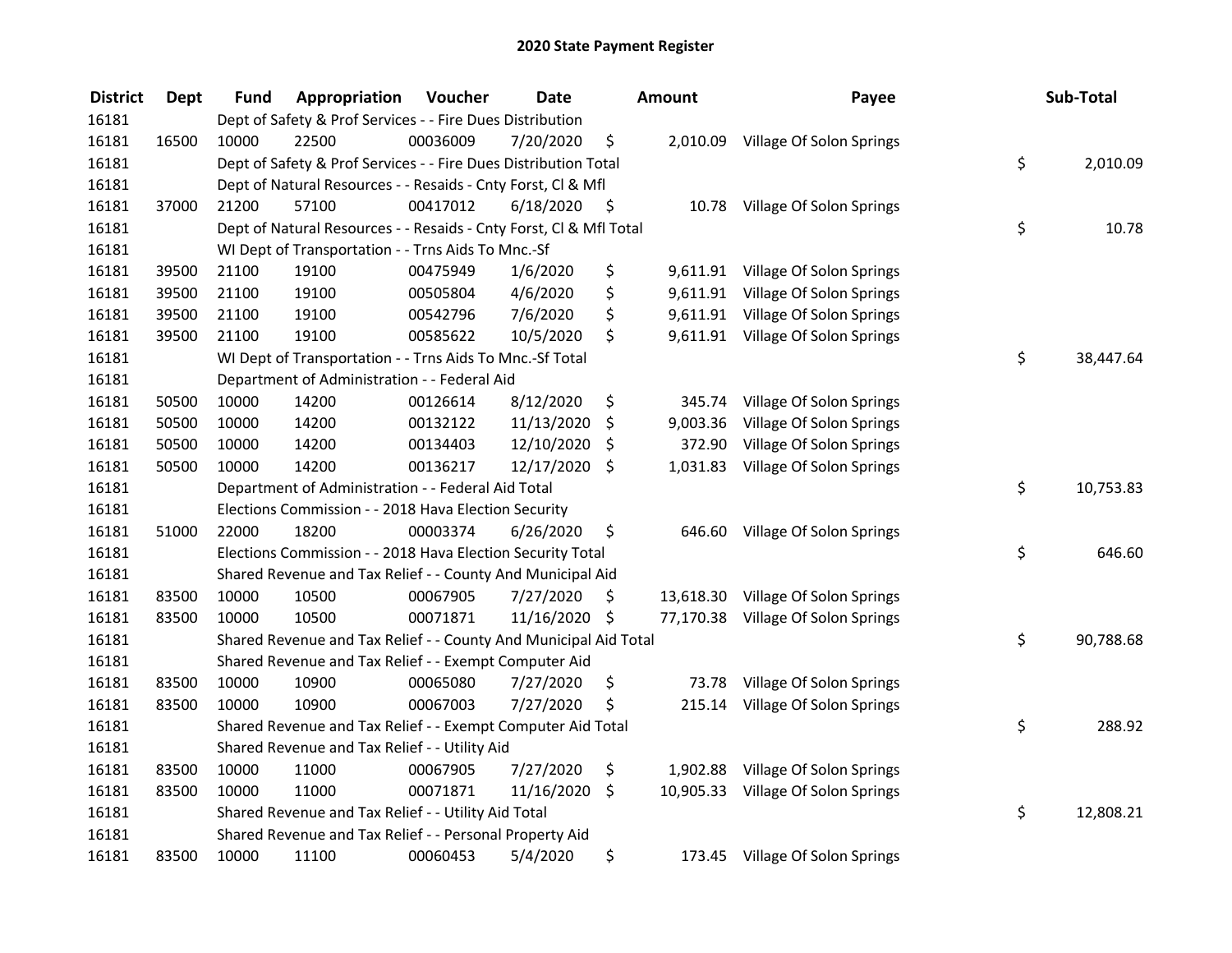| <b>District</b> | <b>Dept</b> | Fund  | Appropriation                                                   | <b>Voucher</b> | <b>Date</b> | Amount   | Pavee                    | Sub-Total  |
|-----------------|-------------|-------|-----------------------------------------------------------------|----------------|-------------|----------|--------------------------|------------|
| 16181           | 83500       | 10000 | 11100                                                           | 00062444       | 5/4/2020    | 580.64   | Village Of Solon Springs |            |
| 16181           |             |       | Shared Revenue and Tax Relief - - Personal Property Aid Total   |                |             |          |                          | 754.09     |
| 16181           |             |       | Shared Revenue and Tax Relief - - Lottery & Gaming Credit       |                |             |          |                          |            |
| 16181           | 83500       | 52100 | 36300                                                           | 00055260       | 3/23/2020   | 1.182.97 | Village Of Solon Springs |            |
| 16181           |             |       | Shared Revenue and Tax Relief - - Lottery & Gaming Credit Total |                |             |          |                          | 1.182.97   |
| 16181 Total     |             |       |                                                                 |                |             |          |                          | 157,691.81 |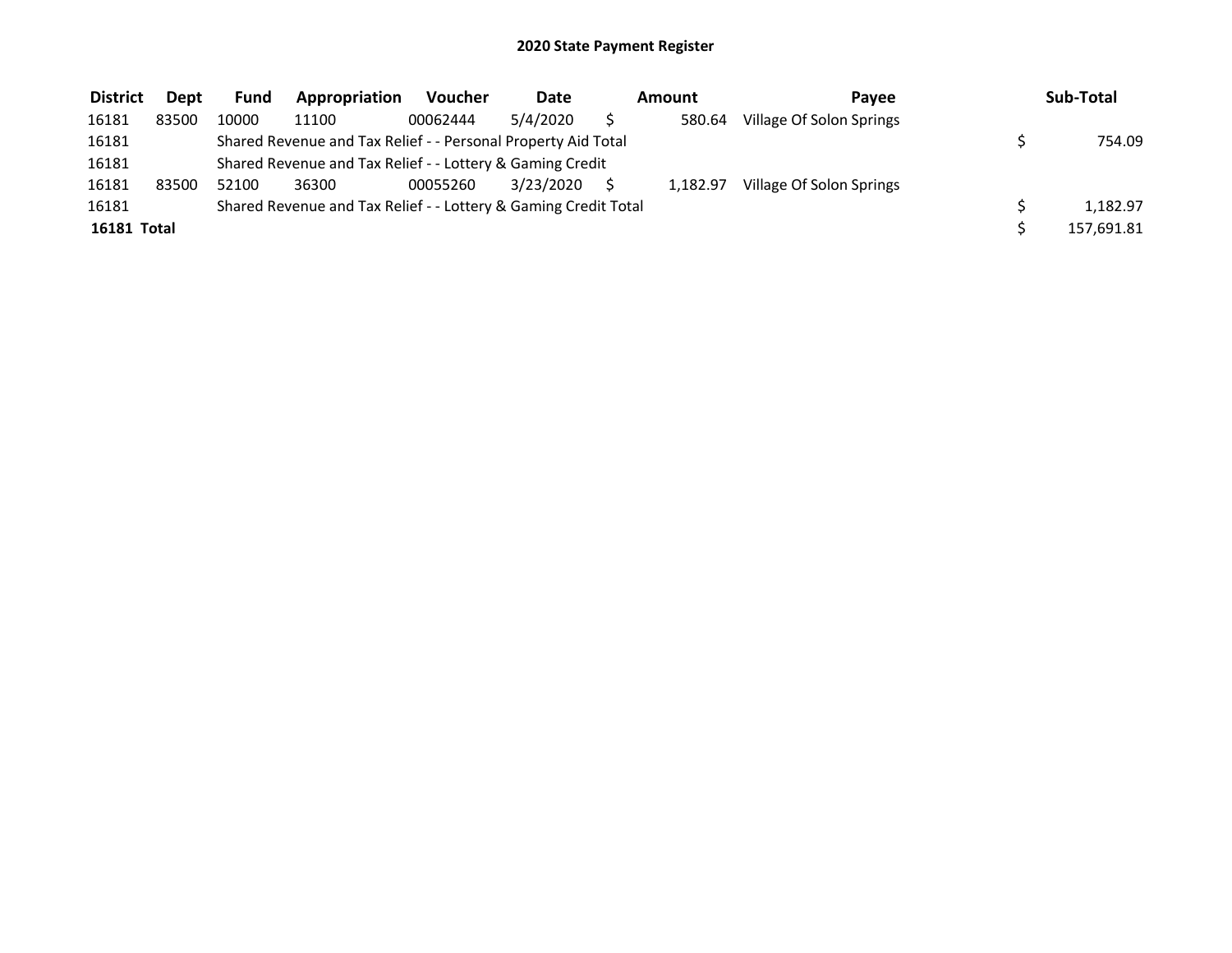| <b>District</b>    | Dept  | <b>Fund</b>                                                   | Appropriation                                                           | Voucher  | <b>Date</b><br>Amount |           |           | Payee                        |           | Sub-Total |
|--------------------|-------|---------------------------------------------------------------|-------------------------------------------------------------------------|----------|-----------------------|-----------|-----------|------------------------------|-----------|-----------|
| 16182              |       |                                                               | Dept of Safety & Prof Services - - Fire Dues Distribution               |          |                       |           |           |                              |           |           |
| 16182              | 16500 | 10000                                                         | 22500                                                                   | 00036010 | 7/20/2020             | \$        |           | 2,337.30 Village Of Superior |           |           |
| 16182              |       |                                                               | Dept of Safety & Prof Services - - Fire Dues Distribution Total         |          |                       |           |           |                              | \$        | 2,337.30  |
| 16182              |       |                                                               | Environmental Improvement Prog - - Clean Water Fund Program Finan       |          |                       |           |           |                              |           |           |
| 16182              | 32000 | 57300                                                         | 16300                                                                   | 00000267 | 2/20/2020             | - S       | 459.26    | Village Of Superior          |           |           |
| 16182              |       |                                                               | Environmental Improvement Prog - - Clean Water Fund Program Finan Total |          | \$                    | 459.26    |           |                              |           |           |
| 16182              |       |                                                               | WI Dept of Transportation - - Trns Aids To Mnc.-Sf                      |          |                       |           |           |                              |           |           |
| 16182              | 39500 | 21100                                                         | 19100                                                                   | 00475950 | 1/6/2020              | \$        | 4,139.10  | Village Of Superior          |           |           |
| 16182              | 39500 | 21100                                                         | 19100                                                                   | 00505805 | 4/6/2020              | \$        | 4,139.10  | Village Of Superior          |           |           |
| 16182              | 39500 | 21100                                                         | 19100                                                                   | 00542797 | 7/6/2020              | \$        | 4,139.10  | Village Of Superior          |           |           |
| 16182              | 39500 | 21100                                                         | 19100                                                                   | 00585623 | 10/5/2020             | \$        | 4,139.10  | Village Of Superior          |           |           |
| 16182              |       |                                                               | WI Dept of Transportation - - Trns Aids To Mnc.-Sf Total                |          | \$                    | 16,556.40 |           |                              |           |           |
| 16182              |       | Department of Administration - - Federal Aid                  |                                                                         |          |                       |           |           |                              |           |           |
| 16182              | 50500 | 10000                                                         | 14200                                                                   | 00126615 | 8/12/2020             | \$        | 1,560.00  | Village Of Superior          |           |           |
| 16182              |       |                                                               | Department of Administration - - Federal Aid Total                      |          |                       |           |           |                              | \$        | 1,560.00  |
| 16182              |       |                                                               | Shared Revenue and Tax Relief - - County And Municipal Aid              |          |                       |           |           |                              |           |           |
| 16182              | 83500 | 10000                                                         | 10500                                                                   | 00067906 | 7/27/2020             | \$        | 7.848.88  | Village Of Superior          |           |           |
| 16182              | 83500 | 10000                                                         | 10500                                                                   | 00071872 | 11/16/2020            | \$        | 44,476.97 | Village Of Superior          |           |           |
| 16182              |       |                                                               | Shared Revenue and Tax Relief - - County And Municipal Aid Total        |          |                       |           |           |                              | \$        | 52,325.85 |
| 16182              |       |                                                               | Shared Revenue and Tax Relief - - Exempt Computer Aid                   |          |                       |           |           |                              |           |           |
| 16182              | 83500 | 10000                                                         | 10900                                                                   | 00065081 | 7/27/2020             | \$        | 274.36    | Village Of Superior          |           |           |
| 16182              |       |                                                               | Shared Revenue and Tax Relief - - Exempt Computer Aid Total             |          |                       |           |           |                              | \$        | 274.36    |
| 16182              |       | Shared Revenue and Tax Relief - - Personal Property Aid       |                                                                         |          |                       |           |           |                              |           |           |
| 16182              | 83500 | 10000                                                         | 11100                                                                   | 00060454 | 5/4/2020              | \$        | 3,632.31  | Village Of Superior          |           |           |
| 16182              |       | Shared Revenue and Tax Relief - - Personal Property Aid Total |                                                                         |          |                       |           |           |                              | \$        | 3,632.31  |
| <b>16182 Total</b> |       |                                                               |                                                                         |          |                       |           |           | \$                           | 77,145.48 |           |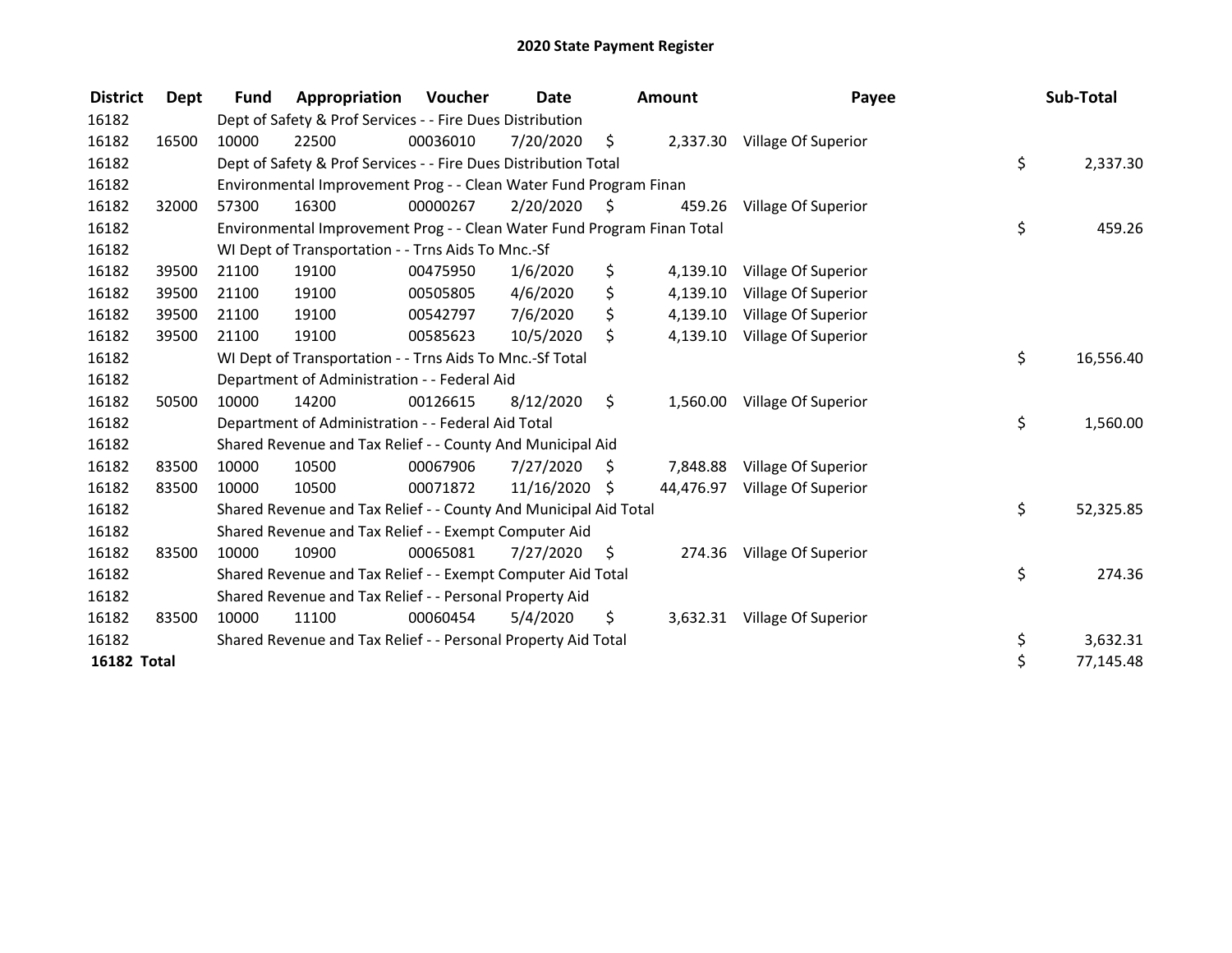| <b>District</b> | <b>Dept</b> | <b>Fund</b>                                              | Appropriation                                                         | Voucher  | <b>Date</b> |      | Amount    | Payee                      |    | Sub-Total  |
|-----------------|-------------|----------------------------------------------------------|-----------------------------------------------------------------------|----------|-------------|------|-----------|----------------------------|----|------------|
| 16281           |             |                                                          | Dept of Ag, Trade & Cons Protc - - Grain Insp And Certification       |          |             |      |           |                            |    |            |
| 16281           | 11500       | 10000                                                    | 12200                                                                 | 00055801 | 1/30/2020   | \$   | 325.34    | City Of Superior           |    |            |
| 16281           | 11500       | 10000                                                    | 12200                                                                 | 00058604 | 4/30/2020   | \$   | 306.72    | City Of Superior           |    |            |
| 16281           | 11500       | 10000                                                    | 12200                                                                 | 00060501 | 8/3/2020    | \$   | 291.30    | City Of Superior           |    |            |
| 16281           | 11500       | 10000                                                    | 12200                                                                 | 00063437 | 11/4/2020   | \$   | 306.72    | City Of Superior           |    |            |
| 16281           |             |                                                          | Dept of Ag, Trade & Cons Protc - - Grain Insp And Certification Total |          |             |      |           |                            | \$ | 1,230.08   |
| 16281           |             |                                                          | Dept of Safety & Prof Services - - Fire Dues Distribution             |          |             |      |           |                            |    |            |
| 16281           | 16500       | 10000                                                    | 22500                                                                 | 00036011 | 7/20/2020   | \$   |           | 73,788.18 City Of Superior |    |            |
| 16281           |             |                                                          | Dept of Safety & Prof Services - - Fire Dues Distribution Total       |          |             |      |           |                            | \$ | 73,788.18  |
| 16281           |             |                                                          | Dept of Natural Resources - - Aids In Lieu Of Taxes - Gener           |          |             |      |           |                            |    |            |
| 16281           | 37000       | 10000                                                    | 50300                                                                 | 00386200 | 1/29/2020   | \$   |           | 33,604.60 City Of Superior |    |            |
| 16281           |             |                                                          | Dept of Natural Resources - - Aids In Lieu Of Taxes - Gener Total     |          |             |      |           |                            | \$ | 33,604.60  |
| 16281           |             |                                                          | Dept of Natural Resources - - Envir Plan Aids - Fed                   |          |             |      |           |                            |    |            |
| 16281           | 37000       | 10000                                                    | 68400                                                                 | 00416282 | 6/12/2020   | \$   | 3,035.70  | City Of Superior           |    |            |
| 16281           | 37000       | 10000                                                    | 68400                                                                 | 00428234 | 8/7/2020    | \$   | 3,053.68  | City Of Superior           |    |            |
| 16281           |             |                                                          | Dept of Natural Resources - - Envir Plan Aids - Fed Total             |          |             |      |           |                            | \$ | 6,089.38   |
| 16281           |             |                                                          | Dept of Natural Resources - - Resaids - Cnty Forst, Cl & Mfl          |          |             |      |           |                            |    |            |
| 16281           | 37000       | 21200                                                    | 57100                                                                 | 00417013 | 6/18/2020   | - \$ | 12.42     | City Of Superior           |    |            |
| 16281           |             |                                                          | Dept of Natural Resources - - Resaids - Cnty Forst, Cl & Mfl Total    |          |             |      |           |                            | \$ | 12.42      |
| 16281           |             |                                                          | Dept of Natural Resources - - Fin Asst For Responsible Units          |          |             |      |           |                            |    |            |
| 16281           | 37000       | 27400                                                    | 67000                                                                 | 00413016 | 5/29/2020   | - \$ |           | 93,648.56 City Of Superior |    |            |
| 16281           |             |                                                          | Dept of Natural Resources - - Fin Asst For Responsible Units Total    |          |             |      |           |                            | \$ | 93,648.56  |
| 16281           |             |                                                          | Dept of Natural Resources - - Recycling Consolidation Grants          |          |             |      |           |                            |    |            |
| 16281           | 37000       | 27400                                                    | 67300                                                                 | 00413016 | 5/29/2020   | \$   |           | 6,869.62 City Of Superior  |    |            |
| 16281           |             |                                                          | Dept of Natural Resources - - Recycling Consolidation Grants Total    |          |             |      |           |                            | \$ | 6,869.62   |
| 16281           |             |                                                          | WI Dept of Transportation - - Conn Hwy Aids St Fds                    |          |             |      |           |                            |    |            |
| 16281           | 39500       | 21100                                                    | 16200                                                                 | 00477367 | 1/6/2020    | \$   | 78,522.96 | City Of Superior           |    |            |
| 16281           | 39500       | 21100                                                    | 16200                                                                 | 00507222 | 4/6/2020    | \$   | 78,522.96 | City Of Superior           |    |            |
| 16281           | 39500       | 21100                                                    | 16200                                                                 | 00544214 | 7/6/2020    | \$   | 78,522.96 | City Of Superior           |    |            |
| 16281           | 39500       | 21100                                                    | 16200                                                                 | 00587040 | 10/5/2020   | \$   | 78,522.96 | City Of Superior           |    |            |
| 16281           |             |                                                          | WI Dept of Transportation - - Conn Hwy Aids St Fds Total              |          |             |      |           |                            | \$ | 314,091.84 |
| 16281           |             |                                                          | WI Dept of Transportation - - Paratransit Aids, Sf                    |          |             |      |           |                            |    |            |
| 16281           | 39500       | 21100                                                    | 17500                                                                 | 00495725 | 2/25/2020   | \$   | 18,027.00 | City Of Superior           |    |            |
| 16281           |             | WI Dept of Transportation - - Paratransit Aids, Sf Total |                                                                       |          |             |      |           |                            |    | 18,027.00  |
| 16281           |             |                                                          | WI Dept of Transportation - - Tb, Trns Oper Aid Sf                    |          |             |      |           |                            |    |            |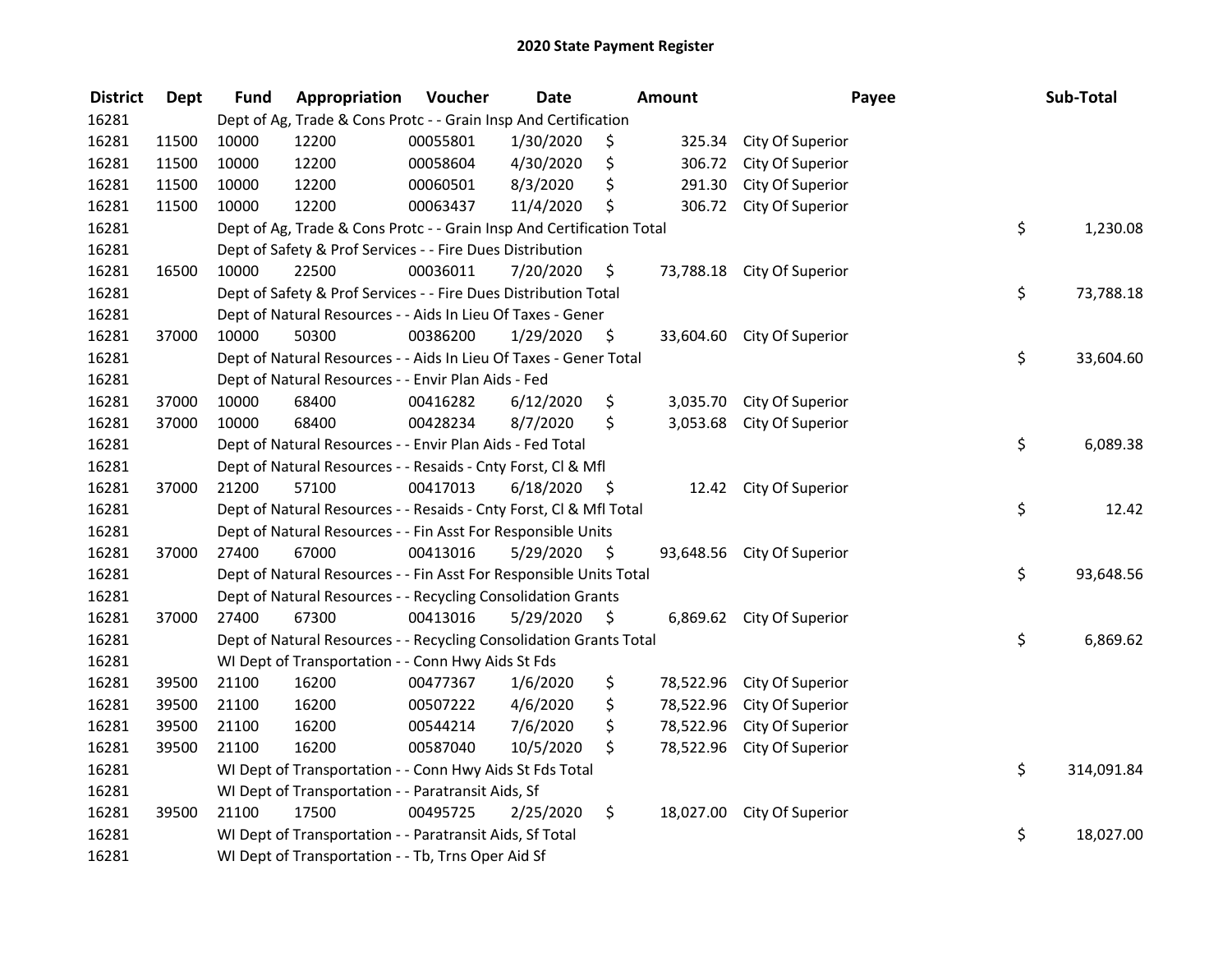| <b>District</b> | <b>Dept</b> | <b>Fund</b> | Appropriation                                             | Voucher  | <b>Date</b> | <b>Amount</b>    |                              | Payee | Sub-Total          |
|-----------------|-------------|-------------|-----------------------------------------------------------|----------|-------------|------------------|------------------------------|-------|--------------------|
| 16281           | 39500       | 21100       | 17600                                                     | 00525194 | 5/13/2020   | \$<br>90,621.00  | City Of Superior             |       |                    |
| 16281           | 39500       | 21100       | 17600                                                     | 00574200 | 8/28/2020   | \$<br>271,862.00 | City Of Superior             |       |                    |
| 16281           |             |             | WI Dept of Transportation - - Tb, Trns Oper Aid Sf Total  |          |             |                  |                              |       | \$<br>362,483.00   |
| 16281           |             |             | WI Dept of Transportation - - Trns Aids To Mnc.-Sf        |          |             |                  |                              |       |                    |
| 16281           | 39500       | 21100       | 19100                                                     | 00475951 | 1/6/2020    | \$<br>484,584.83 | City Of Superior             |       |                    |
| 16281           | 39500       | 21100       | 19100                                                     | 00505806 | 4/6/2020    | \$<br>484,584.83 | City Of Superior             |       |                    |
| 16281           | 39500       | 21100       | 19100                                                     | 00542798 | 7/6/2020    | \$<br>484,584.83 | City Of Superior             |       |                    |
| 16281           | 39500       | 21100       | 19100                                                     | 00585624 | 10/5/2020   | \$<br>484,584.84 | City Of Superior             |       |                    |
| 16281           |             |             | WI Dept of Transportation - - Trns Aids To Mnc.-Sf Total  |          |             |                  |                              | \$    | 1,938,339.33       |
| 16281           |             |             | WI Dept of Transportation - - Trnsprt Alternats Ff        |          |             |                  |                              |       |                    |
| 16281           | 39500       | 21100       | 22700                                                     | 00530880 | 5/28/2020   | \$<br>77,228.38  | City Of Superior             |       |                    |
| 16281           |             |             | WI Dept of Transportation - - Trnsprt Alternats Ff Total  |          |             |                  |                              |       | \$<br>77,228.38    |
| 16281           |             |             | WI Dept of Transportation - - Loc Trns Facl Implfd        |          |             |                  |                              |       |                    |
| 16281           | 39500       | 21100       | 27600                                                     | 00501556 | 3/12/2020   | \$               | (40,712.37) City Of Superior |       |                    |
| 16281           |             |             | WI Dept of Transportation - - Loc Trns Facl Implfd Total  |          |             |                  |                              |       | \$<br>(40, 712.37) |
| 16281           |             |             | WI Dept of Transportation - - Loc Trns Facl Impffd        |          |             |                  |                              |       |                    |
| 16281           | 39500       | 21100       | 28600                                                     | 00501556 | 3/12/2020   | \$<br>203,561.86 | City Of Superior             |       |                    |
| 16281           |             |             | WI Dept of Transportation - - Loc Trns Facl Impffd Total  |          |             |                  |                              |       | \$<br>203,561.86   |
| 16281           |             |             | WI Dept of Transportation - - Hwy Mgmt & Opers Sf         |          |             |                  |                              |       |                    |
| 16281           | 39500       | 21100       | 36500                                                     | 00488050 | 2/3/2020    | \$<br>324.90     | City Of Superior             |       |                    |
| 16281           | 39500       | 21100       | 36500                                                     | 00521774 | 5/1/2020    | \$<br>652.62     | City Of Superior             |       |                    |
| 16281           | 39500       | 21100       | 36500                                                     | 00557949 | 7/30/2020   | \$<br>644.91     | City Of Superior             |       |                    |
| 16281           | 39500       | 21100       | 36500                                                     | 00607679 | 10/28/2020  | \$<br>1,061.25   | City Of Superior             |       |                    |
| 16281           |             |             | WI Dept of Transportation - - Hwy Mgmt & Opers Sf Total   |          |             |                  |                              |       | \$<br>2,683.68     |
| 16281           |             |             | WI Dept of Transportation - - Routine Maint Sf            |          |             |                  |                              |       |                    |
| 16281           | 39500       | 21100       | 36800                                                     | 00472307 | 1/2/2020    | \$<br>76.00      | City Of Superior             |       |                    |
| 16281           | 39500       | 21100       | 36800                                                     | 00539227 | 6/19/2020   | \$<br>76.00      | City Of Superior             |       |                    |
| 16281           |             |             | WI Dept of Transportation - - Routine Maint Sf Total      |          |             |                  |                              | \$    | 152.00             |
| 16281           |             |             | WI Dept of Transportation - - Dept Mgt & Oper St Fd       |          |             |                  |                              |       |                    |
| 16281           | 39500       | 21100       | 46100                                                     | 00486327 | 1/30/2020   | \$<br>1,429.50   | City Of Superior             |       |                    |
| 16281           | 39500       | 21100       | 46100                                                     | 00519801 | 4/28/2020   | \$<br>1,396.26   | City Of Superior             |       |                    |
| 16281           | 39500       | 21100       | 46100                                                     | 00555919 | 7/27/2020   | \$<br>1,242.06   | City Of Superior             |       |                    |
| 16281           | 39500       | 21100       | 46100                                                     | 00609941 | 11/3/2020   | \$<br>1,218.93   | City Of Superior             |       |                    |
| 16281           |             |             | WI Dept of Transportation - - Dept Mgt & Oper St Fd Total |          |             |                  |                              | \$    | 5,286.75           |
| 16281           |             |             | Department of Justice - - Law Enforcement Train, Local    |          |             |                  |                              |       |                    |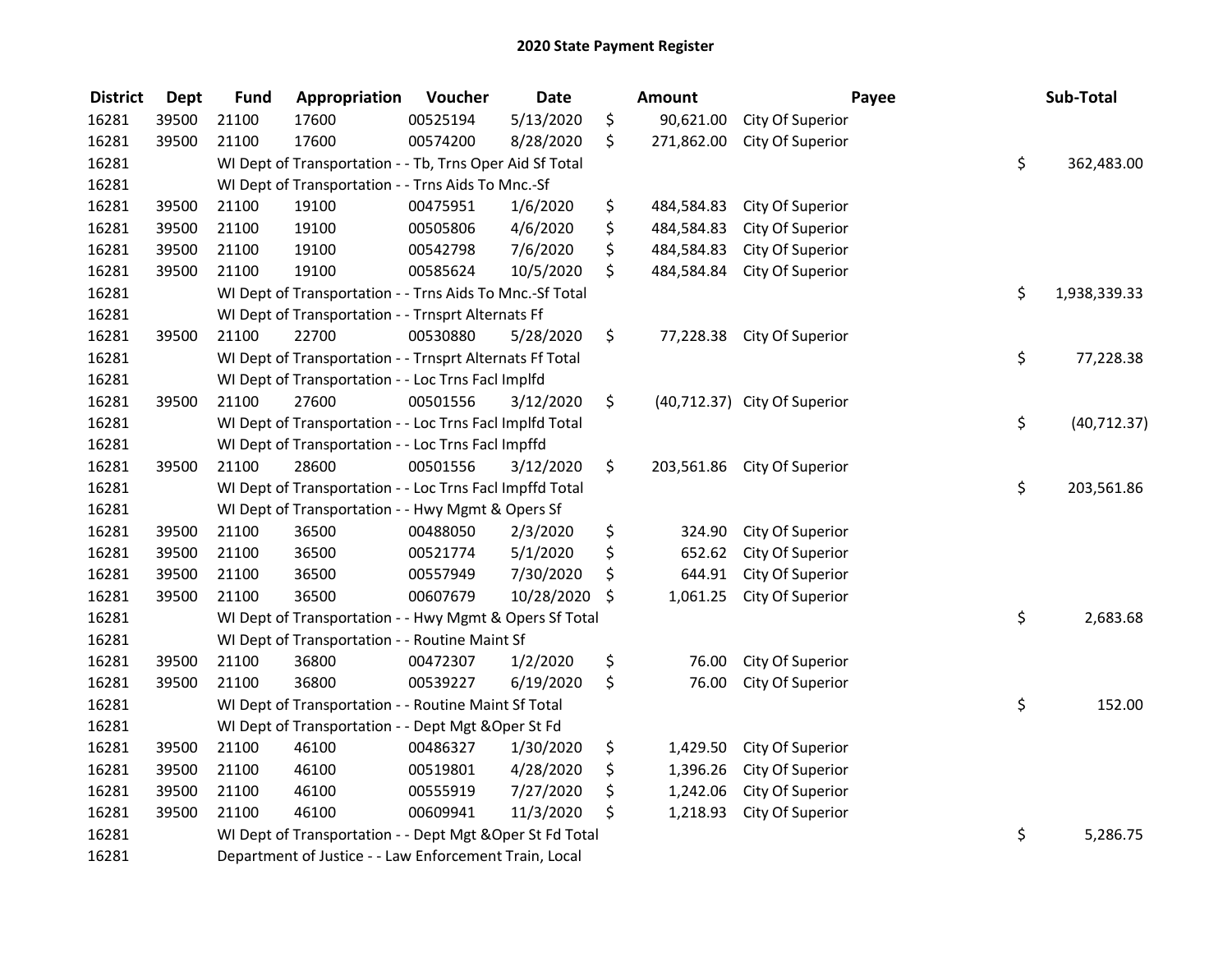| <b>District</b> | <b>Dept</b> | <b>Fund</b>                                                       | Appropriation                                                           | Voucher  | <b>Date</b>   |    | <b>Amount</b> | Payee            |    | Sub-Total  |
|-----------------|-------------|-------------------------------------------------------------------|-------------------------------------------------------------------------|----------|---------------|----|---------------|------------------|----|------------|
| 16281           | 45500       | 10000                                                             | 23100                                                                   | 00092025 | 12/11/2020 \$ |    | 8,640.00      | City Of Superior |    |            |
| 16281           |             |                                                                   | Department of Justice - - Law Enforcement Train, Local Total            |          |               |    |               |                  | \$ | 8,640.00   |
| 16281           |             |                                                                   | Department of Justice - - Diversion Pilot Program                       |          |               |    |               |                  |    |            |
| 16281           | 45500       | 10000                                                             | 28900                                                                   | 00083560 | 5/14/2020     | \$ | 20,586.20     | City Of Superior |    |            |
| 16281           | 45500       | 10000                                                             | 28900                                                                   | 00083621 | 5/14/2020     | \$ | 17,159.50     | City Of Superior |    |            |
| 16281           | 45500       | 10000                                                             | 28900                                                                   | 00086515 | 7/31/2020     | \$ | 3,198.75      | City Of Superior |    |            |
| 16281           | 45500       | 10000                                                             | 28900                                                                   | 00089776 | 11/5/2020     | \$ | 2,900.00      | City Of Superior |    |            |
| 16281           |             |                                                                   | Department of Justice - - Diversion Pilot Program Total                 |          |               |    |               |                  | \$ | 43,844.45  |
| 16281           |             |                                                                   | Department of Military Affairs - - Disaster Recovery Aid                |          |               |    |               |                  |    |            |
| 16281           | 46500       | 10000                                                             | 30500                                                                   | 00082583 | 9/9/2020      | \$ | 2,625.32      | City Of Superior |    |            |
| 16281           | 46500       | 10000                                                             | 30500                                                                   | 00083193 | 9/22/2020     | \$ | 42,422.14     | City Of Superior |    |            |
| 16281           |             |                                                                   | Department of Military Affairs - - Disaster Recovery Aid Total          |          |               |    |               |                  | \$ | 45,047.46  |
| 16281           |             |                                                                   | Department of Military Affairs - - Regional Emergency Response Tm       |          |               |    |               |                  |    |            |
| 16281           | 46500       | 10000                                                             | 30600                                                                   | 00076144 | 4/6/2020      | \$ | 23,628.89     | City Of Superior |    |            |
| 16281           | 46500       | 10000                                                             | 30600                                                                   | 00076202 | 4/6/2020      | \$ | 23,628.89     | City Of Superior |    |            |
| 16281           | 46500       | 10000                                                             | 30600                                                                   | 00079019 | 6/16/2020     | \$ | 23,628.89     | City Of Superior |    |            |
| 16281           | 46500       | 10000                                                             | 30600                                                                   | 00085364 | 11/9/2020     | \$ | 23,628.89     | City Of Superior |    |            |
| 16281           |             |                                                                   | Department of Military Affairs - - Regional Emergency Response Tm Total |          |               |    |               |                  | \$ | 94,515.56  |
| 16281           |             | Department of Military Affairs - - Regional Emergency Response Gr |                                                                         |          |               |    |               |                  |    |            |
| 16281           | 46500       | 10000                                                             | 31300                                                                   | 00080977 | 8/4/2020      | \$ | 4,220.00      | City Of Superior |    |            |
| 16281           |             |                                                                   | Department of Military Affairs - - Regional Emergency Response Gr Total |          |               |    |               |                  | \$ | 4,220.00   |
| 16281           |             |                                                                   | Department of Military Affairs - - Federal Aid, Local Assistance        |          |               |    |               |                  |    |            |
| 16281           | 46500       | 10000                                                             | 34200                                                                   | 00083193 | 9/22/2020     | \$ | 254,532.80    | City Of Superior |    |            |
| 16281           |             |                                                                   | Department of Military Affairs - - Federal Aid, Local Assistance Total  |          |               |    |               |                  | \$ | 254,532.80 |
| 16281           |             |                                                                   | Department of Military Affairs - - Federal Aid, Homeland Security       |          |               |    |               |                  |    |            |
| 16281           | 46500       | 10000                                                             | 35000                                                                   | 00079776 | 6/30/2020     | \$ | 3,911.00      | City Of Superior |    |            |
| 16281           | 46500       | 10000                                                             | 35000                                                                   | 00085695 | 11/23/2020 \$ |    | 245,000.00    | City Of Superior |    |            |
| 16281           |             |                                                                   | Department of Military Affairs - - Federal Aid, Homeland Security Total |          |               |    |               |                  | \$ | 248,911.00 |
| 16281           |             |                                                                   | Department of Administration - - Federal Aid                            |          |               |    |               |                  |    |            |
| 16281           | 50500       | 10000                                                             | 14200                                                                   | 00117524 | 2/26/2020     | \$ | 3,247.89      | City Of Superior |    |            |
| 16281           | 50500       | 10000                                                             | 14200                                                                   | 00122213 | 5/14/2020     | \$ | 788.86        | City Of Superior |    |            |
| 16281           | 50500       | 10000                                                             | 14200                                                                   | 00127140 | 8/19/2020     | \$ | 1,923.98      | City Of Superior |    |            |
| 16281           | 50500       | 10000                                                             | 14200                                                                   | 00134391 | 12/10/2020    | \$ | 442,481.00    | City Of Superior |    |            |
| 16281           | 50500       | 10000                                                             | 14200                                                                   | 00136208 | 12/17/2020    | \$ | 46,961.44     | City Of Superior |    |            |
| 16281           |             |                                                                   | Department of Administration - - Federal Aid Total                      |          |               |    |               |                  | \$ | 495,403.17 |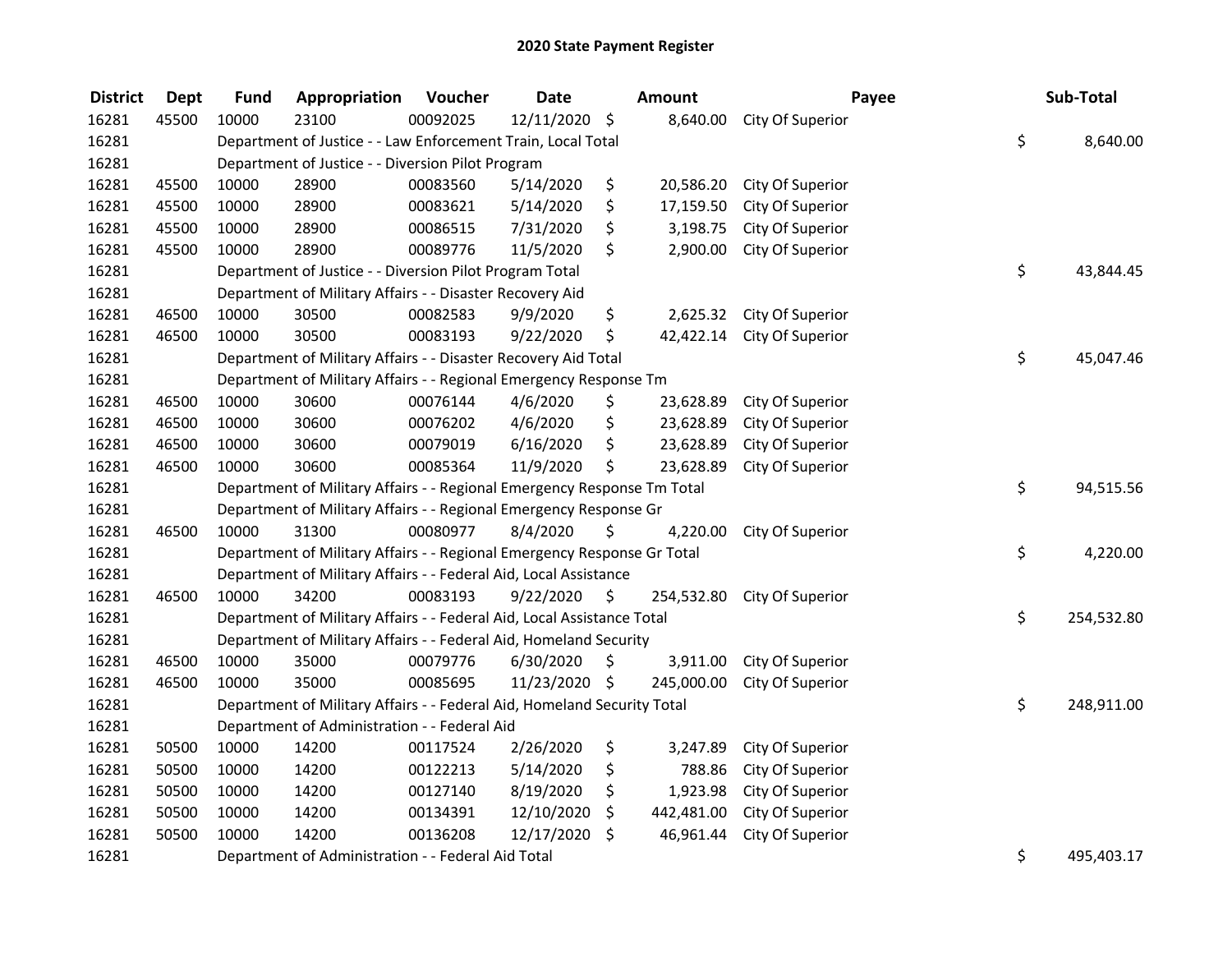| <b>District</b> | <b>Dept</b> | <b>Fund</b>                                                 | Appropriation                                                                 | Voucher  | <b>Date</b>   |         | Amount       | Payee                         |    | Sub-Total    |  |
|-----------------|-------------|-------------------------------------------------------------|-------------------------------------------------------------------------------|----------|---------------|---------|--------------|-------------------------------|----|--------------|--|
| 16281           |             |                                                             | Department of Administration - - Housing Grants And Loans, GPR                |          |               |         |              |                               |    |              |  |
| 16281           | 50500       | 10000                                                       | 70300                                                                         | 00136803 | 12/21/2020 \$ |         |              | 3,450.00 City Of Superior     |    |              |  |
| 16281           |             |                                                             | Department of Administration - - Housing Grants And Loans, GPR Total          |          |               |         |              |                               | \$ | 3,450.00     |  |
| 16281           |             |                                                             | Elections Commission - - 2018 Hava Election Security                          |          |               |         |              |                               |    |              |  |
| 16281           | 51000       | 22000                                                       | 18200                                                                         | 00003607 | 6/30/2020     | $\zeta$ |              | 15,614.30 City Of Superior    |    |              |  |
| 16281           |             |                                                             | Elections Commission - - 2018 Hava Election Security Total                    |          |               |         |              |                               | \$ | 15,614.30    |  |
| 16281           |             |                                                             | Shared Revenue and Tax Relief - - Expenditure Restraint Program               |          |               |         |              |                               |    |              |  |
| 16281           | 83500       | 10000                                                       | 10100                                                                         | 00067907 | 7/27/2020     | - \$    |              | 291,384.34 City Of Superior   |    |              |  |
| 16281           |             |                                                             | Shared Revenue and Tax Relief - - Expenditure Restraint Program Total         |          |               |         |              |                               | \$ | 291,384.34   |  |
| 16281           |             |                                                             | Shared Revenue and Tax Relief - - County And Municipal Aid                    |          |               |         |              |                               |    |              |  |
| 16281           | 83500       | 10000                                                       | 10500                                                                         | 00067907 | 7/27/2020     | \$      | 1,132,542.24 | City Of Superior              |    |              |  |
| 16281           | 83500       | 10000                                                       | 10500                                                                         | 00071873 | 11/16/2020 \$ |         |              | 6,417,739.35 City Of Superior |    |              |  |
| 16281           |             |                                                             | Shared Revenue and Tax Relief - - County And Municipal Aid Total              |          |               |         |              |                               | \$ | 7,550,281.59 |  |
| 16281           |             |                                                             | Shared Revenue and Tax Relief - - Exempt Computer Aid                         |          |               |         |              |                               |    |              |  |
| 16281           | 83500       | 10000                                                       | 10900                                                                         | 00065082 | 7/27/2020     | \$      | 34,064.73    | City Of Superior              |    |              |  |
| 16281           | 83500       | 10000                                                       | 10900                                                                         | 00067004 | 7/27/2020     | \$      |              | 21,110.75 City Of Superior    |    |              |  |
| 16281           |             | Shared Revenue and Tax Relief - - Exempt Computer Aid Total |                                                                               |          |               |         |              |                               |    | 55,175.48    |  |
| 16281           |             |                                                             | Shared Revenue and Tax Relief - - Utility Aid                                 |          |               |         |              |                               |    |              |  |
| 16281           | 83500       | 10000                                                       | 11000                                                                         | 00067907 | 7/27/2020     | \$      |              | 19,834.58 City Of Superior    |    |              |  |
| 16281           | 83500       | 10000                                                       | 11000                                                                         | 00071873 | 11/16/2020    | \$      |              | 102,109.60 City Of Superior   |    |              |  |
| 16281           |             |                                                             | Shared Revenue and Tax Relief - - Utility Aid Total                           |          |               |         |              |                               | \$ | 121,944.18   |  |
| 16281           |             |                                                             | Shared Revenue and Tax Relief - - Personal Property Aid                       |          |               |         |              |                               |    |              |  |
| 16281           | 83500       | 10000                                                       | 11100                                                                         | 00060455 | 5/4/2020      | \$      | 181,195.55   | City Of Superior              |    |              |  |
| 16281           | 83500       | 10000                                                       | 11100                                                                         | 00062445 | 5/4/2020      | \$      | 112,822.03   | City Of Superior              |    |              |  |
| 16281           |             |                                                             | Shared Revenue and Tax Relief - - Personal Property Aid Total                 |          |               |         |              |                               | \$ | 294,017.58   |  |
| 16281           |             |                                                             | Shared Revenue and Tax Relief - - State Aid; Video Service Provider Fee       |          |               |         |              |                               |    |              |  |
| 16281           | 83500       | 10000                                                       | 11200                                                                         | 00064174 | 7/27/2020     | \$      | 24,860.56    | City Of Superior              |    |              |  |
| 16281           |             |                                                             | Shared Revenue and Tax Relief - - State Aid; Video Service Provider Fee Total |          |               |         |              |                               | \$ | 24,860.56    |  |
| 16281           |             |                                                             | Shared Revenue and Tax Relief - - Payments For Municipal Svcs                 |          |               |         |              |                               |    |              |  |
| 16281           | 83500       | 10000                                                       | 50100                                                                         | 00054809 | 2/3/2020      | \$      |              | 352,956.66 City Of Superior   |    |              |  |
| 16281           |             |                                                             | Shared Revenue and Tax Relief - - Payments For Municipal Svcs Total           |          |               |         |              |                               | \$ | 352,956.66   |  |
| 16281           |             |                                                             | Shared Revenue and Tax Relief - - Lottery & Gaming Credit                     |          |               |         |              |                               |    |              |  |
| 16281           | 83500       | 52100                                                       | 36300                                                                         | 00055261 | 3/23/2020     | - \$    |              | 28,937.28 City Of Superior    |    |              |  |
| 16281           |             |                                                             | Shared Revenue and Tax Relief - - Lottery & Gaming Credit Total               |          |               |         |              |                               | \$ | 28,937.28    |  |
| 16281           |             |                                                             | Miscellaneous Appropriations - - Oil Pipeline Terminal Tax Dist               |          |               |         |              |                               |    |              |  |